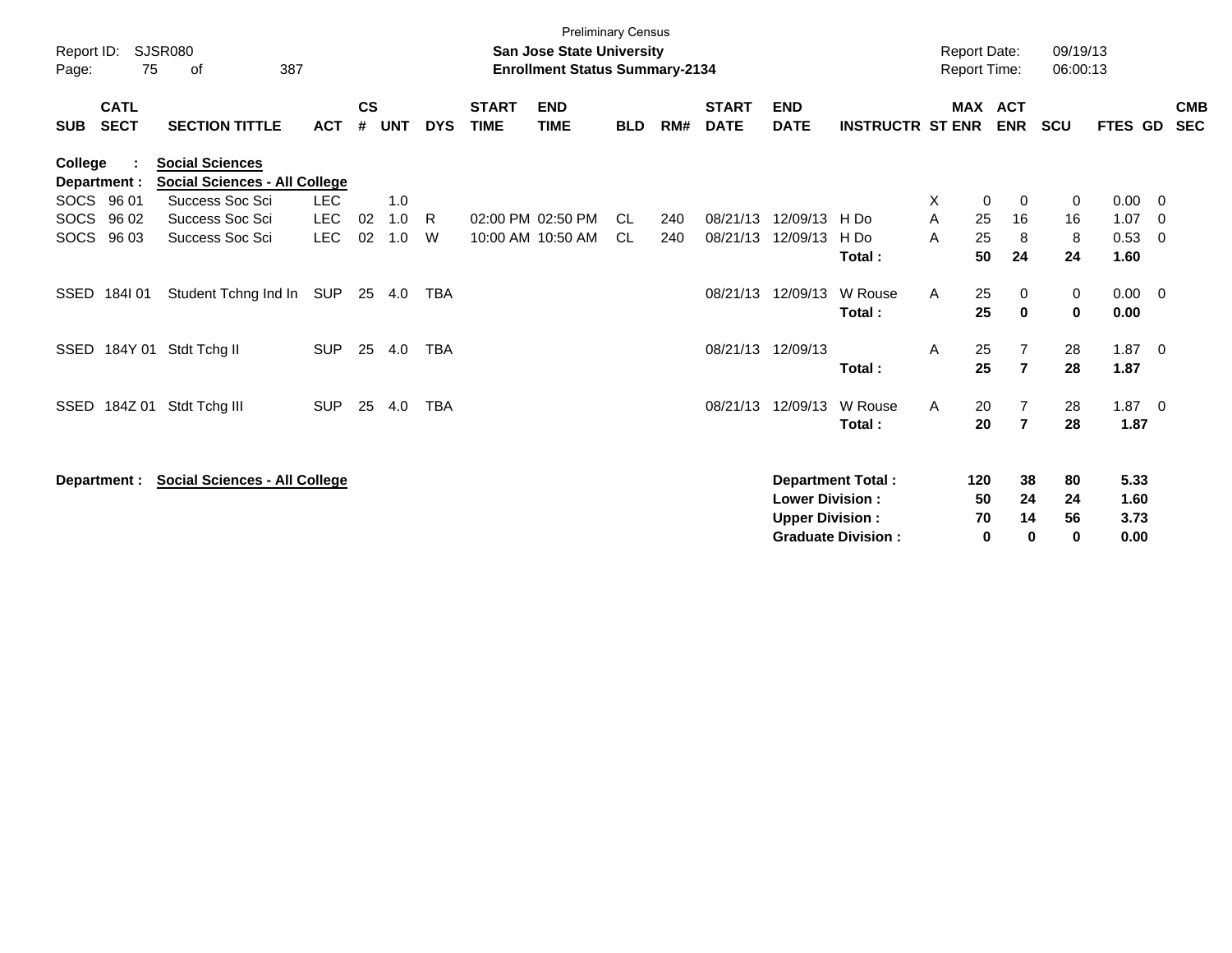| Report ID:<br>Page:     | 76                         | SJSR080<br>387<br>οf                          |            |                |            |            |                             | <b>San Jose State University</b><br><b>Enrollment Status Summary-2134</b> | <b>Preliminary Census</b> |     |                             |                           |                              | <b>Report Date:</b><br>Report Time: |                       | 09/19/13<br>06:00:13 |                |                          |  |
|-------------------------|----------------------------|-----------------------------------------------|------------|----------------|------------|------------|-----------------------------|---------------------------------------------------------------------------|---------------------------|-----|-----------------------------|---------------------------|------------------------------|-------------------------------------|-----------------------|----------------------|----------------|--------------------------|--|
| <b>SUB</b>              | <b>CATL</b><br><b>SECT</b> | <b>SECTION TITTLE</b>                         | <b>ACT</b> | <b>CS</b><br># | <b>UNT</b> | <b>DYS</b> | <b>START</b><br><b>TIME</b> | <b>END</b><br><b>TIME</b>                                                 | <b>BLD</b>                | RM# | <b>START</b><br><b>DATE</b> | <b>END</b><br><b>DATE</b> | <b>INSTRUCTR ST ENR</b>      |                                     | MAX ACT<br><b>ENR</b> | <b>SCU</b>           | <b>FTES GD</b> | <b>CMB</b><br><b>SEC</b> |  |
| College<br>Department : |                            | <b>Social Sciences</b><br><b>Anthropology</b> |            |                |            |            |                             |                                                                           |                           |     |                             |                           |                              |                                     |                       |                      |                |                          |  |
| ANTH 11 01              |                            | <b>Cultural Anthro</b>                        | <b>LEC</b> | 02             | 3.0        | МW         |                             | 10:30 AM 11:45 AM                                                         | CL                        | 204 | 08/21/13                    | 12/09/13                  | J Marlovits                  | A<br>45                             | 44                    | 132                  | 8.80 0         |                          |  |
| ANTH 11 02              |                            | <b>Cultural Anthro</b>                        | <b>LEC</b> | 02             | 3.0        | MW         |                             | 12:00 PM 01:15 PM                                                         | CL                        | 204 | 08/21/13                    | 12/09/13                  | J Marlovits                  | 45<br>A                             | 45                    | 135                  | 9.00           | $\overline{\phantom{0}}$ |  |
| <b>ANTH</b>             | 11 03                      | <b>Cultural Anthro</b>                        | <b>LEC</b> | 02             | 3.0        | <b>TR</b>  |                             | 10:30 AM 11:45 AM                                                         | CL                        | 204 | 08/21/13                    | 12/09/13                  | G Salazar                    | 45<br>A                             | 46                    | 138                  | 9.20           | $\overline{\mathbf{0}}$  |  |
| ANTH                    | 11 04                      | <b>Cultural Anthro</b>                        | <b>LEC</b> | 02             | 3.0        | <b>TR</b>  |                             | 12:00 PM 01:15 PM                                                         | CL                        | 204 | 08/21/13                    | 12/09/13                  | G Salazar<br>Total:          | 45<br>А<br>180                      | 42<br>177             | 126<br>531           | 8.40<br>35.40  | $\overline{\mathbf{0}}$  |  |
| ANTH 1201               |                            | Intro to Human Evol                           | <b>LEC</b> | 02             | 3.0        | MW         |                             | 03:00 PM 04:15 PM                                                         | CL.                       | 204 | 08/21/13                    | 12/09/13                  | C Sunseri                    | 45<br>A                             | 44                    | 132                  | $8.80\ 0$      |                          |  |
| ANTH                    | 1202                       | Intro to Human Evol                           | <b>LEC</b> | 02             | 3.0        | <b>TR</b>  | 09:00 AM 10:15 AM           |                                                                           | WSQ                       | 004 | 08/21/13                    | 12/09/13                  | C Yan                        | Α<br>40                             | 42                    | 126                  | 8.40           | $\overline{\phantom{0}}$ |  |
| <b>ANTH</b>             | 12 03                      | Intro to Human Evol                           | <b>LEC</b> | 02             | 3.0        | <b>TR</b>  | 01:30 PM 02:45 PM           |                                                                           | WSQ 004                   |     | 08/21/13                    | 12/09/13                  | C Yan                        | Α<br>40                             | 41                    | 123                  | 8.20           | $\overline{\mathbf{0}}$  |  |
| <b>ANTH</b>             | 12 04                      | Intro to Human Evol                           | <b>LEC</b> | 02             | 3.0        | <b>TR</b>  | 04:30 PM 05:45 PM           |                                                                           | WSQ 004                   |     | 08/21/13                    | 12/09/13                  | V Sanchez-ChA                | 40                                  | 39                    | 117                  | 7.80 0         |                          |  |
|                         |                            |                                               |            |                |            |            |                             |                                                                           |                           |     |                             |                           | Total:                       | 165                                 | 166                   | 498                  | 33.20          |                          |  |
| ANTH 1301               |                            | Archaeology                                   | <b>LEC</b> |                | 3.0        |            |                             |                                                                           |                           |     |                             |                           |                              | X<br>0                              | 0                     | 0                    | $0.00 \t 0$    |                          |  |
|                         |                            |                                               |            |                |            |            |                             |                                                                           |                           |     |                             |                           | Total:                       | 0                                   | 0                     | 0                    | 0.00           |                          |  |
| ANTH                    | 25 01                      | Human Life Context                            | <b>LEC</b> | 02             | 3.0        | MW         |                             | 12:00 PM 01:15 PM                                                         | CL                        | 310 | 08/21/13                    | 12/09/13                  | J Anderson                   | 45<br>A                             | 45                    | 135                  | 9.00           | $\overline{\phantom{0}}$ |  |
| ANTH                    | 25 02                      | Human Life Context                            | <b>LEC</b> |                | 02 3.0     | <b>TR</b>  |                             | 12:00 PM 01:15 PM                                                         | CL                        | 310 | 08/21/13                    | 12/09/13                  | J Anderson                   | 45<br>A                             | 45                    | 135                  | $9.00 \t 0$    |                          |  |
|                         |                            |                                               |            |                |            |            |                             |                                                                           |                           |     |                             |                           | Total:                       | 90                                  | 90                    | 270                  | 18.00          |                          |  |
|                         |                            | ANTH 100W 01 Writing Workshop                 | SEM 05     |                | 3.0        | TR         |                             | 10:30 AM 11:45 AM                                                         | WSQ 004                   |     | 08/21/13 12/09/13           |                           | M Meniketti                  | 25<br>A                             | 27                    | 81                   | $5.40 \ 0$     |                          |  |
|                         |                            |                                               |            |                |            |            |                             |                                                                           |                           |     |                             |                           | Total :                      | 25                                  | 27                    | 81                   | 5.40           |                          |  |
|                         | ANTH 108 01                | <b>Medical Anthro</b>                         | <b>LEC</b> | 02             | 3.0        | TR         |                             | 04:30 PM 05:45 PM                                                         | CL.                       | 204 |                             | 08/21/13 12/09/13         | G Salazar                    | A<br>40                             | 20                    | 60                   | 4.15           | $\overline{\mathbf{3}}$  |  |
|                         |                            |                                               |            |                |            |            |                             |                                                                           |                           |     |                             |                           | Total:                       | 40                                  | 20                    | 60                   | 4.15           |                          |  |
|                         | ANTH 115 01                | <b>Global Culture</b>                         | <b>LEC</b> | 02             | 3.0        | MW         |                             | 01:30 PM 02:45 PM                                                         | CL                        | 204 | 08/21/13                    | 12/09/13                  | A Kramer                     | 45<br>Α                             | 33                    | 99                   | 6.60           | 0 C                      |  |
| ASIA                    | 115 01                     | <b>Global Culture</b>                         | <b>LEC</b> | 02             | 3.0        | MW         |                             | 01:30 PM 02:45 PM                                                         | CL                        | 204 | 08/21/13                    | 12/09/13                  | A Kramer                     | 0<br>Α                              | 5                     | 15                   | 1.00           | $0\,$ C                  |  |
|                         | ANTH 115 02                | <b>Global Culture</b>                         | <b>LEC</b> | 02             | 3.0        | TR         |                             | 09:00 AM 10:15 AM                                                         | CL                        | 204 | 08/21/13                    | 12/09/13                  | J Anderson                   | 45<br>A                             | 39                    | 117                  | 7.80           | 0 <sup>o</sup>           |  |
|                         | ASIA 115 02                | <b>Global Culture</b>                         | <b>LEC</b> |                | 02 3.0     | <b>TR</b>  |                             | 09:00 AM 10:15 AM                                                         | <b>CL</b>                 | 204 |                             |                           | 08/21/13 12/09/13 J Anderson | 0<br>A                              |                       | 12                   | 0.80           | $0\,$ C                  |  |
|                         | ANTH 115 03                | <b>Global Culture</b>                         | <b>LEC</b> |                | 02 3.0     | TR         |                             | 01:30 PM 02:45 PM                                                         | -CL                       | 310 |                             | 08/21/13 12/09/13 S Cate  |                              | 45<br>Α                             | 42                    | 126                  | 8.40           | 0 C                      |  |
|                         | ASIA 115 03                | <b>Global Culture</b>                         | <b>LEC</b> | 02             | 3.0        | TR         |                             | 01:30 PM 02:45 PM                                                         | CL.                       | 310 |                             | 08/21/13 12/09/13 S Cate  |                              | 0<br>Α                              | 5                     | 15                   | 1.00           | $0\,C$                   |  |
|                         | ANTH 115 04                | <b>Global Culture</b>                         | LEC        | 02             | 3.0        | TR         |                             | 03:00 PM 04:15 PM                                                         | CL                        | 310 |                             | 08/21/13 12/09/13 S Cate  |                              | 45<br>Α                             | 37                    | 111                  | 7.40           | $0\,$ C                  |  |
|                         | ASIA 115 04                | <b>Global Culture</b>                         | <b>LEC</b> | 02             | 3.0        | TR         |                             | 03:00 PM 04:15 PM                                                         | CL                        | 310 |                             | 08/21/13 12/09/13 S Cate  |                              | Α<br>0                              | 2                     | 6                    | 0.40           | $0\,$ C                  |  |
|                         | ANTH 115 05                | <b>Global Culture</b>                         | <b>LEC</b> | 02             | 3.0        | R          |                             | 06:00 PM 08:45 PM                                                         | CL                        | 204 |                             |                           | 08/21/13 12/09/13 Q Mccrary  | 45<br>Α                             | 35                    | 105                  | 7.00           | 0 C                      |  |
|                         | ASIA 115 05                | <b>Global Culture</b>                         | <b>LEC</b> |                | 02 3.0     | R          |                             | 06:00 PM 08:45 PM                                                         | CL                        | 204 |                             |                           | 08/21/13 12/09/13 Q Mccrary  | 0<br>A                              | 5                     | 15                   | $1.00 \t 0 C$  |                          |  |
|                         |                            |                                               |            |                |            |            |                             |                                                                           |                           |     |                             |                           | Total:                       |                                     | 225 207               | 621                  | 41.40          |                          |  |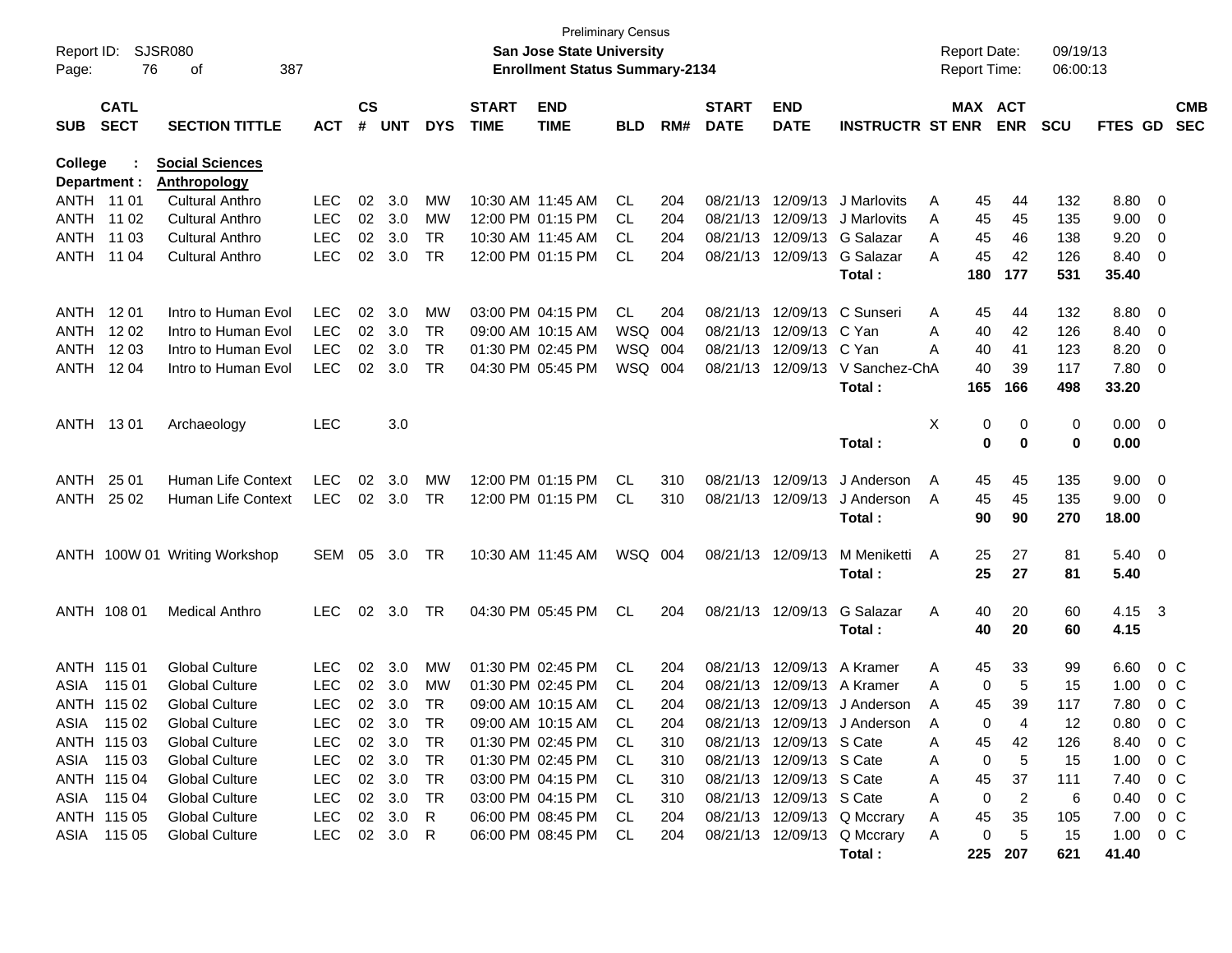| Report ID:<br>77<br>Page:                                               | SJSR080<br>387<br>оf                                                                                 |                          |                      |                                        |                                     |                             | <b>Preliminary Census</b><br><b>San Jose State University</b><br><b>Enrollment Status Summary-2134</b> |                          |                          |                                              |                                  |                                                                                                                                      | <b>Report Date:</b><br><b>Report Time:</b> |                       |                      | 09/19/13<br>06:00:13    |                                               |                                                     |                                                        |
|-------------------------------------------------------------------------|------------------------------------------------------------------------------------------------------|--------------------------|----------------------|----------------------------------------|-------------------------------------|-----------------------------|--------------------------------------------------------------------------------------------------------|--------------------------|--------------------------|----------------------------------------------|----------------------------------|--------------------------------------------------------------------------------------------------------------------------------------|--------------------------------------------|-----------------------|----------------------|-------------------------|-----------------------------------------------|-----------------------------------------------------|--------------------------------------------------------|
| <b>CATL</b><br><b>SECT</b><br><b>SUB</b>                                | <b>SECTION TITTLE</b>                                                                                | <b>ACT</b>               | $\mathsf{cs}$<br>#   | <b>UNT</b>                             | <b>DYS</b>                          | <b>START</b><br><b>TIME</b> | <b>END</b><br><b>TIME</b>                                                                              | <b>BLD</b>               | RM#                      | <b>START</b><br><b>DATE</b>                  | <b>END</b><br><b>DATE</b>        | <b>INSTRUCTR ST ENR</b>                                                                                                              |                                            | MAX ACT<br><b>ENR</b> |                      | <b>SCU</b>              | <b>FTES GD</b>                                |                                                     | <b>CMB</b><br><b>SEC</b>                               |
| ANTH 131 01                                                             | Theories of Cult                                                                                     | <b>SEM</b>               | 05                   | 3.0                                    | МW                                  |                             | 03:00 PM 04:15 PM                                                                                      | WSQ 004                  |                          | 08/21/13                                     | 12/09/13                         | R Gonzalez<br>Total:                                                                                                                 | A                                          | 40<br>40              | 40<br>40             | 120<br>120              | 8.10 2<br>8.10                                |                                                     |                                                        |
| ANTH 140 01<br>140 01<br>НS<br><b>ANTH</b><br>140 02                    | <b>Human Sexuality</b><br><b>Human Sexuality</b><br><b>Human Sexuality</b>                           | <b>LEC</b><br>LEC<br>LEC | 01<br>01<br>01       | 3.0<br>3.0<br>3.0                      | МW<br>MW<br>МW                      |                             | 09:00 AM 10:15 AM<br>09:00 AM 10:15 AM<br>10:30 AM 11:45 AM                                            | <b>CL</b><br>CL.<br>CL.  | 204<br>204<br>310        | 08/21/13<br>08/21/13<br>08/21/13             | 12/09/13<br>12/09/13<br>12/09/13 | J Karpf<br>J Karpf<br>J Anderson                                                                                                     | A<br>A<br>A                                | 45<br>0<br>45         | 34<br>13<br>33       | 102<br>39<br>99         | 6.80<br>2.60<br>6.60                          | 0 C                                                 | $0\,$ C<br>$0\,$ C                                     |
| 140 02<br>НS<br>140 03<br>ANTH<br>140 03<br>НS<br><b>ANTH</b><br>140 04 | <b>Human Sexuality</b><br><b>Human Sexuality</b><br><b>Human Sexuality</b><br><b>Human Sexuality</b> | LEC<br>LEC<br>LEC<br>LEC | 01<br>01<br>01<br>01 | 3.0<br>3.0<br>3.0<br>3.0               | МW<br>М<br>М<br><b>TR</b>           |                             | 10:30 AM 11:45 AM<br>06:00 PM 08:45 PM<br>06:00 PM 08:45 PM<br>09:00 AM 10:15 AM                       | CL.<br>CL.<br>CL.<br>CL. | 310<br>204<br>204<br>310 | 08/21/13<br>08/21/13<br>08/21/13<br>08/21/13 | 12/09/13<br>12/09/13 S Cate      | J Anderson<br>12/09/13 Q Mccrary<br>12/09/13 Q Mccrary                                                                               | A<br>A<br>A<br>Α                           | 0<br>45<br>0<br>45    | 11<br>31<br>13<br>30 | 33<br>93<br>39<br>90    | 2.20<br>6.20<br>2.60<br>6.00                  |                                                     | $0\,$ C<br>$0\,$ C<br>0 <sup>o</sup><br>0 <sup>o</sup> |
| НS<br>140 04<br>140 05<br>ANTH<br>140 05<br>HS.                         | <b>Human Sexuality</b><br><b>Human Sexuality</b><br><b>Human Sexuality</b>                           | LEC<br>LEC<br>LEC        | 01<br>01<br>01       | 3.0<br>3.0<br>3.0                      | <b>TR</b><br><b>TR</b><br><b>TR</b> |                             | 09:00 AM 10:15 AM<br>03:00 PM 04:15 PM<br>03:00 PM 04:15 PM                                            | CL.<br>CL.<br><b>CL</b>  | 310<br>204<br>204        | 08/21/13<br>08/21/13<br>08/21/13             | 12/09/13<br>12/09/13<br>12/09/13 | S Cate<br>J Anderson<br>J Anderson<br>Total:                                                                                         | A<br>A<br>A                                | 0<br>45<br>0<br>225   | 13<br>34<br>8<br>220 | 39<br>102<br>24<br>660  | 2.60<br>6.85<br>1.60<br>44.05                 |                                                     | 0 <sup>o</sup><br>1 C<br>$0\,C$                        |
| ANTH 142 01                                                             | Culture in Mind                                                                                      | <b>LEC</b>               | 02                   | 3.0                                    | МW                                  |                             | 01:30 PM 02:45 PM                                                                                      | WSQ 004                  |                          | 08/21/13                                     | 12/09/13                         | J Marlovits<br>Total:                                                                                                                | Α                                          | 40<br>40              | 29<br>29             | 87<br>87                | 5.85<br>5.85                                  | - 1                                                 |                                                        |
| ANTH 144 01                                                             | <b>Great Recession</b>                                                                               | <b>LEC</b>               |                      | 3.0                                    |                                     |                             |                                                                                                        |                          |                          |                                              |                                  | Total:                                                                                                                               | Χ                                          | 0<br>$\bf{0}$         | 0<br>0               | 0<br>0                  | $0.00 \t 0$<br>0.00                           |                                                     |                                                        |
| ANTH 146 01<br>ANTH 146 02                                              | Culture & Conflict<br><b>Culture &amp; Conflict</b>                                                  | <b>LEC</b><br><b>LEC</b> | 02                   | 3.0<br>3.0                             | MW                                  |                             | 01:30 PM 02:45 PM                                                                                      | <b>CL</b>                | 310                      | 08/21/13                                     | 12/09/13                         | A Pandey                                                                                                                             | A<br>Χ                                     | 45<br>0               | 39<br>0              | 117<br>0                | 7.80<br>0.00                                  | $\overline{\phantom{0}}$<br>$\overline{\mathbf{0}}$ |                                                        |
| ANTH 146 03                                                             | <b>Culture &amp; Conflict</b>                                                                        | <b>LEC</b>               | 02                   | 3.0                                    | W                                   |                             | 06:00 PM 08:45 PM                                                                                      | <b>CL</b>                | 310                      |                                              | 08/21/13 12/09/13                | Q Mccrary<br>Total:                                                                                                                  | A                                          | 45<br>90              | 43<br>82             | 129<br>246              | 8.60<br>16.40                                 | 0                                                   |                                                        |
| ANTH 149 01                                                             | <b>Ethnographic Meth</b>                                                                             | <b>LEC</b>               | $02\,$               | 3.0                                    | MW                                  |                             | 09:00 AM 10:15 AM                                                                                      | WSQ 004                  |                          |                                              | 08/21/13 12/09/13                | C Darrah<br>Total:                                                                                                                   | Α                                          | 40<br>40              | 40<br>40             | 120<br>120              | 8.25<br>8.25                                  | - 5                                                 |                                                        |
| ANTH 152 01                                                             | Human Origins                                                                                        | <b>LEC</b>               | 02                   | 3.0                                    | МW                                  |                             | 12:00 PM 01:15 PM                                                                                      | WSQ 004                  |                          | 08/21/13                                     | 12/09/13                         | J Karpf<br>Total:                                                                                                                    | Α                                          | 35<br>35              | 29<br>29             | 87<br>87                | 5.85<br>5.85                                  | - 1                                                 |                                                        |
| ANTH 154 01                                                             | Monkeys Apes Human LEC 02 3.0 TR                                                                     |                          |                      |                                        |                                     |                             |                                                                                                        |                          |                          |                                              | 08/21/13 12/09/13 C Yan          | Total:                                                                                                                               | A                                          | 35<br>35              | 33<br>33             | 99<br>99                | $6.60 \quad 0$<br>6.60                        |                                                     |                                                        |
| ANTH 160 01<br>ANTH 160 02<br>ANTH 160 03<br>ANTH 160 04                | <b>Recon Lost Civs</b><br>Recon Lost Civs<br>Recon Lost Civs<br>Recon Lost Civs                      | LEC<br>LEC<br>LEC<br>LEC |                      | 02 3.0<br>02 3.0<br>02 3.0<br>02 3.0 T | МW<br>W<br>TR                       |                             | 09:00 AM 10:15 AM<br>06:00 PM 08:45 PM<br>01:30 PM 02:45 PM<br>06:00 PM 08:45 PM                       | CL.<br>CL<br>CL<br>CL    | 310<br>204<br>204<br>204 |                                              |                                  | 08/21/13 12/09/13 C Sunseri<br>08/21/13 12/09/13 V Sanchez-ChA<br>08/21/13 12/09/13 M Meniketti A<br>08/21/13 12/09/13 V Sanchez-ChA | A                                          | 45<br>45<br>45<br>45  | 46<br>42<br>45<br>27 | 138<br>126<br>135<br>81 | $9.20 \ 0$<br>8.40 0<br>$9.00 \t 0$<br>5.40 0 |                                                     |                                                        |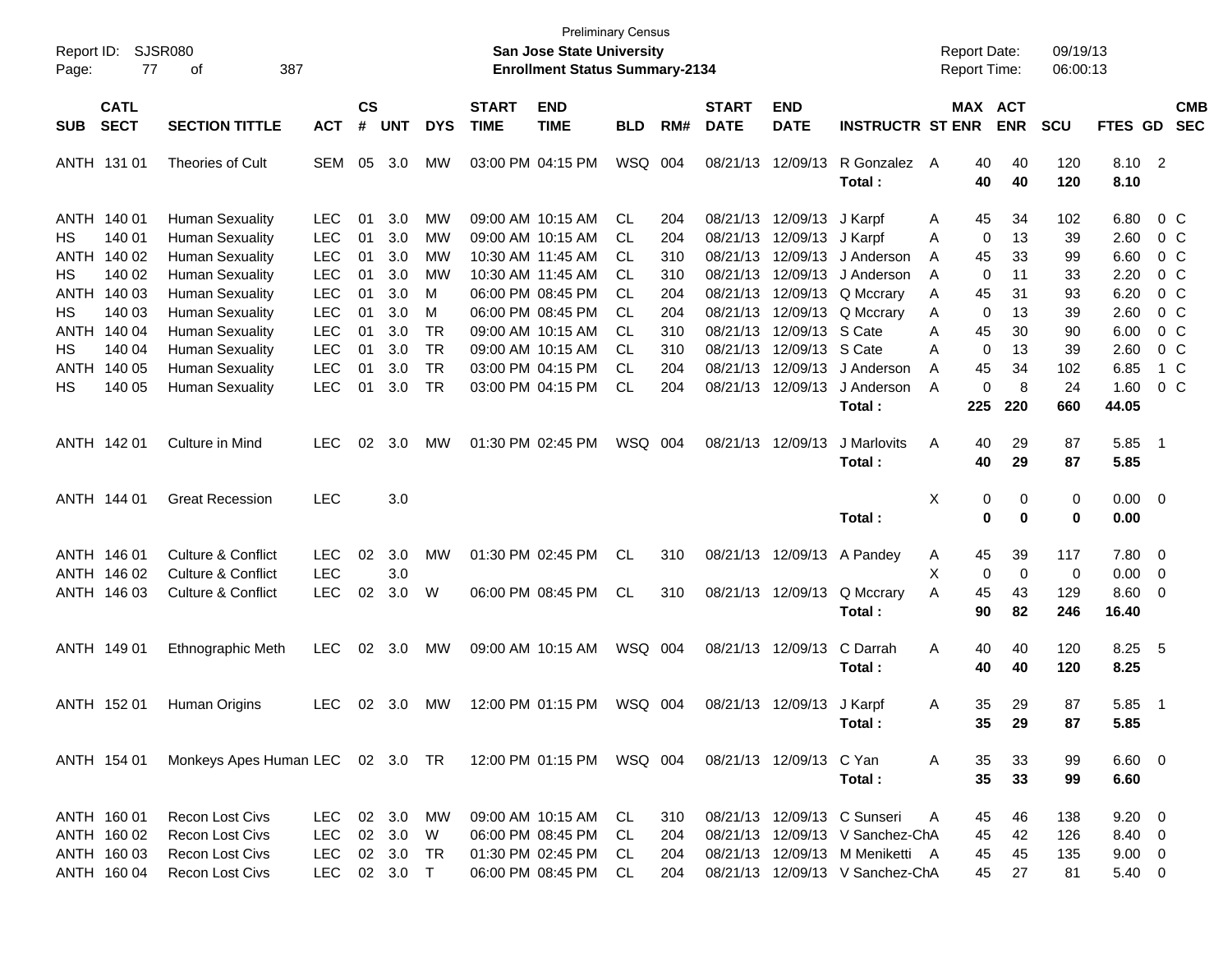| Report ID:<br>Page: | SJSR080<br>78              | 387<br>οf                                              |                          |                    |            |                          |                             | <b>Preliminary Census</b><br><b>San Jose State University</b><br><b>Enrollment Status Summary-2134</b> |            |     |                             |                           |                                          | <b>Report Date:</b><br>Report Time: |             |                              | 09/19/13<br>06:00:13 |                  |                          |                          |
|---------------------|----------------------------|--------------------------------------------------------|--------------------------|--------------------|------------|--------------------------|-----------------------------|--------------------------------------------------------------------------------------------------------|------------|-----|-----------------------------|---------------------------|------------------------------------------|-------------------------------------|-------------|------------------------------|----------------------|------------------|--------------------------|--------------------------|
| <b>SUB</b>          | <b>CATL</b><br><b>SECT</b> | <b>SECTION TITTLE</b>                                  | <b>ACT</b>               | $\mathsf{cs}$<br># | <b>UNT</b> | <b>DYS</b>               | <b>START</b><br><b>TIME</b> | <b>END</b><br><b>TIME</b>                                                                              | <b>BLD</b> | RM# | <b>START</b><br><b>DATE</b> | <b>END</b><br><b>DATE</b> | <b>INSTRUCTR ST ENR</b>                  |                                     |             | <b>MAX ACT</b><br><b>ENR</b> | <b>SCU</b>           | FTES GD          |                          | <b>CMB</b><br><b>SEC</b> |
|                     |                            |                                                        |                          |                    |            |                          |                             |                                                                                                        |            |     |                             |                           | Total:                                   |                                     |             | 180 160                      | 480                  | 32.00            |                          |                          |
|                     | ANTH 165 01                | <b>Historical Archaeolo</b>                            | LEC                      |                    | 02 3.0     | TR                       |                             | 03:00 PM 04:15 PM                                                                                      | WSQ 004    |     |                             | 08/21/13 12/09/13         | M Meniketti<br>Total:                    | A                                   | 40<br>40    | 26<br>26                     | 78<br>78             | $5.25$ 1<br>5.25 |                          |                          |
|                     | ANTH 167 01                | Archaeological Lab M LEC                               |                          |                    | 02 3.0     | МW                       |                             | 10:30 AM 11:45 AM                                                                                      | WSQ 004    |     |                             | 08/21/13 12/09/13         | C Sunseri<br>Total:                      | Α                                   | 30<br>30    | 22<br>22                     | 66<br>66             | 4.55 3<br>4.55   |                          |                          |
|                     | ANTH 180 01                | <b>Individual Studies</b>                              | <b>SUP</b>               | 36                 | 4.0        | TBA                      |                             |                                                                                                        |            |     | 08/21/13 12/09/13           |                           |                                          | Α                                   | 0           | 0                            | 0                    | $0.00 \t 0$      |                          |                          |
|                     | ANTH 180 02<br>ANTH 180 03 | <b>Individual Studies</b><br><b>Individual Studies</b> | <b>SUP</b><br><b>SUP</b> | 36<br>36           | 3.0<br>3.0 | <b>TBA</b><br><b>TBA</b> |                             |                                                                                                        |            |     | 08/21/13                    | 12/09/13 C Darrah         | 08/21/13 12/09/13 R Gonzalez             | Α<br>A                              | 6<br>5      | 3<br>1                       | 9<br>3               | 0.75<br>0.20     | - 3<br>- 0               |                          |
|                     | ANTH 180 04                | <b>Individual Studies</b>                              | <b>SUP</b>               | 36                 | 2.0        | TBA                      |                             |                                                                                                        |            |     |                             | 08/21/13 12/09/13 J Karpf |                                          | Α                                   | 5           |                              | 2                    | 0.13             | $\overline{\phantom{0}}$ |                          |
|                     | ANTH 180 05                | <b>Individual Studies</b>                              | <b>SUP</b>               | 36                 | 3.0        | <b>TBA</b>               |                             |                                                                                                        |            |     |                             |                           | 08/21/13 12/09/13 G Salazar              | Α                                   | 2           | 1                            | 3                    | $0.20 \ 0$       |                          |                          |
|                     |                            |                                                        |                          |                    |            |                          |                             |                                                                                                        |            |     |                             |                           | Total:                                   |                                     | 18          | 6                            | 17                   | 1.28             |                          |                          |
|                     | ANTH 184 01                | Directed Reading                                       | <b>SUP</b>               | 36                 | 3.0        | <b>TBA</b>               |                             |                                                                                                        |            |     | 08/21/13 12/09/13           |                           |                                          | Α                                   | 0           | 0                            | 0                    | $0.00 \t 0$      |                          |                          |
|                     | ANTH 184 02                | Directed Reading                                       | <b>SUP</b>               | 36                 | 3.0        | <b>TBA</b>               |                             |                                                                                                        |            |     |                             |                           | 08/21/13 12/09/13 M Meniketti            | A                                   | 5           | 3                            | 9                    | 0.75             | $\overline{\mathbf{3}}$  |                          |
|                     | ANTH 184 03                | Directed Reading                                       | <b>SUP</b>               | 36                 | 3.0        | <b>TBA</b>               |                             |                                                                                                        |            |     | 08/21/13 12/09/13           |                           |                                          | Α                                   | 5           | 0                            | 0                    | 0.00             | $\overline{\phantom{0}}$ |                          |
|                     | ANTH 184 04                | Directed Reading                                       | <b>SUP</b>               | 36                 | 3.0        | <b>TBA</b>               |                             |                                                                                                        |            |     |                             |                           | 08/21/13 12/09/13 C Sunseri              | A                                   | 5           | 1                            | 3                    | 0.25             | -1                       |                          |
|                     |                            |                                                        |                          |                    |            |                          |                             |                                                                                                        |            |     |                             |                           | Total:                                   |                                     | 15          | 4                            | 12                   | 1.00             |                          |                          |
|                     | ANTH 193 01                | Beh Science in Pract                                   | LEC                      | 02 <sub>2</sub>    | 3.0        | <b>TR</b>                |                             | 10:30 AM 11:45 AM                                                                                      | CL.        | 310 |                             | 08/21/13 12/09/13 S Cate  |                                          | Α                                   | 40          | 12                           | 36                   | 2.40             | $0\,$ C                  |                          |
|                     | PSYC 19301                 | <b>Beh Science in Pract</b>                            | <b>LEC</b>               | 02                 | 3.0        | <b>TR</b>                |                             | 10:30 AM 11:45 AM                                                                                      | CL.        | 310 |                             | 08/21/13 12/09/13 S Cate  |                                          | A                                   | 0           | 14                           | 42                   | 2.80             | $0\,$ C                  |                          |
| SOCI                | 19301                      | <b>Beh Science in Pract</b>                            | <b>LEC</b>               | 02                 | 3.0        | TR.                      |                             | 10:30 AM 11:45 AM                                                                                      | CL.        | 310 |                             | 08/21/13 12/09/13 S Cate  |                                          | Α                                   | 0           | 8                            | 24                   | 1.60             | $0\,$ C                  |                          |
|                     | ANTH 193 03                | <b>Beh Science in Pract</b>                            | <b>LEC</b>               | 02                 | 3.0        | МW                       |                             | 04:30 PM 05:45 PM                                                                                      | <b>WSQ</b> | 004 |                             |                           | 08/21/13 12/09/13 R Gonzalez             | A                                   | 35          | 21                           | 63                   | 4.20             | $0\,$ C                  |                          |
|                     | PSYC 19303                 | <b>Beh Science in Pract</b>                            | <b>LEC</b>               | 02                 | 3.0        | МW                       |                             | 04:30 PM 05:45 PM                                                                                      | WSQ        | 004 |                             |                           | 08/21/13 12/09/13 R Gonzalez             | A                                   | $\mathbf 0$ | 3                            | 9                    | 0.60             | 0 C                      |                          |
| SOCI                | 19303                      | <b>Beh Science in Pract</b>                            | LEC                      | 02                 | 3.0        | MW                       |                             | 04:30 PM 05:45 PM                                                                                      | WSQ        | 004 |                             | 08/21/13 12/09/13         | R Gonzalez                               | A                                   | $\mathbf 0$ | $\overline{4}$               | 12                   | 0.80             | $0\,C$                   |                          |
|                     |                            |                                                        |                          |                    |            |                          |                             |                                                                                                        |            |     |                             |                           | Total:                                   |                                     | 75          | 62                           | 186                  | 12.40            |                          |                          |
|                     | ANTH 195 01                | Anthro Practicum                                       | <b>SUP</b>               | 36                 | 6.0        | TBA                      |                             |                                                                                                        |            |     | 08/21/13 12/09/13           |                           |                                          | Α                                   | 0           | 0                            | 0                    | $0.00 \t 0$      |                          |                          |
|                     | ANTH 195 02                | Anthro Practicum                                       | SUP 36 3.0 TBA           |                    |            |                          |                             |                                                                                                        |            |     |                             |                           | 08/21/13 12/09/13 A Leventhal A          |                                     | 8           | 6                            | 18                   | $1.40 \quad 4$   |                          |                          |
|                     | ANTH 195 03                | Anthro Practicum                                       | <b>SUP</b>               |                    | 36 3.0 TBA |                          |                             |                                                                                                        |            |     |                             |                           | 08/21/13 12/09/13 J English-Lu A         |                                     | 10          | 4                            | 12                   | $0.90$ 2         |                          |                          |
|                     |                            |                                                        |                          |                    |            |                          |                             |                                                                                                        |            |     |                             |                           | Total:                                   |                                     | 18          | 10                           | 30                   | 2.30             |                          |                          |
|                     | ANTH 198 01                | <b>Special Projects</b>                                | SUP 25 4.0 TBA           |                    |            |                          |                             |                                                                                                        |            |     |                             | 08/21/13 12/09/13         |                                          | Α                                   | 0           | $\boldsymbol{0}$             | 0                    | $0.00 \t 0$      |                          |                          |
|                     |                            |                                                        |                          |                    |            |                          |                             |                                                                                                        |            |     |                             |                           | Total:                                   |                                     | $\pmb{0}$   | $\bf{0}$                     | 0                    | 0.00             |                          |                          |
|                     | ANTH 230 01                | Theory in Practice                                     | SEM 05 3.0 T             |                    |            |                          |                             | 06:00 PM 08:45 PM WSQ 004                                                                              |            |     |                             |                           | 08/21/13 12/09/13 R Gonzalez A<br>Total: |                                     | 20<br>20    | 11<br>11                     | 33<br>33             | 2.75 11<br>2.75  |                          |                          |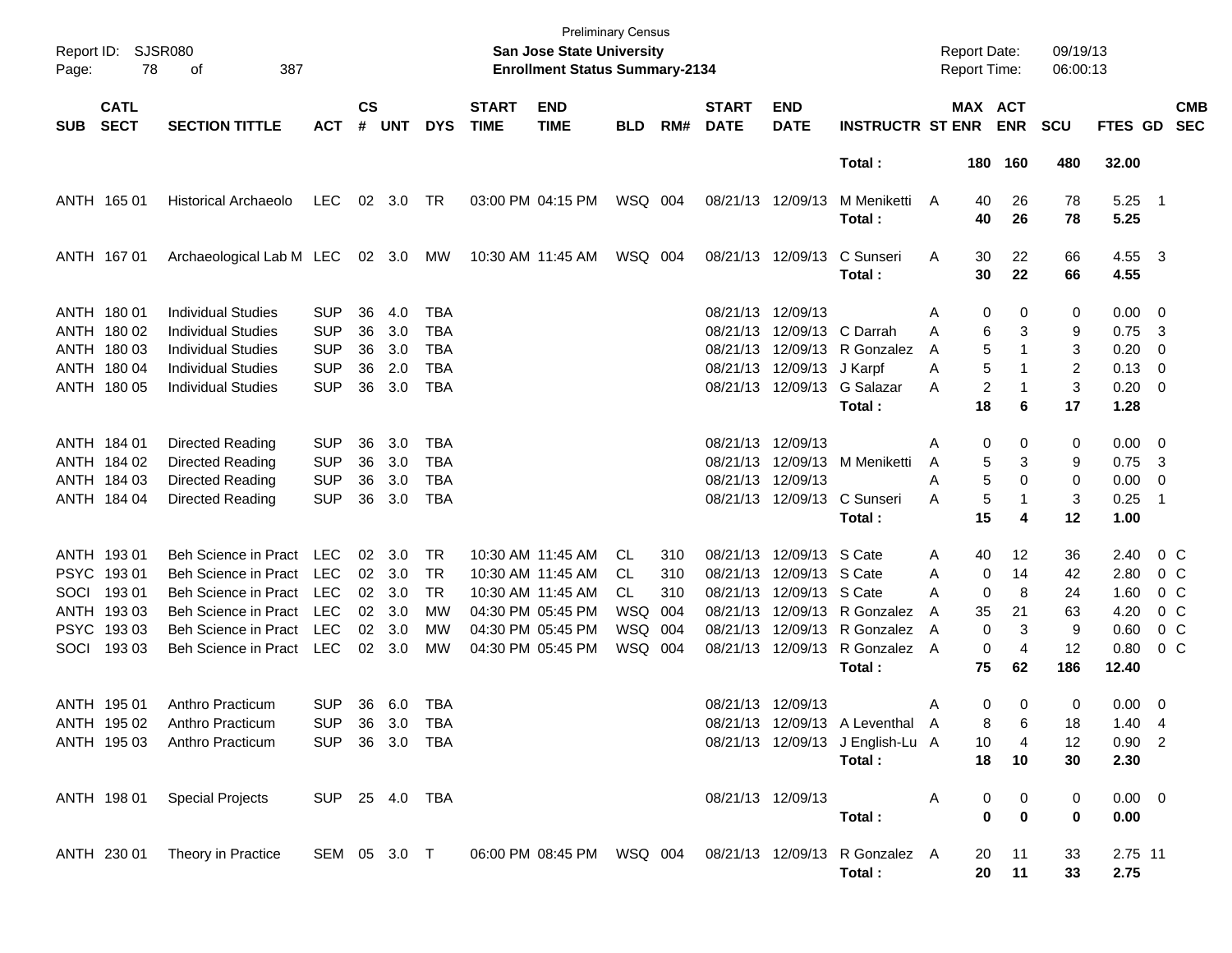| Page:       | <b>Preliminary Census</b><br><b>SJSR080</b><br>Report ID:<br>San Jose State University<br>79<br>of<br>387<br><b>Enrollment Status Summary-2134</b> |                           |            |                    |            |            |                             |                           |            |     |                             |                                                  | <b>Report Date:</b><br><b>Report Time:</b> |                     | 09/19/13<br>06:00:13      |                      |                           |                         |                          |
|-------------|----------------------------------------------------------------------------------------------------------------------------------------------------|---------------------------|------------|--------------------|------------|------------|-----------------------------|---------------------------|------------|-----|-----------------------------|--------------------------------------------------|--------------------------------------------|---------------------|---------------------------|----------------------|---------------------------|-------------------------|--------------------------|
| <b>SUB</b>  | <b>CATL</b><br><b>SECT</b>                                                                                                                         | <b>SECTION TITTLE</b>     | <b>ACT</b> | $\mathsf{cs}$<br># | <b>UNT</b> | <b>DYS</b> | <b>START</b><br><b>TIME</b> | <b>END</b><br><b>TIME</b> | <b>BLD</b> | RM# | <b>START</b><br><b>DATE</b> | <b>END</b><br><b>DATE</b>                        | <b>INSTRUCTR ST ENR</b>                    |                     | MAX ACT<br><b>ENR</b>     | <b>SCU</b>           | FTES GD                   |                         | <b>CMB</b><br><b>SEC</b> |
|             | ANTH 231 01                                                                                                                                        | <b>Applications Core</b>  | SEM 04     |                    | 3.0        | M          |                             | 06:00 PM 08:45 PM         | WSQ 004    |     |                             | 08/21/13 12/09/13                                | C Darrah<br>Total:                         | A<br>20<br>20       | 12<br>12                  | 36<br>36             | 3.00 12<br>3.00           |                         |                          |
|             | ANTH 233 01                                                                                                                                        | <b>Fields Application</b> | SEM 04     |                    | 3.0        | R          |                             | 06:00 PM 08:45 PM         | WSQ 004    |     |                             | 08/21/13 12/09/13                                | G Salazar<br>Total:                        | 20<br>A<br>20       | 14<br>14                  | 42<br>42             | 3.50 14<br>3.50           |                         |                          |
|             | ANTH 280 01                                                                                                                                        | <b>Individual Studies</b> | <b>SUP</b> | 25                 | 3.0        | <b>TBA</b> |                             |                           |            |     |                             | 08/21/13 12/09/13                                |                                            | Α                   | 0<br>0                    | 0                    | 0.00                      | $\overline{\mathbf{0}}$ |                          |
|             | ANTH 280 02                                                                                                                                        | <b>Individual Studies</b> | <b>SUP</b> | 25                 | 3.0        | <b>TBA</b> |                             |                           |            |     | 08/21/13                    |                                                  | 12/09/13 C Darrah                          | A                   | 6                         | 3                    | 0.25                      | $\overline{1}$          |                          |
|             | ANTH 280 03                                                                                                                                        | <b>Individual Studies</b> | <b>SUP</b> | 25                 | 3.0        | <b>TBA</b> |                             |                           |            |     |                             |                                                  | 08/21/13 12/09/13 G Salazar                | A                   | $\overline{c}$<br>3       | 9                    | 0.75                      | 3                       |                          |
|             | ANTH 280 04                                                                                                                                        | <b>Individual Studies</b> | <b>SUP</b> | 25                 | 3.0        | <b>TBA</b> |                             |                           |            |     |                             |                                                  | 08/21/13 12/09/13 C Sunseri                | Α                   | 5<br>$\overline{2}$       | 6                    | 0.50                      | $\overline{2}$          |                          |
| ANTH        | 280 05                                                                                                                                             | <b>Individual Studies</b> | <b>SUP</b> | 25                 | 3.0        | <b>TBA</b> |                             |                           |            |     |                             |                                                  | 08/21/13 12/09/13 R Gonzalez               | A                   | 5                         | 3                    | 0.25                      | $\overline{1}$          |                          |
| <b>ANTH</b> | 280 06                                                                                                                                             | <b>Individual Studies</b> | <b>SUP</b> | 25                 | 3.0        | <b>TBA</b> |                             |                           |            |     |                             |                                                  | 08/21/13 12/09/13 G Salazar                | A                   | 2<br>$\Omega$             | $\mathbf 0$          | 0.00                      | $\mathbf 0$             |                          |
|             | ANTH 280 07                                                                                                                                        | <b>Individual Studies</b> | <b>SUP</b> | 25                 | 3.0        | <b>TBA</b> |                             |                           |            |     |                             |                                                  | 08/21/13 12/09/13 W Reckmeyer A            |                     | $\overline{c}$            | 3                    | 0.25                      | $\overline{1}$          |                          |
|             |                                                                                                                                                    |                           |            |                    |            |            |                             |                           |            |     |                             |                                                  | Total:                                     | 22                  | 8                         | 24                   | 2.00                      |                         |                          |
|             | ANTH 298 02                                                                                                                                        | Anth Project              | <b>SUP</b> | 25                 | 3.0        | <b>TBA</b> |                             |                           |            |     |                             | 08/21/13 12/09/13                                |                                            | 10<br>Α             | 0                         | 0                    | $0.00 \t 0$               |                         |                          |
|             | ANTH 298 03                                                                                                                                        | <b>Anth Project</b>       | <b>SUP</b> |                    | 25 3.0     | <b>TBA</b> |                             |                           |            |     |                             | 08/21/13 12/09/13                                | C Darrah                                   | Α                   | 6<br>-1                   | 3                    | $0.25$ 1                  |                         |                          |
|             |                                                                                                                                                    |                           |            |                    |            |            |                             |                           |            |     |                             |                                                  | Total:                                     | 16                  | $\blacktriangleleft$      | 3                    | 0.25                      |                         |                          |
|             | ANTH 299 01                                                                                                                                        | Master's Thesis           | <b>SUP</b> | 25                 | 6.0        | <b>TBA</b> |                             |                           |            |     |                             | 08/21/13 12/09/13                                |                                            | Α                   | 0<br>$\Omega$             | 0                    | $0.00 \t 0$               |                         |                          |
|             | ANTH 299 02                                                                                                                                        | <b>Master's Thesis</b>    | <b>SUP</b> | 25                 | 6.0        | <b>TBA</b> |                             |                           |            |     |                             | 08/21/13 12/09/13                                | W Reckmeyer A                              |                     | 5<br>-1                   | 6                    | 0.50                      | $\overline{1}$          |                          |
|             |                                                                                                                                                    |                           |            |                    |            |            |                             |                           |            |     |                             |                                                  | Total:                                     |                     | 5<br>$\blacktriangleleft$ | 6                    | 0.50                      |                         |                          |
|             | Department :                                                                                                                                       | Anthropology              |            |                    |            |            |                             |                           |            |     |                             | <b>Lower Division:</b><br><b>Upper Division:</b> | <b>Department Total:</b>                   | 1709<br>435<br>1171 | 1497<br>433<br>1017       | 4493<br>1299<br>3050 | 303.43<br>86.60<br>204.83 |                         |                          |

**Graduate Division : 103 47 144 12.00**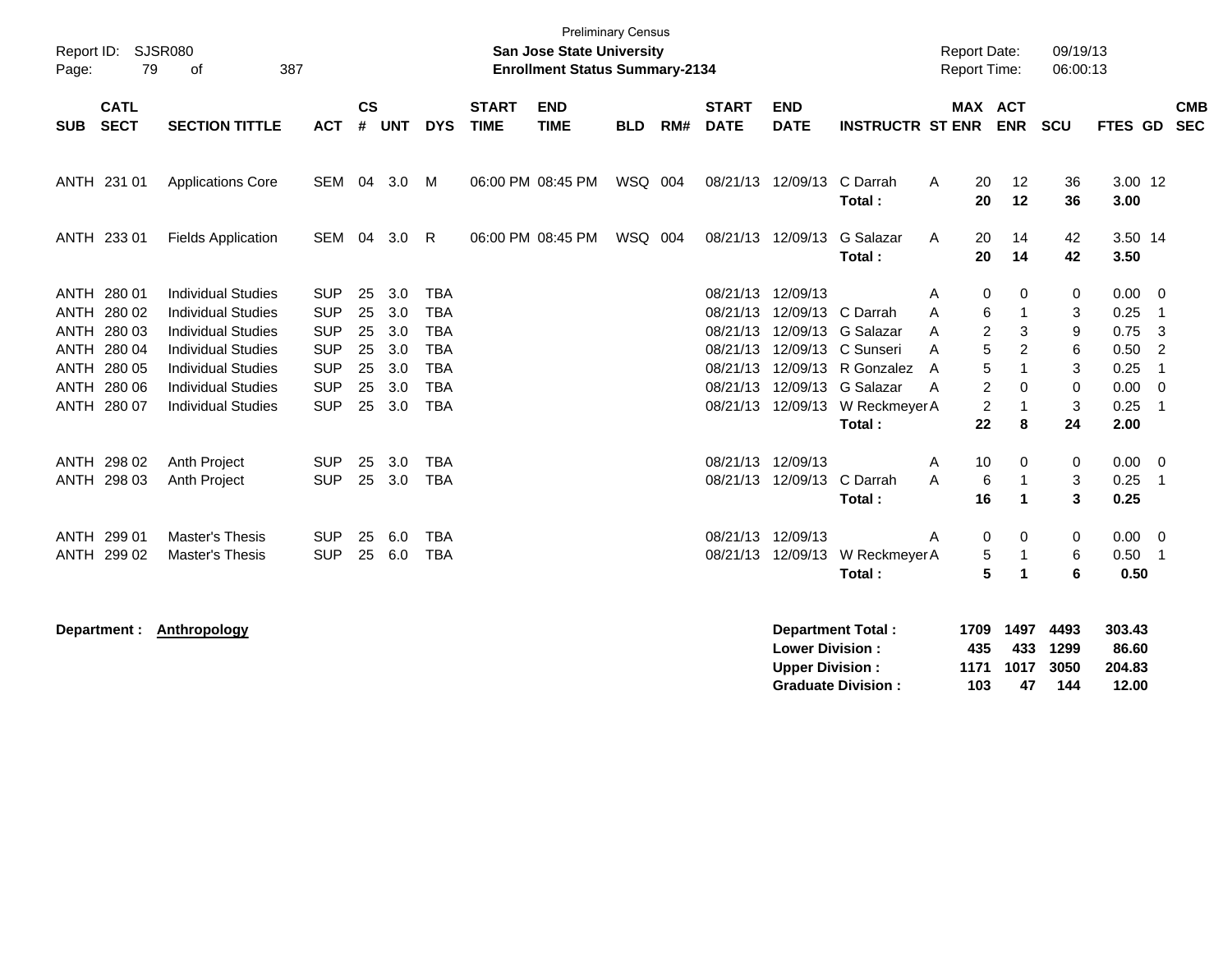| SJSR080<br>Report ID:<br>80<br>of<br>387<br>Page:                                                                                    | <b>Preliminary Census</b><br>San Jose State University<br><b>Enrollment Status Summary-2134</b>                                                         | Report Date:<br>09/19/13<br><b>Report Time:</b><br>06:00:13                                                                                           |
|--------------------------------------------------------------------------------------------------------------------------------------|---------------------------------------------------------------------------------------------------------------------------------------------------------|-------------------------------------------------------------------------------------------------------------------------------------------------------|
| $\mathsf{cs}$<br><b>CATL</b><br><b>SECT</b><br><b>SECTION TITTLE</b><br># UNT<br><b>SUB</b><br><b>ACT</b>                            | <b>END</b><br><b>START</b><br><b>END</b><br><b>START</b><br><b>TIME</b><br><b>TIME</b><br><b>DYS</b><br>RM#<br><b>DATE</b><br><b>DATE</b><br><b>BLD</b> | MAX ACT<br><b>CMB</b><br><b>ENR</b><br><b>SCU</b><br><b>FTES GD</b><br><b>SEC</b><br><b>INSTRUCTR ST ENR</b>                                          |
| <b>Social Sciences</b><br>College<br><b>African American Studies</b><br>Department :                                                 |                                                                                                                                                         |                                                                                                                                                       |
| 2A 01<br>AfAm & Dev Am His/GvLEC<br>AFAM<br>02<br>3.0                                                                                | 09:00 AM 10:15 AM<br><b>BBC</b><br>202<br>08/21/13 12/09/13<br><b>TR</b>                                                                                | S Millner<br>80<br>76<br>228<br>15.20 0<br>Α<br>80<br>76<br>228<br>15.20<br>Total:                                                                    |
| AFAM 22 01<br>Humanities Af Am Cul LEC<br>3.0                                                                                        |                                                                                                                                                         | X<br>0<br>$0.00 \t 0$<br>0<br>0<br>$\mathbf 0$<br>Total:<br>0<br>$\bf{0}$<br>0.00                                                                     |
| AFAM 134 01<br>MI King & Civil Rgts<br>LEC<br>02<br>3.0                                                                              | 225<br><b>TR</b><br>01:30 PM 02:45 PM<br><b>BBC</b><br>08/21/13                                                                                         | S Millner<br>29<br>87<br>5.80 0<br>12/09/13<br>35<br>A<br>35<br>29<br>87<br>Total:<br>5.80                                                            |
| AFAM 137 01<br>Relig Blk Communty<br>LEC<br>3.0                                                                                      |                                                                                                                                                         | 0<br>0<br>0<br>$0.00 \t 0$<br>X                                                                                                                       |
| RELS 137 01<br><b>Relig Blk Communty</b><br>3.0<br><b>LEC</b>                                                                        |                                                                                                                                                         | X<br>$\mathbf 0$<br>0<br>0.00<br>0<br>$\overline{\mathbf{0}}$<br>Total:<br>0<br>$\bf{0}$<br>$\mathbf 0$<br>0.00                                       |
| W Africa Drum Cult<br><b>SEM</b><br>3.0<br>AFAM 150 01                                                                               |                                                                                                                                                         | X<br>$\pmb{0}$<br>0<br>0<br>$0.00 \t 0$<br>Total:<br>$\mathbf 0$<br>$\bf{0}$<br>0<br>0.00                                                             |
|                                                                                                                                      |                                                                                                                                                         |                                                                                                                                                       |
| AFAM 180 02<br><b>Individual Studies</b><br><b>SUP</b><br>1.0                                                                        |                                                                                                                                                         | X<br>0<br>0<br>0.00<br>0<br>$\overline{\phantom{0}}$                                                                                                  |
| AFAM 180 03<br><b>Individual Studies</b><br><b>SUP</b><br>2.0<br>AFAM 180 04<br><b>Individual Studies</b><br><b>SUP</b><br>36<br>3.0 | <b>TBA</b>                                                                                                                                              | X<br>$\mathbf 0$<br>$\mathbf 0$<br>0.00<br>0<br>$\overline{0}$<br>3<br>3<br>0.20<br>08/21/13 12/09/13 R Wilson<br>Α<br>$\mathbf{1}$<br>$\overline{0}$ |
| AFAM 180 05<br><b>SUP</b><br>4.0<br><b>Individual Studies</b>                                                                        |                                                                                                                                                         | $\pmb{0}$<br>X<br>$\pmb{0}$<br>$\mathbf 0$<br>$0.00 \t 0$                                                                                             |
|                                                                                                                                      |                                                                                                                                                         | 3<br>3<br>0.20<br>Total:<br>$\blacktriangleleft$                                                                                                      |
| <b>Department : African American Studies</b>                                                                                         |                                                                                                                                                         | 21.20<br><b>Department Total:</b><br>118<br>106<br>318                                                                                                |
|                                                                                                                                      |                                                                                                                                                         | <b>Lower Division:</b><br>228<br>15.20<br>80<br>76                                                                                                    |
|                                                                                                                                      |                                                                                                                                                         | 90<br><b>Upper Division:</b><br>38<br>30<br>6.00<br><b>Graduate Division:</b><br>$\mathbf 0$<br>0.00<br>0<br>$\bf{0}$                                 |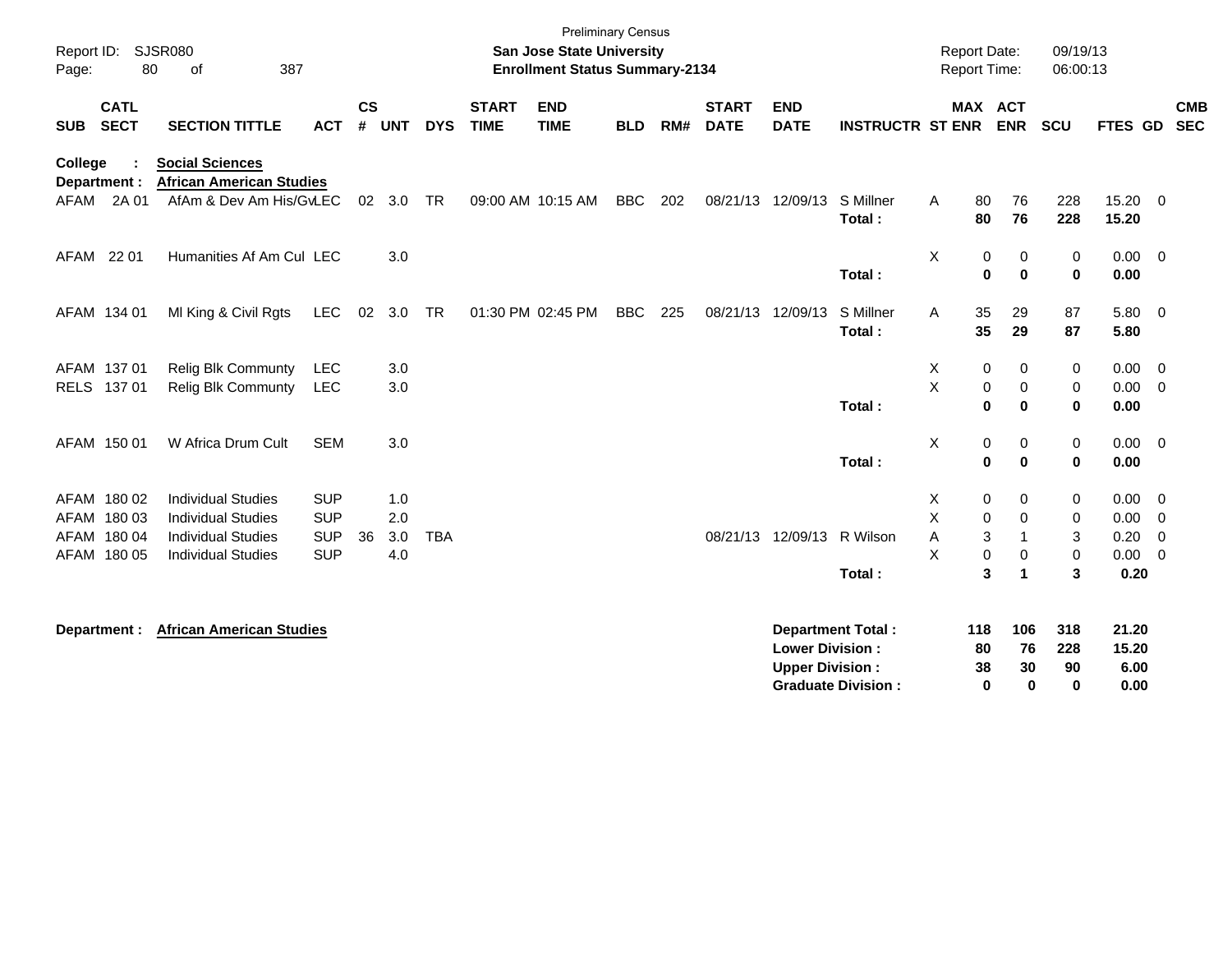|                |             |                        |               |               |            |            |              |                                                     | <b>Preliminary Census</b> |     |              |                           |                         |                     |            |            |           |                          |            |
|----------------|-------------|------------------------|---------------|---------------|------------|------------|--------------|-----------------------------------------------------|---------------------------|-----|--------------|---------------------------|-------------------------|---------------------|------------|------------|-----------|--------------------------|------------|
| Report ID:     |             | SJSR080                |               |               |            |            |              | <b>San Jose State University</b>                    |                           |     |              |                           |                         | <b>Report Date:</b> |            | 09/19/13   |           |                          |            |
| Page:          | 81          | 387<br>οf              |               |               |            |            |              | <b>Enrollment Status Summary-2134</b>               |                           |     |              |                           |                         | <b>Report Time:</b> |            | 06:00:13   |           |                          |            |
|                |             |                        |               |               |            |            |              |                                                     |                           |     |              |                           |                         |                     |            |            |           |                          |            |
|                | <b>CATL</b> |                        |               | $\mathsf{cs}$ |            |            | <b>START</b> | <b>END</b>                                          |                           |     | <b>START</b> | <b>END</b>                |                         |                     | MAX ACT    |            |           |                          | <b>CMB</b> |
| <b>SUB</b>     | <b>SECT</b> | <b>SECTION TITTLE</b>  | <b>ACT</b>    | #             | <b>UNT</b> | <b>DYS</b> | <b>TIME</b>  | <b>TIME</b>                                         | <b>BLD</b>                | RM# | <b>DATE</b>  | <b>DATE</b>               | <b>INSTRUCTR ST ENR</b> |                     | <b>ENR</b> | <b>SCU</b> | FTES GD   |                          | <b>SEC</b> |
| <b>College</b> |             | <b>Social Sciences</b> |               |               |            |            |              |                                                     |                           |     |              |                           |                         |                     |            |            |           |                          |            |
| Department :   |             | <b>Economics</b>       |               |               |            |            |              |                                                     |                           |     |              |                           |                         |                     |            |            |           |                          |            |
| <b>ECON</b>    | 1A 01       | Prin of Econ           | <b>LEC</b>    | 02            | 4.0        | MW         |              | 07:30 AM 08:45 AM                                   | <b>DMH</b>                | 160 | 08/21/13     | 12/09/13                  | N Sadri                 | 45<br>A             | 50         | 150        | 13.33     | 0                        |            |
| <b>ECON</b>    | 1A 02       | Prin of Econ           | <b>ACT</b>    | 08            | 0.0        | <b>TBA</b> |              |                                                     |                           |     | 08/21/13     | 12/09/13                  | N Sadri                 | A<br>45             | 50         | 50         | 0.00      | 0                        |            |
| <b>ECON</b>    | 1A 03       | Prin of Econ           | <b>LEC</b>    | 02            | 4.0        | MW         |              | 09:00 AM 10:15 AM                                   | DMH                       | 160 | 08/21/13     | 12/09/13                  | C Haight                | 45<br>A             | 46         | 138        | 12.27     | 0                        |            |
| <b>ECON</b>    | 1A 04       | Prin of Econ           | <b>ACT</b>    | 08            | 0.0        | <b>TBA</b> |              |                                                     |                           |     | 08/21/13     | 12/09/13                  | C Haight                | 45<br>A             | 46         | 46         | 0.00      | 0                        |            |
| <b>ECON</b>    | 1A 05       | Prin of Econ           | <b>LEC</b>    | 02            | 4.0        | MW         |              | 10:30 AM 11:45 AM                                   | DMH                       | 160 | 08/21/13     | 12/09/13                  | R Liu                   | 45<br>Α             | 50         | 150        | 13.33     | 0                        |            |
| <b>ECON</b>    | 1A 06       | Prin of Econ           | <b>ACT</b>    | 08            | 0.0        | <b>TBA</b> |              |                                                     |                           |     | 08/21/13     | 12/09/13                  | R Liu                   | Α<br>45             | 50         | 50         | 0.00      | 0                        |            |
| <b>ECON</b>    | 1A 07       | Prin of Econ           | <b>LEC</b>    | 02            | 4.0        | MW         |              | 12:00 PM 01:15 PM                                   | DMH                       | 166 | 08/21/13     | 12/09/13                  | Y Shieh                 | 45<br>Α             | 47         | 141        | 12.53     | 0                        |            |
| <b>ECON</b>    | 1A 08       | Prin of Econ           | <b>ACT</b>    | 08            | 0.0        | <b>TBA</b> |              |                                                     |                           |     | 08/21/13     | 12/09/13                  | Y Shieh                 | 45<br>Α             | 47         | 47         | 0.00      | 0                        |            |
| <b>ECON</b>    | 1A 09       | Prin of Econ           | <b>LEC</b>    | 02            | 4.0        | <b>MW</b>  |              | 01:30 PM 02:45 PM                                   | DMH                       | 166 | 08/21/13     | 12/09/13                  | Y Shieh                 | 45<br>Α             | 45         | 135        | 12.00     | 0                        |            |
| <b>ECON</b>    | 1A 10       | Prin of Econ           | <b>ACT</b>    | 08            | 0.0        | <b>TBA</b> |              |                                                     |                           |     | 08/21/13     | 12/09/13                  | Y Shieh                 | Α<br>45             | 45         | 45         | 0.00      | 0                        |            |
| <b>ECON</b>    | 1A 11       | Prin of Econ           | <b>LEC</b>    | 02            | 4.0        | M          |              | 06:30 PM 09:15 PM                                   | DMH                       | 160 | 08/21/13     | 12/09/13                  | N Malek                 | 45<br>Α             | 48         | 144        | 12.87     | $\overline{1}$           |            |
| <b>ECON</b>    | 1A 12       | Prin of Econ           | <b>ACT</b>    | 08            | 0.0        | <b>TBA</b> |              |                                                     |                           |     | 08/21/13     | 12/09/13                  | N Malek                 | 45<br>Α             | 48         | 48         | 0.00      | -1                       |            |
| <b>ECON</b>    | 1A 13       | Prin of Econ           | <b>LEC</b>    | 02            | 4.0        | <b>TR</b>  |              | 07:30 AM 08:45 AM                                   | DMH                       | 160 | 08/21/13     | 12/09/13                  | N Nguyen                | 45<br>A             | 44         | 132        | 11.73     | 0                        |            |
| <b>ECON</b>    | 1A 14       | Prin of Econ           | <b>ACT</b>    | 08            | 0.0        | <b>TBA</b> |              |                                                     |                           |     | 08/21/13     | 12/09/13                  | N Nguyen                | 45<br>A             | 44         | 44         | 0.00      | 0                        |            |
| <b>ECON</b>    | 1A 15       | Prin of Econ           | <b>LEC</b>    | 02            | 4.0        | <b>TR</b>  |              | 09:00 AM 10:15 AM                                   | DMH 160                   |     | 08/21/13     | 12/09/13                  | M Brady                 | 45<br>A             | 47         | 141        | 12.53     | 0                        |            |
| <b>ECON</b>    | 1A 16       | Prin of Econ           | <b>ACT</b>    | 08            | 0.0        | <b>TBA</b> |              |                                                     |                           |     | 08/21/13     | 12/09/13                  | M Brady                 | A<br>45             | 47         | 47         | 0.00      | 0                        |            |
| <b>ECON</b>    | 1A 17       | Prin of Econ           | <b>LEC</b>    | 02            | 4.0        | <b>TR</b>  |              | 10:30 AM 11:45 AM                                   | DMH 160                   |     | 08/21/13     | 12/09/13                  | J Pogodzinsk A          | 45                  | 49         | 147        | 13.07     | 0                        |            |
| <b>ECON</b>    | 1A 18       | Prin of Econ           | <b>ACT</b>    | 08            | 0.0        | <b>TBA</b> |              |                                                     |                           |     | 08/21/13     | 12/09/13                  | J Pogodzinsk A          | 45                  | 49         | 49         | 0.00      | 0                        |            |
| <b>ECON</b>    | 1A 19       | Prin of Econ           | <b>LEC</b>    | 02            | 4.0        | <b>TR</b>  |              | 12:00 PM 01:15 PM                                   | DMH 160                   |     | 08/21/13     | 12/09/13                  | J Pogodzinsk A          | 45                  | 45         | 135        | 12.00     | 0                        |            |
| <b>ECON</b>    | 1A 20       | Prin of Econ           | <b>ACT</b>    | 08            | 0.0        | <b>TBA</b> |              |                                                     |                           |     | 08/21/13     | 12/09/13                  | J Pogodzinsk A          | 45                  | 45         | 45         | 0.00      | 0                        |            |
| <b>ECON</b>    | 1A 21       | Prin of Econ           | <b>LEC</b>    |               | 4.0        |            |              |                                                     |                           |     |              |                           |                         | Х<br>0              | 0          | 0          | 0.00      | 0                        |            |
| <b>ECON</b>    | 1A 22       | Prin of Econ           | <b>ACT</b>    |               | 0.0        |            |              |                                                     |                           |     |              |                           |                         | X<br>0              | 0          | 0          | 0.00      | 0                        |            |
|                |             |                        |               |               |            |            |              |                                                     |                           |     |              |                           | Total:                  | 900                 | 942        | 1884       | 125.67    |                          |            |
|                |             |                        |               |               |            |            |              |                                                     |                           |     |              |                           |                         |                     |            |            |           |                          |            |
| <b>ECON</b>    | 1B 01       | Prin of Econ           | <b>LEC</b>    | 02            | 4.0        | MW         |              | 07:30 AM 08:45 AM                                   | DMH                       | 166 | 08/21/13     | 12/09/13                  | J Lang                  | 45<br>A             | 44         | 132        | 11.73     | 0                        |            |
| <b>ECON</b>    | 1B 02       | Prin of Econ           | <b>ACT</b>    | 08            | 0.0        | <b>TBA</b> |              |                                                     |                           |     | 08/21/13     | 12/09/13                  | J Lang                  | 45<br>A             | 44         | 44         | 0.00      | 0                        |            |
| <b>ECON</b>    | 1B 03       | Prin of Econ           | <b>LEC</b>    | 02            | 4.0        | MW         |              | 09:00 AM 10:15 AM                                   | DMH                       | 166 | 08/21/13     | 12/09/13                  | G Lang                  | 45<br>A             | 46         | 138        | 12.27     | 0                        |            |
| <b>ECON</b>    | 1B 04       | Prin of Econ           | <b>ACT</b>    | 08            | 0.0        | <b>TBA</b> |              |                                                     |                           |     | 08/21/13     | 12/09/13                  | G Lang                  | 45<br>Α             | 46         | 46         | 0.00      | 0                        |            |
| <b>ECON</b>    | 1B 05       | Prin of Econ           | <b>LEC</b>    |               | 02 4.0     | MW         |              | 10:30 AM 11:45 AM                                   | DMH 166                   |     |              | 08/21/13 12/09/13 G Lang  |                         | 45<br>A             | 47         | 141        | 12.53     | 0                        |            |
|                | ECON 1B 06  | Prin of Econ           | ACT           |               | 08 0.0     | TBA        |              |                                                     |                           |     |              | 08/21/13 12/09/13 G Lang  |                         | A<br>45             | 47         | 47         | 0.00      | $\overline{\phantom{0}}$ |            |
| <b>ECON</b>    | 1B 07       | Prin of Econ           | <b>LEC</b>    |               | 02 4.0     | MW         |              | 12:00 PM 01:15 PM DMH 160                           |                           |     |              | 08/21/13 12/09/13 M Brady |                         | 45<br>A             | 48         | 144        | 12.80     | $\overline{\mathbf{0}}$  |            |
| <b>ECON</b>    | 1B 08       | Prin of Econ           | ACT           |               | 08 0.0     | TBA        |              |                                                     |                           |     |              | 08/21/13 12/09/13 M Brady |                         | 45<br>A             | 48         | 48         | 0.00      | $\overline{\mathbf{0}}$  |            |
| <b>ECON</b>    | 1B 09       | Prin of Econ           | LEC           |               | 02 4.0     | MW         |              | 01:30 PM 02:45 PM DMH 160                           |                           |     |              | 08/21/13 12/09/13 G Cheng |                         | 45<br>A             | 45         | 135        | 12.00     | $\overline{\phantom{0}}$ |            |
| <b>ECON</b>    | 1B 10       | Prin of Econ           | ACT           |               | 08 0.0     | TBA        |              |                                                     |                           |     |              | 08/21/13 12/09/13 G Cheng |                         | A<br>45             | 45         | 45         | 0.00      | $\overline{\mathbf{0}}$  |            |
| ECON           | 1B 11       | Prin of Econ           | LEC           |               | 02 4.0     | W          |              | 06:30 PM 09:15 PM DMH 160                           |                           |     |              | 08/21/13 12/09/13 N Malek |                         | 45<br>A             | 50         | 150        | 13.40     | $\blacksquare$           |            |
| <b>ECON</b>    | 1B 12       | Prin of Econ           | ACT           |               | 08 0.0     | TBA        |              |                                                     |                           |     |              | 08/21/13 12/09/13 N Malek |                         | 45<br>A             | 50         | 50         | 0.00      | $\overline{\phantom{0}}$ |            |
|                | ECON 1B13   | Prin of Econ           | LEC 02 4.0 TR |               |            |            |              | 07:30 AM 08:45 AM DMH 166 08/21/13 12/09/13 N Sadri |                           |     |              |                           |                         | 45<br>A             | 46         | 138        | $12.27$ 0 |                          |            |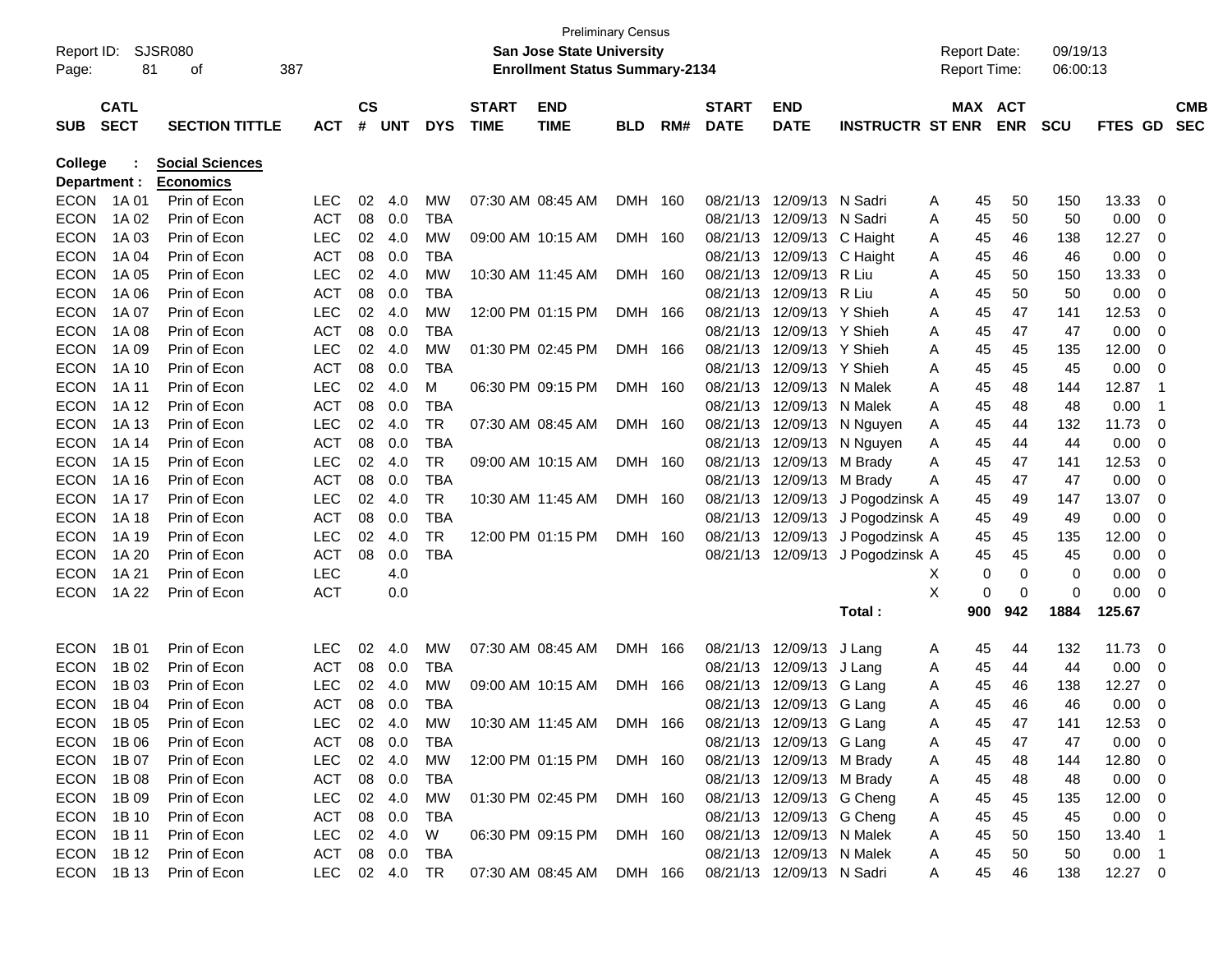| Report ID:<br>Page:        | 82                         | SJSR080<br>387<br>оf                                       |                          |                    |            |                         |                             | <b>Preliminary Census</b><br><b>San Jose State University</b><br><b>Enrollment Status Summary-2134</b> |            |     |                             |                                        |                                            |          | <b>Report Date:</b><br><b>Report Time:</b> |                 | 09/19/13<br>06:00:13 |                 |                            |                          |
|----------------------------|----------------------------|------------------------------------------------------------|--------------------------|--------------------|------------|-------------------------|-----------------------------|--------------------------------------------------------------------------------------------------------|------------|-----|-----------------------------|----------------------------------------|--------------------------------------------|----------|--------------------------------------------|-----------------|----------------------|-----------------|----------------------------|--------------------------|
| <b>SUB</b>                 | <b>CATL</b><br><b>SECT</b> | <b>SECTION TITTLE</b>                                      | <b>ACT</b>               | $\mathsf{cs}$<br># | <b>UNT</b> | <b>DYS</b>              | <b>START</b><br><b>TIME</b> | <b>END</b><br><b>TIME</b>                                                                              | BLD        | RM# | <b>START</b><br><b>DATE</b> | <b>END</b><br><b>DATE</b>              | <b>INSTRUCTR ST ENR</b>                    |          | MAX ACT                                    | <b>ENR</b>      | <b>SCU</b>           | <b>FTES GD</b>  |                            | <b>CMB</b><br><b>SEC</b> |
| <b>ECON</b><br><b>ECON</b> | 1B 14<br>1B 15             | Prin of Econ<br>Prin of Econ                               | <b>ACT</b><br><b>LEC</b> | 08<br>02           | 0.0<br>4.0 | <b>TBA</b><br><b>TR</b> |                             | 09:00 AM 10:15 AM                                                                                      | DMH 166    |     |                             | 08/21/13 12/09/13<br>08/21/13 12/09/13 | N Sadri<br>S Ansari                        | A<br>A   | 45<br>45                                   | 46<br>49        | 46<br>147            | 0.00<br>13.07   | - 0<br>- 0                 |                          |
| <b>ECON</b>                | 1B 16                      | Prin of Econ                                               | <b>ACT</b>               | 08                 | 0.0        | <b>TBA</b>              |                             |                                                                                                        |            |     |                             | 08/21/13 12/09/13                      | S Ansari                                   | A        | 45                                         | 49              | 49                   | 0.00            | 0                          |                          |
| <b>ECON</b>                | 1B 17                      | Prin of Econ                                               | <b>LEC</b>               | 02                 | 4.0        | <b>TR</b>               |                             | 10:30 AM 11:45 AM                                                                                      | DMH 166    |     |                             | 08/21/13 12/09/13                      | J Estill                                   | A        | 45                                         | 45              | 135                  | 12.00           | - 0                        |                          |
| <b>ECON</b><br><b>ECON</b> | 1B 18<br>1B 19             | Prin of Econ<br>Prin of Econ                               | <b>ACT</b><br><b>LEC</b> | 08<br>02           | 0.0<br>4.0 | <b>TBA</b><br><b>TR</b> |                             | 12:00 PM 01:15 PM                                                                                      |            |     |                             | 08/21/13 12/09/13                      | J Estill<br>08/21/13 12/09/13 T Kolodzieja | A        | 45<br>45                                   | 45<br>48        | 45<br>144            | 0.00<br>12.80   | - 0                        |                          |
| <b>ECON</b>                | 1B 20                      | Prin of Econ                                               | <b>ACT</b>               | 08                 | 0.0        | <b>TBA</b>              |                             |                                                                                                        | DMH 166    |     |                             |                                        | 08/21/13 12/09/13 T Kolodzieja A           | A        | 45                                         | 48              | 48                   | 0.00            | - 0<br>0                   |                          |
| <b>ECON</b>                | 1B 21                      | Prin of Econ                                               | <b>LEC</b>               | 02                 | 4.0        | <b>TR</b>               |                             | 01:30 PM 02:45 PM                                                                                      | DMH 166    |     |                             | 08/21/13 12/09/13                      | T Kolodzieja A                             |          | 45                                         | 45              | 135                  | 12.00           | - 0                        |                          |
| <b>ECON</b>                | 1B 22                      | Prin of Econ                                               | <b>ACT</b>               | 08                 | 0.0        | <b>TBA</b>              |                             |                                                                                                        |            |     |                             | 08/21/13 12/09/13                      | T Kolodzieja A                             |          | 45                                         | 45              | 45                   | 0.00            | $\overline{\mathbf{0}}$    |                          |
| <b>ECON</b>                | 1B 23                      | Prin of Econ                                               | <b>LEC</b>               | 02                 | 4.0        | F                       |                             | 11:00 AM 01:45 PM                                                                                      | DMH 166    |     |                             | 08/21/13 12/09/13                      | G Hanle                                    | A        | 45                                         | 44              | 132                  | 11.80           | $\overline{\phantom{1}}$   |                          |
| <b>ECON</b>                | 1B 24                      | Prin of Econ                                               | <b>ACT</b>               | 08                 | 0.0        | <b>TBA</b>              |                             |                                                                                                        |            |     |                             | 08/21/13 12/09/13                      | G Hanle<br>Total:                          | A        | 45                                         | 44<br>1080 1114 | 44<br>2228           | 0.00<br>148.67  | $\overline{\phantom{0}}$ 1 |                          |
|                            |                            |                                                            |                          |                    |            |                         |                             |                                                                                                        |            |     |                             |                                        |                                            |          |                                            |                 |                      |                 |                            |                          |
| <b>ECON</b>                | 2A 81                      | Macro Online Lab                                           | <b>ACT</b>               | 08                 | 1.0        | TBA                     |                             |                                                                                                        |            |     |                             | 08/21/13 12/09/13                      | J Estill                                   | A        | 30                                         | 25              | 25                   | 1.67            | $\overline{\mathbf{0}}$    |                          |
|                            |                            |                                                            |                          |                    |            |                         |                             |                                                                                                        |            |     |                             |                                        | Total:                                     |          | 30                                         | 25              | 25                   | 1.67            |                            |                          |
| <b>ECON</b>                | 2B 81                      | Micro Online Lab                                           | <b>ACT</b>               | 08                 | 1.0        | TBA                     |                             |                                                                                                        |            |     |                             | 08/21/13 12/09/13                      | G Cheng<br>Total:                          | Α        | 30<br>30                                   | 22<br>22        | 22<br>22             | 1.47<br>1.47    | $\overline{\phantom{0}}$   |                          |
|                            |                            |                                                            |                          |                    |            |                         |                             |                                                                                                        |            |     |                             |                                        |                                            |          |                                            |                 |                      |                 |                            |                          |
| <b>ECON</b>                | 301                        | <b>Econ Statistics</b>                                     | SEM                      | 04                 | 4.0        | M                       |                             | 03:00 PM 05:45 PM                                                                                      | <b>DMH</b> | 166 |                             | 08/21/13 12/09/13                      | M Holian                                   | A        | 45                                         | 50              | 150                  | 13.40           | $\overline{\phantom{1}}$   |                          |
| <b>ECON</b>                | 302                        | <b>Econ Statistics</b>                                     | <b>ACT</b>               | 13                 | 0.0        | W                       |                             | 03:00 PM 05:00 PM                                                                                      | DMH 166    |     |                             | 08/21/13 12/09/13                      | M Holian                                   | A        | 45                                         | 50              | 50                   | 0.00            | $\overline{\phantom{0}}$ 1 |                          |
|                            |                            |                                                            |                          |                    |            |                         |                             |                                                                                                        |            |     |                             |                                        | Total:                                     |          | 90                                         | 100             | 200                  | 13.40           |                            |                          |
|                            |                            | ECON 100W 01 Wrtg Wsh/Econ Reps SEM 04 3.0                 |                          |                    |            | MW                      |                             | 01:30 PM 02:45 PM                                                                                      | DMH 358    |     |                             | 08/21/13 12/09/13                      | S Jerbic                                   | A        | 25                                         | 24              | 72                   | $4.80\ 0$       |                            |                          |
|                            |                            |                                                            |                          |                    |            |                         |                             |                                                                                                        |            |     |                             |                                        | Total:                                     |          | 25                                         | 24              | 72                   | 4.80            |                            |                          |
|                            | ECON 101 01                | Micr-Econ Analysis                                         | <b>LEC</b>               | 02                 | 3.0        | M                       |                             | 03:00 PM 05:45 PM                                                                                      | DMH 160    |     |                             | 08/21/13 12/09/13                      | L Ortega                                   | A        | 45                                         | 51              | 153                  | 10.40           | -4                         |                          |
|                            | ECON 101 02                | Micr-Econ Analysis                                         | <b>LEC</b>               | 02                 | 3.0        | W                       |                             | 06:00 PM 08:45 PM                                                                                      | DMH 163    |     |                             | 08/21/13 12/09/13                      | L Ortega                                   | A        | 45                                         | 31              | 93                   | 6.35            | $\overline{\mathbf{3}}$    |                          |
|                            |                            |                                                            |                          |                    |            |                         |                             |                                                                                                        |            |     |                             |                                        | Total:                                     |          | 90                                         | 82              | 246                  | 16.75           |                            |                          |
|                            | ECON 102 01                | Macr-Econ Analysis LEC 02 3.0 R                            |                          |                    |            |                         |                             | 06:00 PM 08:45 PM DMH 166                                                                              |            |     |                             |                                        | 08/21/13 12/09/13 J Hummel                 | <b>A</b> | 45                                         | 57              | 171                  | 11.90 10        |                            |                          |
|                            |                            |                                                            |                          |                    |            |                         |                             |                                                                                                        |            |     |                             |                                        | Total:                                     |          | 45                                         | 57              | 171                  | 11.90           |                            |                          |
|                            |                            |                                                            |                          |                    |            |                         |                             |                                                                                                        |            |     |                             |                                        |                                            |          |                                            |                 |                      |                 |                            |                          |
|                            | ECON 104 01                | Math Meth for Econ SEM 04 3.0 TR 05:00 PM 06:15 PM DMH 358 |                          |                    |            |                         |                             |                                                                                                        |            |     |                             | 08/21/13 12/09/13 R Liu                | Total:                                     | A        | 45<br>45                                   | 37<br>37        | 111<br>111           | 8.05 13<br>8.05 |                            |                          |
|                            |                            |                                                            |                          |                    |            |                         |                             |                                                                                                        |            |     |                             |                                        |                                            |          |                                            |                 |                      |                 |                            |                          |
|                            | ECON 108 01                | <b>Cost-Benefit Analy</b>                                  | LEC.                     |                    | 03 3.0 MW  |                         |                             | 01:30 PM 02:45 PM                                                                                      | DMH 348    |     |                             | 08/21/13 12/09/13 M Holian             |                                            | A        | 45                                         | 38              | 114                  | 7.70 2 C        |                            |                          |
|                            | ENVS 108 01                | <b>Cost-Benefit Analy</b>                                  | <b>LEC</b>               |                    | 03 3.0     | MW                      |                             | 01:30 PM 02:45 PM                                                                                      | DMH 348    |     |                             | 08/21/13 12/09/13                      | M Holian                                   | Α        | 0                                          | $\sqrt{5}$      | 15                   | 1.00 0 C        |                            |                          |
|                            |                            |                                                            |                          |                    |            |                         |                             |                                                                                                        |            |     |                             |                                        | Total:                                     |          | 45                                         | 43              | 129                  | 8.70            |                            |                          |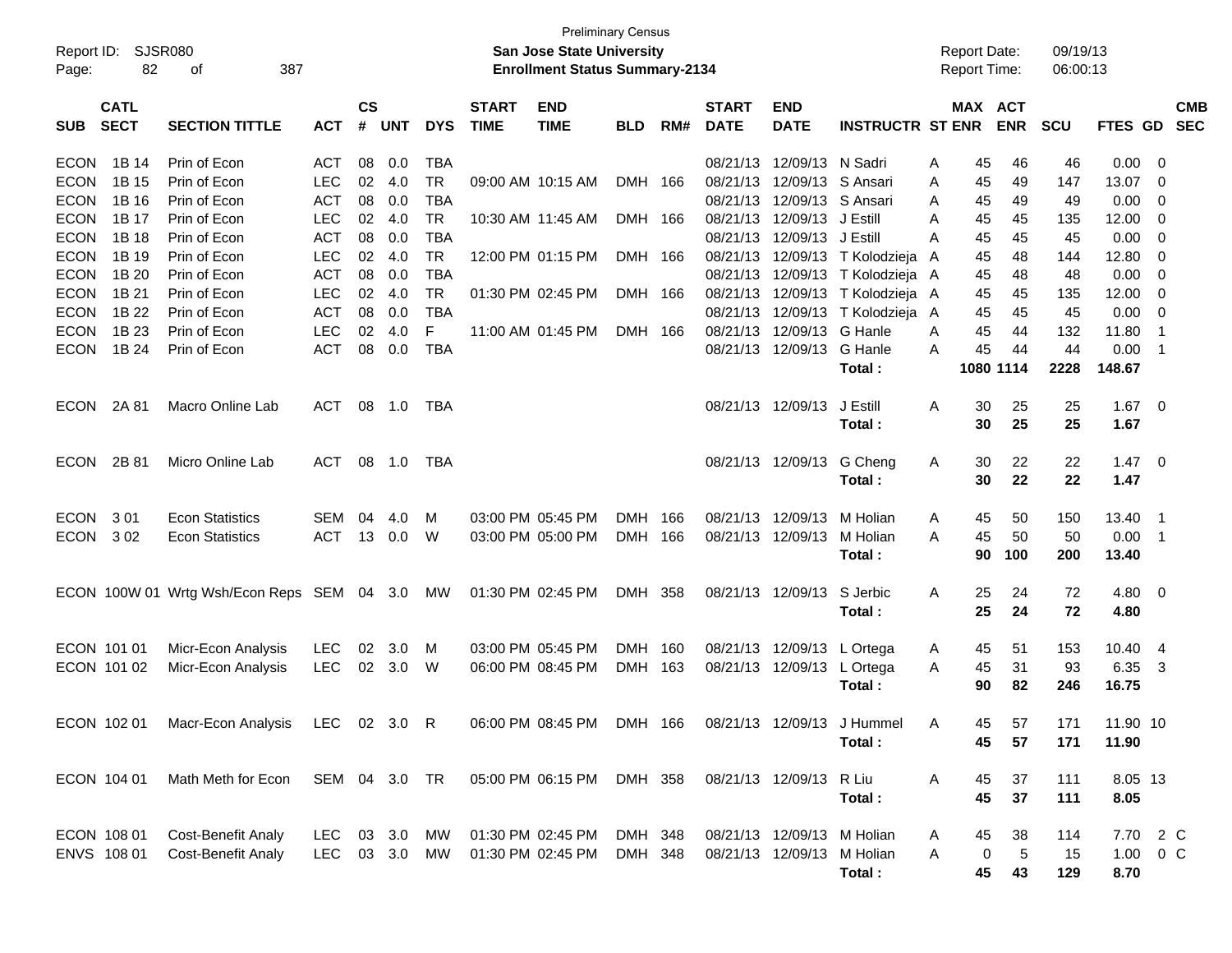| Page:      | Report ID: SJSR080<br>83                                 | 387<br>οf                                                                                    |                                               |                    |                                      |                                 |                                        | <b>Preliminary Census</b><br><b>San Jose State University</b><br><b>Enrollment Status Summary-2134</b> |                    |     |                                        |                                                         |                                 | <b>Report Date:</b><br><b>Report Time:</b> |                                        | 09/19/13<br>06:00:13 |                                                        |            |            |
|------------|----------------------------------------------------------|----------------------------------------------------------------------------------------------|-----------------------------------------------|--------------------|--------------------------------------|---------------------------------|----------------------------------------|--------------------------------------------------------------------------------------------------------|--------------------|-----|----------------------------------------|---------------------------------------------------------|---------------------------------|--------------------------------------------|----------------------------------------|----------------------|--------------------------------------------------------|------------|------------|
| <b>SUB</b> | <b>CATL</b><br><b>SECT</b>                               | <b>SECTION TITTLE</b>                                                                        | <b>ACT</b>                                    | $\mathsf{cs}$<br># | <b>UNT</b>                           | <b>DYS</b>                      | <b>START</b><br><b>TIME</b>            | <b>END</b><br><b>TIME</b>                                                                              | <b>BLD</b>         | RM# | <b>START</b><br><b>DATE</b>            | <b>END</b><br><b>DATE</b>                               | <b>INSTRUCTR ST ENR</b>         |                                            | MAX ACT<br><b>ENR</b>                  | <b>SCU</b>           | FTES GD SEC                                            |            | <b>CMB</b> |
|            | ECON 109 01                                              | Econ for Teachers                                                                            | <b>LEC</b>                                    |                    | 02 3.0                               | W                               | 06:30 PM 09:15 PM                      |                                                                                                        | DMH 358            |     |                                        | 08/21/13 12/09/13                                       | P Pelkey<br>Total :             | 45<br>A<br>45                              | 21<br>21                               | 63<br>63             | $4.20 \ 0$<br>4.20                                     |            |            |
|            | ECON 11201                                               | <b>Econ Development</b>                                                                      | LEC.                                          |                    | 02 3.0                               | МW                              | 12:00 PM 01:15 PM                      |                                                                                                        | DMH 358            |     |                                        | 08/21/13 12/09/13                                       | C Haight<br>Total :             | 45<br>A<br>45                              | 47<br>47                               | 141<br>141           | 9.55 3<br>9.55                                         |            |            |
| HIST       |                                                          | ECON 113A 01 Econ Hist of US<br>113A 01 Econ Hist of US                                      | <b>LEC</b><br><b>LEC</b>                      | 02                 | 3.0<br>02 3.0                        | TR<br>TR                        | 03:00 PM 04:15 PM<br>03:00 PM 04:15 PM |                                                                                                        | DMH 166<br>DMH 166 |     | 08/21/13<br>08/21/13                   | 12/09/13<br>12/09/13                                    | J Hummel<br>J Hummel<br>Total : | 45<br>A<br>A<br>45                         | 36<br>0<br>6<br>42                     | 108<br>18<br>126     | 7.30<br>1.25<br>8.55                                   | 2 C<br>1 C |            |
|            | ECON 132 01                                              | <b>Public Finance</b>                                                                        | LEC.                                          | 02                 | 3.0                                  | TR                              | 04:30 PM 05:45 PM                      |                                                                                                        | DMH 166            |     | 08/21/13 12/09/13                      |                                                         | R Ragan<br>Total:               | 45<br>A<br>45                              | 27<br>27                               | 81<br>81             | 5.65 5<br>5.65                                         |            |            |
|            | ECON 136 01<br>ECON 136 02                               | Internatl Econ<br>Internatl Econ                                                             | <b>LEC</b><br><b>LEC</b>                      | 02                 | 3.0<br>3.0                           | MW                              | 10:30 AM 11:45 AM                      |                                                                                                        | DMH 358            |     |                                        | 08/21/13 12/09/13                                       | C Haight<br>Total:              | 45<br>A<br>X<br>45                         | 47<br>$\mathbf 0$<br>$\mathbf 0$<br>47 | 141<br>0<br>141      | 9.45 1<br>$0.00 \t 0$<br>9.45                          |            |            |
|            |                                                          | ECON 137A 01 Fund Corp Finance                                                               | <b>LEC</b>                                    | 02                 | 3.0                                  | TR                              | 09:00 AM 10:15 AM                      |                                                                                                        | DMH 358            |     | 08/21/13 12/09/13                      |                                                         | N Nguyen<br>Total:              | 45<br>A<br>45                              | 47<br>47                               | 141<br>141           | 9.50 2<br>9.50                                         |            |            |
|            | ECON 139 02                                              | Prin of Invest                                                                               | <b>LEC</b>                                    |                    | 02 3.0 T                             |                                 | 06:00 PM 08:45 PM                      |                                                                                                        | DMH 160            |     | 08/21/13 12/09/13                      |                                                         | W Gibson<br>Total:              | 45<br>Α<br>45                              | 44<br>44                               | 132<br>132           | $9.10\ 6$<br>9.10                                      |            |            |
|            | ECON 141 01                                              | Law and Economics                                                                            | LEC                                           |                    | 02 3.0                               | M                               | 06:30 PM 09:15 PM                      |                                                                                                        | DMH 358            |     | 08/21/13 12/09/13                      |                                                         | D Crooks<br>Total:              | 45<br>Α<br>45                              | 41<br>41                               | 123<br>123           | 8.35 3<br>8.35                                         |            |            |
|            | ECON 158 01                                              | Econ of Entrepr                                                                              | <b>LEC</b>                                    | 04                 | 3.0                                  | TR                              | 12:00 PM 01:15 PM                      |                                                                                                        | DMH 358            |     | 08/21/13 12/09/13                      |                                                         | J Estill<br>Total :             | 45<br>Α<br>45                              | 31<br>31                               | 93<br>93             | $6.25$ 1<br>6.25                                       |            |            |
|            | ECON 166 01                                              | Urban Economics                                                                              | LEC 02 3.0 TR                                 |                    |                                      |                                 |                                        | 01:30 PM 02:45 PM                                                                                      | DMH 160            |     |                                        | 08/21/13 12/09/13                                       | J Pogodzinsk A<br>Total:        | 45                                         | 45<br>45<br>45                         | 135<br>135           | $9.15 \quad 3$<br>9.15                                 |            |            |
|            | ECON 180 01<br>ECON 180 02<br>ECON 180 03<br>ECON 180 04 | <b>Indiv Studies</b><br><b>Indiv Studies</b><br><b>Indiv Studies</b><br><b>Indiv Studies</b> | SUP<br><b>SUP</b><br><b>SUP</b><br><b>SUP</b> |                    | 36 4.0<br>36 1.0<br>36 3.0<br>36 3.0 | TBA<br><b>TBA</b><br>TBA<br>TBA |                                        |                                                                                                        |                    |     | 08/21/13 12/09/13<br>08/21/13 12/09/13 | 08/21/13 12/09/13 G Cheng<br>08/21/13 12/09/13 L Ortega |                                 | A<br>A<br>A<br>A                           | 0<br>0<br>5<br>14<br>5<br>0<br>5<br>4  | 0<br>14<br>0<br>12   | $0.00 \t 0$<br>$0.93 \ 0$<br>$0.00 \t 0$<br>$0.80 \ 0$ |            |            |
|            | ECON 180 05                                              | <b>Indiv Studies</b>                                                                         | <b>SUP</b>                                    |                    | 36 3.0 TBA                           |                                 |                                        |                                                                                                        |                    |     |                                        | 08/21/13 12/09/13 G Cheng                               | Total:                          | A<br>20                                    | 5<br>2<br>20                           | 6<br>32              | $0.40 \quad 0$<br>2.13                                 |            |            |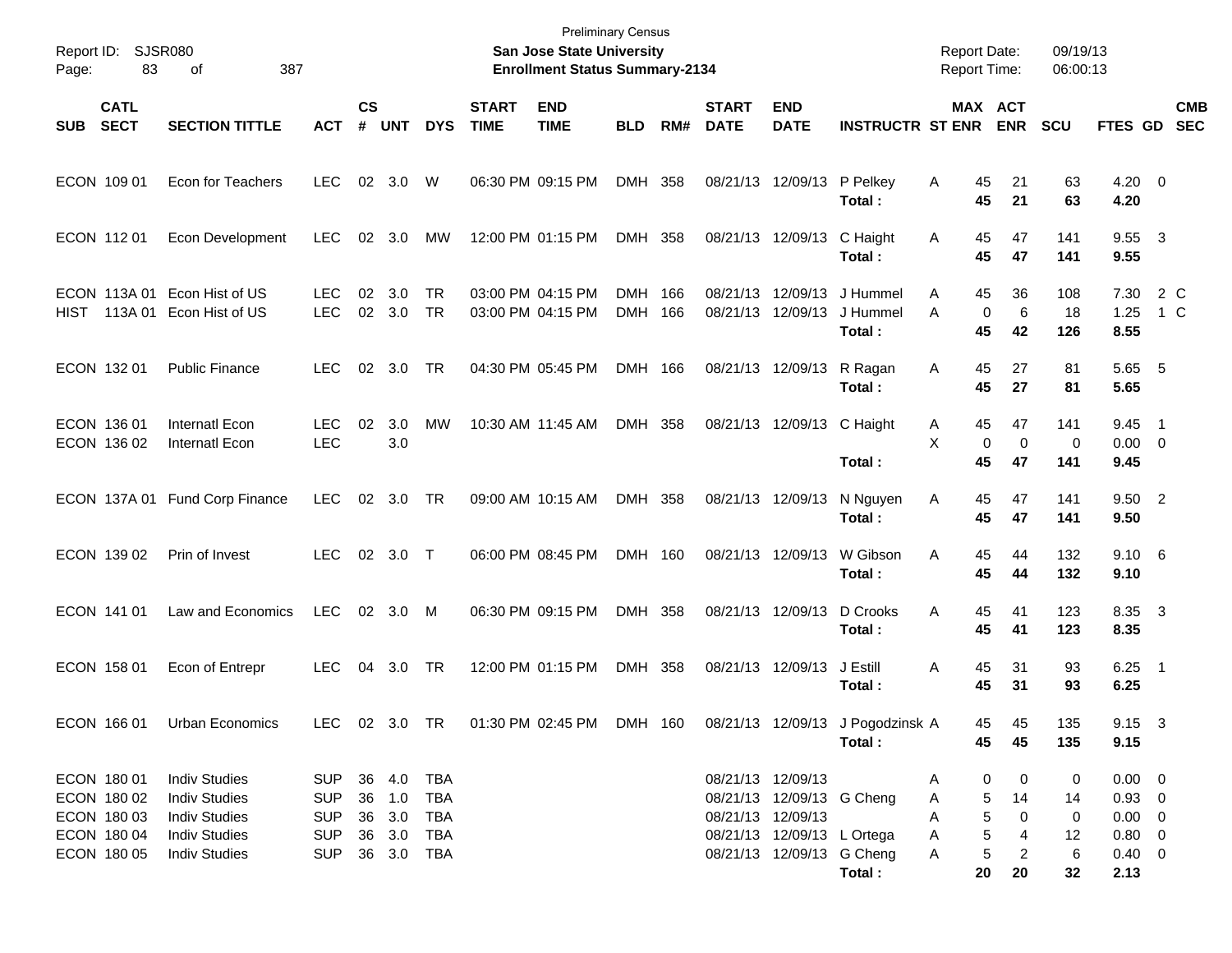| Report ID: SJSR080<br>84<br>Page:                                                                     | 387<br>of                                                                                                           |                                                                                                    |               |                                                        |                                               |                             | <b>San Jose State University</b><br><b>Enrollment Status Summary-2134</b> | <b>Preliminary Census</b> |     |                                        |                                                                                                                |                             | <b>Report Date:</b><br>Report Time:                                 |                                                        | 09/19/13<br>06:00:13                 |                                                                                                     |                          |            |
|-------------------------------------------------------------------------------------------------------|---------------------------------------------------------------------------------------------------------------------|----------------------------------------------------------------------------------------------------|---------------|--------------------------------------------------------|-----------------------------------------------|-----------------------------|---------------------------------------------------------------------------|---------------------------|-----|----------------------------------------|----------------------------------------------------------------------------------------------------------------|-----------------------------|---------------------------------------------------------------------|--------------------------------------------------------|--------------------------------------|-----------------------------------------------------------------------------------------------------|--------------------------|------------|
| <b>CATL</b><br><b>SECT</b><br>SUB                                                                     | <b>SECTION TITTLE</b>                                                                                               | <b>ACT</b>                                                                                         | $\mathsf{cs}$ | # UNT                                                  | <b>DYS</b>                                    | <b>START</b><br><b>TIME</b> | <b>END</b><br><b>TIME</b>                                                 | <b>BLD</b>                | RM# | <b>START</b><br><b>DATE</b>            | <b>END</b><br><b>DATE</b>                                                                                      | <b>INSTRUCTR ST ENR ENR</b> |                                                                     | <b>MAX ACT</b>                                         | <b>SCU</b>                           | FTES GD SEC                                                                                         |                          | <b>CMB</b> |
| ECON 185 01<br>ECON 185 02                                                                            | Appld Econ Intrn<br>Appld Econ Intrn                                                                                | <b>SUP</b><br><b>SUP</b>                                                                           | 36<br>36      | 3.0<br>3.0                                             | <b>TBA</b><br><b>TBA</b>                      |                             |                                                                           |                           |     |                                        | 08/21/13 12/09/13 L Ortega<br>08/21/13 12/09/13 L Ortega                                                       | Total:                      | 0<br>A<br>5<br>Α<br>5                                               | 0<br>4<br>4                                            | 0<br>12<br>12                        | $0.00 \t 0$<br>0.80 0<br>0.80                                                                       |                          |            |
|                                                                                                       | ECON 190A 01 Hist Econ Thought                                                                                      | <b>LEC</b>                                                                                         |               | 3.0                                                    |                                               |                             |                                                                           |                           |     |                                        |                                                                                                                | Total:                      | Χ<br>0<br>$\bf{0}$                                                  | 0<br>$\bf{0}$                                          | 0<br>0                               | $0.00 \t 0$<br>0.00                                                                                 |                          |            |
| ECON 201 01                                                                                           | Sem Micro-Econ Ana SEM 05 3.0 M                                                                                     |                                                                                                    |               |                                                        |                                               |                             | 06:30 PM 09:15 PM                                                         | DMH 166                   |     |                                        | 08/21/13 12/09/13                                                                                              | R Ragan<br>Total:           | Α<br>30<br>30                                                       | 25<br>25                                               | 75<br>75                             | 6.25 25<br>6.25                                                                                     |                          |            |
| ECON 205A 01                                                                                          | Econ Decsion Makng SEM 05 3.0 W                                                                                     |                                                                                                    |               |                                                        |                                               |                             | 06:30 PM 09:15 PM                                                         | DMH 166                   |     |                                        | 08/21/13 12/09/13                                                                                              | M Holian<br>Total:          | 30<br>Α<br>30                                                       | 20<br>20                                               | 60<br>60                             | 4.95 19<br>4.95                                                                                     |                          |            |
| ECON 232 01<br>ECON 232 02                                                                            | Sem Pub Finance<br>Sem Pub Finance                                                                                  | <b>SEM</b><br>SEM                                                                                  | 05            | 3.0<br>3.0                                             | R                                             |                             | 06:30 PM 09:15 PM                                                         | DMH 160                   |     |                                        | 08/21/13 12/09/13                                                                                              | F Foldvary<br>Total:        | $\mathbf 0$<br>X<br>Α<br>30<br>30                                   | 0<br>13<br>13                                          | 0<br>39<br>39                        | $0.00 \t 0$<br>3.25 13<br>3.25                                                                      |                          |            |
| ECON 235 01<br>ECON 235 02                                                                            | Monet Theor & Pol<br>Monet Theor & Pol                                                                              | <b>SEM</b><br>SEM                                                                                  | 05            | 3.0<br>$3.0$ T                                         |                                               |                             | 06:30 PM 09:15 PM                                                         | DMH 166                   |     |                                        | 08/21/13 12/09/13                                                                                              | J Hummel<br>Total:          | 0<br>X<br>A<br>30<br>30                                             | 0<br>9<br>9                                            | 0<br>27<br>27                        | $0.00 \t 0$<br>$2.25$ 9<br>2.25                                                                     |                          |            |
| ECON 285 01<br>ECON 285 02<br>ECON 285 03                                                             | Applied Econ Intrn<br>Applied Econ Intrn<br>Applied Econ Intrn                                                      | <b>SUP</b><br><b>SUP</b><br><b>SUP</b>                                                             | 25<br>25      | 6.0<br>3.0<br>25 6.0                                   | TBA<br><b>TBA</b><br><b>TBA</b>               |                             |                                                                           |                           |     |                                        | 08/21/13 12/09/13 L Ortega<br>08/21/13 12/09/13 L Ortega<br>08/21/13 12/09/13 L Ortega                         | Total:                      | 0<br>Α<br>Α<br>5<br>$\sqrt{5}$<br>A<br>10                           | 0<br>0<br>$\mathbf 0$<br>0                             | 0<br>0<br>0<br>0                     | $0.00 \t 0$<br>$0.00 \t 0$<br>$0.00 \t 0$<br>0.00                                                   |                          |            |
| ECON 298 01<br>ECON 298 02<br>ECON 298 03<br>ECON 298 04<br>ECON 298 05<br>ECON 298 06<br>ECON 298 07 | Spec Study<br>Spec Study<br>Spec Study<br><b>Spec Study</b><br><b>Spec Study</b><br>Spec Study<br><b>Spec Study</b> | <b>SUP</b><br><b>SUP</b><br><b>SUP</b><br>SUP 25 3.0 TBA<br><b>SUP</b><br><b>SUP</b><br><b>SUP</b> | 25<br>25      | 3.0<br>3.0<br>25 3.0<br>25 3.0<br>25 3.0<br>25 1.0 TBA | <b>TBA</b><br><b>TBA</b><br>TBA<br>TBA<br>TBA |                             |                                                                           |                           |     | 08/21/13 12/09/13<br>08/21/13 12/09/13 | 08/21/13 12/09/13 L Ortega<br>08/21/13 12/09/13<br>08/21/13 12/09/13<br>08/21/13 12/09/13<br>08/21/13 12/09/13 | Total:                      | 0<br>Α<br>5<br>Α<br>5<br>Α<br>5<br>A<br>5<br>Α<br>5<br>А<br>5<br>30 | 0<br>2<br>$\Omega$<br>0<br>0<br>0<br>0<br>$\mathbf{2}$ | 0<br>6<br>0<br>0<br>0<br>0<br>0<br>6 | $0.00 \t 0$<br>$0.50$ 2<br>0.00<br>$0.00 \t 0$<br>$0.00 \t 0$<br>$0.00 \t 0$<br>$0.00 \t 0$<br>0.50 | $\overline{\phantom{0}}$ |            |
| ECON 298E 01 Comp Exam                                                                                |                                                                                                                     | SUP 25 1.0 TBA                                                                                     |               |                                                        |                                               |                             |                                                                           |                           |     |                                        | 08/21/13 12/09/13 G Cheng                                                                                      | Total:                      | 25<br>A<br>25                                                       | 10<br>10                                               | 10<br>10                             | $0.83$ 10<br>0.83                                                                                   |                          |            |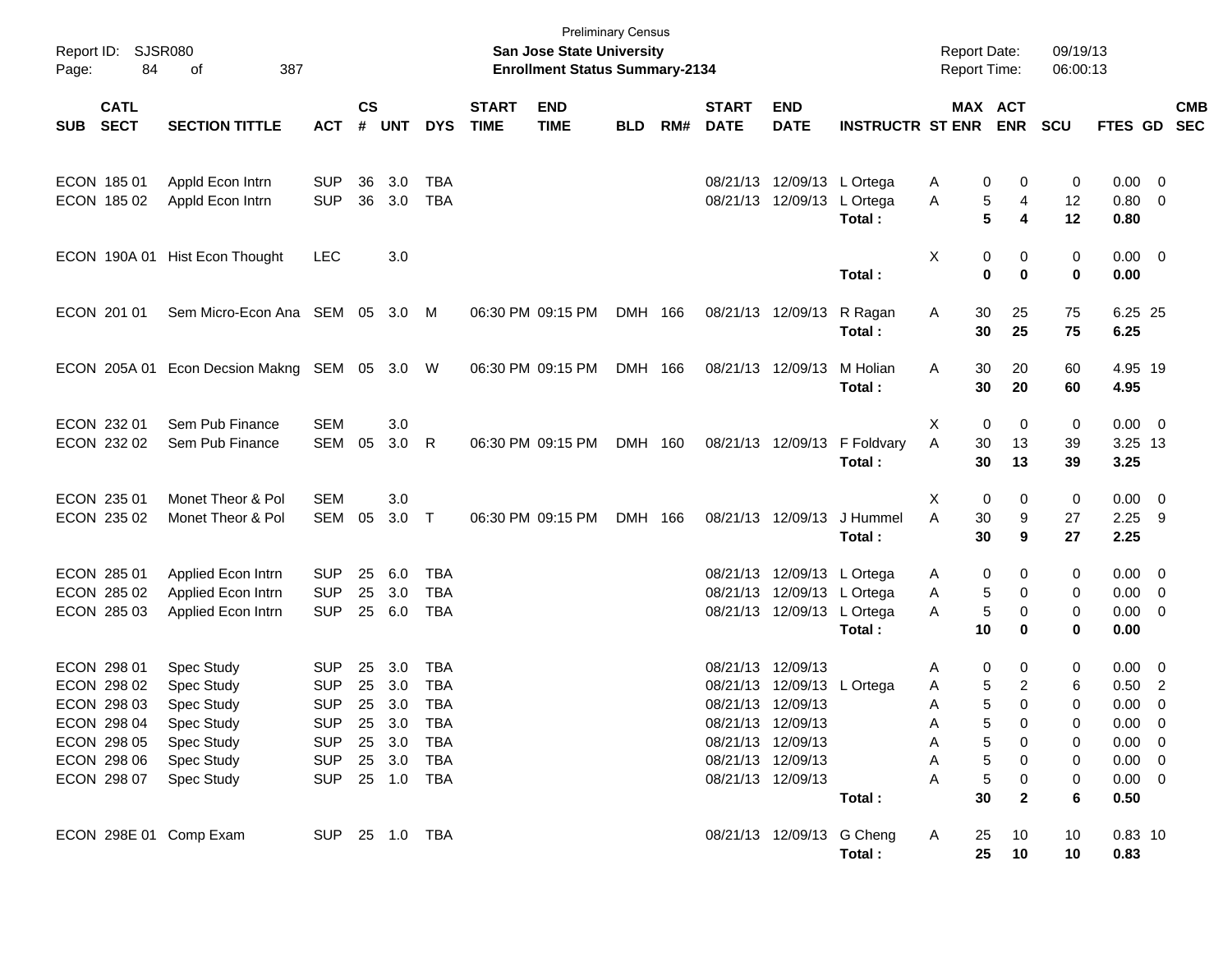| Report ID:<br>Page:                      | SJSR080<br>85<br>387<br>οf |            |                       |            |                             | <b>Preliminary Census</b><br><b>San Jose State University</b><br><b>Enrollment Status Summary-2134</b> |            |     |                             |                                                                              |                           | Report Date:<br><b>Report Time:</b> |                           | 09/19/13<br>06:00:13        |                                              |                          |
|------------------------------------------|----------------------------|------------|-----------------------|------------|-----------------------------|--------------------------------------------------------------------------------------------------------|------------|-----|-----------------------------|------------------------------------------------------------------------------|---------------------------|-------------------------------------|---------------------------|-----------------------------|----------------------------------------------|--------------------------|
| <b>CATL</b><br><b>SECT</b><br><b>SUB</b> | <b>SECTION TITTLE</b>      | <b>ACT</b> | CS<br><b>UNT</b><br># | <b>DYS</b> | <b>START</b><br><b>TIME</b> | <b>END</b><br>TIME                                                                                     | <b>BLD</b> | RM# | <b>START</b><br><b>DATE</b> | <b>END</b><br><b>DATE</b>                                                    | <b>INSTRUCTR ST ENR</b>   | <b>MAX</b>                          | ACT<br><b>ENR</b>         | <b>SCU</b>                  | <b>FTES GD</b>                               | <b>CMB</b><br><b>SEC</b> |
| ECON 299 02                              | <b>MA Thesis Project</b>   | <b>SUP</b> | 25<br>6.0             | <b>TBA</b> |                             |                                                                                                        |            |     | 08/21/13                    | 12/09/13                                                                     | Total:                    | A<br>1                              | 0<br>0                    | 0<br>$\bf{0}$               | $0.00\,$<br>$\overline{\phantom{0}}$<br>0.00 |                          |
| Department :                             | <b>Economics</b>           |            |                       |            |                             |                                                                                                        |            |     |                             | <b>Department Total:</b><br><b>Lower Division:</b><br><b>Upper Division:</b> | <b>Graduate Division:</b> | 3041<br>2130<br>725<br>186          | 2941<br>2203<br>659<br>79 | 6525<br>4359<br>1949<br>217 | 441.78<br>290.87<br>132.88<br>18.03          |                          |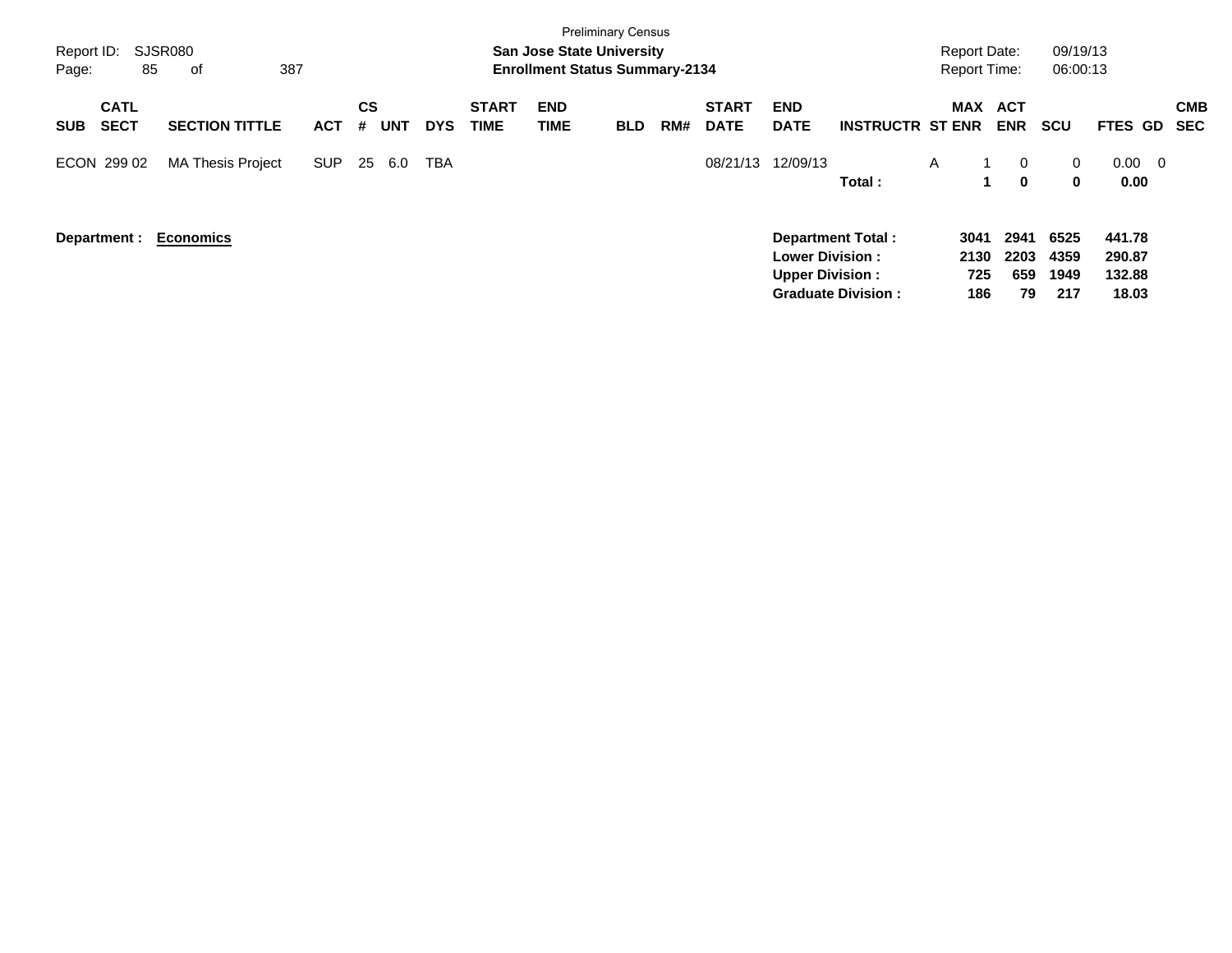| Report ID:<br>Page: | 86           | <b>SJSR080</b><br>387<br>οf        |            |               |            |              |                   | <b>Preliminary Census</b><br>San Jose State University<br><b>Enrollment Status Summary-2134</b> |                |       |                   |                              |                                  | <b>Report Date:</b><br><b>Report Time:</b> |                     | 09/19/13<br>06:00:13 |               |                          |  |
|---------------------|--------------|------------------------------------|------------|---------------|------------|--------------|-------------------|-------------------------------------------------------------------------------------------------|----------------|-------|-------------------|------------------------------|----------------------------------|--------------------------------------------|---------------------|----------------------|---------------|--------------------------|--|
|                     | <b>CATL</b>  |                                    |            | $\mathsf{cs}$ |            |              | <b>START</b>      | <b>END</b>                                                                                      |                |       | <b>START</b>      | <b>END</b>                   |                                  |                                            | MAX ACT             |                      |               | <b>CMB</b>               |  |
| <b>SUB</b>          | <b>SECT</b>  | <b>SECTION TITTLE</b>              | <b>ACT</b> | #             | <b>UNT</b> | <b>DYS</b>   | <b>TIME</b>       | <b>TIME</b>                                                                                     | <b>BLD</b>     | RM#   | <b>DATE</b>       | <b>DATE</b>                  | <b>INSTRUCTR ST ENR</b>          |                                            | <b>ENR</b>          | <b>SCU</b>           |               | FTES GD SEC              |  |
| <b>College</b>      |              | <b>Social Sciences</b>             |            |               |            |              |                   |                                                                                                 |                |       |                   |                              |                                  |                                            |                     |                      |               |                          |  |
|                     | Department : | <b>Environmental Studies</b>       |            |               |            |              |                   |                                                                                                 |                |       |                   |                              |                                  |                                            |                     |                      |               |                          |  |
| <b>ENVS</b>         | 1 0 1        | Intro Environ Iss                  | <b>LEC</b> | 01            | 3.0        | МW           |                   | 09:00 AM 10:15 AM                                                                               | DMH 164        |       |                   |                              | 08/21/13 12/09/13 A Marquez      | 50<br>A                                    | 45                  | 135                  | 9.00          | $\overline{0}$           |  |
| <b>ENVS</b>         | 1 0 2        | Intro Environ Iss                  | <b>LEC</b> | 01            | 3.0        | MW           | 01:30 PM 02:45 PM |                                                                                                 | <b>DMH</b>     | - 164 |                   | 08/21/13 12/09/13            | K Cushing                        | 50<br>A                                    | 47                  | 141                  | 9.40          | 0                        |  |
| <b>ENVS</b>         | 1 0 3        | Intro Environ Iss                  | <b>LEC</b> | 01            | 3.0        | <b>TR</b>    |                   | 01:30 PM 02:45 PM                                                                               | <b>DMH</b>     | - 164 |                   |                              | 08/21/13 12/09/13 K Cushing      | 50<br>A                                    | 48                  | 144                  | 9.60          | 0                        |  |
| <b>ENVS</b>         | 1 0 4        | Intro Environ Iss                  | <b>LEC</b> | 01            | 3.0        | M            |                   | 06:00 PM 08:45 PM                                                                               | <b>DMH</b>     | 164   |                   | 08/21/13 12/09/13            | J Denver                         | 50<br>A                                    | 37                  | 111                  | 7.40          | 0                        |  |
| <b>ENVS</b>         | 1 0 5        | Intro Environ Iss                  | <b>LEC</b> |               | 3.0        |              |                   |                                                                                                 |                |       |                   |                              |                                  | X                                          | 0<br>0              | 0                    | 0.00          | $\overline{0}$           |  |
| <b>ENVS</b>         | 180          | Intro Environ Iss                  | <b>LEC</b> | 01            | 3.0        | <b>TBA</b>   |                   |                                                                                                 |                |       | 08/21/13 12/09/13 |                              | <b>B Olszewski</b>               | 35<br>A                                    | 33                  | 99                   | 6.70          | $\overline{2}$           |  |
|                     |              |                                    |            |               |            |              |                   |                                                                                                 |                |       |                   |                              | Total:                           | 235                                        | 210                 | 630                  | 42.10         |                          |  |
| <b>ENVS</b>         | 10 01        | Life Chang Planet                  | <b>LEC</b> | 01            | 3.0        | MW           |                   | 10:30 AM 11:45 AM                                                                               | <b>DMH</b>     | - 164 |                   | 08/21/13 12/09/13            | J Pfeiffer                       | 50<br>A                                    | 39                  | 117                  | 7.80          | 0                        |  |
| <b>ENVS</b>         | 10 02        | Life Chang Planet                  | <b>LEC</b> | 01            | 3.0        | MW           |                   | 12:00 PM 01:15 PM                                                                               | <b>BBC</b>     | 220   |                   | 08/21/13 12/09/13 J Pfeiffer |                                  | 50<br>A                                    | 39                  | 117                  | 7.80          | 0                        |  |
| <b>ENVS</b>         | 10 03        | Life Chang Planet                  | <b>LEC</b> | 01            | 3.0        | <b>TR</b>    |                   | 10:30 AM 11:45 AM                                                                               | <b>DMH</b>     | - 164 |                   |                              | 08/21/13 12/09/13 R Lazzeri-Ae A | 50                                         | 50                  | 150                  | 10.00         | 0                        |  |
| <b>ENVS</b>         | 10 04        | Life Chang Planet                  | <b>LEC</b> | 01            | 3.0        | <b>TR</b>    |                   | 12:00 PM 01:15 PM                                                                               | <b>DMH</b>     | 164   | 08/21/13          |                              | 12/09/13 R Lazzeri-Ae A          | 50                                         | 50                  | 150                  | 10.00         | 0                        |  |
| <b>ENVS</b>         | 1080         | Life Chang Planet                  | <b>LEC</b> | 01            | 3.0        | <b>TBA</b>   |                   |                                                                                                 |                |       |                   | 08/21/13 12/09/13 J Pfeiffer |                                  | 35<br>A                                    | 17                  | 51                   | 3.40          | $\overline{0}$           |  |
| <b>ENVS</b>         | 1081         | Life Chang Planet                  | <b>LEC</b> |               | 3.0        |              |                   |                                                                                                 |                |       |                   |                              |                                  | X                                          | 0<br>0              | 0                    | 0.00          | - 0                      |  |
|                     |              |                                    |            |               |            |              |                   |                                                                                                 |                |       |                   |                              | Total:                           | 235                                        | 195                 | 585                  | 39.00         |                          |  |
| <b>ENVS</b>         |              | 100W 02 Env Res and Writ           | <b>SEM</b> | 04            | 3.0        | MW           |                   | 01:30 PM 02:45 PM                                                                               | <b>SH</b>      | 444   | 08/21/13 12/09/13 |                              | <b>B McLaughlin A</b>            | 25                                         | 26                  | 78                   | 5.20          | $\overline{\mathbf{0}}$  |  |
|                     |              |                                    |            |               |            |              |                   |                                                                                                 |                |       |                   |                              | Total:                           | 25                                         | 26                  | 78                   | 5.20          |                          |  |
|                     |              |                                    |            |               |            |              |                   |                                                                                                 |                |       |                   |                              |                                  |                                            |                     |                      |               |                          |  |
|                     | ENVS 107 01  | Env Econ & Policy                  | <b>LEC</b> | 01            | 3.0        | $\top$       | 04:30 PM 07:15 PM |                                                                                                 | <b>DMH</b>     | 164   |                   | 08/21/13 12/09/13            | J Lee                            | 50<br>A                                    | 42                  | 126                  | 8.65          | 5 C                      |  |
|                     | ECON 107 01  | Env Econ & Policy                  | <b>LEC</b> | 01            | 3.0        | $\mathsf{T}$ |                   | 04:30 PM 07:15 PM                                                                               | <b>DMH</b>     | 164   |                   | 08/21/13 12/09/13 J Lee      |                                  | A                                          | 8<br>0              | 24                   | 1.60          | $0\,C$                   |  |
|                     | ENVS 107 02  | Env Econ & Policy                  | <b>LEC</b> |               | 3.0        |              |                   |                                                                                                 |                |       |                   |                              |                                  | X                                          | 0<br>0              | 0                    | 0.00          | 0                        |  |
|                     | ECON 107 02  | Env Econ & Policy                  | <b>LEC</b> |               | 3.0        |              |                   |                                                                                                 |                |       |                   |                              |                                  | X                                          | 0<br>0              | 0                    | 0.00          | 0                        |  |
|                     |              |                                    |            |               |            |              |                   |                                                                                                 |                |       |                   |                              | Total:                           | 50                                         | 50                  | 150                  | 10.25         |                          |  |
|                     | ENVS 110 01  | Resource Analysis                  | <b>LEC</b> | 02            | 4.0        | M            |                   | 03:00 PM 05:45 PM                                                                               | <b>DMH</b>     | 164   | 08/21/13 12/09/13 |                              | W Russell                        | 40<br>A                                    | 30                  | 90                   | 8.13          | $\overline{\phantom{0}}$ |  |
|                     | ENVS 110 02  | Resource Analysis                  | LAB        | 16            | 0.0        | МW           |                   | 10:30 AM 11:45 AM                                                                               | <b>WSQ 208</b> |       | 08/21/13 12/09/13 |                              | W Russell                        | 20<br>A                                    | 9                   | 9                    | 0.00          | -1                       |  |
|                     | ENVS 110 03  | Resource Analysis                  | LAB        | 16            | 0.0        | МW           | 12:00 PM 01:15 PM |                                                                                                 | WSQ 208        |       |                   | 08/21/13 12/09/13            | W Russell                        | 20<br>A                                    | 21                  | 21                   | 0.00          | - 1                      |  |
|                     |              |                                    |            |               |            |              |                   |                                                                                                 |                |       |                   |                              | Total:                           | 80                                         | 60                  | 120                  | 8.13          |                          |  |
|                     | ENVS 116 01  | Solar Energy Analysi LEC 02 3.0 TR |            |               |            |              |                   | 10:30 AM 11:45 AM                                                                               | BBC 126        |       |                   |                              | 08/21/13 12/09/13 D Mulvaney A   | 22                                         | 20                  | 60                   |               | 4.05 1 C                 |  |
|                     | DSIT 116 01  | Solar Energy Analysi LEC 02 3.0 TR |            |               |            |              |                   | 10:30 AM 11:45 AM                                                                               | BBC 126        |       | 08/21/13 12/09/13 |                              | D Mulvaney A                     |                                            | 0<br>0              | 0                    | $0.00 \t 0 C$ |                          |  |
|                     |              |                                    |            |               |            |              |                   |                                                                                                 |                |       |                   |                              | Total:                           | 22                                         | 20                  | 60                   | 4.05          |                          |  |
|                     |              |                                    |            |               |            |              |                   |                                                                                                 |                |       |                   |                              |                                  |                                            |                     |                      |               |                          |  |
|                     | ENVS 11701   | Human Ecology                      | SEM 05 3.0 |               |            | МW           |                   | 10:30 AM 11:45 AM                                                                               | BBC 126        |       |                   | 08/21/13 12/09/13 G Klee     |                                  | 25<br>A                                    | 24                  | 72                   |               | 4.90 2 C                 |  |
|                     | ANTH 117 01  | Human Ecology                      | SEM 05 3.0 |               |            | MW           |                   | 10:30 AM 11:45 AM                                                                               | BBC 126        |       |                   | 08/21/13 12/09/13 G Klee     |                                  | A                                          | 0<br>$\overline{1}$ | 3                    | 0.25 1 C      |                          |  |
|                     |              |                                    |            |               |            |              |                   |                                                                                                 |                |       |                   |                              | Total:                           | 25                                         | 25                  | 75                   | 5.15          |                          |  |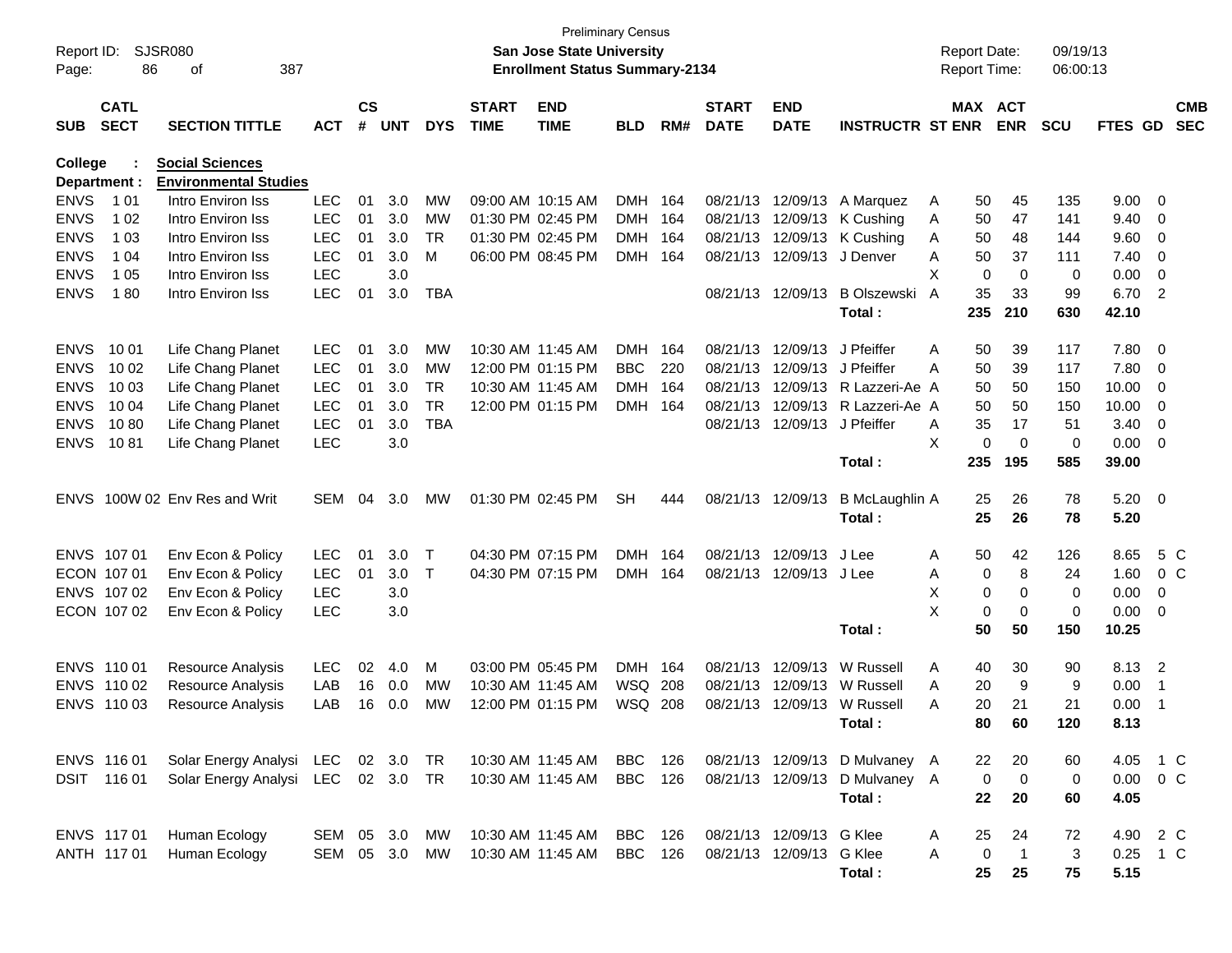|                                                          |             |                             |              |           |             |            |              | <b>Preliminary Census</b>                                                 |            |     |              |                   |                                        |                                            |             |                |                      |                     |                         |                |
|----------------------------------------------------------|-------------|-----------------------------|--------------|-----------|-------------|------------|--------------|---------------------------------------------------------------------------|------------|-----|--------------|-------------------|----------------------------------------|--------------------------------------------|-------------|----------------|----------------------|---------------------|-------------------------|----------------|
| <b>SJSR080</b><br>Report ID:<br>87<br>387<br>οf<br>Page: |             |                             |              |           |             |            |              | <b>San Jose State University</b><br><b>Enrollment Status Summary-2134</b> |            |     |              |                   |                                        | <b>Report Date:</b><br><b>Report Time:</b> |             |                | 09/19/13<br>06:00:13 |                     |                         |                |
|                                                          | <b>CATL</b> |                             |              | <b>CS</b> |             |            | <b>START</b> | <b>END</b>                                                                |            |     | <b>START</b> | <b>END</b>        |                                        |                                            |             | MAX ACT        |                      |                     |                         | <b>CMB</b>     |
| <b>SUB</b>                                               | <b>SECT</b> | <b>SECTION TITTLE</b>       | <b>ACT</b>   | #         | <b>UNT</b>  | <b>DYS</b> | <b>TIME</b>  | <b>TIME</b>                                                               | <b>BLD</b> | RM# | <b>DATE</b>  | <b>DATE</b>       | <b>INSTRUCTR ST ENR</b>                |                                            |             | <b>ENR</b>     | <b>SCU</b>           | FTES GD             |                         | <b>SEC</b>     |
|                                                          | ENVS 11901  | Energy & Environ            | <b>LEC</b>   | 02        | 3.0         | <b>TR</b>  |              | 01:30 PM 02:45 PM                                                         | MH         | 322 | 08/21/13     | 12/09/13          | D Mulvaney A                           |                                            | 35          | 24             | 72                   | 4.90                |                         | 2 C            |
|                                                          | ENGR 119 01 | Energy & Environ            | <b>LEC</b>   | 02        | 3.0         | <b>TR</b>  |              | 01:30 PM 02:45 PM                                                         | <b>MH</b>  | 322 | 08/21/13     | 12/09/13          | D Mulvaney A                           |                                            | 0           | 9              | 27                   | 1.85                |                         | 1 C            |
|                                                          | ENVS 119 02 | Energy & Environ            | <b>LEC</b>   | 02        | 3.0         | <b>TR</b>  |              | 03:00 PM 04:15 PM                                                         | <b>SH</b>  | 413 | 08/21/13     | 12/09/13          | D Mulvaney A                           |                                            | 35          | 22             | 66                   | 4.40                |                         | $0\,C$         |
|                                                          | ENGR 119 02 | Energy & Environ            | <b>LEC</b>   | 02        | 3.0         | <b>TR</b>  |              | 03:00 PM 04:15 PM                                                         | <b>SH</b>  | 413 | 08/21/13     | 12/09/13          | D Mulvaney A                           |                                            | 0           | 8              | 24                   | 1.60                |                         | 0 C            |
|                                                          |             |                             |              |           |             |            |              |                                                                           |            |     |              |                   | Total:                                 |                                            | 70          | 63             | 189                  | 12.75               |                         |                |
|                                                          | ENVS 124 01 | Intro Env Law               | <b>LEC</b>   | 01        | 3.0         | W          |              | 03:00 PM 05:45 PM                                                         | <b>DMH</b> | 164 | 08/21/13     | 12/09/13          | T Trumbull                             | Α                                          | 35          | 30             | 90                   | 6.15                |                         | 3 C            |
|                                                          | POLS 124 01 | Intro Env Law               | <b>LEC</b>   | 01        | 3.0         | W          |              | 03:00 PM 05:45 PM                                                         | <b>DMH</b> | 164 | 08/21/13     | 12/09/13          | T Trumbull                             | A                                          | 0           | 2              | 6                    | 0.40                |                         | 0 <sup>o</sup> |
|                                                          | ENVS 124 02 | Intro Env Law               | <b>LEC</b>   | 01        | 3.0         | F          |              | 01:30 PM 04:15 PM                                                         | <b>DMH</b> | 164 | 08/21/13     | 12/09/13          | T Trumbull                             | A                                          | 35          | 28             | 84                   | 5.85                |                         | 5 C            |
|                                                          | POLS 124 02 | Intro Env Law               | <b>LEC</b>   | 01        | 3.0         | F          |              | 01:30 PM 04:15 PM                                                         | DMH 164    |     | 08/21/13     | 12/09/13          | T Trumbull                             | A                                          | $\mathbf 0$ | $\overline{1}$ | 3                    | 0.20                |                         | 0 <sup>o</sup> |
|                                                          |             |                             |              |           |             |            |              |                                                                           |            |     |              |                   | Total:                                 |                                            | 70          | 61             | 183                  | 12.60               |                         |                |
|                                                          | ENVS 129 01 | Water Policy in the         | <b>LEC</b>   |           | 02 3.0      | M          |              | 03:00 PM 05:45 PM                                                         | DMH 162    |     |              | 08/21/13 12/09/13 | K Cushing                              | Α                                          | 30          | 29             | 87                   | $6.10\quad 6$       |                         |                |
|                                                          |             |                             |              |           |             |            |              |                                                                           |            |     |              |                   | Total:                                 |                                            | 30          | 29             | 87                   | 6.10                |                         |                |
|                                                          | ENVS 130 01 | <b>Energy Policy Anal</b>   | <b>LEC</b>   |           | 03 3.0 F    |            |              | 10:30 AM 01:15 PM                                                         | DMH 164    |     |              | 08/21/13 12/09/13 | T Trumbull                             | A                                          | 30          | 28             | 84                   | $5.65$ 1            |                         |                |
|                                                          |             |                             |              |           |             |            |              |                                                                           |            |     |              |                   | Total:                                 |                                            | 30          | 28             | 84                   | 5.65                |                         |                |
|                                                          | ENVS 132 01 | Solar Home Design           | <b>LEC</b>   | 02        | 3.0         | F          |              | 01:30 PM 04:15 PM                                                         | CL         | 243 | 08/21/13     | 12/09/13          | <b>B</b> Delaveau                      | A                                          | 30          | 21             | 63                   | 4.25                |                         | 1 C            |
| <b>DSIT</b>                                              | 132 01      | Solar Home Design           | <b>LEC</b>   |           | 02 3.0      | -F         |              | 01:30 PM 04:15 PM                                                         | CL         | 243 | 08/21/13     | 12/09/13          | <b>B</b> Delaveau                      | A                                          | $\mathbf 0$ | 0              | 0                    | 0.00                |                         | 0 C            |
|                                                          |             |                             |              |           |             |            |              |                                                                           |            |     |              |                   | Total:                                 |                                            | 30          | 21             | 63                   | 4.25                |                         |                |
|                                                          | ENVS 144 01 | <b>Calif Wetland Contro</b> | <b>LEC</b>   | 02        | 4.0         | MW         |              | 01:30 PM 02:20 PM                                                         | <b>BBC</b> | 126 | 08/21/13     | 12/09/13          | G Klee                                 | Α                                          | 22          | 20             | 40                   | 5.33 0              |                         |                |
|                                                          | ENVS 144 02 | <b>Calif Wetland Contro</b> | ACT          |           | 13 0.0      | <b>TBA</b> |              |                                                                           |            |     |              | 08/21/13 12/09/13 | G Klee                                 | A                                          | 22          | 20             | 40                   | $0.00 \t 0$         |                         |                |
|                                                          |             |                             |              |           |             |            |              |                                                                           |            |     |              |                   | Total:                                 |                                            | 44          | 40             | 80                   | 5.33                |                         |                |
|                                                          | ENVS 152 01 | <b>Global Environment</b>   | <b>LEC</b>   | 02        | 3.0         | <b>TBA</b> |              |                                                                           |            |     | 08/21/13     | 12/09/13          |                                        | A                                          | 35          | 29             | 87                   | 5.80                |                         | 0 C            |
| <b>PKG</b>                                               | 152 01      | <b>Global Environment</b>   | <b>LEC</b>   | 02        | 3.0         | <b>TBA</b> |              |                                                                           |            |     |              | 08/21/13 12/09/13 |                                        | Α                                          | 0           | $\mathbf 1$    | 3                    | 0.20                |                         | $0\,$ C        |
|                                                          | ENVS 152 02 | <b>Global Environment</b>   | <b>LEC</b>   |           | 3.0         |            |              |                                                                           |            |     |              |                   |                                        | X                                          | 0           | 0              | 0                    | 0.00                | 0                       |                |
|                                                          | PKG 152 02  | <b>Global Environment</b>   | <b>LEC</b>   |           | 3.0         |            |              |                                                                           |            |     |              |                   |                                        | X                                          | 0           | 0              | $\Omega$             | 0.00                | $\overline{\mathbf{0}}$ |                |
|                                                          | ENVS 152 80 | <b>Global Environment</b>   | LEC          |           | 02 3.0      | TBA        |              |                                                                           |            |     |              |                   | 08/21/13 12/09/13 B Olszewski A        |                                            | 35          | 33             | 99                   | 6.60 0 C            |                         |                |
| PKG                                                      | 152 80      | <b>Global Environment</b>   | LEC          |           |             | 02 3.0 TBA |              |                                                                           |            |     |              |                   | 08/21/13 12/09/13 B Olszewski A        |                                            | 0           | 0              | 0                    | $0.00 \t 0 C$       |                         |                |
|                                                          |             |                             |              |           |             |            |              |                                                                           |            |     |              |                   | Total:                                 |                                            | 70          | 63             | 189                  | 12.60               |                         |                |
|                                                          | ENVS 154 01 | Sustainable Agricult        | LEC          |           | 03  4.0  TR |            |              | 01:30 PM 02:45 PM BBC 126                                                 |            |     |              |                   | 08/21/13 12/09/13 R O'Malley           | A                                          | 25          | 21             | 63                   | $5.60$ 0            |                         |                |
|                                                          | ENVS 154 02 | Sustainable Agricult        | ACT          |           | 0.0         |            |              |                                                                           |            |     |              |                   |                                        | X                                          | 0           | 0              | 0                    | $0.00 \t 0$         |                         |                |
|                                                          | ENVS 154 03 | Sustainable Agricult        | ACT 07 0.0 T |           |             |            |              | 03:00 PM 06:15 PM WSQ 115                                                 |            |     |              |                   | 08/21/13 12/09/13 R O'Malley<br>Total: | A                                          | 25<br>50    | 21<br>42       | 21<br>84             | $0.00 \t 0$<br>5.60 |                         |                |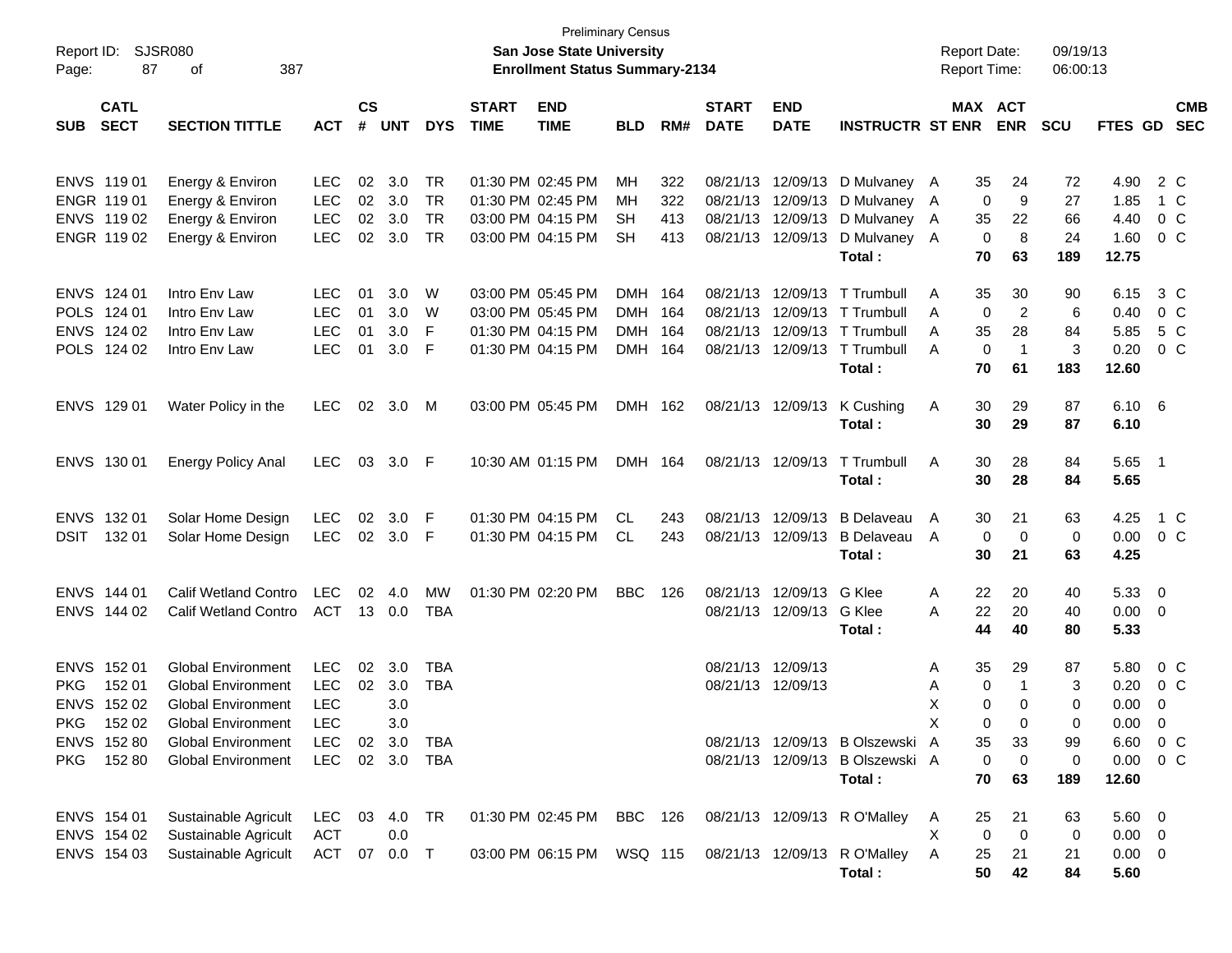| Report ID:<br>Page:                       |                                                                                                      |                                                                                                                                                                      |                                                                                                              |                      |                                                      | <b>San Jose State University</b><br><b>Enrollment Status Summary-2134</b> | <b>Preliminary Census</b>   |                                                             |                               |                   |                             | <b>Report Date:</b>                                         |                                                                                                                                    | Report Time:                         | 09/19/13<br>06:00:13                                                                 |                                                                                |                                               |                                                                      |                                                            |                                                |
|-------------------------------------------|------------------------------------------------------------------------------------------------------|----------------------------------------------------------------------------------------------------------------------------------------------------------------------|--------------------------------------------------------------------------------------------------------------|----------------------|------------------------------------------------------|---------------------------------------------------------------------------|-----------------------------|-------------------------------------------------------------|-------------------------------|-------------------|-----------------------------|-------------------------------------------------------------|------------------------------------------------------------------------------------------------------------------------------------|--------------------------------------|--------------------------------------------------------------------------------------|--------------------------------------------------------------------------------|-----------------------------------------------|----------------------------------------------------------------------|------------------------------------------------------------|------------------------------------------------|
| <b>SUB</b>                                | <b>CATL</b><br><b>SECT</b>                                                                           | <b>SECTION TITTLE</b>                                                                                                                                                | <b>ACT</b>                                                                                                   | $\mathsf{cs}$<br>#   | <b>UNT</b>                                           | <b>DYS</b>                                                                | <b>START</b><br><b>TIME</b> | <b>END</b><br><b>TIME</b>                                   | <b>BLD</b>                    | RM#               | <b>START</b><br><b>DATE</b> | <b>END</b><br><b>DATE</b>                                   | <b>INSTRUCTR ST ENR</b>                                                                                                            |                                      |                                                                                      | MAX ACT<br><b>ENR</b>                                                          | <b>SCU</b>                                    | FTES GD SEC                                                          |                                                            | <b>CMB</b>                                     |
|                                           | ENVS 158 01<br>ENVS 158 02                                                                           | <b>Environmental Educat LEC</b><br>Environmental Educat LEC                                                                                                          |                                                                                                              | 02                   | 3.0<br>02 3.0                                        | Т<br>R                                                                    |                             | 03:00 PM 05:45 PM<br>03:00 PM 05:45 PM                      | DMH.<br><b>DMH</b>            | 160<br>160        |                             | 08/21/13 12/09/13<br>08/21/13 12/09/13                      | R Lazzeri-Ae A<br>R Lazzeri-Ae A<br>Total:                                                                                         |                                      | 25<br>25<br>50                                                                       | 25<br>21<br>46                                                                 | 75<br>63<br>138                               | 5.00<br>4.20<br>9.20                                                 | $\overline{\phantom{0}}$<br>- 0                            |                                                |
| <b>ENVS</b>                               | ENVS 166 01<br>166 02                                                                                | Nature Photography<br>Nature Photography                                                                                                                             | <b>LEC</b><br><b>ACT</b>                                                                                     | 02<br>13             | 4.0<br>0.0                                           | MW<br><b>TBA</b>                                                          |                             | 12:00 PM 12:50 PM                                           | <b>BBC</b>                    | 126               |                             | 08/21/13 12/09/13<br>08/21/13 12/09/13                      | G Klee<br>G Klee<br>Total:                                                                                                         | A<br>Α                               | 22<br>22<br>44                                                                       | 24<br>24<br>48                                                                 | 48<br>48<br>96                                | 6.47<br>0.00<br>6.47                                                 | $\overline{\phantom{0}}$ 1<br>- 1                          |                                                |
|                                           | ENVS 170 01                                                                                          | Intro to E H & S                                                                                                                                                     | <b>LEC</b>                                                                                                   |                      | 3.0                                                  |                                                                           |                             |                                                             |                               |                   |                             |                                                             | Total:                                                                                                                             | X                                    | 0<br>$\mathbf 0$                                                                     | 0<br>$\bf{0}$                                                                  | 0<br>0                                        | $0.00 \t 0$<br>0.00                                                  |                                                            |                                                |
|                                           | ENVS 181 01<br>ENVS 181 02<br>ENVS 181 03                                                            | <b>Envir Res Center</b><br><b>Envir Res Center</b><br><b>Envir Res Center</b>                                                                                        | <b>ACT</b><br><b>ACT</b><br><b>ACT</b>                                                                       | 13<br>13<br>13       | 1.0<br>2.0<br>3.0                                    | R<br>R<br>R                                                               |                             | 04:30 PM 05:45 PM<br>04:30 PM 05:45 PM<br>04:30 PM 05:45 PM | CL.<br><b>CL</b><br><b>CL</b> | 243<br>243<br>243 |                             | 08/21/13 12/09/13<br>08/21/13 12/09/13<br>08/21/13 12/09/13 | L Trulio<br>L Trulio<br>L Trulio<br>Total:                                                                                         | A<br>A<br>Α                          | 10<br>10<br>10<br>30                                                                 | 2<br>6<br>13<br>21                                                             | 2<br>6<br>13<br>21                            | 0.13<br>0.80<br>2.60<br>3.53                                         | $\overline{\phantom{0}}$<br>$\overline{\mathbf{0}}$<br>- 0 |                                                |
| <b>URBP</b><br><b>ENVS</b><br><b>URBP</b> | ENVS 185 01<br>18501<br>185 02<br>185 02<br>ENVS 185 03<br>URBP 185 03<br>ENVS 185 04<br>URBP 185 04 | Envir Impact Anal<br>Envir Impact Anal<br>Envir Impact Anal<br>Envir Impact Anal<br>Envir Impact Anal<br>Envir Impact Anal<br>Envir Impact Anal<br>Envir Impact Anal | <b>LEC</b><br><b>LEC</b><br><b>ACT</b><br><b>ACT</b><br><b>LEC</b><br><b>LEC</b><br><b>ACT</b><br><b>ACT</b> | 02<br>02<br>13<br>13 | 4.0<br>4.0<br>0.0<br>0.0<br>4.0<br>4.0<br>0.0<br>0.0 | <b>TR</b><br><b>TR</b><br><b>TBA</b><br><b>TBA</b>                        |                             | 12:00 PM 01:15 PM<br>12:00 PM 01:15 PM                      | <b>BBC</b><br><b>BBC</b>      | 126<br>126        |                             | 08/21/13 12/09/13<br>08/21/13 12/09/13<br>08/21/13 12/09/13 | A Marquez<br>A Marquez<br>A Marquez<br>08/21/13 12/09/13 A Marquez<br>Total:                                                       | A<br>A<br>A<br>A<br>X<br>X<br>X<br>X | 25<br>$\mathbf 0$<br>25<br>$\mathbf 0$<br>0<br>$\mathbf 0$<br>0<br>$\mathbf 0$<br>50 | 25<br>$\mathbf 0$<br>25<br>0<br>$\Omega$<br>$\Omega$<br>0<br>$\mathbf 0$<br>50 | 75<br>0<br>25<br>0<br>0<br>0<br>0<br>0<br>100 | 6.80<br>0.00<br>0.00<br>0.00<br>0.00<br>0.00<br>0.00<br>0.00<br>6.80 | 0<br>0<br>0<br>- 0                                         | 2 C<br>0 <sup>o</sup><br>2 C<br>0 <sup>o</sup> |
|                                           | ENVS 187 01<br>ENVS 18702                                                                            | <b>Environ Restor</b><br><b>Environ Restor</b>                                                                                                                       | <b>LEC</b><br><b>ACT</b>                                                                                     | 02                   | 4.0<br>13 0.0                                        | W<br><b>TBA</b>                                                           |                             | 03:00 PM 05:45 PM                                           | <b>DMH</b>                    | 160               | 08/21/13 12/09/13           | 08/21/13 12/09/13                                           | R O'Malley<br>R O'Malley<br>Total:                                                                                                 | A<br>A                               | 25<br>25<br>50                                                                       | 22<br>22<br>44                                                                 | 66<br>22<br>88                                | 6.00<br>0.00<br>6.00                                                 | $\overline{\phantom{a}}$<br>$\overline{2}$                 |                                                |
|                                           | ENVS 190 01<br>URBP 190 01<br>ENVS 190 02<br>URBP 190 02                                             | Adv EIA<br>Adv EIA<br>Adv EIA<br>Adv EIA                                                                                                                             | LEC.<br><b>LEC</b><br><b>ACT</b><br>ACT 13 0.0 TBA                                                           |                      | 02 4.0<br>02 4.0<br>13 0.0                           | МW<br>MW<br>TBA                                                           |                             | 01:30 PM 02:45 PM<br>01:30 PM 02:45 PM                      | IS.<br>IS.                    | 113<br>113        |                             |                                                             | 08/21/13 12/09/13 A Marquez<br>08/21/13 12/09/13 A Marquez<br>08/21/13 12/09/13 A Marquez<br>08/21/13 12/09/13 A Marquez<br>Total: | A<br>A<br>A<br>A                     | 25<br>0<br>25<br>$\mathbf 0$<br>50                                                   | 17<br>$\mathbf 0$<br>17<br>$\mathbf 0$<br>34                                   | 51<br>0<br>17<br>0<br>68                      | 4.53<br>0.00<br>$0.00 \t 0 C$<br>$0.00 \t 0 C$<br>4.53               |                                                            | 0 <sup>o</sup><br>$0\,$ C                      |
|                                           | ENVS 193 01<br>ENVS 193 02                                                                           | Supr Proj & Res<br>Supr Proj & Res                                                                                                                                   | <b>SUP</b><br><b>SUP</b>                                                                                     |                      | 36 1.0 R<br>36 2.0 R                                 |                                                                           |                             | 05:00 PM 06:15 PM<br>05:00 PM 06:15 PM                      | WSQ 115<br>WSQ 115            |                   |                             |                                                             | 08/21/13 12/09/13 B Olszewski A<br>08/21/13 12/09/13 B Olszewski A                                                                 |                                      | 20<br>20                                                                             | 8<br>6                                                                         | 8<br>12                                       | $0.55$ 1<br>$0.83$ 1                                                 |                                                            |                                                |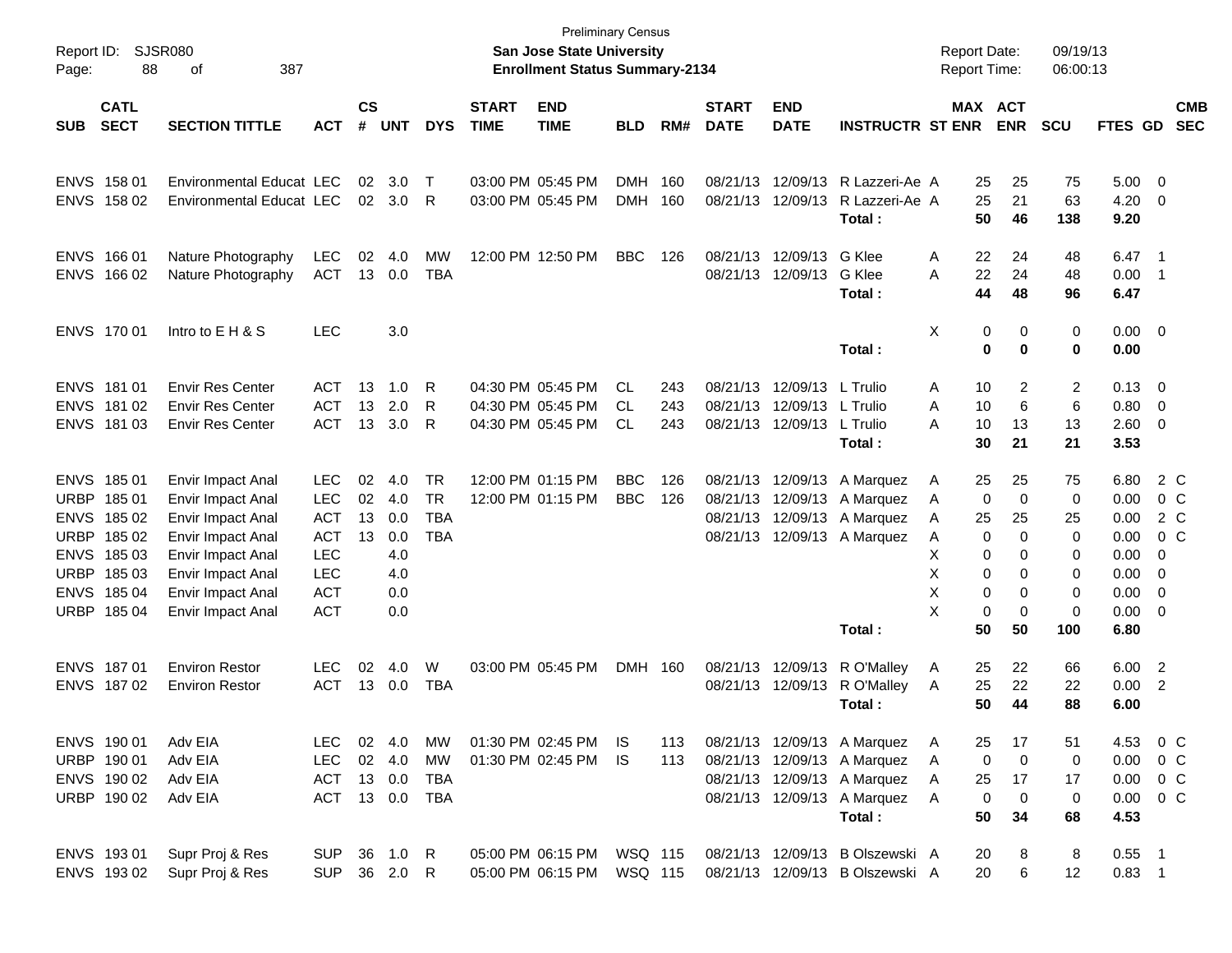| <b>Preliminary Census</b><br><b>SJSR080</b><br>San Jose State University<br>Report ID:<br><b>Enrollment Status Summary-2134</b><br>89<br>387<br>Page:<br>οf |                            |                           |            |                    |            |            |                             |                           |            | <b>Report Date:</b><br>Report Time: |                             | 09/19/13<br>06:00:13       |                                       |              |         |                |            |          |                 |                          |
|-------------------------------------------------------------------------------------------------------------------------------------------------------------|----------------------------|---------------------------|------------|--------------------|------------|------------|-----------------------------|---------------------------|------------|-------------------------------------|-----------------------------|----------------------------|---------------------------------------|--------------|---------|----------------|------------|----------|-----------------|--------------------------|
| <b>SUB</b>                                                                                                                                                  | <b>CATL</b><br><b>SECT</b> | <b>SECTION TITTLE</b>     | <b>ACT</b> | $\mathsf{cs}$<br># | <b>UNT</b> | <b>DYS</b> | <b>START</b><br><b>TIME</b> | <b>END</b><br><b>TIME</b> | <b>BLD</b> | RM#                                 | <b>START</b><br><b>DATE</b> | <b>END</b><br><b>DATE</b>  | <b>INSTRUCTR ST ENR</b>               |              | MAX ACT | <b>ENR</b>     | <b>SCU</b> | FTES GD  |                 | <b>CMB</b><br><b>SEC</b> |
|                                                                                                                                                             |                            |                           |            |                    |            |            |                             |                           |            |                                     |                             |                            |                                       |              |         |                |            |          |                 |                          |
| <b>ENVS</b>                                                                                                                                                 | 193 03                     | Supr Proj & Res           | <b>SUP</b> | 36                 | 3.0        | R          |                             | 05:00 PM 06:15 PM         | WSQ 115    |                                     | 08/21/13                    | 12/09/13                   | B Olszewski A                         |              | 20      | 4              | 12         | 0.85     | $\overline{1}$  |                          |
| <b>ENVS</b>                                                                                                                                                 | 193 04                     | Supr Proj & Res           | <b>SUP</b> | 36                 | 4.0        | R          |                             | 05:00 PM 06:15 PM         | WSQ 115    |                                     | 08/21/13                    | 12/09/13                   | B Olszewski A                         |              | 20      | 0              | 0          | 0.00     | 0               |                          |
| <b>ENVS</b>                                                                                                                                                 | 193 05                     | Supr Proj & Res           | <b>SUP</b> | 36                 | 5.0        | R          |                             | 05:00 PM 06:15 PM         | WSQ 115    |                                     | 08/21/13                    | 12/09/13                   | <b>B Olszewski</b>                    | A            | 20      | 0              | 0          | 0.00     | 0               |                          |
| <b>ENVS</b>                                                                                                                                                 | 193 06                     | Supr Proj & Res           | <b>SUP</b> | 36                 | 6.0        | R          |                             | 05:00 PM 06:15 PM         | WSQ 115    |                                     | 08/21/13                    | 12/09/13                   | B Olszewski A                         |              | 20      | 0              | 0          | 0.00     | 0               |                          |
|                                                                                                                                                             |                            |                           |            |                    |            |            |                             |                           |            |                                     |                             |                            | Total:                                |              | 120     | 18             | 32         | 2.23     |                 |                          |
| <b>ENVS</b>                                                                                                                                                 | 194 01                     | <b>Environment Intern</b> | <b>SUP</b> |                    | 1.0        |            |                             |                           |            |                                     |                             |                            |                                       | Х            | 0       | 0              | 0          | 0.00     | 0               |                          |
| <b>ENVS</b>                                                                                                                                                 | 194 02                     | <b>Environment Intern</b> | <b>SUP</b> |                    | 2.0        |            |                             |                           |            |                                     |                             |                            |                                       | X            | 0       | 0              | 0          | 0.00     | 0               |                          |
| <b>ENVS</b>                                                                                                                                                 | 194 03                     | <b>Environment Intern</b> | <b>SUP</b> |                    | 3.0        |            |                             |                           |            |                                     |                             |                            |                                       | X            | 0       | 0              | 0          | 0.00     | 0               |                          |
| <b>ENVS</b>                                                                                                                                                 | 194 04                     | <b>Environment Intern</b> | <b>SUP</b> |                    | 4.0        |            |                             |                           |            |                                     |                             |                            |                                       | X            | 0       | 0              | 0          | 0.00     | 0               |                          |
| <b>ENVS</b>                                                                                                                                                 | 194 05                     | <b>Environment Intern</b> | <b>SUP</b> |                    | 5.0        |            |                             |                           |            |                                     |                             |                            |                                       | X            | 0       | 0              | 0          | 0.00     | 0               |                          |
| <b>ENVS</b>                                                                                                                                                 | 194 06                     | <b>Environment Intern</b> | <b>SUP</b> |                    | 6.0        |            |                             |                           |            |                                     |                             |                            |                                       | Х            | 0       | 0              | 0          | 0.00     | 0               |                          |
| <b>ENVS</b>                                                                                                                                                 | 194 07                     | <b>Environment Intern</b> | <b>SUP</b> |                    | 7.0        |            |                             |                           |            |                                     |                             |                            |                                       | X            | 0       | 0              | 0          | 0.00     | 0               |                          |
| <b>ENVS</b>                                                                                                                                                 | 194 08                     | <b>Environment Intern</b> | <b>SUP</b> |                    | 8.0        |            |                             |                           |            |                                     |                             |                            |                                       | Х            | 0       | 0              | 0          | 0.00     | 0               |                          |
| <b>ENVS</b>                                                                                                                                                 | 194 09                     | <b>Environment Intern</b> | <b>SUP</b> |                    | 9.0        |            |                             |                           |            |                                     |                             |                            |                                       | X            | 0       | 0              | 0          | 0.00     | 0               |                          |
| <b>ENVS</b>                                                                                                                                                 | 194 10                     | <b>Environment Intern</b> | <b>SUP</b> | 36                 | 1.0        | M          |                             | 09:00 AM 10:15 AM         | WSQ 115    |                                     | 08/21/13                    | 12/09/13                   | G Klee                                | Α            | 10      | 4              | 4          | 0.27     | 0               |                          |
| <b>ENVS</b>                                                                                                                                                 | 194 11                     | <b>Environment Intern</b> | <b>SUP</b> | 36                 | 2.0        | M          |                             | 09:00 AM 10:15 AM         | WSQ 115    |                                     | 08/21/13                    | 12/09/13                   | G Klee                                | A            | 10      | 2              | 4          | 0.27     | 0               |                          |
| <b>ENVS</b>                                                                                                                                                 | 194 12                     | <b>Environment Intern</b> | <b>SUP</b> | 36                 | 3.0        | M          |                             | 09:00 AM 10:15 AM         | WSQ 115    |                                     | 08/21/13                    | 12/09/13                   | G Klee                                | A            | 10      | 12             | 36         | 2.40     | 0               |                          |
| <b>ENVS</b>                                                                                                                                                 | 194 13                     | <b>Environment Intern</b> | <b>SUP</b> | 36                 | 4.0        | M          |                             | 09:00 AM 10:15 AM         | WSQ 115    |                                     | 08/21/13                    | 12/09/13                   | G Klee                                | A            | 10      | 3              | 12         | 0.80     | 0               |                          |
| <b>ENVS</b>                                                                                                                                                 | 194 14                     | <b>Environment Intern</b> | <b>SUP</b> | 36                 | 5.0        | M          |                             | 09:00 AM 10:15 AM         | WSQ 115    |                                     | 08/21/13                    | 12/09/13                   | G Klee                                | A            | 10      | 3              | 15         | 1.00     | 0               |                          |
| <b>ENVS</b>                                                                                                                                                 | 194 15                     | <b>Environment Intern</b> | <b>SUP</b> | 36                 | 6.0        | M          |                             | 09:00 AM 10:15 AM         | WSQ 115    |                                     | 08/21/13                    | 12/09/13                   | G Klee                                | A            | 10      | 6              | 36         | 2.40     | 0               |                          |
| <b>ENVS</b>                                                                                                                                                 | 194 16                     | <b>Environment Intern</b> | <b>SUP</b> | 36                 | 7.0        | M          |                             | 09:00 AM 10:15 AM         | WSQ 115    |                                     | 08/21/13                    | 12/09/13                   | G Klee                                | A            | 10      | $\mathbf 1$    | 7          | 0.47     | 0               |                          |
| <b>ENVS</b>                                                                                                                                                 | 194 17                     | <b>Environment Intern</b> | <b>SUP</b> | 36                 | 8.0        | M          |                             | 09:00 AM 10:15 AM         | WSQ 115    |                                     | 08/21/13                    | 12/09/13                   | G Klee                                | A            | 10      | $\overline{2}$ | 16         | 1.07     | 0               |                          |
| <b>ENVS</b>                                                                                                                                                 | 194 18                     | Environment Intern        | <b>SUP</b> | 36                 | 9.0        | M          |                             | 09:00 AM 10:15 AM         | WSQ 115    |                                     | 08/21/13                    | 12/09/13                   | G Klee                                | A            | 10      | $\mathbf 1$    | 9          | 0.60     | 0               |                          |
|                                                                                                                                                             |                            |                           |            |                    |            |            |                             |                           |            |                                     |                             |                            | Total:                                |              | 90      | 34             | 139        | 9.27     |                 |                          |
| <b>ENVS</b>                                                                                                                                                 | 195 01                     | Inst Asst Env Stud        | <b>SUP</b> | 36                 | 1.0        | <b>TBA</b> |                             |                           |            |                                     | 08/21/13                    | 12/09/13 L Trulio          |                                       | A            | 5       | $\mathbf 1$    | 1          | 0.07     | 0               |                          |
| <b>ENVS</b>                                                                                                                                                 | 195 02                     | Inst Asst Env Stud        | <b>SUP</b> | 36                 | 2.0        | <b>TBA</b> |                             |                           |            |                                     | 08/21/13                    | 12/09/13                   | L Trulio                              | A            | 5       | 0              | 0          | 0.00     | 0               |                          |
| <b>ENVS</b>                                                                                                                                                 | 195 03                     | Inst Asst Env Stud        | <b>SUP</b> | 36                 | 3.0        | <b>TBA</b> |                             |                           |            |                                     | 08/21/13                    | 12/09/13                   | L Trulio                              | A            | 5       | -1             | 3          | 0.20     | 0               |                          |
|                                                                                                                                                             |                            |                           |            |                    |            |            |                             |                           |            |                                     |                             |                            | Total:                                |              | 15      | $\mathbf{2}$   | 4          | 0.27     |                 |                          |
|                                                                                                                                                             |                            |                           |            |                    |            |            |                             |                           |            |                                     |                             |                            |                                       |              |         |                |            |          |                 |                          |
|                                                                                                                                                             | ENVS 198 01                | Sr Sem                    | <b>SEM</b> |                    | 3.0        |            |                             |                           |            |                                     |                             |                            |                                       | Х            | 0       | 0              | 0          | 0.00     | - 0             |                          |
|                                                                                                                                                             | ENVS 198 02                | Sr Sem                    | SEM 05     |                    | 3.0        | W          |                             | 04:30 PM 07:15 PM CL      |            | 316                                 |                             | 08/21/13 12/09/13 L Trulio |                                       | Α            | 25      | 26             | 78         | 5.20     | - 0             |                          |
|                                                                                                                                                             |                            |                           |            |                    |            |            |                             |                           |            |                                     |                             |                            | Total:                                |              | 25      | 26             | 78         | 5.20     |                 |                          |
|                                                                                                                                                             | ENVS 210 01                | <b>Environ Topics</b>     | <b>SUP</b> |                    | 25 1.0     | TR         |                             | 12:00 PM 01:15 PM         |            |                                     |                             |                            | DMH 226A 08/21/13 12/09/13 R O'Malley | A            | 10      |                | 4          | 0.33     | - 4             |                          |
|                                                                                                                                                             | ENVS 210 02                | <b>Environ Topics</b>     | <b>SUP</b> | 25                 | 2.0        | <b>TR</b>  |                             | 12:00 PM 01:15 PM         |            |                                     |                             |                            | DMH 226A 08/21/13 12/09/13 R O'Malley | Α            | 10      | $\overline{1}$ | 2          | $0.17$ 1 |                 |                          |
|                                                                                                                                                             | ENVS 210 03                | <b>Environ Topics</b>     | <b>SUP</b> |                    | 25 3.0     | TR         |                             | 12:00 PM 01:15 PM         |            |                                     |                             |                            | DMH 226A 08/21/13 12/09/13 R O'Malley | $\mathsf{A}$ | 10      | 6              | 18         | 1.50     | $6\overline{6}$ |                          |
|                                                                                                                                                             |                            |                           |            |                    |            |            |                             |                           |            |                                     |                             |                            | Total:                                |              | 30      | 11             | 24         | 2.00     |                 |                          |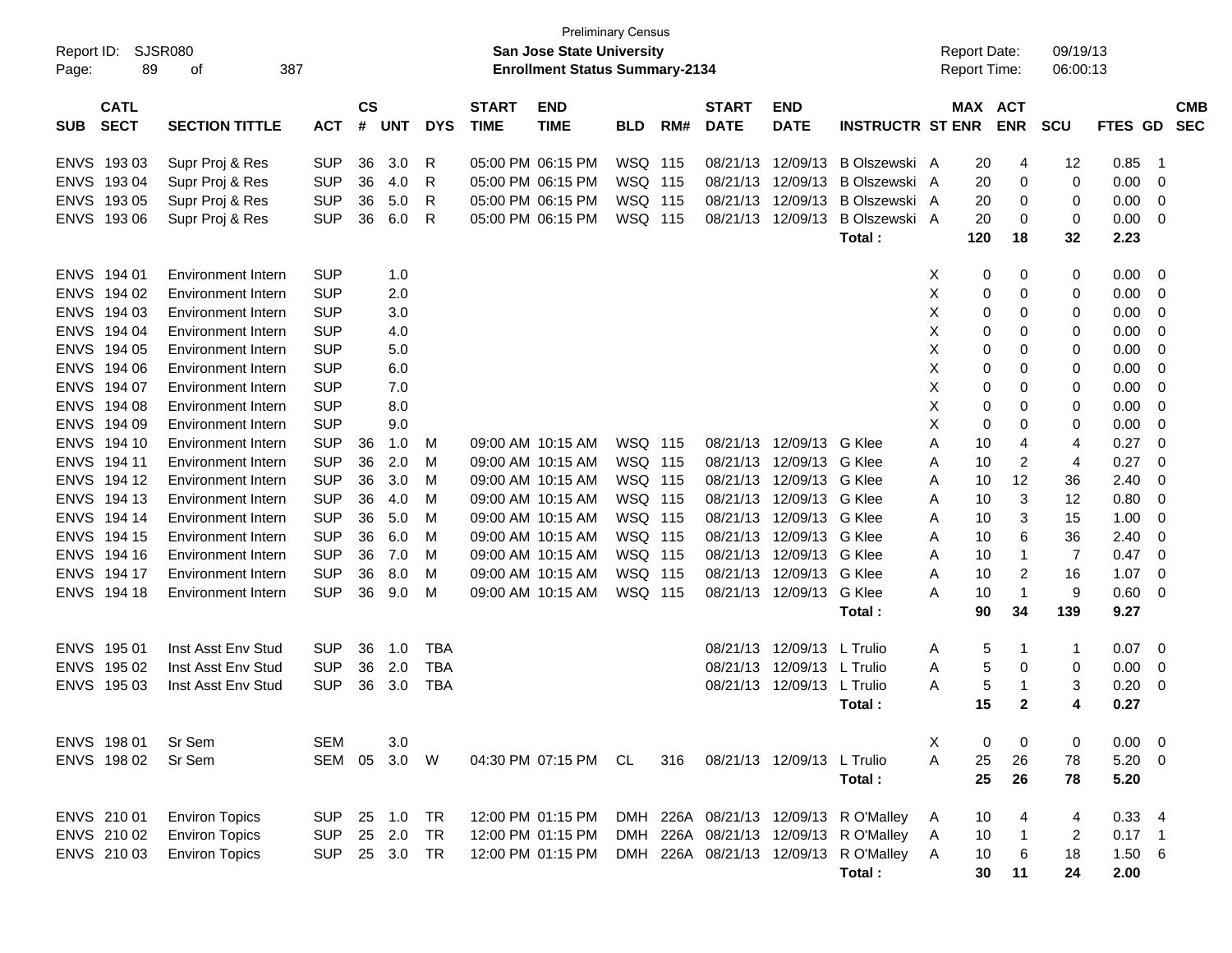| <b>Preliminary Census</b><br>SJSR080<br>Report ID:<br><b>San Jose State University</b><br>90<br>387<br><b>Enrollment Status Summary-2134</b><br>Page:<br>οf |                            |                          |            |                    |            |            |                             |                           |            |     |                             |                           | <b>Report Date:</b><br><b>Report Time:</b>                                                                                |   | 09/19/13<br>06:00:13         |                            |                       |                          |                          |
|-------------------------------------------------------------------------------------------------------------------------------------------------------------|----------------------------|--------------------------|------------|--------------------|------------|------------|-----------------------------|---------------------------|------------|-----|-----------------------------|---------------------------|---------------------------------------------------------------------------------------------------------------------------|---|------------------------------|----------------------------|-----------------------|--------------------------|--------------------------|
| <b>SUB</b>                                                                                                                                                  | <b>CATL</b><br><b>SECT</b> | <b>SECTION TITTLE</b>    | <b>ACT</b> | $\mathsf{cs}$<br># | <b>UNT</b> | <b>DYS</b> | <b>START</b><br><b>TIME</b> | <b>END</b><br><b>TIME</b> | <b>BLD</b> | RM# | <b>START</b><br><b>DATE</b> | <b>END</b><br><b>DATE</b> | <b>INSTRUCTR ST ENR</b>                                                                                                   |   | <b>MAX ACT</b><br><b>ENR</b> | <b>SCU</b>                 | FTES GD               |                          | <b>CMB</b><br><b>SEC</b> |
|                                                                                                                                                             | ENVS 250 01                | Environ Thought          | SEM        | 05                 | 3.0        | W          |                             | 03:00 PM 05:45 PM         | DMH        | 162 | 08/21/13                    | 12/09/13                  | W Russell<br>Total:                                                                                                       | A | 15<br>8<br>15<br>8           | 24<br>24                   | $1.90\quad 6$<br>1.90 |                          |                          |
|                                                                                                                                                             | ENVS 285 01                | Grad Internship          | <b>SUP</b> | 25                 | 3.0        | <b>TBA</b> |                             |                           |            |     | 08/21/13                    |                           | 12/09/13 R O'Malley                                                                                                       | A | 10<br>4                      | 12                         | 1.004                 |                          |                          |
| <b>ENVS</b>                                                                                                                                                 | 285 02                     | Grad Internship          | <b>SUP</b> | 25                 | 4.0        | <b>TBA</b> |                             |                           |            |     | 08/21/13                    | 12/09/13                  | R O'Malley<br>Total:                                                                                                      | A | 15<br>0<br>25<br>4           | $\mathbf 0$<br>12          | 0.00<br>1.00          | $\overline{\phantom{0}}$ |                          |
|                                                                                                                                                             | ENVS 295 01                | <b>Grad Teach Asst</b>   | <b>SUP</b> | 25                 | 3.0        | <b>TBA</b> |                             |                           |            |     | 08/21/13                    | 12/09/13                  | R O'Malley<br>Total:                                                                                                      | A | 5<br>3<br>5<br>3             | 9<br>9                     | $0.75$ 3<br>0.75      |                          |                          |
|                                                                                                                                                             | ENVS 299 01                | <b>MS Thesis/Project</b> | <b>SUP</b> | 25                 | 1.0        | MW         |                             | 12:00 PM 01:15 PM         |            |     | 08/21/13                    |                           | 12/09/13 R O'Malley                                                                                                       | A | 25<br>0                      | 0                          | $0.00 \t 0$           |                          |                          |
|                                                                                                                                                             | ENVS 299 02                | <b>MS Thesis/Project</b> | <b>SUP</b> | 25                 | 2.0        | <b>TBA</b> |                             |                           |            |     | 08/21/13                    |                           | 12/09/13 R O'Malley                                                                                                       | A | 8<br>0                       | 0                          | 0.00                  | $\overline{0}$           |                          |
| <b>ENVS</b>                                                                                                                                                 | 299 03                     | MS Thesis/Project        | <b>SUP</b> | 25                 | 3.0        | <b>TBA</b> |                             |                           |            |     | 08/21/13                    |                           | 12/09/13 R O'Malley                                                                                                       | A | 8<br>6                       | 18                         | 1.50                  | - 6                      |                          |
| <b>ENVS</b>                                                                                                                                                 | 299 04                     | <b>MS Thesis/Project</b> | <b>SUP</b> | 25                 | 4.0        | <b>TBA</b> |                             |                           |            |     | 08/21/13                    |                           | 12/09/13 R O'Malley                                                                                                       | A | 8<br>$\Omega$                | 0                          | 0.00                  | $\overline{0}$           |                          |
|                                                                                                                                                             | ENVS 299 05                | MS Thesis/Project        | <b>SUP</b> | 25                 | 5.0        | <b>TBA</b> |                             |                           |            |     | 08/21/13                    |                           | 12/09/13 R O'Malley                                                                                                       | A | 8<br>0                       | 0                          | 0.00                  | $\overline{\mathbf{0}}$  |                          |
|                                                                                                                                                             | ENVS 299 06                | <b>MS Thesis/Project</b> | <b>SUP</b> | 25                 | 6.0        | <b>TBA</b> |                             |                           |            |     | 08/21/13                    |                           | 12/09/13 R O'Malley                                                                                                       | A | 8<br>5                       | 30                         | 2.50                  | - 5                      |                          |
|                                                                                                                                                             |                            |                          |            |                    |            |            |                             |                           |            |     |                             |                           | Total:<br>The contract of the contract of the contract of the contract of the contract of the contract of the contract of |   | 11<br>65                     | 48<br>$1700$ $1000$ $0700$ | 4.00                  |                          |                          |

**Department : Environmental Studies** 

|      |    |     | 241.92                                 |
|------|----|-----|----------------------------------------|
| 470  |    |     | 81.10                                  |
| 1120 |    |     | 151.17                                 |
| 140  | 37 | 117 | 9.65                                   |
|      |    |     | 1730 1293 3538<br>405 1215<br>851 2206 |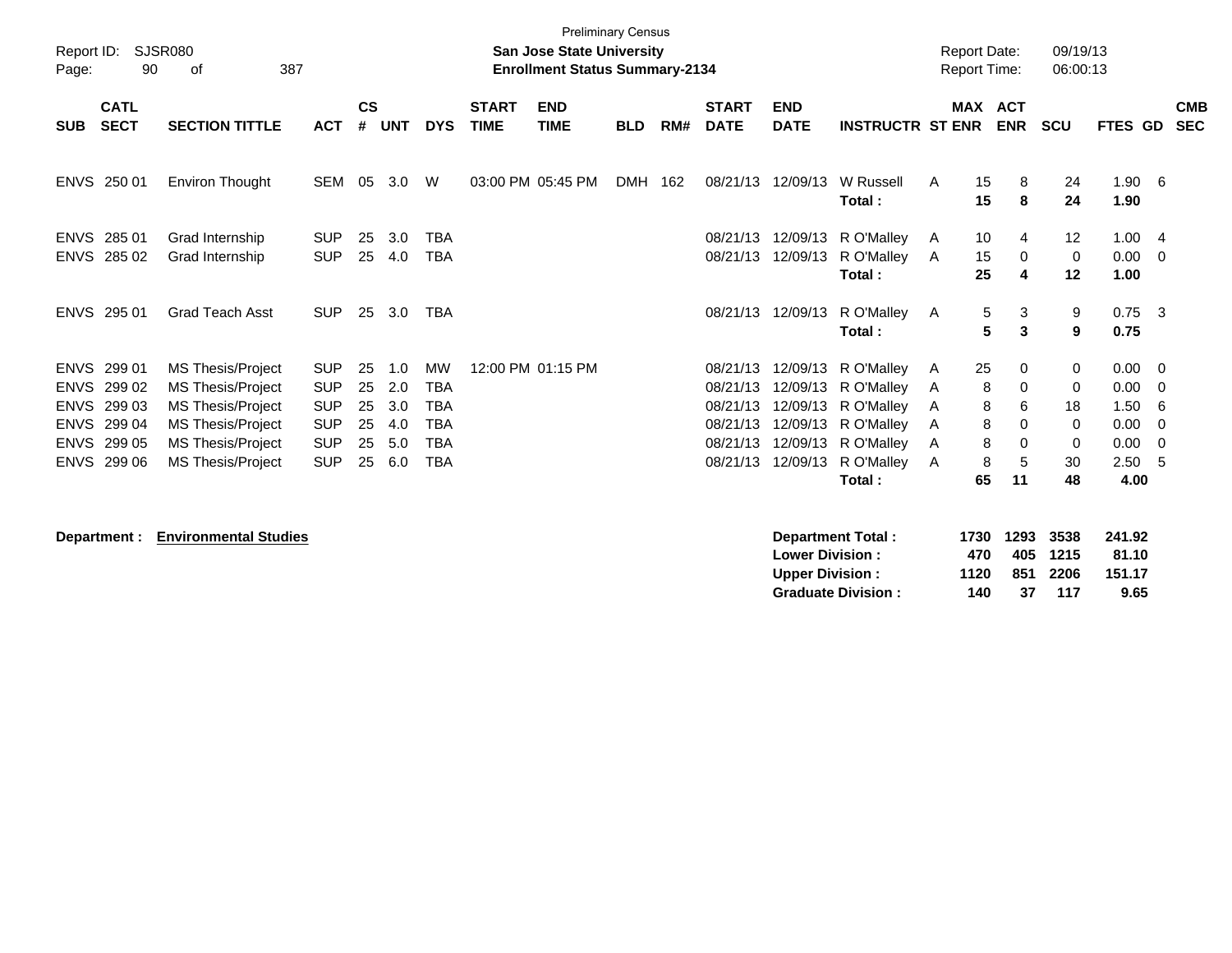| Page:       | SJSR080<br>Report ID:<br>91<br>387<br>οf |                           |              |                    |            |            |                             | <b>San Jose State University</b><br><b>Enrollment Status Summary-2134</b> | <b>Preliminary Census</b> |     |                             |                            |                                  |   | <b>Report Date:</b><br><b>Report Time:</b> |             | 09/19/13<br>06:00:13 |               |                          |            |
|-------------|------------------------------------------|---------------------------|--------------|--------------------|------------|------------|-----------------------------|---------------------------------------------------------------------------|---------------------------|-----|-----------------------------|----------------------------|----------------------------------|---|--------------------------------------------|-------------|----------------------|---------------|--------------------------|------------|
| <b>SUB</b>  | <b>CATL</b><br><b>SECT</b>               | <b>SECTION TITTLE</b>     | <b>ACT</b>   | $\mathsf{cs}$<br># | <b>UNT</b> | <b>DYS</b> | <b>START</b><br><b>TIME</b> | <b>END</b><br><b>TIME</b>                                                 | <b>BLD</b>                | RM# | <b>START</b><br><b>DATE</b> | <b>END</b><br><b>DATE</b>  | <b>INSTRUCTR ST ENR</b>          |   | MAX ACT                                    | <b>ENR</b>  | <b>SCU</b>           | FTES GD SEC   |                          | <b>CMB</b> |
| College     |                                          | <b>Social Sciences</b>    |              |                    |            |            |                             |                                                                           |                           |     |                             |                            |                                  |   |                                            |             |                      |               |                          |            |
|             | Department :                             | Geography                 |              |                    |            |            |                             | 10:30 AM 11:45 AM                                                         |                           |     |                             |                            |                                  |   |                                            |             |                      |               |                          |            |
|             | GEOG 101                                 | Geog Natural Env          | <b>LEC</b>   | 02                 | 3.0        | MW         |                             |                                                                           | WSQ 109                   |     |                             |                            | 08/21/13 12/09/13 G Pereira      | A | 120                                        | 125         | 375                  | 25.00         | $\overline{\mathbf{0}}$  |            |
| <b>GEOG</b> | 1 0 2                                    | Geog Natural Env          | <b>LEC</b>   | 02                 | 3.0        | MW         |                             | 12:00 PM 01:15 PM                                                         | <b>DMH</b>                | 357 |                             | 08/21/13 12/09/13          | G Pereira                        | A | 50                                         | 52          | 156                  | 10.40         | $\overline{\mathbf{0}}$  |            |
| <b>GEOG</b> | 1 0 3                                    | Geog Natural Env          | <b>LEC</b>   | 02                 | 3.0        | <b>MW</b>  |                             | 01:30 PM 02:45 PM                                                         | CL.                       | 303 |                             | 08/21/13 12/09/13          | E Collins<br>Total:              | A | 30<br>200                                  | 23<br>200   | 69<br>600            | 4.60<br>40.00 | $\overline{\mathbf{0}}$  |            |
|             | GEOG 1001                                | <b>Cultural Geography</b> | <b>LEC</b>   | 02                 | 3.0        | TR         |                             | 10:30 AM 11:45 AM                                                         | CL                        | 224 |                             | 08/21/13 12/09/13          | E O'Halloran A                   |   | 50                                         | 49          | 147                  | 9.80          | $\overline{\mathbf{0}}$  |            |
|             | GEOG 1002                                | <b>Cultural Geography</b> | <b>LEC</b>   |                    | 02 3.0     | TBA        |                             |                                                                           |                           |     |                             | 08/21/13 12/09/13          | E O'Halloran A                   |   | 30                                         | 33          | 99                   | 6.60          | $\overline{\phantom{0}}$ |            |
|             |                                          |                           |              |                    |            |            |                             |                                                                           |                           |     |                             |                            | Total:                           |   | 80                                         | 82          | 246                  | 16.40         |                          |            |
|             | GEOG 101 01                              | Global Geography          | <b>LEC</b>   | 01                 | 3.0        | MW         |                             | 10:30 AM 11:45 AM                                                         | CL.                       | 224 |                             | 08/21/13 12/09/13          | M Kelley                         | A | 50                                         | 50          | 150                  | 10.00         | $\overline{\mathbf{0}}$  |            |
|             | GEOG 101 02                              | Global Geography          | <b>LEC</b>   | 01                 | 3.0        | <b>MW</b>  |                             | 12:00 PM 01:15 PM                                                         | CL.                       | 224 |                             | 08/21/13 12/09/13          | M Kelley                         | A | 50                                         | 50          | 150                  | 10.00         | $\overline{\mathbf{0}}$  |            |
|             | GEOG 101 03                              | Global Geography          | <b>LEC</b>   | 01                 | 3.0        | <b>MW</b>  |                             | 01:30 PM 02:45 PM                                                         | CL.                       | 224 |                             | 08/21/13 12/09/13          | M Kellev                         | Α | 30                                         | 30          | 90                   | 6.00          | $\overline{\mathbf{0}}$  |            |
|             | GEOG 101 04                              | Global Geography          | <b>LEC</b>   | 01                 | 3.0        | <b>TR</b>  |                             | 12:00 PM 01:15 PM                                                         | CL.                       | 224 |                             | 08/21/13 12/09/13          | K Richardson A                   |   | 50                                         | 45          | 135                  | 9.00          | - 0                      |            |
|             | GEOG 101 05                              | Global Geography          | <b>LEC</b>   | 01                 | 3.0        | <b>TR</b>  |                             | 01:30 PM 02:45 PM                                                         | CL.                       | 224 |                             | 08/21/13 12/09/13          | M Kellev                         | A | 30                                         | 26          | 78                   | 5.20          | $\overline{\mathbf{0}}$  |            |
|             | GEOG 101 06                              | Global Geography          | <b>LEC</b>   |                    | 3.0        |            |                             |                                                                           |                           |     |                             |                            |                                  | Χ | $\mathbf 0$                                | $\mathbf 0$ | 0                    | 0.00          | $\overline{\mathbf{0}}$  |            |
|             | GEOG 101 07                              | Global Geography          | <b>LEC</b>   | 01                 | 3.0        | TBA        |                             |                                                                           |                           |     |                             | 08/21/13 12/09/13          | T Orf                            | Α | 30                                         | 20          | 60                   | 4.00          | $\overline{\mathbf{0}}$  |            |
|             |                                          |                           |              |                    |            |            |                             |                                                                           |                           |     |                             |                            | Total:                           |   | 240                                        | 221         | 663                  | 44.20         |                          |            |
|             | GEOG 105 01                              | Urban Geog                | <b>LEC</b>   | 02                 | 3.0        | $\top$     |                             | 03:00 PM 05:45 PM                                                         | CL.                       | 224 |                             | 08/21/13 12/09/13          | K Richardson A                   |   | 25                                         | 18          | 54                   | $3.65$ 1      |                          |            |
|             |                                          |                           |              |                    |            |            |                             |                                                                           |                           |     |                             |                            | Total:                           |   | 25                                         | 18          | 54                   | 3.65          |                          |            |
|             | GEOG 11201                               | Nat Cult Terr Disp        | <b>LEC</b>   | 02                 | 3.0        | <b>TBA</b> |                             |                                                                           |                           |     |                             | 08/21/13 12/09/13          | M Davis                          | A | 30                                         | 30          | 90                   | 6.00          | $\overline{\phantom{0}}$ |            |
|             | GEOG 112 02                              | Nat Cult Terr Disp        | <b>LEC</b>   |                    | 02 3.0     | TBA        |                             |                                                                           |                           |     |                             | 08/21/13 12/09/13          | M Davis                          | A | 30                                         | 32          | 96                   | 6.40          | $\overline{\mathbf{0}}$  |            |
|             |                                          |                           |              |                    |            |            |                             |                                                                           |                           |     |                             |                            | Total:                           |   | 60                                         | 62          | 186                  | 12.40         |                          |            |
|             | GEOG 123 01                              | Geog K-12 Teachers LEC    |              |                    | 02 3.0 T   |            |                             | 04:00 PM 07:00 PM                                                         | <b>SH</b>                 | 411 |                             | 08/21/13 12/09/13          | W Thowdis                        | A | 25                                         | 18          | 54                   | $3.60 \ 0$    |                          |            |
|             |                                          |                           |              |                    |            |            |                             |                                                                           |                           |     |                             |                            | Total:                           |   | 25                                         | 18          | 54                   | 3.60          |                          |            |
|             | GEOG 135 01                              | Qualitative Methods       | LEC 02 3.0 R |                    |            |            |                             | 03:00 PM 05:45 PM                                                         | -CL                       | 224 |                             |                            | 08/21/13 12/09/13 K Richardson A |   | 25                                         | -23         | 69                   | 4.75          | -3                       |            |
|             |                                          |                           |              |                    |            |            |                             |                                                                           |                           |     |                             |                            | Total:                           |   | 25                                         | 23          | 69                   | 4.75          |                          |            |
|             |                                          |                           |              |                    |            |            |                             |                                                                           |                           |     |                             |                            |                                  |   |                                            |             |                      |               |                          |            |
|             | GEOG 160 01                              | East and South Asia       | LEC          |                    | 3.0        |            |                             |                                                                           |                           |     |                             |                            |                                  | X | 0                                          | 0           | 0                    | $0.00 \t 0$   |                          |            |
|             | ASIA 160 01                              | East and South Asia       | <b>LEC</b>   |                    | 3.0        |            |                             |                                                                           |                           |     |                             |                            |                                  | X | 0                                          | 0           | 0                    | $0.00 \t 0$   |                          |            |
|             |                                          |                           |              |                    |            |            |                             |                                                                           |                           |     |                             |                            | Total:                           |   | $\mathbf 0$                                | $\mathbf 0$ | 0                    | 0.00          |                          |            |
|             | GEOG 170 01                              | Intro Map & GIS           | LEC.         | 02                 | 3.0        | M          |                             | 06:00 PM 07:50 PM                                                         | CL                        | 224 |                             | 08/21/13 12/09/13 R Taketa |                                  | A | 30                                         | 24          | 48                   | 5.10 6        |                          |            |
|             | GEOG 170 02                              | Intro Map & GIS           | LAB          |                    | 15  0.0  M |            |                             | 08:00 PM 10:50 PM                                                         | WSQ 113                   |     |                             | 08/21/13 12/09/13 R Taketa |                                  | Α | 15                                         | 9           | 9                    | 0.00 2        |                          |            |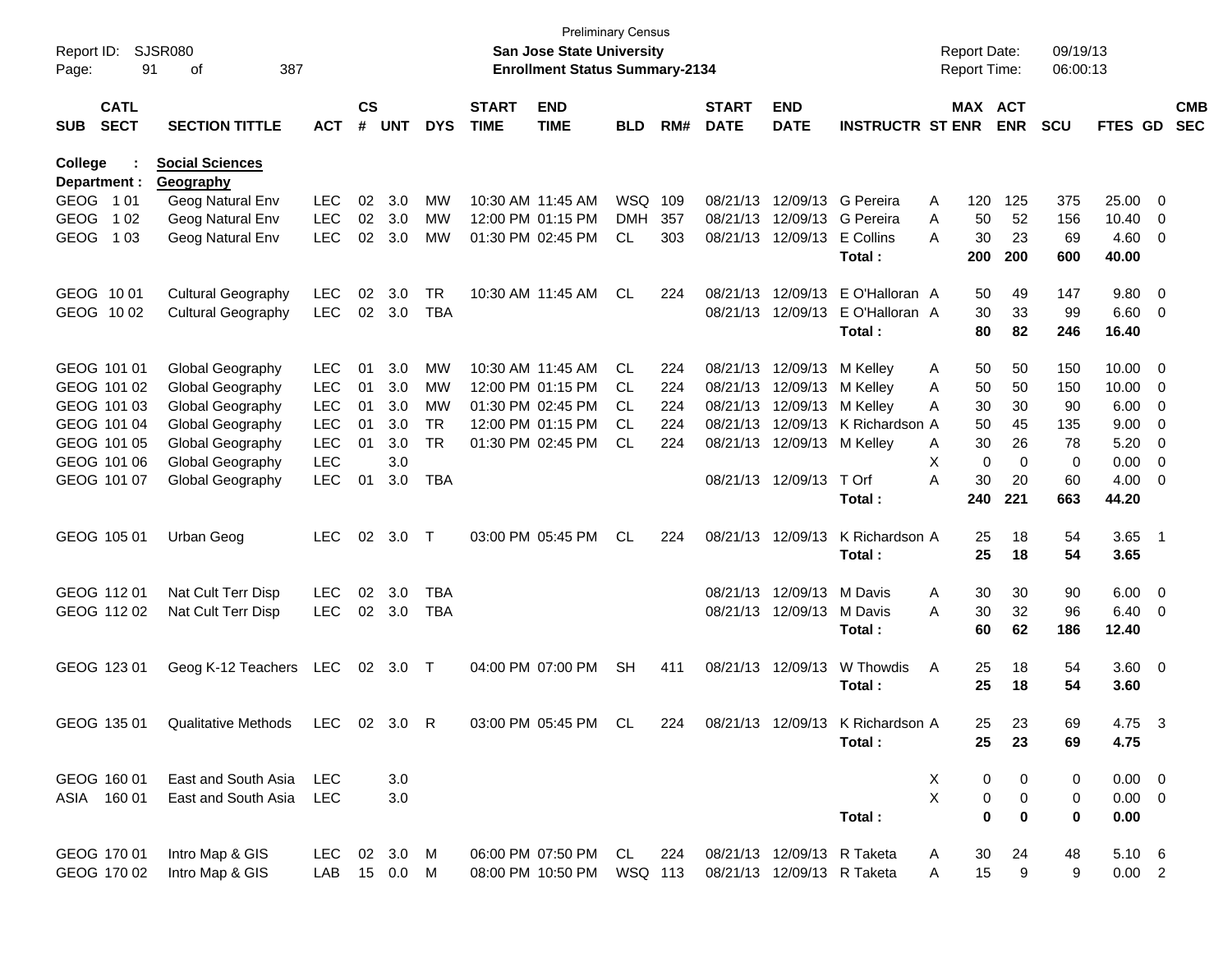| Report ID: SJSR080<br>92<br>Page:        | 387<br>οf                                            |                          |                    |            |                          |                             | <b>San Jose State University</b><br><b>Enrollment Status Summary-2134</b> | <b>Preliminary Census</b> |     |                             |                                                  |                                                       | <b>Report Date:</b><br>Report Time: |                                                                                                | 09/19/13<br>06:00:13      |                                  |                                           |            |
|------------------------------------------|------------------------------------------------------|--------------------------|--------------------|------------|--------------------------|-----------------------------|---------------------------------------------------------------------------|---------------------------|-----|-----------------------------|--------------------------------------------------|-------------------------------------------------------|-------------------------------------|------------------------------------------------------------------------------------------------|---------------------------|----------------------------------|-------------------------------------------|------------|
| <b>CATL</b><br><b>SECT</b><br><b>SUB</b> | <b>SECTION TITTLE</b>                                | <b>ACT</b>               | $\mathsf{cs}$<br># | <b>UNT</b> | <b>DYS</b>               | <b>START</b><br><b>TIME</b> | <b>END</b><br><b>TIME</b>                                                 | <b>BLD</b>                | RM# | <b>START</b><br><b>DATE</b> | <b>END</b><br><b>DATE</b>                        | <b>INSTRUCTR ST ENR</b>                               |                                     | MAX ACT<br><b>ENR</b>                                                                          | <b>SCU</b>                | FTES GD SEC                      |                                           | <b>CMB</b> |
| GEOG 170 03                              | Intro Map & GIS                                      | LAB                      | 15                 | 0.0        | м                        |                             | 03:00 PM 05:50 PM                                                         | WSQ 113                   |     |                             | 08/21/13 12/09/13                                | R Taketa<br>Total:                                    | 15<br>Α<br>60                       | 15<br>48                                                                                       | 15<br>72                  | 0.00<br>5.10                     | $\overline{4}$                            |            |
| GEOG 175 01<br>GEOG 175 02               | <b>GIS Project Devel</b><br><b>GIS Project Devel</b> | <b>LEC</b><br>LAB        | 02<br>15           | 3.0<br>0.0 | W<br>W                   |                             | 06:00 PM 07:50 PM<br>08:00 PM 10:50 PM                                    | WSQ 111<br>WSQ 113        |     |                             | 08/21/13 12/09/13<br>08/21/13 12/09/13           | R Taketa<br>R Taketa<br>Total:                        | Α<br>20<br>20<br>А<br>40            | 8<br>8<br>16                                                                                   | 16<br>8<br>24             | 1.85<br>0.00<br>1.85             | 5<br>- 5                                  |            |
| GEOG 180 01<br>GEOG 180 02               | <b>Indiv Studies</b><br><b>Indiv Studies</b>         | <b>SUP</b><br><b>SUP</b> | 36<br>36           | 3.0<br>4.0 | <b>TBA</b><br><b>TBA</b> |                             |                                                                           |                           |     |                             | 08/21/13 12/09/13<br>08/21/13 12/09/13           | M Davis<br>M Davis<br>Total:                          | Α<br>А                              | 2<br>1<br>2<br>0<br>4<br>$\mathbf 1$                                                           | 3<br>0<br>3               | 0.25<br>$0.00 \t 0$<br>0.25      | $\overline{1}$                            |            |
| GEOG 181 01<br>GEOG 181 02               | Rem Sens Basi Theo<br>Rem Sens Basi Theo             | <b>LEC</b><br>LAB        | 02<br>15           | 3.0<br>0.0 | R<br>R                   |                             | 06:00 PM 07:50 PM<br>08:00 PM 10:45 PM                                    | WSQ 111<br>WSQ 113        |     |                             | 08/21/13 12/09/13<br>08/21/13 12/09/13           | G Pereira<br>G Pereira<br>Total:                      | Α<br>20<br>20<br>А<br>40            | 16<br>16<br>32                                                                                 | 32<br>16<br>48            | 3.55<br>0.00<br>3.55             | $\overline{7}$<br>$\overline{7}$          |            |
| GEOG 197 01                              | Geog Internship                                      | <b>SUP</b>               | 36                 | 3.0        | TBA                      |                             |                                                                           |                           |     |                             | 08/21/13 12/09/13                                | M Davis<br>Total:                                     | Α<br>1<br>1                         | 0<br>$\bf{0}$                                                                                  | 0<br>0                    | 0.00<br>0.00                     | $\overline{\phantom{0}}$                  |            |
| GEOG 279 01                              | Sem: GIS Appl                                        | SEM 05                   |                    | 3.0        | $\top$                   |                             | 03:00 PM 05:45 PM                                                         | <b>WSQ 111</b>            |     |                             | 08/21/13 12/09/13                                | R Taketa<br>Total:                                    | 12<br>A<br>12                       | 9<br>9                                                                                         | 27<br>27                  | 2.25<br>2.25                     | - 9                                       |            |
| GEOG 282 01                              | Adv Geog Tech                                        | SEM 05                   |                    | $3.0$ T    |                          |                             | 06:00 PM 08:45 PM                                                         | <b>WSQ 111</b>            |     |                             | 08/21/13 12/09/13                                | R Taketa<br>Total:                                    | 12<br>A<br>12                       | 7<br>$\overline{7}$                                                                            | 21<br>21                  | 1.65<br>1.65                     | $-5$                                      |            |
| GEOG 298 01<br>GEOG 298 02               | <b>Special Study</b><br><b>Special Study</b>         | <b>SUP</b><br><b>SUP</b> | 25<br>25           | 3.0<br>4.0 | <b>TBA</b><br><b>TBA</b> |                             |                                                                           |                           |     |                             | 08/21/13 12/09/13<br>08/21/13 12/09/13 R Taketa  | R Taketa<br>Total:                                    | 1<br>Α<br>Α                         | 0<br>1<br>0<br>$\mathbf{2}$<br>$\bf{0}$                                                        | 0<br>0<br>0               | 0.00<br>$0.00 \t 0$<br>0.00      | $\overline{\mathbf{0}}$                   |            |
| GEOG 299 01<br>GEOG 299 02               | MA Thesis/Project<br><b>MA Thesis/Project</b>        | <b>SUP</b><br><b>SUP</b> | 25<br>25           | 3.0<br>6.0 | TBA<br><b>TBA</b>        |                             |                                                                           |                           |     |                             | 08/21/13 12/09/13<br>08/21/13 12/09/13 R Taketa  | R Taketa<br>Total:                                    | Α<br>Α                              | 2<br>0<br>$\overline{\mathbf{c}}$<br>$\overline{c}$<br>$\overline{\mathbf{4}}$<br>$\mathbf{2}$ | 0<br>12<br>12             | 0.00<br>1.00<br>1.00             | $\overline{\mathbf{0}}$<br>$\overline{2}$ |            |
| Department: Geography                    |                                                      |                          |                    |            |                          |                             |                                                                           |                           |     |                             | <b>Lower Division:</b><br><b>Upper Division:</b> | <b>Department Total:</b><br><b>Graduate Division:</b> | 830<br>280<br>520<br>30             | 739<br>282<br>439<br>18                                                                        | 2079<br>846<br>1173<br>60 | 140.65<br>56.40<br>79.35<br>4.90 |                                           |            |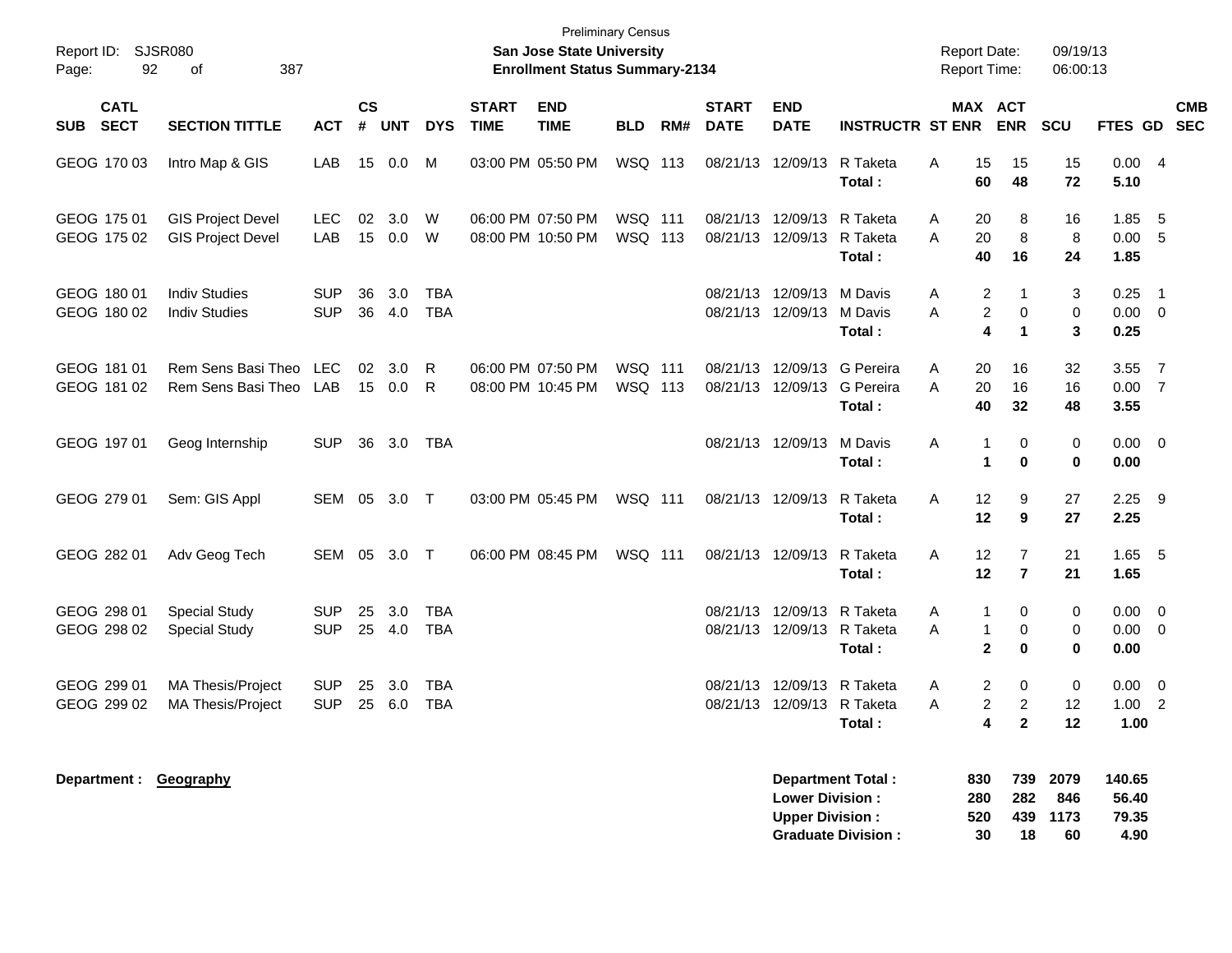| Report ID:<br>Page: | 93                         | SJSR080<br>387<br>οf                     |            |                    |                |            |                             | <b>Preliminary Census</b><br>San Jose State University<br><b>Enrollment Status Summary-2134</b> |            |     |                             |                           |                                            |   | <b>Report Date:</b><br><b>Report Time:</b> |                | 09/19/13<br>06:00:13 |                        |                          |                          |
|---------------------|----------------------------|------------------------------------------|------------|--------------------|----------------|------------|-----------------------------|-------------------------------------------------------------------------------------------------|------------|-----|-----------------------------|---------------------------|--------------------------------------------|---|--------------------------------------------|----------------|----------------------|------------------------|--------------------------|--------------------------|
| <b>SUB</b>          | <b>CATL</b><br><b>SECT</b> | <b>SECTION TITTLE</b>                    | <b>ACT</b> | $\mathsf{cs}$<br># | <b>UNT</b>     | <b>DYS</b> | <b>START</b><br><b>TIME</b> | <b>END</b><br><b>TIME</b>                                                                       | <b>BLD</b> | RM# | <b>START</b><br><b>DATE</b> | <b>END</b><br><b>DATE</b> | <b>INSTRUCTR ST ENR</b>                    |   | MAX ACT                                    | <b>ENR</b>     | <b>SCU</b>           | FTES GD                |                          | <b>CMB</b><br><b>SEC</b> |
| College             | Department :               | <b>Social Sciences</b><br><b>History</b> |            |                    |                |            |                             |                                                                                                 |            |     |                             |                           |                                            |   |                                            |                |                      |                        |                          |                          |
| <b>HIST</b>         | 1A 01                      | World History to 150                     | LEC        | 02                 | 3.0            | $\top$     |                             | 06:00 PM 08:45 PM                                                                               | <b>DMH</b> | 163 |                             | 08/21/13 12/09/13         | <b>B</b> Kline<br>Total:                   | Α | 40<br>40                                   | 31<br>31       | 93<br>93             | 6.20<br>6.20           | $\overline{\phantom{0}}$ |                          |
| <b>HIST</b>         | 1B 01                      | World History from 1                     | <b>LEC</b> | 02                 | 3.0            | МW         |                             | 12:00 PM 01:15 PM                                                                               | DMH 165    |     | 08/21/13 12/09/13           |                           | E Reynolds<br>Total:                       | A | 40<br>40                                   | 27<br>27       | 81<br>81             | $5.40 \quad 0$<br>5.40 |                          |                          |
| HIST                | 10A 01                     | <b>Western Civilizatn</b>                | <b>LEC</b> | 02                 | 3.0            | TR         |                             | 12:00 PM 01:15 PM                                                                               | DMH 163    |     |                             | 08/21/13 12/09/13         | <b>R</b> Ciriviller<br>Total:              | A | 40<br>40                                   | 40<br>40       | 120<br>120           | 8.00 0<br>8.00         |                          |                          |
| HIST                | 10B 01                     | <b>Western Civilizatn</b>                | <b>LEC</b> | 02                 | 3.0            | MW         | 01:30 PM 02:45 PM           |                                                                                                 | DMH 165    |     |                             | 08/21/13 12/09/13         | A Katsev<br>Total:                         | A | 40<br>40                                   | 35<br>35       | 105<br>105           | 7.00 0<br>7.00         |                          |                          |
| <b>HIST</b>         | 15A 01                     | U.S. History/Govt                        | <b>LEC</b> | 03                 | 3.0            | MW         | 09:00 AM 10:15 AM           |                                                                                                 | DMH 150    |     |                             | 08/21/13 12/09/13 l Jerke |                                            | A | 92                                         | 85             | 255                  | 17.00                  | $0\,C$                   |                          |
| <b>POLS</b>         | 15A 01                     | U.S. History/Govt                        | <b>LEC</b> | 03                 | 3.0            | MW         | 09:00 AM 10:15 AM           |                                                                                                 | DMH 150    |     | 08/21/13                    | 12/09/13   Jerke          |                                            | A | 0                                          | 7              | 21                   | 1.40                   | $0\,$ C                  |                          |
| <b>HIST</b>         | 15A 02                     | U.S. History/Govt                        | <b>LEC</b> | 03                 | 3.0            | MW         |                             | 10:30 AM 11:45 AM                                                                               | DMH 150    |     | 08/21/13                    | 12/09/13   Jerke          |                                            | A | 92                                         | 86             | 258                  | 17.20                  | $0\,C$                   |                          |
| <b>POLS</b>         | 15A 02                     | U.S. History/Govt                        | <b>LEC</b> | 03                 | 3.0            | MW         |                             | 10:30 AM 11:45 AM                                                                               | DMH 150    |     | 08/21/13                    | 12/09/13   Jerke          |                                            | A | 0                                          | 5              | 15                   | 1.00                   | $0\,C$                   |                          |
| <b>HIST</b>         | 15A 03                     | U.S. History/Govt                        | <b>LEC</b> | 03                 | 3.0            | MW         |                             | 12:00 PM 01:15 PM                                                                               | DMH 150    |     | 08/21/13                    | 12/09/13 M Wilson         |                                            | Α | 92                                         | 86             | 258                  | 17.20                  | $0\,C$                   |                          |
| <b>POLS</b>         | 15A 03                     | U.S. History/Govt                        | <b>LEC</b> | 03                 | 3.0            | MW         |                             | 12:00 PM 01:15 PM                                                                               | DMH 150    |     | 08/21/13                    | 12/09/13 M Wilson         |                                            | A | 0                                          | 5              | 15                   | 1.00                   | $0\,C$                   |                          |
| <b>HIST</b>         | 15A 04                     | U.S. History/Govt                        | <b>LEC</b> | 03                 | 3.0            | MW         |                             | 01:30 PM 02:45 PM                                                                               | DMH 150    |     | 08/21/13                    | 12/09/13   Jerke          |                                            | A | 92                                         | 87             | 261                  | 17.40                  | $0\,C$                   |                          |
| <b>POLS</b>         | 15A 04                     | U.S. History/Govt                        | <b>LEC</b> | 03                 | 3.0            | MW         |                             | 01:30 PM 02:45 PM                                                                               | DMH 150    |     | 08/21/13                    | 12/09/13   Jerke          |                                            | A | 0                                          | $\overline{2}$ | 6                    | 0.40                   | $0\,C$                   |                          |
| <b>HIST</b>         | 15A 05                     | U.S. History/Govt                        | <b>LEC</b> | 03                 | 3.0            | MW         |                             | 03:00 PM 04:15 PM                                                                               | DMH 150    |     | 08/21/13                    |                           | 12/09/13 L Guardino                        | A | 92                                         | 84             | 252                  | 16.80                  | $0\,C$                   |                          |
| <b>POLS</b>         | 15A 05                     | U.S. History/Govt                        | <b>LEC</b> | 03                 | 3.0            | MW         |                             | 03:00 PM 04:15 PM                                                                               | DMH 150    |     | 08/21/13                    |                           | 12/09/13 L Guardino                        | A | 0                                          | 8              | 24                   | 1.60                   | $0\,C$                   |                          |
| <b>HIST</b>         | 15A 06                     | U.S. History/Govt                        | <b>LEC</b> | 03                 | 3.0            | м          |                             | 06:00 PM 08:45 PM                                                                               | DMH 150    |     | 08/21/13                    | 12/09/13 M Wilson         |                                            | A | 92                                         | 89             | 267                  | 17.80                  | $0\,C$                   |                          |
| <b>POLS</b>         | 15A 06                     | U.S. History/Govt                        | <b>LEC</b> | 03                 | 3.0            | м          |                             | 06:00 PM 08:45 PM                                                                               | DMH 150    |     | 08/21/13                    | 12/09/13 M Wilson         |                                            | A | 0                                          | $\overline{1}$ | 3                    | 0.20                   | $0\,C$                   |                          |
| <b>HIST</b>         | 15A 07                     | U.S. History/Govt                        | <b>LEC</b> | 03                 | 3.0            | TR         |                             | 07:30 AM 08:45 AM                                                                               | DMH 150    |     | 08/21/13                    |                           | 12/09/13 R Ciriviller                      | A | 92                                         | 87             | 261                  | 17.40                  | $0\,C$                   |                          |
| <b>POLS</b>         | 15A 07                     | U.S. History/Govt                        | <b>LEC</b> | 03                 | 3.0            | <b>TR</b>  | 07:30 AM 08:45 AM           |                                                                                                 | DMH 150    |     | 08/21/13                    |                           | 12/09/13 R Ciriviller                      | A | 0                                          | 4              | 12                   | 0.80                   | $0\,C$                   |                          |
| <b>HIST</b>         | 15A 08                     | U.S. History/Govt                        | <b>LEC</b> | 03                 | 3.0            | TR         | 09:00 AM 10:15 AM           |                                                                                                 | <b>DMH</b> | 150 | 08/21/13                    |                           | 12/09/13 R Ciriviller                      | A | 92                                         | 86             | 258                  | 17.20                  | $0\,C$                   |                          |
| <b>POLS</b>         | 15A 08                     | U.S. History/Govt                        | <b>LEC</b> | 03                 | 3.0            | <b>TR</b>  |                             | 09:00 AM 10:15 AM                                                                               | DMH        | 150 | 08/21/13                    |                           | 12/09/13 R Ciriviller                      | Α | 0                                          | 3              | 9                    | 0.60                   | $0\,C$                   |                          |
| <b>HIST</b>         |                            | 15A 09 U.S. History/Govt                 | LEC        |                    | $03 \quad 3.0$ | TR         |                             | 10:30 AM_11:45 AM_                                                                              | DMH 150    |     |                             |                           | 08/21/13 12/09/13 M McBane                 | А | 92                                         | 83             | 249                  | 16.60                  | $0\,C$                   |                          |
|                     |                            | POLS 15A 09 U.S. History/Govt            | <b>LEC</b> | 03                 | 3.0            | TR         |                             | 10:30 AM 11:45 AM                                                                               | DMH 150    |     |                             |                           | 08/21/13 12/09/13 M McBane                 |   | 0                                          | 6              | 18                   | 1.20                   | $0\,C$                   |                          |
| <b>HIST</b>         |                            | 15A 10 U.S. History/Govt                 | <b>LEC</b> | 03                 | 3.0            | TR         |                             | 12:00 PM 01:15 PM                                                                               | DMH 150    |     |                             |                           | 08/21/13 12/09/13 M McBane                 | Α | 92                                         | 85             | 255                  | 17.00                  | $0\,$ C                  |                          |
| <b>POLS</b>         |                            | 15A 10 U.S. History/Govt                 | <b>LEC</b> | 03                 | 3.0            | TR         |                             | 12:00 PM 01:15 PM                                                                               | DMH 150    |     |                             |                           | 08/21/13 12/09/13 M McBane                 | Α | 0                                          | 3              | 9                    | 0.60                   | $0\,$ C                  |                          |
| HIST                | 15A 11                     | U.S. History/Govt                        | <b>LEC</b> | 03                 | 3.0            | TR         |                             | 01:30 PM 02:45 PM                                                                               | DMH 150    |     |                             |                           | 08/21/13 12/09/13 R Ciriviller             | Α | 92                                         | 84             | 252                  | 16.80                  | $0\,C$                   |                          |
| <b>POLS</b>         | 15A 11                     | U.S. History/Govt                        | <b>LEC</b> | 03                 | 3.0            | TR         |                             | 01:30 PM 02:45 PM                                                                               | DMH 150    |     |                             |                           | 08/21/13 12/09/13 R Ciriviller             | Α | 0                                          | 7              | 21                   | 1.40                   | $0\,$ C                  |                          |
| HIST                |                            | 15A 12 U.S. History/Govt                 | <b>LEC</b> | 03                 | 3.0            | TR         |                             | 03:00 PM 04:15 PM                                                                               | DMH 150    |     |                             |                           | 08/21/13 12/09/13 M Currin-Per A           |   | 92                                         | 89             | 267                  | 17.80                  | $0\,C$                   |                          |
|                     |                            | POLS 15A 12 U.S. History/Govt            | <b>LEC</b> |                    | 03 3.0         | TR         |                             | 03:00 PM 04:15 PM                                                                               | DMH 150    |     |                             |                           | 08/21/13 12/09/13 M Currin-Per A<br>Total: |   | 0                                          | 3<br>1104 1085 | 9<br>3255            | 0.60<br>217.00         | $0\,$ C                  |                          |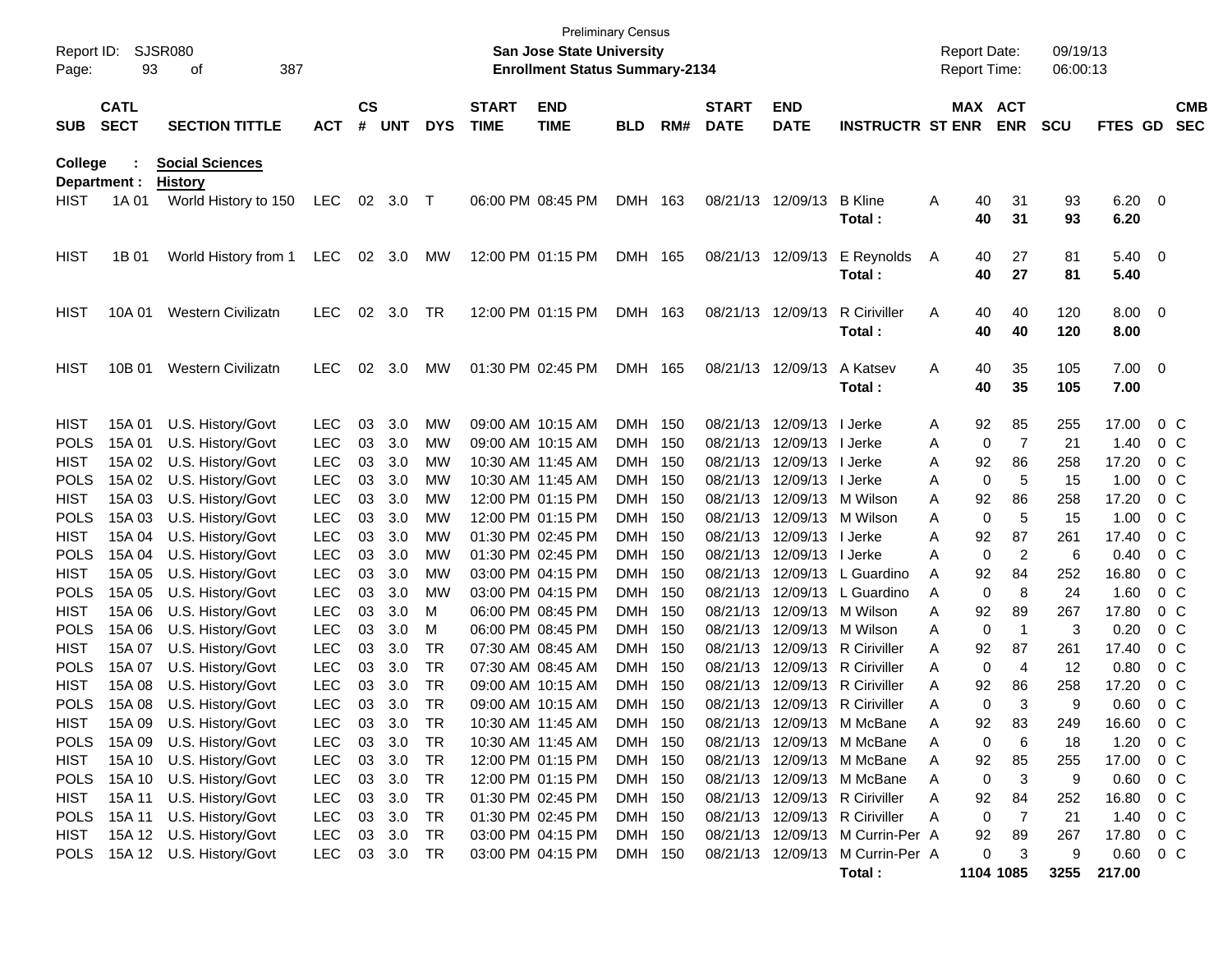| Report ID:<br>Page: | 94                         | SJSR080<br>387<br>of        |                |                    |            |            |                             | San Jose State University<br><b>Enrollment Status Summary-2134</b> | <b>Preliminary Census</b> |     |                             |                           |                         |   |          | <b>Report Date:</b><br><b>Report Time:</b> | 09/19/13<br>06:00:13 |                |                          |                          |
|---------------------|----------------------------|-----------------------------|----------------|--------------------|------------|------------|-----------------------------|--------------------------------------------------------------------|---------------------------|-----|-----------------------------|---------------------------|-------------------------|---|----------|--------------------------------------------|----------------------|----------------|--------------------------|--------------------------|
| <b>SUB</b>          | <b>CATL</b><br><b>SECT</b> | <b>SECTION TITTLE</b>       | <b>ACT</b>     | $\mathsf{cs}$<br># | <b>UNT</b> | <b>DYS</b> | <b>START</b><br><b>TIME</b> | <b>END</b><br><b>TIME</b>                                          | <b>BLD</b>                | RM# | <b>START</b><br><b>DATE</b> | <b>END</b><br><b>DATE</b> | <b>INSTRUCTR ST ENR</b> |   |          | MAX ACT<br><b>ENR</b>                      | <b>SCU</b>           | FTES GD        |                          | <b>CMB</b><br><b>SEC</b> |
|                     |                            |                             |                |                    |            |            |                             |                                                                    |                           |     |                             |                           |                         |   |          |                                            |                      |                |                          |                          |
| <b>HIST</b>         | 20B 01                     | Hist of Amer Peopl          | <b>LEC</b>     |                    | 3.0        |            |                             |                                                                    |                           |     |                             |                           |                         | Х | 0        | 0                                          | 0                    | $0.00 \t 0$    |                          |                          |
| <b>HIST</b>         | 20B 02                     | Hist of Amer Peopl          | <b>LEC</b>     | 02                 | 3.0        | TR         |                             | 09:00 AM 10:15 AM                                                  | DMH 163                   |     | 08/21/13                    | 12/09/13                  | M Wilson                | A | 40       | 38                                         | 114                  | 7.60           | $\overline{\phantom{0}}$ |                          |
|                     |                            |                             |                |                    |            |            |                             |                                                                    |                           |     |                             |                           | Total:                  |   | 40       | 38                                         | 114                  | 7.60           |                          |                          |
| <b>HIST</b>         | 50 01                      | <b>Historical Process</b>   | <b>SEM</b>     | 04                 | 3.0        | MW         |                             | 09:00 AM 10:15 AM                                                  | DMH 167                   |     | 08/21/13                    | 12/09/13                  | A Katsev                | A | 25       | 25                                         | 75                   | 5.00           | $\overline{\phantom{0}}$ |                          |
| <b>HIST</b>         | 50 02                      | <b>Historical Process</b>   | <b>SEM</b>     | 04                 | 3.0        | MW         |                             | 10:30 AM 11:45 AM                                                  | DMH                       | 167 | 08/21/13                    | 12/09/13                  | A Katsev                | A | 25       | 24                                         | 72                   | 4.80           | $\overline{\mathbf{0}}$  |                          |
| <b>HIST</b>         | 50 03                      | <b>Historical Process</b>   | <b>SEM</b>     | 04                 | 3.0        | M          |                             | 03:00 PM 05:45 PM                                                  | DMH                       | 167 | 08/21/13                    | 12/09/13                  | M Conniff               | A | 25       | 22                                         | 66                   | 4.40           | $\overline{\mathbf{0}}$  |                          |
| <b>HIST</b>         | 50 04                      | <b>Historical Process</b>   | <b>SEM</b>     | 04                 | 3.0        | W          |                             | 03:00 PM 05:45 PM                                                  | DMH                       | 167 | 08/21/13                    | 12/09/13                  | E Narveson              | A | 25       | 25                                         | 75                   | 5.00           | $\overline{\mathbf{0}}$  |                          |
| <b>HIST</b>         | 50 05                      | <b>Historical Process</b>   | <b>SEM</b>     | 04                 | 3.0        | TR         |                             | 10:30 AM 11:45 AM                                                  | DMH 167                   |     | 08/21/13                    | 12/09/13                  | R Chopra                | A | 25       | 23                                         | 69                   | 4.60           | $\overline{\mathbf{0}}$  |                          |
|                     |                            |                             |                |                    |            |            |                             |                                                                    |                           |     |                             |                           | Total:                  |   | 125      | 119                                        | 357                  | 23.80          |                          |                          |
| <b>HIST</b>         | 99 01                      | History Fundamentals SEM    |                | 05                 | 3.0        | TBA        |                             |                                                                    |                           |     | 08/21/13                    | 12/09/13                  | L Guardino              | A | 25       | 24                                         | 72                   | 4.80           | $\overline{\mathbf{0}}$  |                          |
| <b>HIST</b>         | 99 02                      | History Fundamentals SEM    |                |                    | 05 3.0     | МW         |                             | 12:00 PM 01:15 PM                                                  | <b>DMH</b>                | 162 | 08/21/13                    | 12/09/13                  | L Guardino              | A | 25       | 24                                         | 72                   | 4.80           | $\overline{\phantom{0}}$ |                          |
|                     |                            |                             |                |                    |            |            |                             |                                                                    |                           |     |                             |                           | Total:                  |   | 50       | 48                                         | 144                  | 9.60           |                          |                          |
| HIST                |                            | 100W 01 History Writers' Wo | SEM            | 04                 | 3.0        | TR         |                             | 12:00 PM 01:15 PM                                                  | DMH 162                   |     |                             | 08/21/13 12/09/13         | M Wilson                | Α | 25       | 27                                         | 81                   | $5.40 \quad 0$ |                          |                          |
|                     |                            |                             |                |                    |            |            |                             |                                                                    |                           |     |                             |                           | Total:                  |   | 25       | 27                                         | 81                   | 5.40           |                          |                          |
| <b>HIST</b>         | 101 01                     | <b>Hist Honors</b>          | <b>SEM</b>     |                    | 4.0        |            |                             |                                                                    |                           |     |                             |                           |                         | X | 0        | 0                                          | 0                    | $0.00 \t 0$    |                          |                          |
|                     |                            |                             |                |                    |            |            |                             |                                                                    |                           |     |                             |                           | Total:                  |   | 0        | $\bf{0}$                                   | 0                    | 0.00           |                          |                          |
|                     |                            |                             |                |                    |            |            |                             |                                                                    |                           |     |                             |                           |                         |   |          |                                            |                      |                |                          |                          |
| <b>HIST</b>         | 102 01                     | Historiography              | <b>LEC</b>     | 02                 | 4.0        | TBA        |                             |                                                                    |                           |     |                             | 08/21/13 12/09/13         |                         | Α | 20       | 25                                         | 100                  | 6.73           | $\overline{\phantom{1}}$ |                          |
| <b>HIST</b>         | 102 02                     | Historiography              | <b>LEC</b>     |                    | 4.0        |            |                             |                                                                    |                           |     |                             |                           |                         | X | 0        | 0                                          | 0                    | $0.00 \t 0$    |                          |                          |
|                     |                            |                             |                |                    |            |            |                             |                                                                    |                           |     |                             |                           | Total:                  |   | 20       | 25                                         | 100                  | 6.73           |                          |                          |
| <b>HIST</b>         | 103 01                     | Modern Mid East             | <b>LEC</b>     |                    | 4.0        |            |                             |                                                                    |                           |     |                             |                           |                         | х | 0        | 0                                          | 0                    | $0.00 \t 0$    |                          |                          |
|                     |                            |                             |                |                    |            |            |                             |                                                                    |                           |     |                             |                           | Total:                  |   | $\bf{0}$ | 0                                          | 0                    | 0.00           |                          |                          |
| <b>HIST</b>         | 104 01                     | Adv Topics Ancient          | <b>LEC</b>     | 02                 | 4.0        | TBA        |                             |                                                                    |                           |     |                             | 08/21/13 12/09/13         |                         | Α | 35       | 35                                         | 140                  | 9.40           | $\overline{\phantom{1}}$ |                          |
|                     |                            |                             |                |                    |            |            |                             |                                                                    |                           |     |                             |                           | Total:                  |   | 35       | 35                                         | 140                  | 9.40           |                          |                          |
|                     |                            | HIST 112 01 Ancient West    | LEC 02 4.0 TBA |                    |            |            |                             |                                                                    |                           |     |                             | 08/21/13 12/09/13         |                         | A | 35       | 34                                         | 136                  | $9.07$ 0       |                          |                          |
|                     |                            |                             |                |                    |            |            |                             |                                                                    |                           |     |                             |                           | Total:                  |   | 35       | 34                                         | 136                  | 9.07           |                          |                          |
|                     |                            |                             |                |                    |            |            |                             |                                                                    |                           |     |                             |                           |                         |   |          |                                            |                      |                |                          |                          |
|                     | HIST 132 01                | Adv Topics World            | <b>LEC</b>     |                    | 4.0        |            |                             |                                                                    |                           |     |                             |                           |                         | X | 0        | 0                                          | 0                    | $0.00 \t 0$    |                          |                          |
|                     |                            |                             |                |                    |            |            |                             |                                                                    |                           |     |                             |                           | Total:                  |   | 0        | $\bf{0}$                                   | 0                    | 0.00           |                          |                          |
|                     | HIST 144 01                | Europe 1900-1945            | LEC 02 4.0 TBA |                    |            |            |                             |                                                                    |                           |     |                             | 08/21/13 12/09/13         |                         | A | 35       | 40                                         | 160                  | 10.80 2        |                          |                          |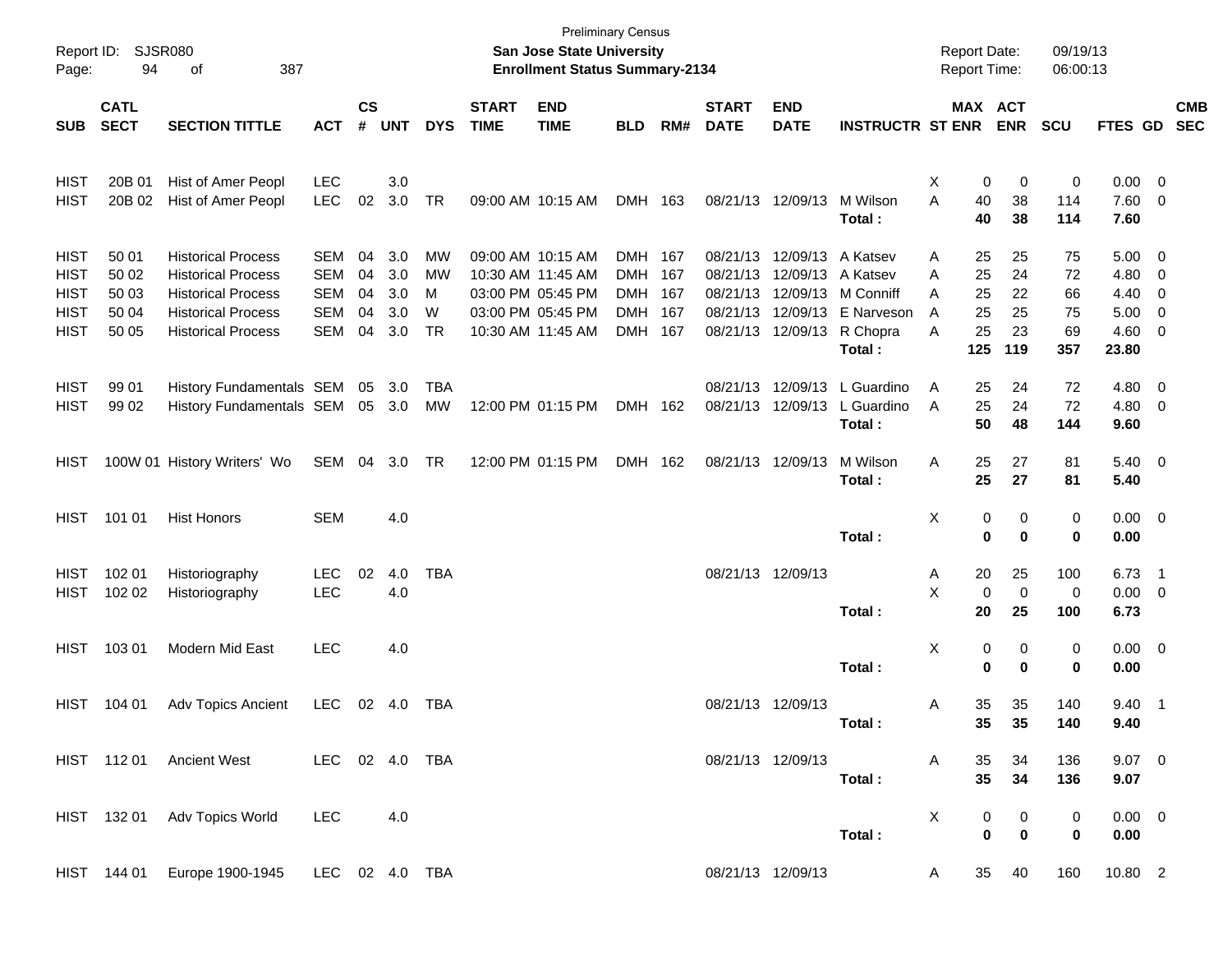| Page:                      | Report ID: SJSR080<br>95   | 387<br>of                                          |                          |                    |            |            |                             | San Jose State University<br><b>Enrollment Status Summary-2134</b> | <b>Preliminary Census</b> |     |                             |                             |                              | <b>Report Date:</b><br>Report Time: |                  |                               | 09/19/13<br>06:00:13 |                           |                          |            |
|----------------------------|----------------------------|----------------------------------------------------|--------------------------|--------------------|------------|------------|-----------------------------|--------------------------------------------------------------------|---------------------------|-----|-----------------------------|-----------------------------|------------------------------|-------------------------------------|------------------|-------------------------------|----------------------|---------------------------|--------------------------|------------|
| <b>SUB</b>                 | <b>CATL</b><br><b>SECT</b> | <b>SECTION TITTLE</b>                              | <b>ACT</b>               | $\mathsf{cs}$<br># | <b>UNT</b> | <b>DYS</b> | <b>START</b><br><b>TIME</b> | <b>END</b><br><b>TIME</b>                                          | <b>BLD</b>                | RM# | <b>START</b><br><b>DATE</b> | <b>END</b><br><b>DATE</b>   | <b>INSTRUCTR ST ENR</b>      |                                     |                  | MAX ACT<br><b>ENR</b>         | <b>SCU</b>           | FTES GD SEC               |                          | <b>CMB</b> |
|                            |                            |                                                    |                          |                    |            |            |                             |                                                                    |                           |     |                             |                             | Total:                       |                                     | 35               | 40                            | 160                  | 10.80                     |                          |            |
| HIST                       | 155 01                     | 20th Century World                                 | <b>LEC</b>               | 02                 | 3.0        | МW         |                             | 09:00 AM 10:15 AM                                                  | DMH 163                   |     |                             | 08/21/13 12/09/13           | E Reynolds<br>Total:         | $\mathsf{A}$                        | 40<br>40         | 38<br>38                      | 114<br>114           | 7.60 0<br>7.60            |                          |            |
| HIST                       | 16301                      | Modern Latin Am                                    | <b>LEC</b>               |                    | 4.0        |            |                             |                                                                    |                           |     |                             |                             | Total:                       | Χ                                   | 0<br>0           | 0<br>$\mathbf 0$              | 0<br>0               | $0.00 \t 0$<br>0.00       |                          |            |
| HIST                       | 16701                      | Adv Topics Lat Am                                  | <b>LEC</b>               | 02                 | 4.0        | TBA        |                             |                                                                    |                           |     |                             | 08/21/13 12/09/13           | M Conniff<br>Total:          | Α                                   | 35<br>35         | 32<br>32                      | 128<br>128           | 8.80 4<br>8.80            |                          |            |
| <b>HIST</b><br><b>HIST</b> | 170 01<br>170 02           | <b>Topics Amer Hist</b><br><b>Topics Amer Hist</b> | <b>LEC</b><br><b>LEC</b> | 02                 | 3.0<br>3.0 | МW         |                             | 01:30 PM 02:45 PM                                                  | DMH 163                   |     |                             | 08/21/13 12/09/13 S Millner |                              | Α<br>х                              | 40<br>0          | 46<br>$\mathbf 0$             | 138<br>0             | $9.20 \ 0$<br>$0.00 \t 0$ |                          |            |
| <b>HIST</b>                | 170 03                     | <b>Topics Amer Hist</b>                            | <b>LEC</b>               | $02\,$             | 3.0        | <b>TR</b>  |                             | 01:30 PM 02:45 PM                                                  | DMH 163                   |     |                             |                             | 08/21/13 12/09/13 F Propas   | A                                   | 40               | 35                            | 105                  | $7.00 \t 0$               |                          |            |
| <b>HIST</b>                | 170 04                     | <b>Topics Amer Hist</b>                            | <b>LEC</b>               | 02                 | 3.0        | <b>TR</b>  |                             | 03:00 PM 04:15 PM                                                  | <b>DMH</b>                | 163 |                             |                             | 08/21/13 12/09/13 M McBane   | Α                                   | 40               | 29                            | 87                   | 5.80                      | $\overline{\phantom{0}}$ |            |
| HIST                       | 170 05                     | <b>Topics Amer Hist</b>                            | <b>LEC</b>               | $02\,$             | 3.0        | <b>TR</b>  |                             | 12:00 PM 01:15 PM                                                  | DMH 165                   |     |                             | 08/21/13 12/09/13           | G Vasquez                    | A                                   | 40               | 38                            | 114                  | 7.60 0                    |                          |            |
|                            |                            |                                                    |                          |                    |            |            |                             |                                                                    |                           |     |                             |                             | Total:                       |                                     | 160              | 148                           | 444                  | 29.60                     |                          |            |
|                            | HIST 174 01                | Col & Rev America                                  | <b>LEC</b>               |                    | 02 4.0     | TBA        |                             |                                                                    |                           |     |                             | 08/21/13 12/09/13           | Total:                       | Α                                   | 35<br>35         | 32<br>32                      | 128<br>128           | 8.67 2<br>8.67            |                          |            |
|                            | HIST 177 01                | Industrial Am                                      | <b>LEC</b>               |                    | 02 4.0     | TBA        |                             |                                                                    |                           |     |                             | 08/21/13 12/09/13           | Total:                       | Α                                   | 35<br>35         | 35<br>35                      | 140<br>140           | 9.67 5<br>9.67            |                          |            |
|                            |                            |                                                    |                          |                    |            |            |                             |                                                                    |                           |     |                             |                             |                              |                                     |                  |                               |                      |                           |                          |            |
| <b>HIST</b>                | 180 01                     | <b>Indiv Studies</b>                               | <b>SUP</b>               | 36                 | 4.0        | <b>TBA</b> |                             |                                                                    |                           |     | 08/21/13 12/09/13           |                             |                              | Α                                   | 0                | 0                             | 0                    | $0.00 \t 0$               |                          |            |
| HIST                       | 180 02                     | <b>Indiv Studies</b>                               | <b>SUP</b>               | 36                 | 1.0        | <b>TBA</b> |                             |                                                                    |                           |     |                             | 08/21/13 12/09/13 P Hill    |                              | Α                                   | 6                | 1                             | $\mathbf{1}$         | $0.07$ 0                  |                          |            |
|                            |                            |                                                    |                          |                    |            |            |                             |                                                                    |                           |     |                             |                             | Total:                       |                                     | 6                | 1                             | $\blacktriangleleft$ | 0.07                      |                          |            |
| <b>HIST</b>                | 181 01                     | Adv Topics Am Hist                                 | <b>LEC</b>               |                    | 4.0        |            |                             |                                                                    |                           |     |                             |                             |                              | X                                   | 0                | 0                             | 0                    | $0.00 \ 0$                |                          |            |
| HIST                       | 181 02                     | Adv Topics Am Hist                                 | <b>LEC</b>               |                    | 4.0        |            |                             |                                                                    |                           |     |                             |                             |                              | Χ                                   | 0                | 0                             | 0                    | $0.00 \t 0$               |                          |            |
|                            |                            |                                                    |                          |                    |            |            |                             |                                                                    |                           |     |                             |                             | Total:                       |                                     | $\mathbf{0}$     | $\overline{\mathbf{0}}$       | 0                    | 0.00                      |                          |            |
|                            |                            | HIST 184 01 Directed Reading                       | SUP 36 4.0 TBA           |                    |            |            |                             |                                                                    |                           |     |                             | 08/21/13 12/09/13           |                              |                                     |                  |                               |                      | $0.00 \t 0$               |                          |            |
|                            |                            |                                                    |                          |                    |            |            |                             |                                                                    |                           |     |                             |                             | Total:                       | A                                   | 0<br>$\mathbf 0$ | $\boldsymbol{0}$<br>$\pmb{0}$ | 0<br>0               | 0.00                      |                          |            |
|                            |                            | HIST 189B 01 Ca Hist Since 1900                    | LEC 02 4.0 TBA           |                    |            |            |                             |                                                                    |                           |     |                             | 08/21/13 12/09/13           |                              | A                                   | 40<br>40         | 39                            | 156                  | $10.40 \ 0$               |                          |            |
|                            |                            |                                                    |                          |                    |            |            |                             |                                                                    |                           |     |                             |                             | Total:                       |                                     |                  | 39                            | 156                  | 10.40                     |                          |            |
|                            |                            | HIST 199 01 History Internship                     | SUP 36 3.0 TBA           |                    |            |            |                             |                                                                    |                           |     |                             |                             | 08/21/13 12/09/13 M McBane A |                                     | 10               | $\overline{2}$                | 6                    | $0.45$ 1                  |                          |            |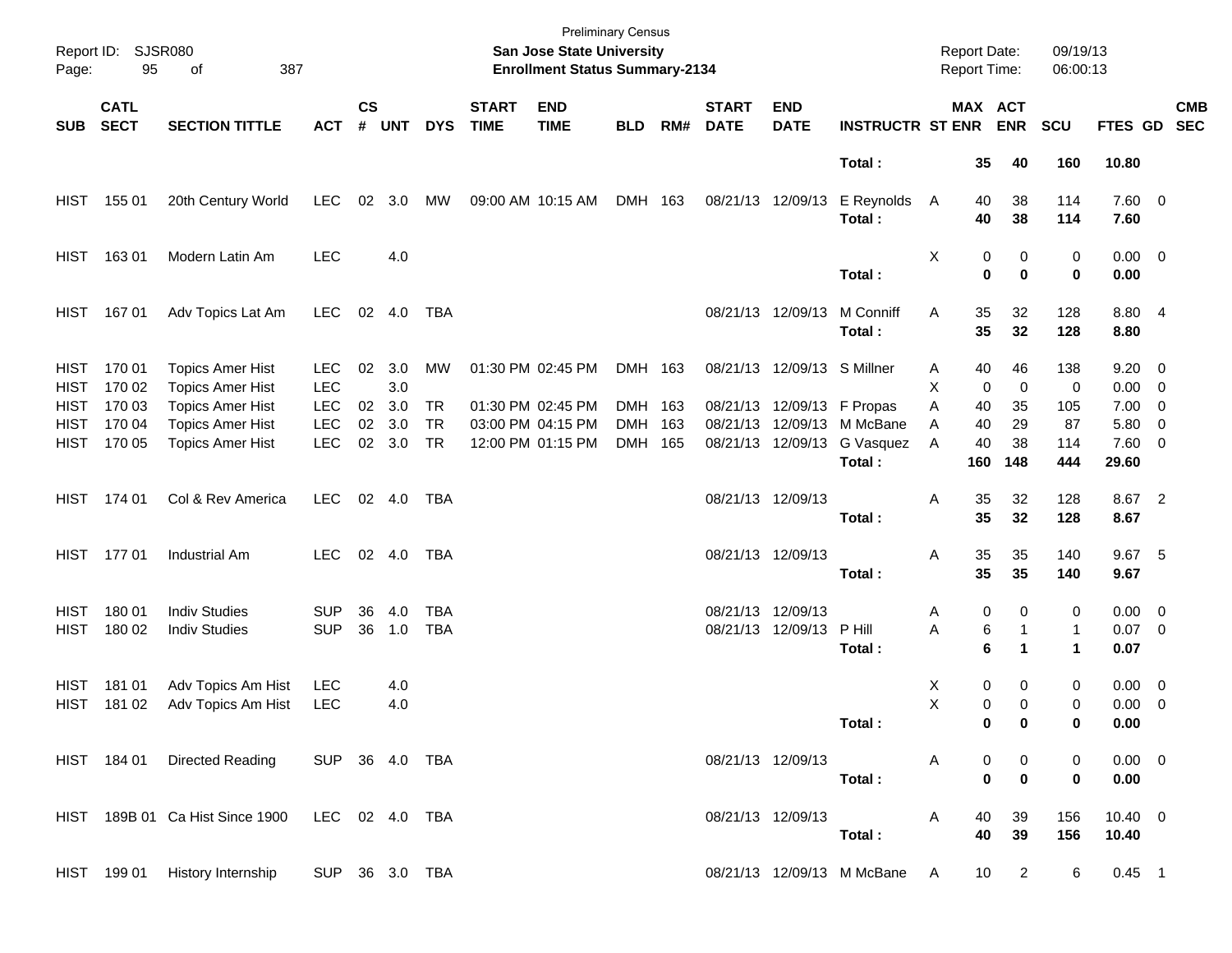| Page:       | Report ID: SJSR080<br>96   | 387<br>of                |            |                    |            |            |                             | <b>San Jose State University</b><br><b>Enrollment Status Summary-2134</b> | <b>Preliminary Census</b> |     |                             |                           |                          | <b>Report Date:</b><br><b>Report Time:</b> |         |                | 09/19/13<br>06:00:13 |                |                            |
|-------------|----------------------------|--------------------------|------------|--------------------|------------|------------|-----------------------------|---------------------------------------------------------------------------|---------------------------|-----|-----------------------------|---------------------------|--------------------------|--------------------------------------------|---------|----------------|----------------------|----------------|----------------------------|
| <b>SUB</b>  | <b>CATL</b><br><b>SECT</b> | <b>SECTION TITTLE</b>    | <b>ACT</b> | $\mathsf{cs}$<br># | <b>UNT</b> | <b>DYS</b> | <b>START</b><br><b>TIME</b> | <b>END</b><br><b>TIME</b>                                                 | <b>BLD</b>                | RM# | <b>START</b><br><b>DATE</b> | <b>END</b><br><b>DATE</b> | <b>INSTRUCTR ST ENR</b>  |                                            | MAX ACT | <b>ENR</b>     | <b>SCU</b>           | <b>FTES GD</b> | <b>CMB</b><br><b>SEC</b>   |
|             |                            |                          |            |                    |            |            |                             |                                                                           |                           |     |                             |                           | Total:                   |                                            | 10      | $\overline{2}$ | 6                    | 0.45           |                            |
| <b>HIST</b> | 205 01                     | Topics in History        | SEM 05     |                    | 3.0        | TBA        |                             |                                                                           |                           |     |                             | 08/21/13 12/09/13         | P Hill                   | A                                          | 5       | $\mathbf{1}$   | 3                    | 0.25           | $\overline{\phantom{0}}$ 1 |
|             |                            |                          |            |                    |            |            |                             |                                                                           |                           |     |                             |                           | Total:                   |                                            | 5       | $\mathbf{1}$   | 3                    | 0.25           |                            |
| HIST        |                            | 210B 01 Colloq 19th C Am | SEM 05 4.0 |                    |            | TBA        |                             |                                                                           |                           |     |                             | 08/21/13 12/09/13         |                          | Α                                          | 15      | 11             | 44                   | 3.67 11        |                            |
|             |                            |                          |            |                    |            |            |                             |                                                                           |                           |     |                             |                           | Total:                   |                                            | 15      | 11             | 44                   | 3.67           |                            |
| HIST        | 220 01                     | Colloq World Hist        | SEM 05 4.0 |                    |            | TBA        |                             |                                                                           |                           |     |                             | 08/21/13 12/09/13         |                          | A                                          | 15      | 15             | 60                   | 5.00 15        |                            |
|             |                            |                          |            |                    |            |            |                             |                                                                           |                           |     |                             |                           | Total:                   |                                            | 15      | 15             | 60                   | 5.00           |                            |
| <b>HIST</b> | 241 01                     | Sem 20th Cent Eur        | LEC        |                    | 02 4.0     | TBA        |                             |                                                                           |                           |     |                             | 08/21/13 12/09/13         |                          | A                                          | 15      | 17             | 68                   | 5.67 17        |                            |
|             |                            |                          |            |                    |            |            |                             |                                                                           |                           |     |                             |                           | Total:                   |                                            | 15      | 17             | 68                   | 5.67           |                            |
| <b>HIST</b> | 298 01                     | <b>Spec Studies</b>      | <b>SUP</b> | 25                 | 6.0        | <b>TBA</b> |                             |                                                                           |                           |     | 08/21/13                    | 12/09/13                  |                          | A                                          | 0       | $\mathbf 0$    | 0                    | $0.00 \t 0$    |                            |
| <b>HIST</b> | 298 02                     | <b>Spec Studies</b>      | <b>SUP</b> | 25                 | 2.0        | R          |                             | 06:00 PM 08:45 PM                                                         | <b>DMH</b>                | 165 | 08/21/13                    | 12/09/13                  | P Hill                   | A                                          | 8       | 10             | 20                   | 1.63           | - 9                        |
| <b>HIST</b> | 298 03                     | <b>Spec Studies</b>      | <b>SUP</b> | 25                 | 2.0        | R          |                             | 06:00 PM 08:45 PM                                                         | DMH 165                   |     | 08/21/13                    | 12/09/13                  | <b>G</b> Gendzel         | A                                          | 8       | $\overline{7}$ | 14                   | 1.17           | $\overline{7}$             |
| <b>HIST</b> | 298 04                     | <b>Spec Studies</b>      | <b>SUP</b> | 25                 | 2.0        | R          |                             | 06:00 PM 08:45 PM                                                         | DMH 165                   |     | 08/21/13                    | 12/09/13                  | G Vasquez                | A                                          | 8       | 10             | 20                   | 1.60           | - 8                        |
| <b>HIST</b> | 298 05                     | <b>Spec Studies</b>      | <b>SUP</b> | 25                 | 2.0        | <b>TBA</b> |                             |                                                                           |                           |     | 08/21/13                    | 12/09/13                  | J Roth                   | A                                          | 5       | $\overline{1}$ | $\overline{c}$       | $0.17$ 1       |                            |
|             |                            |                          |            |                    |            |            |                             |                                                                           |                           |     |                             |                           | Total:                   |                                            | 29      | 28             | 56                   | 4.57           |                            |
| HIST        | 299 01                     | <b>Masters Thesis</b>    | <b>SUP</b> | 25                 | 6.0        | <b>TBA</b> |                             |                                                                           |                           |     | 08/21/13                    | 12/09/13                  |                          | Α                                          | 0       | 0              | 0                    | $0.00 \t 0$    |                            |
| <b>HIST</b> | 299 02                     | <b>Masters Thesis</b>    | <b>SUP</b> | 25                 | 6.0        | <b>TBA</b> |                             |                                                                           |                           |     | 08/21/13                    | 12/09/13 J Roth           |                          | A                                          | 5       | $\overline{c}$ | 12                   | $1.00$ 2       |                            |
|             |                            |                          |            |                    |            |            |                             |                                                                           |                           |     |                             |                           | Total:                   |                                            | 5       | $\mathbf{2}$   | 12                   | 1.00           |                            |
|             | Department: History        |                          |            |                    |            |            |                             |                                                                           |                           |     |                             |                           | <b>Department Total:</b> |                                            |         |                | 2074 1985 6246       | 421.40         |                            |

| PYPULUIIVIIL LYWL L        |     |                |          | - <b>11</b> |
|----------------------------|-----|----------------|----------|-------------|
| <b>Lower Division :</b>    |     | 1479 1423 4269 |          | 284.60      |
| <b>Upper Division :</b>    | 511 |                | 488 1734 | 116.65      |
| <b>Graduate Division :</b> | 84  | 74             | -243     | 20.15       |
|                            |     |                |          |             |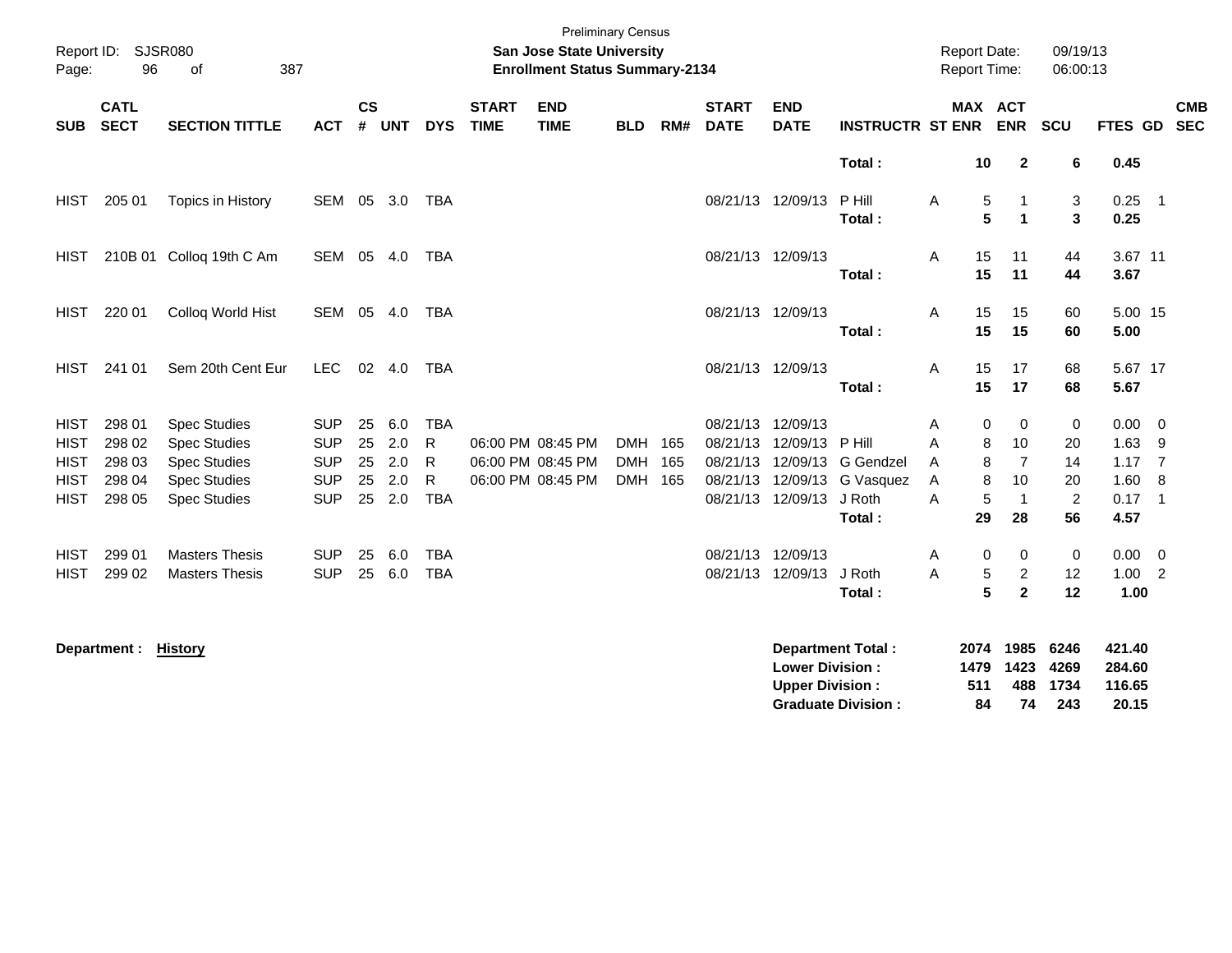| Report ID:<br>Page: | 97                         | <b>SJSR080</b><br>387<br>οf                           |            |                             |            |            |                             | <b>Preliminary Census</b><br><b>San Jose State University</b><br><b>Enrollment Status Summary-2134</b> |            |     |                             |                           |                           | <b>Report Date:</b><br><b>Report Time:</b> |                          | 09/19/13<br>06:00:13 |              |                          |                          |
|---------------------|----------------------------|-------------------------------------------------------|------------|-----------------------------|------------|------------|-----------------------------|--------------------------------------------------------------------------------------------------------|------------|-----|-----------------------------|---------------------------|---------------------------|--------------------------------------------|--------------------------|----------------------|--------------|--------------------------|--------------------------|
| <b>SUB</b>          | <b>CATL</b><br><b>SECT</b> | <b>SECTION TITTLE</b>                                 | <b>ACT</b> | $\mathbf{c}\mathbf{s}$<br># | <b>UNT</b> | <b>DYS</b> | <b>START</b><br><b>TIME</b> | <b>END</b><br><b>TIME</b>                                                                              | <b>BLD</b> | RM# | <b>START</b><br><b>DATE</b> | <b>END</b><br><b>DATE</b> | <b>INSTRUCTR ST ENR</b>   | MAX                                        | <b>ACT</b><br><b>ENR</b> | <b>SCU</b>           | FTES GD      |                          | <b>CMB</b><br><b>SEC</b> |
| College             | Department :               | <b>Social Sciences</b><br><b>Int'l Global Studies</b> |            |                             |            |            |                             |                                                                                                        |            |     |                             |                           |                           |                                            |                          |                      |              |                          |                          |
| <b>GLST</b>         | 1A 01                      | Intro to Global Stud                                  | LEC        | 03                          | 3.0        | <b>TR</b>  |                             | 01:30 PM 02:45 PM                                                                                      | -CL        | 303 | 08/21/13                    | 12/09/13                  | C Cox<br>Total:           | A<br>40<br>40                              | 37<br>37                 | 111<br>111           | 7.40<br>7.40 | $\overline{\phantom{0}}$ |                          |
| <b>GLST</b>         | 18901                      | <b>Global Experience</b>                              | <b>SUP</b> | 48                          | 3.0        | TBA        |                             |                                                                                                        |            |     | 08/21/13                    | 12/09/13                  | M Davis<br>Total:         | 10<br>A<br>10                              | 3<br>3                   | 9<br>9               | 0.60<br>0.60 | $\overline{\phantom{0}}$ |                          |
|                     | Department :               | <b>Int'l Global Studies</b>                           |            |                             |            |            |                             |                                                                                                        |            |     |                             | <b>Lower Division:</b>    | <b>Department Total:</b>  | 50<br>40                                   | 40<br>37                 | 120<br>111           | 8.00<br>7.40 |                          |                          |
|                     |                            |                                                       |            |                             |            |            |                             |                                                                                                        |            |     |                             | <b>Upper Division:</b>    | <b>Graduate Division:</b> | 10                                         | 3<br>0<br>$\bf{0}$       | 9<br>0               | 0.60<br>0.00 |                          |                          |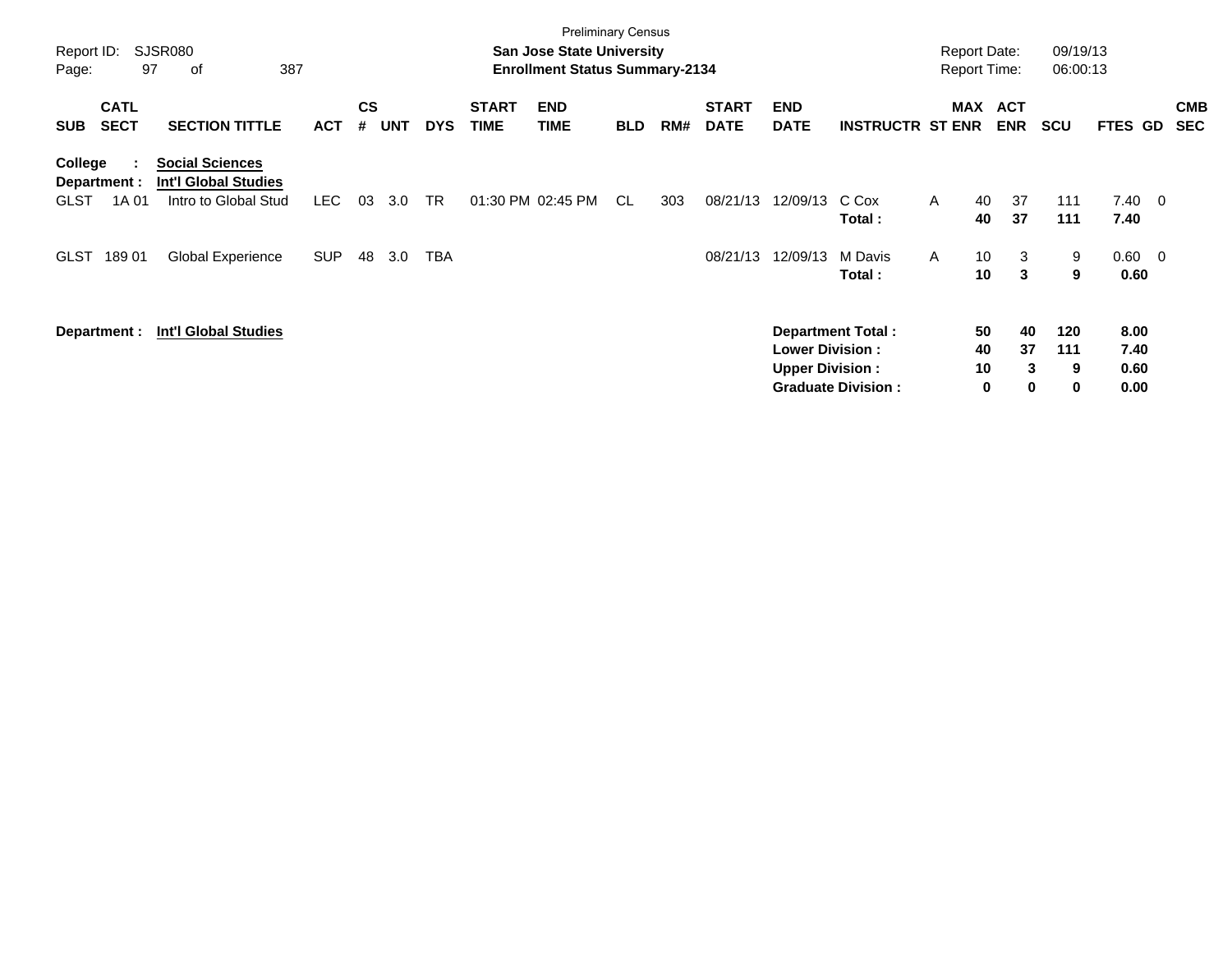| Report ID:<br>Page: | 98                         | <b>SJSR080</b><br>387<br>οf     |            |                |            |              |                             | <b>Preliminary Census</b><br><b>San Jose State University</b><br><b>Enrollment Status Summary-2134</b> |            |     |                             |                            |                                  | <b>Report Date:</b><br><b>Report Time:</b> |             | 09/19/13<br>06:00:13 |             |                         |                          |
|---------------------|----------------------------|---------------------------------|------------|----------------|------------|--------------|-----------------------------|--------------------------------------------------------------------------------------------------------|------------|-----|-----------------------------|----------------------------|----------------------------------|--------------------------------------------|-------------|----------------------|-------------|-------------------------|--------------------------|
| <b>SUB</b>          | <b>CATL</b><br><b>SECT</b> | <b>SECTION TITTLE</b>           | <b>ACT</b> | <b>CS</b><br># | <b>UNT</b> | <b>DYS</b>   | <b>START</b><br><b>TIME</b> | <b>END</b><br><b>TIME</b>                                                                              | <b>BLD</b> | RM# | <b>START</b><br><b>DATE</b> | <b>END</b><br><b>DATE</b>  | <b>INSTRUCTR ST ENR</b>          | MAX ACT                                    | <b>ENR</b>  | <b>SCU</b>           | FTES GD     |                         | <b>CMB</b><br><b>SEC</b> |
| College             |                            | <b>Social Sciences</b>          |            |                |            |              |                             |                                                                                                        |            |     |                             |                            |                                  |                                            |             |                      |             |                         |                          |
|                     | Department :               | <b>Mexican American Studies</b> |            |                |            |              |                             |                                                                                                        |            |     |                             |                            |                                  |                                            |             |                      |             |                         |                          |
| <b>MAS</b>          | 10A 01                     | Mex Am US Hist/Gov LEC          |            | 02             | 3.0        | MW           | 09:00 AM 10:15 AM           |                                                                                                        | <b>DMH</b> | 234 | 08/21/13                    | 12/09/13                   | J Covarrubia A                   | 72                                         | 77          | 231                  | 15.40       | 0                       |                          |
| <b>MAS</b>          | 10A 02                     | Mex Am US Hist/Gov LEC          |            |                | 02 3.0     | <b>MW</b>    | 10:30 AM 11:45 AM           |                                                                                                        | <b>DMH</b> | 234 | 08/21/13                    |                            | 12/09/13 J Covarrubia A          | 72                                         | 77          | 231                  | 15.40       | 0                       |                          |
| <b>MAS</b>          | 10A 03                     | Mex Am US Hist/Gov              | LEC        |                | 3.0        |              |                             |                                                                                                        |            |     |                             |                            |                                  | X<br>0                                     | 0           | 0                    | 0.00        | 0                       |                          |
| <b>MAS</b>          | 10A 04                     | Mex Am US Hist/Gov              | <b>LEC</b> | 02             | 3.0        | TR           | 09:00 AM 10:15 AM           |                                                                                                        | CL         | 226 |                             |                            | 08/21/13 12/09/13 G Mora-Torre A | 72                                         | 74          | 222                  | 14.80       | 0                       |                          |
| MAS                 | 10A 05                     | Mex Am US Hist/Gov              | <b>LEC</b> | 02             | 3.0        | <b>TR</b>    |                             | 10:30 AM 11:45 AM                                                                                      | CL.        | 226 |                             |                            | 08/21/13 12/09/13 G Mora-Torre A | 72                                         | 77          | 231                  | 15.40       | 0                       |                          |
| MAS                 | 10A 06                     | Mex Am US Hist/Gov              | LEC        |                | 3.0        |              |                             |                                                                                                        |            |     |                             |                            |                                  | X<br>0                                     | 0           | 0                    | 0.00        | 0                       |                          |
| MAS                 | 10A 07                     | Mex Am US Hist/Gov              | <b>LEC</b> | 02             | 3.0        | <b>MW</b>    |                             | 12:00 PM 01:15 PM                                                                                      | <b>SH</b>  | 435 |                             | 08/21/13 12/09/13          | M Barrera                        | Α<br>45                                    | 32          | 96                   | 6.40        | 0                       |                          |
| <b>MAS</b>          | 10A 08                     | Mex Am US Hist/Gov              | <b>LEC</b> | 02             | 3.0        | MW           | 12:00 PM 01:15 PM           |                                                                                                        | <b>DMH</b> | 163 |                             | 08/21/13 12/09/13          | M Callaghan A                    | 45                                         | 29          | 87                   | 5.80        | 0                       |                          |
|                     |                            |                                 |            |                |            |              |                             |                                                                                                        |            |     |                             |                            | Total:                           | 378                                        | 366         | 1098                 | 73.20       |                         |                          |
| MAS                 | 25 01                      | <b>Changing Majority</b>        | <b>LEC</b> | 02             | 3.0        | Т            |                             | 06:00 PM 08:45 PM                                                                                      | CL         | 111 | 08/21/13                    | 12/09/13                   | R Wilson                         | 40<br>A                                    | 8           | 24                   | 1.60        | 0 <sup>o</sup>          |                          |
| AAS                 | 25 01                      | <b>Changing Majority</b>        | <b>LEC</b> | 02             | 3.0        | Т            |                             | 06:00 PM 08:45 PM                                                                                      | CL.        | 111 | 08/21/13                    | 12/09/13                   | R Wilson                         | 0<br>A                                     | 5           | 15                   | 1.00        | 0 <sup>o</sup>          |                          |
| AFAM                | 25 01                      | <b>Changing Majority</b>        | <b>LEC</b> | 02             | 3.0        | $\mathsf{T}$ | 06:00 PM 08:45 PM           |                                                                                                        | CL.        | 111 | 08/21/13                    | 12/09/13                   | R Wilson                         | 0<br>A                                     | 7           | 21                   | 1.40        | 0 <sup>o</sup>          |                          |
| MAS                 | 25 02                      | <b>Changing Majority</b>        | <b>LEC</b> | 02             | 3.0        | <b>MW</b>    | 01:30 PM 02:45 PM           |                                                                                                        | CL.        | 111 | 08/21/13                    | 12/09/13                   | R Wilson                         | 30<br>A                                    | 5           | 15                   | 1.00        | 0 <sup>o</sup>          |                          |
| AAS                 | 25 02                      | <b>Changing Majority</b>        | LEC        | 02             | 3.0        | MW           | 01:30 PM 02:45 PM           |                                                                                                        | CL.        | 111 |                             | 08/21/13 12/09/13          | R Wilson                         | A<br>0                                     | 3           | 9                    | 0.60        | 0 <sup>o</sup>          |                          |
| AFAM                | 25 02                      | <b>Changing Majority</b>        | <b>LEC</b> | 02             | 3.0        | MW           | 01:30 PM 02:45 PM           |                                                                                                        | CL.        | 111 |                             | 08/21/13 12/09/13          | R Wilson                         | A<br>0                                     | 13          | 39                   | 2.60        | 0 <sup>o</sup>          |                          |
|                     |                            |                                 |            |                |            |              |                             |                                                                                                        |            |     |                             |                            | Total:                           | 70                                         | 41          | 123                  | 8.20        |                         |                          |
| MAS                 | 30 01                      | Race and Ethnicity              | SEM        | 05             | 3.0        | TR           | 10:30 AM 11:45 AM           |                                                                                                        | SPXE 077   |     |                             | 08/21/13 12/09/13          | J Curry-Rodr A                   | 25                                         | 25          | 75                   | 5.00        | 0                       |                          |
| MAS                 | 30 02                      | Race and Ethnicity              | SEM        | 05             | 3.0        | TR           | 12:00 PM 01:15 PM           |                                                                                                        | HGH 120    |     |                             | 08/21/13 12/09/13          | J Curry-Rodr A                   | 25                                         | 21          | 63                   | 4.20        | 0                       |                          |
|                     |                            |                                 |            |                |            |              |                             |                                                                                                        |            |     |                             |                            | Total:                           | 50                                         | 46          | 138                  | 9.20        |                         |                          |
| MAS                 | 40 01                      | <b>Chicano Theater</b>          | <b>SEM</b> |                | 3.0        |              |                             |                                                                                                        |            |     |                             |                            |                                  | 0<br>X                                     | 0           | 0                    | 0.00        | 0                       |                          |
| MAS                 | 40 02                      | <b>Chicano Theater</b>          | <b>SEM</b> |                | 3.0        |              |                             |                                                                                                        |            |     |                             |                            |                                  | X<br>0                                     | 0           | 0                    | 0.00        | 0                       |                          |
| MAS                 | 40 03                      | <b>Chicano Theater</b>          | <b>ACT</b> |                | 0.0        |              |                             |                                                                                                        |            |     |                             |                            |                                  | X<br>0                                     | 0           | 0                    | 0.00        | 0                       |                          |
|                     |                            |                                 |            |                |            |              |                             |                                                                                                        |            |     |                             |                            | Total:                           | 0                                          | $\mathbf 0$ | 0                    | 0.00        |                         |                          |
| <b>MAS</b>          | 74 01                      | <b>Public Address</b>           | <b>SEM</b> | 04             | 3.0        | <b>MW</b>    |                             | 09:00 AM 10:15 AM                                                                                      | CL.        | 243 |                             | 08/21/13 12/09/13          | P Tabera                         | 25<br>Α                                    | 25          | 75                   | 5.00        | - 0                     |                          |
| MAS                 | 74 02                      | Public Address                  |            |                | SEM 04 3.0 | МW           |                             | 10:30 AM 11:45 AM                                                                                      | DMH        | 347 |                             | 08/21/13 12/09/13 P Tabera |                                  | 25<br>A                                    | 27          | 81                   | 5.40        | $\Omega$                |                          |
| MAS                 | 74 03                      | <b>Public Address</b>           | SEM 04 3.0 |                |            | TR           |                             | 09:00 AM 10:15 AM                                                                                      | CL.        | 243 |                             | 08/21/13 12/09/13 K Rios   |                                  | 25<br>Α                                    | 22          | 66                   | 4.40        | - 0                     |                          |
| MAS                 | 74 04                      | <b>Public Address</b>           | SEM        | 04             | 3.0        | МW           |                             | 12:00 PM 01:15 PM                                                                                      | CL.        | 308 |                             | 08/21/13 12/09/13 K Rios   |                                  | 25<br>Α                                    | 23          | 69                   | 4.60        | - 0                     |                          |
| MAS                 | 74 05                      | <b>Public Address</b>           | SEM 04 3.0 |                |            | TR           |                             | 12:00 PM 01:15 PM                                                                                      | CL.        | 243 |                             | 08/21/13 12/09/13 L Juarez |                                  | 25<br>A                                    | 28          | 84                   | 5.60        | $\overline{\mathbf{0}}$ |                          |
| MAS                 | 74 06                      | <b>Public Address</b>           | SEM 04 3.0 |                |            | TR           |                             | 01:30 PM 02:45 PM                                                                                      | SH         | 345 |                             | 08/21/13 12/09/13 L Juarez |                                  | 25<br>A                                    | 26          | 78                   | 5.20        | - 0                     |                          |
| MAS                 | 74 07                      | <b>Public Address</b>           | SEM 04 3.0 |                |            | МW           |                             | 01:30 PM 02:45 PM                                                                                      | BBC        | 205 |                             |                            | 08/21/13 12/09/13 M Barrera      | 25<br>Α                                    | 22          | 66                   | 4.40        | - 0                     |                          |
| MAS                 | 74 08                      | <b>Public Address</b>           | <b>SEM</b> |                | 3.0        |              |                             |                                                                                                        |            |     |                             |                            |                                  | 0<br>X.                                    | 0           | 0                    | $0.00 \t 0$ |                         |                          |
| MAS                 | 74 09                      | <b>Public Address</b>           | SEM 04 3.0 |                |            | TR.          |                             | 10:30 AM 11:45 AM ENG 401                                                                              |            |     |                             | 08/21/13 12/09/13 L Juarez |                                  | 25<br>A                                    | 20          | 60                   | $4.00 \ 0$  |                         |                          |
|                     |                            |                                 |            |                |            |              |                             |                                                                                                        |            |     |                             |                            | Total:                           | 200                                        | 193         | 579                  | 38.60       |                         |                          |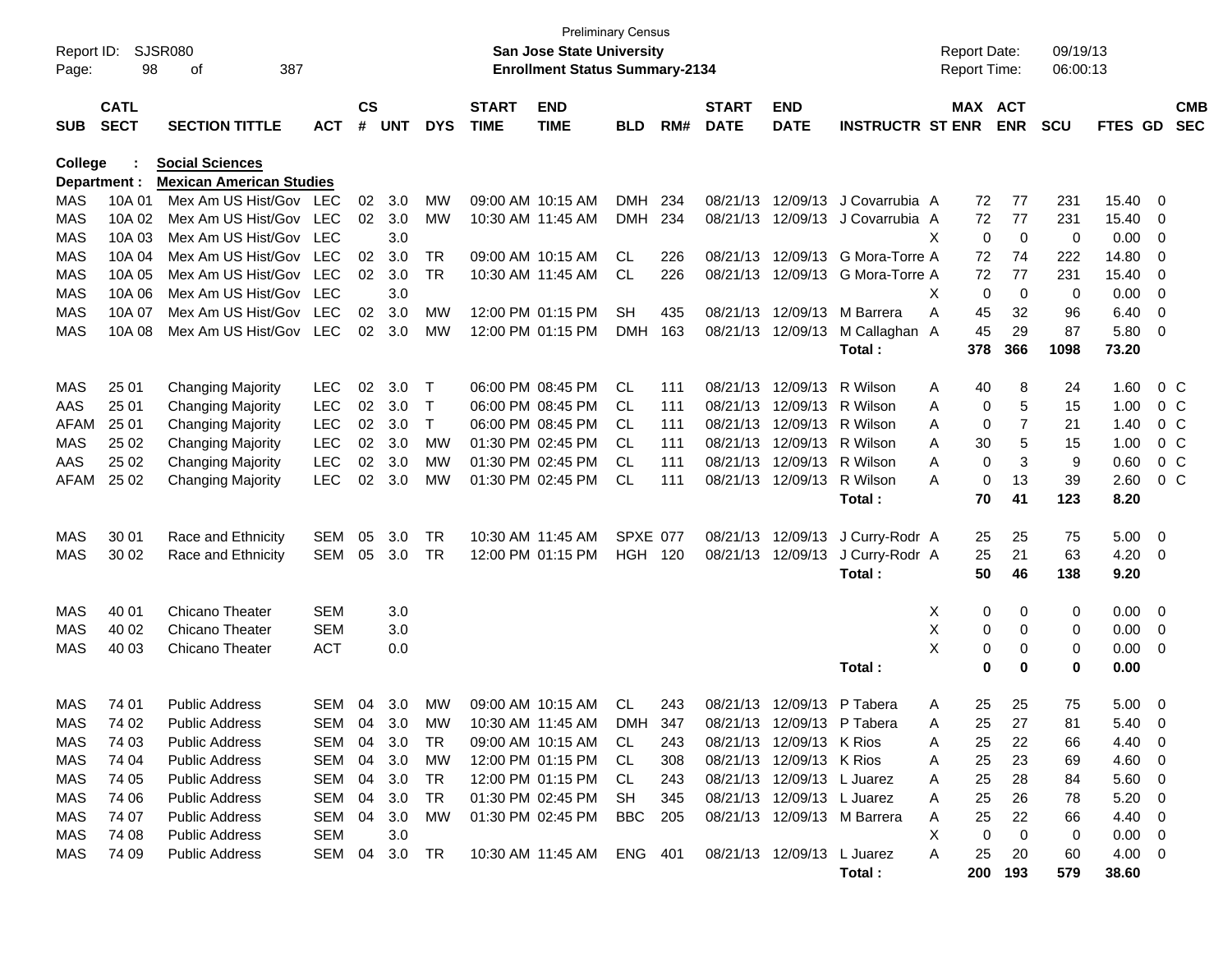| Page:             | Report ID: SJSR080<br>99   | 387<br>of                                            |                          |                             |               |                          |                                        | <b>Preliminary Census</b><br>San Jose State University<br><b>Enrollment Status Summary-2134</b> |                  |            |                               |                           |                                            | <b>Report Date:</b><br><b>Report Time:</b> |                       | 09/19/13<br>06:00:13 |                                    |            |
|-------------------|----------------------------|------------------------------------------------------|--------------------------|-----------------------------|---------------|--------------------------|----------------------------------------|-------------------------------------------------------------------------------------------------|------------------|------------|-------------------------------|---------------------------|--------------------------------------------|--------------------------------------------|-----------------------|----------------------|------------------------------------|------------|
| SUB               | <b>CATL</b><br><b>SECT</b> | <b>SECTION TITTLE</b>                                | <b>ACT</b>               | $\mathsf{cs}$<br>$\pmb{\#}$ | <b>UNT</b>    | <b>DYS</b>               | <b>START</b><br><b>TIME</b>            | <b>END</b><br><b>TIME</b>                                                                       | <b>BLD</b>       | RM#        | <b>START</b><br><b>DATE</b>   | <b>END</b><br><b>DATE</b> | <b>INSTRUCTR ST ENR</b>                    |                                            | MAX ACT<br><b>ENR</b> | <b>SCU</b>           | FTES GD SEC                        | <b>CMB</b> |
| MAS               | 105 01                     | Chicn: US/Mex Relt                                   | <b>LEC</b>               | 02                          | 3.0           | МW                       | 10:30 AM 11:45 AM                      |                                                                                                 | <b>ENG</b>       | 301        | 08/21/13                      | 12/09/13                  | G Mora-Torre A<br>Total:                   | 25<br>25                                   | 22<br>22              | 66<br>66             | $4.40 \quad 0$<br>4.40             |            |
| MAS               | 115 01                     | Chicana/o Families                                   | <b>LEC</b>               |                             | 3.0           |                          |                                        |                                                                                                 |                  |            |                               |                           | Total:                                     | X<br>0<br>$\bf{0}$                         | 0<br>$\bf{0}$         | 0<br>0               | $0.00 \t 0$<br>0.00                |            |
| MAS               | 127 01                     | Chic Crim Just Syst                                  | <b>LEC</b>               |                             | 3.0           |                          |                                        |                                                                                                 |                  |            |                               |                           | Total:                                     | X<br>0<br>$\mathbf 0$                      | 0<br>$\bf{0}$         | 0<br>0               | $0.00 \t 0$<br>0.00                |            |
| MAS<br><b>MAS</b> | 130 01<br>130 02           | Chicna/o Amer Soc<br>Chicna/o Amer Soc               | <b>LEC</b><br><b>LEC</b> | 02                          | 3.0<br>02 3.0 | <b>MW</b><br><b>TR</b>   | 10:30 AM 11:45 AM<br>10:30 AM 11:45 AM |                                                                                                 | CL.<br><b>HB</b> | 243<br>408 | 08/21/13<br>08/21/13          | 12/09/13<br>12/09/13      | K Rios<br>K Rios<br>Total:                 | 25<br>A<br>25<br>A<br>50                   | 25<br>27<br>52        | 75<br>81<br>156      | $5.00 \t 0$<br>$5.40 \ 0$<br>10.40 |            |
| <b>MAS</b>        | 135 01                     | Con Chicana/o Iss                                    | <b>LEC</b>               | 01                          | 3.0           | MW                       | 12:00 PM 01:15 PM                      |                                                                                                 | CL.              | 243        | 08/21/13                      | 12/09/13                  | M Pizarro<br>Total:                        | 25<br>Α<br>25                              | 25<br>25              | 75<br>75             | $5.00 \t 0$<br>5.00                |            |
| <b>MAS</b>        | 144 01                     | Chicana/o Lit                                        | <b>LEC</b>               |                             | 3.0           |                          |                                        |                                                                                                 |                  |            |                               |                           | Total:                                     | Χ<br>0<br>$\bf{0}$                         | 0<br>0                | 0<br>0               | $0.00 \t 0$<br>0.00                |            |
| MAS<br>MAS        | 160 01<br>160 02           | Gender and Sexuality LEC<br>Gender and Sexuality LEC |                          |                             | 3.0<br>3.0    |                          |                                        |                                                                                                 |                  |            |                               |                           | Total:                                     | 0<br>X<br>X<br>0<br>$\bf{0}$               | 0<br>0<br>0           | 0<br>0<br>0          | $0.00 \t 0$<br>$0.00 \t 0$<br>0.00 |            |
| MAS<br>MAS        | 180 01<br>180 02           | <b>Indiv Studies</b><br><b>Indiv Studies</b>         | <b>SUP</b><br><b>SUP</b> | 36<br>36                    | 3.0<br>3.0    | <b>TBA</b><br><b>TBA</b> |                                        |                                                                                                 |                  |            | 08/21/13<br>08/21/13          | 12/09/13<br>12/09/13      | M Barrera<br>M Barrera<br>Total:           | 0<br>Α<br>5<br>A<br>5                      | 0<br>-1<br>1          | 0<br>3<br>3          | $0.00 \t 0$<br>$0.20 \ 0$<br>0.20  |            |
| MAS               | 200 01                     | Ideology & Ch Exp                                    | SEM 05                   |                             | 3.0           | W                        | 06:00 PM 08:45 PM                      |                                                                                                 | CL.              | 318        | 08/21/13                      | 12/09/13                  | M Barrera<br>Total :                       | 15<br>Α<br>15                              | 9<br>9                | 27<br>27             | $2.15$ 7<br>2.15                   |            |
|                   | MAS 205 01                 | Chicana/o History                                    | SEM 05 3.0 T             |                             |               |                          |                                        | 06:00 PM 08:45 PM CL                                                                            |                  | 231        |                               |                           | 08/21/13 12/09/13 G Mora-Torre A<br>Total: | 15<br>15                                   | 9<br>9                | 27<br>27             | $2.25$ 9<br>2.25                   |            |
|                   |                            | MAS 210 01 Foundatns of Ch St SEM 05 3.0 S           |                          |                             |               |                          |                                        | 10:30 AM 03:00 PM CL                                                                            |                  | 205        |                               |                           | 08/21/13 12/09/13 J Curry-Rodr A<br>Total: | 15<br>15                                   | 10<br>10              | 30<br>30             | 2.50 10<br>2.50                    |            |
|                   | MAS 230 01                 | <b>Policy Analysis</b>                               | SEM 05 3.0 R             |                             |               |                          |                                        | 06:00 PM 08:45 PM CL                                                                            |                  |            | 318 08/21/13 12/09/13 P Lopez |                           | Total:                                     | 15<br>A<br>15                              | 6<br>$\bf 6$          | 18<br>18             | 1.50 6<br>1.50                     |            |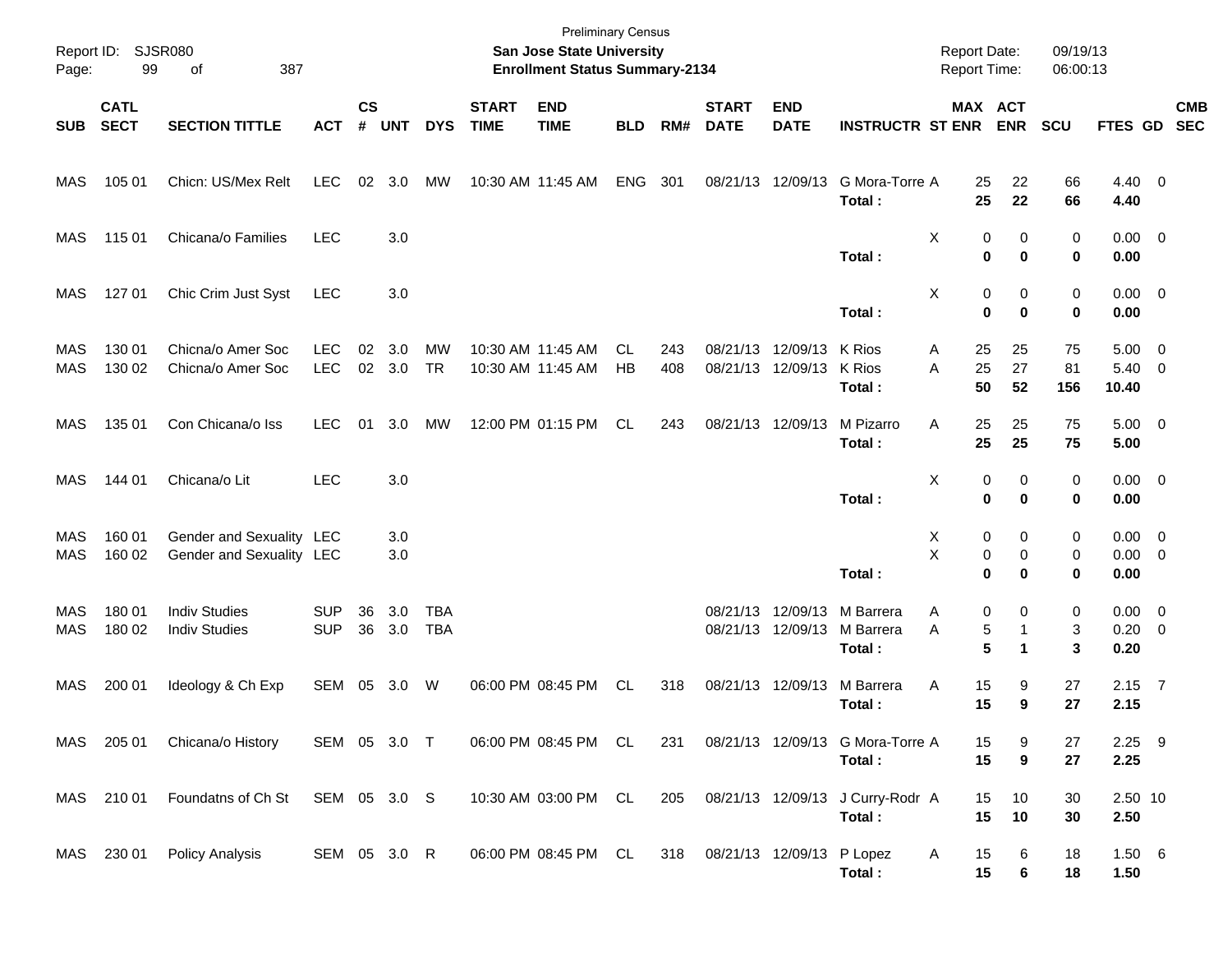| Report ID:<br>Page: | 100                        | <b>SJSR080</b><br>387<br>0f                      |                          |                    |            |                   |                             | <b>Preliminary Census</b><br>San Jose State University<br><b>Enrollment Status Summary-2134</b> |            |     |                             |                                                  |                                                       |            | <b>Report Date:</b><br><b>Report Time:</b> |                                     | 09/19/13<br>06:00:13      |                                   |                                                    |                          |
|---------------------|----------------------------|--------------------------------------------------|--------------------------|--------------------|------------|-------------------|-----------------------------|-------------------------------------------------------------------------------------------------|------------|-----|-----------------------------|--------------------------------------------------|-------------------------------------------------------|------------|--------------------------------------------|-------------------------------------|---------------------------|-----------------------------------|----------------------------------------------------|--------------------------|
| <b>SUB</b>          | <b>CATL</b><br><b>SECT</b> | <b>SECTION TITTLE</b>                            | <b>ACT</b>               | $\mathsf{cs}$<br># | <b>UNT</b> | <b>DYS</b>        | <b>START</b><br><b>TIME</b> | <b>END</b><br><b>TIME</b>                                                                       | <b>BLD</b> | RM# | <b>START</b><br><b>DATE</b> | <b>END</b><br><b>DATE</b>                        | <b>INSTRUCTR ST ENR</b>                               | <b>MAX</b> | <b>ACT</b>                                 | <b>ENR</b>                          | <b>SCU</b>                | <b>FTES GD</b>                    |                                                    | <b>CMB</b><br><b>SEC</b> |
| MAS                 | 240 01                     | Applied CS Seminar                               | SEM                      | 05                 | 3.0        | M                 |                             | 06:00 PM 08:45 PM                                                                               | CL.        | 231 | 08/21/13                    | 12/09/13                                         | M Pizarro<br>Total:                                   | A          | 15<br>15                                   | 6<br>6                              | 18<br>18                  | 1.50<br>1.50                      | - 6                                                |                          |
| MAS<br>MAS          | 298 01<br>298 02           | <b>Special Studies</b><br><b>Special Studies</b> | <b>SUP</b><br><b>SUP</b> | 25<br>25           | 6.0<br>3.0 | TBA<br>TBA        |                             |                                                                                                 |            |     | 08/21/13<br>08/21/13        | 12/09/13<br>12/09/13                             | M Barrera<br>M Barrera<br>Total:                      | A<br>A     | 0<br>5<br>5                                | 0<br>$\overline{2}$<br>$\mathbf{2}$ | 0<br>6<br>6               | 0.00<br>0.50<br>0.50              | $\overline{\phantom{0}}$<br>$\overline{2}$         |                          |
| MAS<br>MAS          | 299 01<br>299 02           | <b>MA Thesis</b><br><b>MA Thesis</b>             | <b>SUP</b><br><b>SUP</b> | 25<br>25           | 6.0<br>3.0 | <b>TBA</b><br>TBA |                             |                                                                                                 |            |     | 08/21/13<br>08/21/13        | 12/09/13<br>12/09/13                             | M Barrera<br>M Barrera<br>Total:                      | A<br>A     | 0<br>5<br>5                                | $\mathbf{0}$<br>0<br>0              | 0<br>0<br>0               | 0.00<br>0.00<br>0.00              | $\overline{\mathbf{0}}$<br>$\overline{\mathbf{0}}$ |                          |
|                     | Department :               | <b>Mexican American Studies</b>                  |                          |                    |            |                   |                             |                                                                                                 |            |     |                             | <b>Lower Division:</b><br><b>Upper Division:</b> | <b>Department Total:</b><br><b>Graduate Division:</b> |            | 888<br>698<br>120<br>70                    | 788<br>646<br>109<br>33             | 2364<br>1938<br>327<br>99 | 159.60<br>129.20<br>22.15<br>8.25 |                                                    |                          |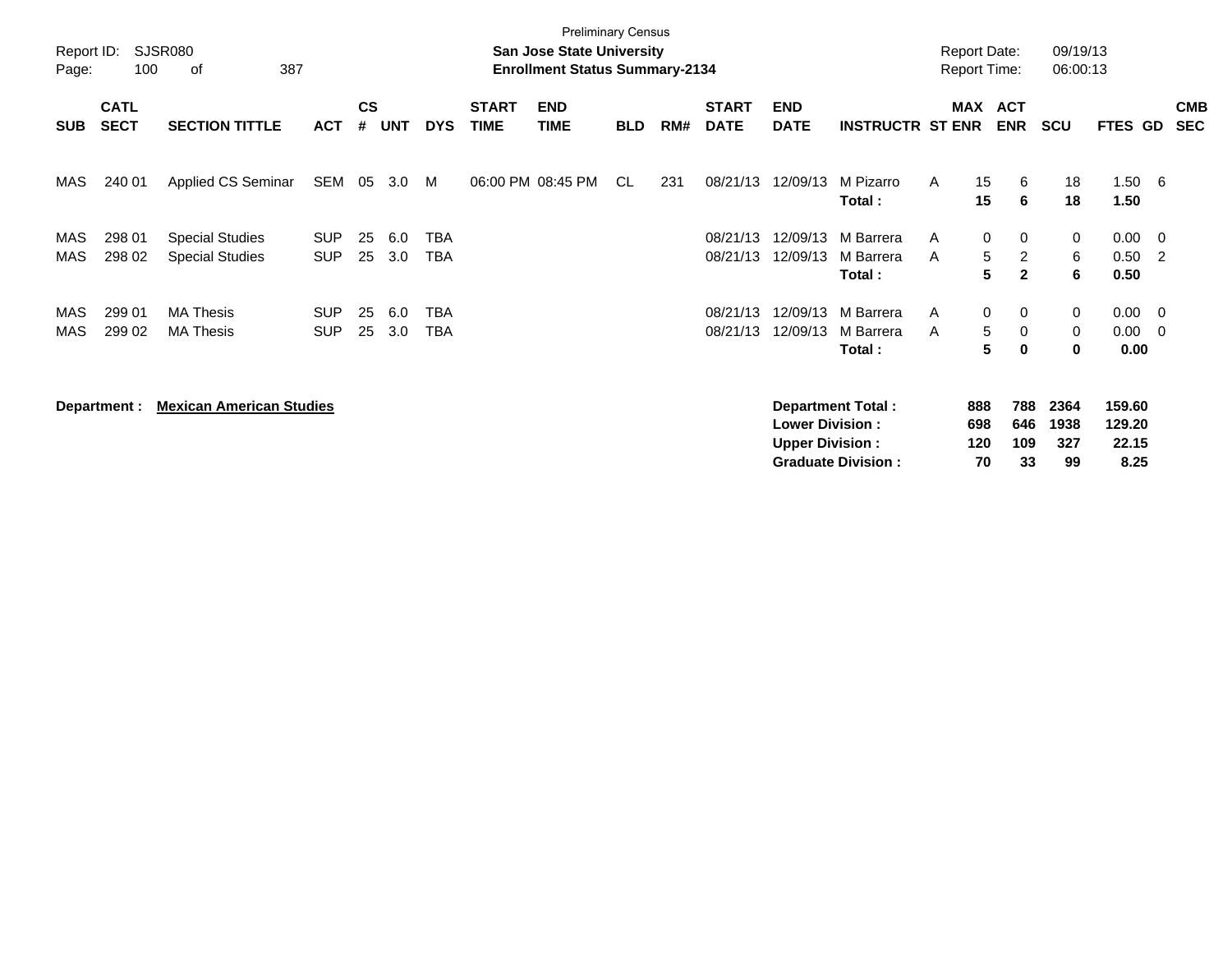| Report ID:<br>Page: | 101                                       | <b>SJSR080</b><br>387<br>οf                                                            |                                        |                    |                            |                          |                             | <b>Preliminary Census</b><br>San Jose State University<br><b>Enrollment Status Summary-2134</b> |                    |      |                                             |                           |                             | Report Date:<br>Report Time: |                                  | 09/19/13<br>06:00:13 |                                       |                          |
|---------------------|-------------------------------------------|----------------------------------------------------------------------------------------|----------------------------------------|--------------------|----------------------------|--------------------------|-----------------------------|-------------------------------------------------------------------------------------------------|--------------------|------|---------------------------------------------|---------------------------|-----------------------------|------------------------------|----------------------------------|----------------------|---------------------------------------|--------------------------|
| SUB                 | <b>CATL</b><br><b>SECT</b>                | <b>SECTION TITTLE</b>                                                                  | <b>ACT</b>                             | $\mathsf{cs}$<br># | UNT                        | <b>DYS</b>               | <b>START</b><br><b>TIME</b> | <b>END</b><br><b>TIME</b>                                                                       | <b>BLD</b>         | RM#  | <b>START</b><br><b>DATE</b>                 | <b>END</b><br><b>DATE</b> | <b>INSTRUCTR ST ENR</b>     |                              | MAX ACT<br><b>ENR</b>            | <b>SCU</b>           | FTES GD                               | <b>CMB</b><br><b>SEC</b> |
| College             | Department :<br>PADM 202 01               | <b>Social Sciences</b><br><b>Political Science</b><br>Regional Governance SEM 05 3.0 R |                                        |                    |                            |                          |                             | 06:00 PM 08:45 PM                                                                               | CL                 | 306  |                                             | 08/21/13 12/09/13         | F Keeley                    | A                            | 25<br>21                         | 63                   | 5.25 21                               |                          |
|                     | PADM 210 01                               | Intro Pub Admin                                                                        | <b>SEM</b>                             | 05                 | 3.0                        | M                        |                             | 06:00 PM 08:45 PM                                                                               | CL                 | 306  |                                             | 08/21/13 12/09/13         | Total:<br>F Edwards         | A                            | 25<br>21<br>20<br>20             | 63<br>60             | 5.25<br>5.00 20                       |                          |
|                     | PADM 212 01                               | Admin Research                                                                         | SEM 05                                 |                    | 3.0                        | $\top$                   |                             | 06:00 PM 08:45 PM                                                                               | <b>DMH</b>         |      | 149A 08/21/13 12/09/13                      |                           | Total:<br>D Shim            | A                            | 20<br>20<br>20<br>20             | 60<br>60             | 5.00<br>5.00 20                       |                          |
|                     | PADM 213 01                               | Pol Analysis & Eval                                                                    | SEM 05                                 |                    | 3.0                        | $\top$                   |                             | 06:00 PM 08:45 PM                                                                               | <b>CL</b>          | 306  |                                             | 08/21/13 12/09/13         | Total:<br>P Haas<br>Total:  | A                            | 20<br>20<br>20<br>16<br>20<br>16 | 60<br>48<br>48       | 5.00<br>4.00 16<br>4.00               |                          |
|                     | PADM 214 01<br>URBP 214 01                | <b>Public Management</b><br><b>Public Management</b>                                   | <b>SEM</b><br>SEM                      | 05                 | 3.0<br>05 3.0              | M<br>M                   |                             | 06:00 PM 08:45 PM<br>06:00 PM 08:45 PM                                                          | DMH.<br><b>DMH</b> | 149A | 08/21/13 12/09/13<br>149A 08/21/13 12/09/13 |                           | D Goodrich<br>D Goodrich    | A<br>A                       | 20<br>16<br>$\mathbf 0$<br>0     | 48<br>0              | 4.00 16 C<br>$0.00 \t 0 C$            |                          |
|                     | PADM 215 01                               | <b>Public Pers Admin</b>                                                               | SEM 05                                 |                    | 3.0                        | W                        |                             | 06:00 PM 08:45 PM                                                                               | <b>DMH</b>         |      | 149A 08/21/13 12/09/13                      |                           | Total:<br>E Ramones         | A                            | 20<br>16<br>20<br>21             | 48<br>63             | 4.00<br>5.25 21                       |                          |
|                     | PADM 218 01                               | <b>Public Budgeting</b>                                                                | SEM 05                                 |                    | 3.0                        | R                        |                             | 06:00 PM 08:45 PM                                                                               | <b>DMH</b>         |      | 149A 08/21/13 12/09/13                      |                           | Total:<br>D Shim<br>Total:  | A                            | 20<br>21<br>20<br>16<br>20<br>16 | 63<br>48<br>48       | 5.25<br>4.00 16<br>4.00               |                          |
|                     | PADM 281 01                               | Pub Adm Internship                                                                     | <b>SUP</b>                             | 25                 | 3.0                        | W                        |                             | 03:00 PM 05:45 PM                                                                               |                    |      |                                             | 08/21/13 12/09/13         | <b>G</b> Percival<br>Total: | A                            | 10<br>3<br>10<br>3               | 9<br>9               | $0.75$ 3<br>0.75                      |                          |
|                     | PADM 297 01                               | <b>Advanced Seminar</b>                                                                | SEM 05                                 |                    | 3.0                        | $\top$                   |                             | 06:00 PM 08:45 PM                                                                               | <b>CL</b>          | 243  |                                             | 08/21/13 12/09/13         | F Edwards<br>Total:         | Α                            | 20<br>21<br>20<br>21             | 63<br>63             | 5.25 21<br>5.25                       |                          |
|                     | PADM 298 01<br>PADM 298 02                | <b>Special Problems</b><br><b>Special Problems</b>                                     | <b>SUP</b><br><b>SUP</b>               |                    | 25 3.0 TBA<br>25 3.0       | TBA                      |                             |                                                                                                 |                    |      |                                             | 08/21/13 12/09/13 P Haas  | 08/21/13 12/09/13 F Edwards | A<br>10<br>A                 | 3<br>10<br>5                     | 9<br>15              | $0.75$ 3<br>$1.25$ 5                  |                          |
|                     | PADM 298 03<br>PADM 298 04<br>PADM 298 05 | <b>Special Problems</b><br><b>Special Problems</b><br><b>Special Problems</b>          | <b>SUP</b><br><b>SUP</b><br><b>SUP</b> |                    | 25 3.0<br>25 3.0<br>25 3.0 | <b>TBA</b><br>TBA<br>TBA |                             |                                                                                                 |                    |      | 08/21/13 12/09/13<br>08/21/13 12/09/13      | 08/21/13 12/09/13 D Shim  |                             | Α<br>10<br>A<br>10<br>A      | 10<br>2<br>0                     | 6<br>0<br>0          | $0.50$ 2<br>$0.00 \t 0$<br>$0.00 \ 0$ |                          |
|                     | PADM 298 06<br>PADM 298 07                | <b>Special Problems</b><br><b>Special Problems</b>                                     | <b>SUP</b><br><b>SUP</b>               |                    | 25 3.0<br>25 3.0           | TBA<br>TBA               |                             |                                                                                                 |                    |      | 08/21/13 12/09/13<br>08/21/13 12/09/13      |                           |                             | 10<br>A<br>10<br>Α           |                                  | 0<br>0               | $0.00 \ 0$<br>$0.00 \t 0$             |                          |
|                     | PADM 298 08                               | <b>Special Problems</b>                                                                | <b>SUP</b>                             |                    | 25 3.0                     | TBA                      |                             |                                                                                                 |                    |      | 08/21/13 12/09/13                           |                           | Total:                      | 10<br>Α                      | 0<br>80<br>10                    | 0<br>30              | $0.00 \t 0$<br>2.50                   |                          |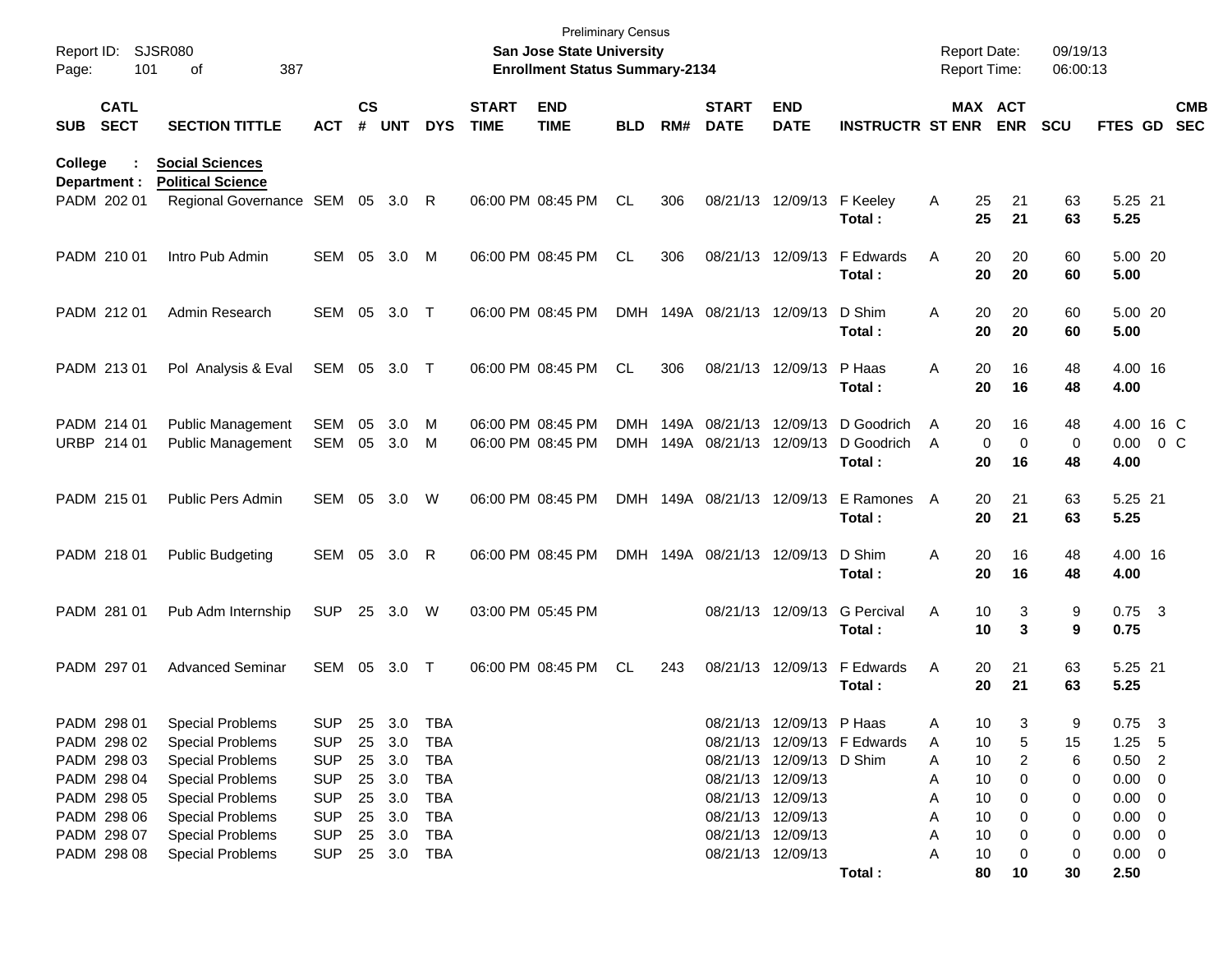| <b>CS</b><br><b>CATL</b><br><b>START</b><br><b>END</b><br><b>START</b><br><b>END</b><br>MAX ACT<br><b>CMB</b><br>#<br><b>ENR</b><br><b>SECT</b><br><b>SECTION TITTLE</b><br><b>UNT</b><br><b>DYS</b><br><b>TIME</b><br><b>TIME</b><br>RM#<br><b>DATE</b><br><b>DATE</b><br><b>INSTRUCTR ST ENR</b><br><b>SCU</b><br>FTES GD<br><b>SEC</b><br><b>SUB</b><br><b>ACT</b><br><b>BLD</b><br><b>POLS</b><br>02<br>3.0<br>09:00 AM 10:15 AM<br>08/21/13<br>12/09/13<br>39<br>7.80<br>1 0 1<br>Amer Govt<br><b>LEC</b><br>MW<br>DMH.<br>149A<br><b>F</b> Edwards<br>117<br>40<br>- 0<br>Α<br><b>POLS</b><br>1 0 2<br>Amer Govt<br><b>LEC</b><br>02<br>3.0<br>07:30 AM 08:45 AM<br>149A 08/21/13<br>28<br>84<br>5.60<br>MW<br>DMH.<br>12/09/13<br>L Gerston<br>A<br>40<br>- 0<br><b>POLS</b><br>Amer Govt<br><b>LEC</b><br>02<br>3.0<br>12:00 PM 01:15 PM<br>149A 08/21/13<br>12/09/13<br>7.80<br>1 0 3<br>MW<br>DMH.<br>L Gerston<br>39<br>117<br>A<br>40<br>- 0<br><b>POLS</b><br>Amer Govt<br><b>LEC</b><br>02<br>3.0<br><b>TR</b><br>01:30 PM 02:45 PM<br>149A 08/21/13<br>12/09/13<br>D Shim<br>8.20<br>1 04<br>DMH.<br>41<br>123<br>A<br>40<br>- 0<br><b>POLS</b><br>T.<br>Amer Govt<br><b>LEC</b><br>02<br>3.0<br>06:00 PM 08:45 PM<br><b>HGH</b><br>116<br>08/21/13 12/09/13<br>126<br>8.40<br>1 0 5<br>K Nuger<br>42<br>0<br>40<br>A<br><b>POLS</b><br>Amer Govt<br><b>LEC</b><br>02<br>3.0<br><b>MW</b><br>01:30 PM 02:45 PM<br>149A 08/21/13<br>12/09/13<br>35<br>7.00<br>1 0 6<br>DMH<br>L Gerston<br>105<br>0<br>A<br>40<br><b>POLS</b><br>Amer Govt<br><b>LEC</b><br>02<br>3.0<br><b>MW</b><br>03:00 PM 04:15 PM<br><b>HGH</b><br>116<br>08/21/13<br>12/09/13<br>S Gordon<br>8.40<br>1 0 7<br>40<br>42<br>126<br>0<br>A<br><b>POLS</b><br>Amer Govt<br><b>LEC</b><br>02<br>3.0<br><b>OFF</b><br>CAMP 08/21/13<br>12/09/13<br>25<br>75<br>5.00<br>1 10<br><b>MTW</b><br>08:30 AM 09:20 AM<br>M Jackson<br>35<br>0<br>A<br><b>POLS</b><br>180<br>Amer Govt<br><b>LEC</b><br>02<br>3.0<br><b>TBA</b><br>08/21/13 12/09/13<br>40<br>35<br>7.00<br>J Brent<br>A<br>105<br>0<br><b>POLS</b><br>181<br>Amer Govt<br><b>LEC</b><br>02<br>3.0<br><b>TBA</b><br>08/21/13 12/09/13<br>J Brent<br>35<br>7.10<br>$\overline{2}$<br>A<br>40<br>105<br>395<br>361<br>1083<br>72.30<br>Total:<br><b>POLS</b><br>2 0 1<br>02<br>3.0<br>07:30 AM 08:45 AM<br>HGH<br>S Pinnell<br>4.00<br>Intro Comp Pol<br><b>LEC</b><br>MW<br>116<br>08/21/13<br>12/09/13<br>20<br>- 0<br>A<br>40<br>60<br><b>POLS</b><br>202<br>Intro Comp Pol<br><b>LEC</b><br>02<br>3.0<br><b>TR</b><br>03:00 PM 04:15 PM<br><b>HGH</b><br>08/21/13<br>12/09/13<br>33<br>99<br>6.60<br>116<br>D Dudley<br>40<br>A<br>- 0<br><b>POLS</b><br>203<br><b>LEC</b><br>02<br>3.0<br><b>TR</b><br>08/21/13 12/09/13<br>39<br>7.80<br>Intro Comp Pol<br>09:00 AM 10:15 AM<br><b>HGH 116</b><br>D Dudley<br>40<br>117<br>- 0<br>A<br>120<br>92<br>276<br>18.40<br>Total:<br><b>POLS</b><br>301<br><b>TR</b><br>09:00 AM 10:15 AM<br>08/21/13<br>Intro Pol Thought<br><b>LEC</b><br>03<br>3.0<br>DMH.<br>149A<br>12/09/13<br>L Quill<br>42<br>126<br>8.40<br>- 0<br>A<br>40<br><b>POLS</b><br>302<br>Intro Pol Thought<br><b>LEC</b><br><b>TR</b><br>01:30 PM 02:45 PM<br><b>HGH</b><br>08/21/13<br>12/09/13<br>L Quill<br>42<br>126<br>8.40<br>03<br>3.0<br>116<br>40<br>A<br>- 0<br><b>POLS</b><br>303<br><b>LEC</b><br>08/21/13 12/09/13<br>S Benson<br>41<br>123<br>8.20<br>Intro Pol Thought<br>03<br>3.0<br>MW<br>09:00 AM 10:15 AM<br><b>HGH 116</b><br>40<br>- 0<br>A<br>120<br>125<br>375<br>25.00<br>Total:<br><b>POLS</b><br>4 0 1<br>Intro Intl Rel<br><b>LEC</b><br>02<br>3.0<br><b>TR</b><br>10:30 AM 11:45 AM<br>08/21/13<br>K Sasikumar A<br>126<br>DMH.<br>149A<br>12/09/13<br>42<br>8.40<br>- 0<br>40<br><b>POLS</b><br>4 0 2<br><b>LEC</b><br>149A 08/21/13 12/09/13<br>K Sasikumar A<br>39<br>117<br>7.80<br>Intro Intl Rel<br>02<br>3.0<br>MW<br>10:30 AM 11:45 AM<br><b>DMH</b><br>40<br>- 0<br>16.20<br>Total:<br>80<br>81<br>243<br><b>POLS</b><br>20 01<br>07:30 AM 08:45 AM<br>149A 08/21/13<br>S Benson<br>Controv Legal Iss<br>LEC<br>03<br>3.0<br>TR<br><b>DMH</b><br>12/09/13<br>35<br>36<br>7.20<br>108<br>- 0<br>A<br><b>POLS</b><br>20 02<br>Controv Legal Iss<br>R<br>06:00 PM 08:45 PM<br>08/21/13<br>12/09/13<br><b>LEC</b><br>03<br>3.0<br>HGH<br>116<br>M Currin-Per A<br>35<br>30<br>90<br>6.00<br>- 0<br><b>POLS</b><br>20 03<br>Controv Legal Iss<br><b>LEC</b><br>03<br>3.0<br><b>TR</b><br>01:30 PM 02:45 PM<br><b>IS</b><br>113<br>08/21/13 12/09/13<br>35<br>33<br>99<br>6.60<br>M Currin-Per A<br>- 0<br>POLS 2004<br>LEC<br>03 3.0<br>MW<br>12:00 PM 01:15 PM<br>DMH 226B 08/21/13 12/09/13 S Benson<br>35<br>37<br>Controv Legal Iss<br>111<br>7.40<br>0<br>A<br>Controv Legal Iss<br>POLS 2080<br>08/21/13 12/09/13 S Gordon<br>$6.80\quad 0$<br><b>LEC</b><br>03 3.0 TBA<br>35<br>34<br>102<br>Α<br>Controv Legal Iss<br>POLS 2081<br><b>LEC</b><br>03 3.0 TBA<br>08/21/13 12/09/13 S Gordon<br>9.00 0<br>45<br>45<br>135<br>A<br>Total:<br>220<br>215<br>645<br>43.00<br>POLS 100W 01 Writing Workshop<br>07:30 AM 08:45 AM<br>SEM 04 3.0<br>DMH 161<br>08/21/13 12/09/13 S Benson<br>$5.60 \t 0$<br>МW<br>28<br>A<br>25<br>84<br>POLS 100W 02 Writing Workshop<br>SEM 04 3.0<br>12:00 PM 01:15 PM<br>DMH 161<br>E Collins<br>25<br>25<br>$5.00 \t 0$<br>MW<br>08/21/13 12/09/13<br>A<br>75 | Report ID:<br>Page: | 102 | <b>SJSR080</b><br>387<br>οf |  |  | <b>San Jose State University</b><br><b>Enrollment Status Summary-2134</b> | <b>Preliminary Census</b> |  |  | <b>Report Date:</b><br><b>Report Time:</b> | 09/19/13<br>06:00:13 |  |
|--------------------------------------------------------------------------------------------------------------------------------------------------------------------------------------------------------------------------------------------------------------------------------------------------------------------------------------------------------------------------------------------------------------------------------------------------------------------------------------------------------------------------------------------------------------------------------------------------------------------------------------------------------------------------------------------------------------------------------------------------------------------------------------------------------------------------------------------------------------------------------------------------------------------------------------------------------------------------------------------------------------------------------------------------------------------------------------------------------------------------------------------------------------------------------------------------------------------------------------------------------------------------------------------------------------------------------------------------------------------------------------------------------------------------------------------------------------------------------------------------------------------------------------------------------------------------------------------------------------------------------------------------------------------------------------------------------------------------------------------------------------------------------------------------------------------------------------------------------------------------------------------------------------------------------------------------------------------------------------------------------------------------------------------------------------------------------------------------------------------------------------------------------------------------------------------------------------------------------------------------------------------------------------------------------------------------------------------------------------------------------------------------------------------------------------------------------------------------------------------------------------------------------------------------------------------------------------------------------------------------------------------------------------------------------------------------------------------------------------------------------------------------------------------------------------------------------------------------------------------------------------------------------------------------------------------------------------------------------------------------------------------------------------------------------------------------------------------------------------------------------------------------------------------------------------------------------------------------------------------------------------------------------------------------------------------------------------------------------------------------------------------------------------------------------------------------------------------------------------------------------------------------------------------------------------------------------------------------------------------------------------------------------------------------------------------------------------------------------------------------------------------------------------------------------------------------------------------------------------------------------------------------------------------------------------------------------------------------------------------------------------------------------------------------------------------------------------------------------------------------------------------------------------------------------------------------------------------------------------------------------------------------------------------------------------------------------------------------------------------------------------------------------------------------------------------------------------------------------------------------------------------------------------------------------------------------------------------------------------------------------------------------------------------------------------------------------------------------------------------------------------------------------------------------------------------------------------------------------------------------------------------------------------------------------------------------------------------------------------------------------------------------------------------------------------------------------------------------------------------------------------------------------------------------------------------------------------------------------------------------------------------------------------------------------------------------------------------------------------------------------------------|---------------------|-----|-----------------------------|--|--|---------------------------------------------------------------------------|---------------------------|--|--|--------------------------------------------|----------------------|--|
|                                                                                                                                                                                                                                                                                                                                                                                                                                                                                                                                                                                                                                                                                                                                                                                                                                                                                                                                                                                                                                                                                                                                                                                                                                                                                                                                                                                                                                                                                                                                                                                                                                                                                                                                                                                                                                                                                                                                                                                                                                                                                                                                                                                                                                                                                                                                                                                                                                                                                                                                                                                                                                                                                                                                                                                                                                                                                                                                                                                                                                                                                                                                                                                                                                                                                                                                                                                                                                                                                                                                                                                                                                                                                                                                                                                                                                                                                                                                                                                                                                                                                                                                                                                                                                                                                                                                                                                                                                                                                                                                                                                                                                                                                                                                                                                                                                                                                                                                                                                                                                                                                                                                                                                                                                                                                                                                                                                            |                     |     |                             |  |  |                                                                           |                           |  |  |                                            |                      |  |
|                                                                                                                                                                                                                                                                                                                                                                                                                                                                                                                                                                                                                                                                                                                                                                                                                                                                                                                                                                                                                                                                                                                                                                                                                                                                                                                                                                                                                                                                                                                                                                                                                                                                                                                                                                                                                                                                                                                                                                                                                                                                                                                                                                                                                                                                                                                                                                                                                                                                                                                                                                                                                                                                                                                                                                                                                                                                                                                                                                                                                                                                                                                                                                                                                                                                                                                                                                                                                                                                                                                                                                                                                                                                                                                                                                                                                                                                                                                                                                                                                                                                                                                                                                                                                                                                                                                                                                                                                                                                                                                                                                                                                                                                                                                                                                                                                                                                                                                                                                                                                                                                                                                                                                                                                                                                                                                                                                                            |                     |     |                             |  |  |                                                                           |                           |  |  |                                            |                      |  |
|                                                                                                                                                                                                                                                                                                                                                                                                                                                                                                                                                                                                                                                                                                                                                                                                                                                                                                                                                                                                                                                                                                                                                                                                                                                                                                                                                                                                                                                                                                                                                                                                                                                                                                                                                                                                                                                                                                                                                                                                                                                                                                                                                                                                                                                                                                                                                                                                                                                                                                                                                                                                                                                                                                                                                                                                                                                                                                                                                                                                                                                                                                                                                                                                                                                                                                                                                                                                                                                                                                                                                                                                                                                                                                                                                                                                                                                                                                                                                                                                                                                                                                                                                                                                                                                                                                                                                                                                                                                                                                                                                                                                                                                                                                                                                                                                                                                                                                                                                                                                                                                                                                                                                                                                                                                                                                                                                                                            |                     |     |                             |  |  |                                                                           |                           |  |  |                                            |                      |  |
|                                                                                                                                                                                                                                                                                                                                                                                                                                                                                                                                                                                                                                                                                                                                                                                                                                                                                                                                                                                                                                                                                                                                                                                                                                                                                                                                                                                                                                                                                                                                                                                                                                                                                                                                                                                                                                                                                                                                                                                                                                                                                                                                                                                                                                                                                                                                                                                                                                                                                                                                                                                                                                                                                                                                                                                                                                                                                                                                                                                                                                                                                                                                                                                                                                                                                                                                                                                                                                                                                                                                                                                                                                                                                                                                                                                                                                                                                                                                                                                                                                                                                                                                                                                                                                                                                                                                                                                                                                                                                                                                                                                                                                                                                                                                                                                                                                                                                                                                                                                                                                                                                                                                                                                                                                                                                                                                                                                            |                     |     |                             |  |  |                                                                           |                           |  |  |                                            |                      |  |
|                                                                                                                                                                                                                                                                                                                                                                                                                                                                                                                                                                                                                                                                                                                                                                                                                                                                                                                                                                                                                                                                                                                                                                                                                                                                                                                                                                                                                                                                                                                                                                                                                                                                                                                                                                                                                                                                                                                                                                                                                                                                                                                                                                                                                                                                                                                                                                                                                                                                                                                                                                                                                                                                                                                                                                                                                                                                                                                                                                                                                                                                                                                                                                                                                                                                                                                                                                                                                                                                                                                                                                                                                                                                                                                                                                                                                                                                                                                                                                                                                                                                                                                                                                                                                                                                                                                                                                                                                                                                                                                                                                                                                                                                                                                                                                                                                                                                                                                                                                                                                                                                                                                                                                                                                                                                                                                                                                                            |                     |     |                             |  |  |                                                                           |                           |  |  |                                            |                      |  |
|                                                                                                                                                                                                                                                                                                                                                                                                                                                                                                                                                                                                                                                                                                                                                                                                                                                                                                                                                                                                                                                                                                                                                                                                                                                                                                                                                                                                                                                                                                                                                                                                                                                                                                                                                                                                                                                                                                                                                                                                                                                                                                                                                                                                                                                                                                                                                                                                                                                                                                                                                                                                                                                                                                                                                                                                                                                                                                                                                                                                                                                                                                                                                                                                                                                                                                                                                                                                                                                                                                                                                                                                                                                                                                                                                                                                                                                                                                                                                                                                                                                                                                                                                                                                                                                                                                                                                                                                                                                                                                                                                                                                                                                                                                                                                                                                                                                                                                                                                                                                                                                                                                                                                                                                                                                                                                                                                                                            |                     |     |                             |  |  |                                                                           |                           |  |  |                                            |                      |  |
|                                                                                                                                                                                                                                                                                                                                                                                                                                                                                                                                                                                                                                                                                                                                                                                                                                                                                                                                                                                                                                                                                                                                                                                                                                                                                                                                                                                                                                                                                                                                                                                                                                                                                                                                                                                                                                                                                                                                                                                                                                                                                                                                                                                                                                                                                                                                                                                                                                                                                                                                                                                                                                                                                                                                                                                                                                                                                                                                                                                                                                                                                                                                                                                                                                                                                                                                                                                                                                                                                                                                                                                                                                                                                                                                                                                                                                                                                                                                                                                                                                                                                                                                                                                                                                                                                                                                                                                                                                                                                                                                                                                                                                                                                                                                                                                                                                                                                                                                                                                                                                                                                                                                                                                                                                                                                                                                                                                            |                     |     |                             |  |  |                                                                           |                           |  |  |                                            |                      |  |
|                                                                                                                                                                                                                                                                                                                                                                                                                                                                                                                                                                                                                                                                                                                                                                                                                                                                                                                                                                                                                                                                                                                                                                                                                                                                                                                                                                                                                                                                                                                                                                                                                                                                                                                                                                                                                                                                                                                                                                                                                                                                                                                                                                                                                                                                                                                                                                                                                                                                                                                                                                                                                                                                                                                                                                                                                                                                                                                                                                                                                                                                                                                                                                                                                                                                                                                                                                                                                                                                                                                                                                                                                                                                                                                                                                                                                                                                                                                                                                                                                                                                                                                                                                                                                                                                                                                                                                                                                                                                                                                                                                                                                                                                                                                                                                                                                                                                                                                                                                                                                                                                                                                                                                                                                                                                                                                                                                                            |                     |     |                             |  |  |                                                                           |                           |  |  |                                            |                      |  |
|                                                                                                                                                                                                                                                                                                                                                                                                                                                                                                                                                                                                                                                                                                                                                                                                                                                                                                                                                                                                                                                                                                                                                                                                                                                                                                                                                                                                                                                                                                                                                                                                                                                                                                                                                                                                                                                                                                                                                                                                                                                                                                                                                                                                                                                                                                                                                                                                                                                                                                                                                                                                                                                                                                                                                                                                                                                                                                                                                                                                                                                                                                                                                                                                                                                                                                                                                                                                                                                                                                                                                                                                                                                                                                                                                                                                                                                                                                                                                                                                                                                                                                                                                                                                                                                                                                                                                                                                                                                                                                                                                                                                                                                                                                                                                                                                                                                                                                                                                                                                                                                                                                                                                                                                                                                                                                                                                                                            |                     |     |                             |  |  |                                                                           |                           |  |  |                                            |                      |  |
|                                                                                                                                                                                                                                                                                                                                                                                                                                                                                                                                                                                                                                                                                                                                                                                                                                                                                                                                                                                                                                                                                                                                                                                                                                                                                                                                                                                                                                                                                                                                                                                                                                                                                                                                                                                                                                                                                                                                                                                                                                                                                                                                                                                                                                                                                                                                                                                                                                                                                                                                                                                                                                                                                                                                                                                                                                                                                                                                                                                                                                                                                                                                                                                                                                                                                                                                                                                                                                                                                                                                                                                                                                                                                                                                                                                                                                                                                                                                                                                                                                                                                                                                                                                                                                                                                                                                                                                                                                                                                                                                                                                                                                                                                                                                                                                                                                                                                                                                                                                                                                                                                                                                                                                                                                                                                                                                                                                            |                     |     |                             |  |  |                                                                           |                           |  |  |                                            |                      |  |
|                                                                                                                                                                                                                                                                                                                                                                                                                                                                                                                                                                                                                                                                                                                                                                                                                                                                                                                                                                                                                                                                                                                                                                                                                                                                                                                                                                                                                                                                                                                                                                                                                                                                                                                                                                                                                                                                                                                                                                                                                                                                                                                                                                                                                                                                                                                                                                                                                                                                                                                                                                                                                                                                                                                                                                                                                                                                                                                                                                                                                                                                                                                                                                                                                                                                                                                                                                                                                                                                                                                                                                                                                                                                                                                                                                                                                                                                                                                                                                                                                                                                                                                                                                                                                                                                                                                                                                                                                                                                                                                                                                                                                                                                                                                                                                                                                                                                                                                                                                                                                                                                                                                                                                                                                                                                                                                                                                                            |                     |     |                             |  |  |                                                                           |                           |  |  |                                            |                      |  |
|                                                                                                                                                                                                                                                                                                                                                                                                                                                                                                                                                                                                                                                                                                                                                                                                                                                                                                                                                                                                                                                                                                                                                                                                                                                                                                                                                                                                                                                                                                                                                                                                                                                                                                                                                                                                                                                                                                                                                                                                                                                                                                                                                                                                                                                                                                                                                                                                                                                                                                                                                                                                                                                                                                                                                                                                                                                                                                                                                                                                                                                                                                                                                                                                                                                                                                                                                                                                                                                                                                                                                                                                                                                                                                                                                                                                                                                                                                                                                                                                                                                                                                                                                                                                                                                                                                                                                                                                                                                                                                                                                                                                                                                                                                                                                                                                                                                                                                                                                                                                                                                                                                                                                                                                                                                                                                                                                                                            |                     |     |                             |  |  |                                                                           |                           |  |  |                                            |                      |  |
|                                                                                                                                                                                                                                                                                                                                                                                                                                                                                                                                                                                                                                                                                                                                                                                                                                                                                                                                                                                                                                                                                                                                                                                                                                                                                                                                                                                                                                                                                                                                                                                                                                                                                                                                                                                                                                                                                                                                                                                                                                                                                                                                                                                                                                                                                                                                                                                                                                                                                                                                                                                                                                                                                                                                                                                                                                                                                                                                                                                                                                                                                                                                                                                                                                                                                                                                                                                                                                                                                                                                                                                                                                                                                                                                                                                                                                                                                                                                                                                                                                                                                                                                                                                                                                                                                                                                                                                                                                                                                                                                                                                                                                                                                                                                                                                                                                                                                                                                                                                                                                                                                                                                                                                                                                                                                                                                                                                            |                     |     |                             |  |  |                                                                           |                           |  |  |                                            |                      |  |
|                                                                                                                                                                                                                                                                                                                                                                                                                                                                                                                                                                                                                                                                                                                                                                                                                                                                                                                                                                                                                                                                                                                                                                                                                                                                                                                                                                                                                                                                                                                                                                                                                                                                                                                                                                                                                                                                                                                                                                                                                                                                                                                                                                                                                                                                                                                                                                                                                                                                                                                                                                                                                                                                                                                                                                                                                                                                                                                                                                                                                                                                                                                                                                                                                                                                                                                                                                                                                                                                                                                                                                                                                                                                                                                                                                                                                                                                                                                                                                                                                                                                                                                                                                                                                                                                                                                                                                                                                                                                                                                                                                                                                                                                                                                                                                                                                                                                                                                                                                                                                                                                                                                                                                                                                                                                                                                                                                                            |                     |     |                             |  |  |                                                                           |                           |  |  |                                            |                      |  |
|                                                                                                                                                                                                                                                                                                                                                                                                                                                                                                                                                                                                                                                                                                                                                                                                                                                                                                                                                                                                                                                                                                                                                                                                                                                                                                                                                                                                                                                                                                                                                                                                                                                                                                                                                                                                                                                                                                                                                                                                                                                                                                                                                                                                                                                                                                                                                                                                                                                                                                                                                                                                                                                                                                                                                                                                                                                                                                                                                                                                                                                                                                                                                                                                                                                                                                                                                                                                                                                                                                                                                                                                                                                                                                                                                                                                                                                                                                                                                                                                                                                                                                                                                                                                                                                                                                                                                                                                                                                                                                                                                                                                                                                                                                                                                                                                                                                                                                                                                                                                                                                                                                                                                                                                                                                                                                                                                                                            |                     |     |                             |  |  |                                                                           |                           |  |  |                                            |                      |  |
|                                                                                                                                                                                                                                                                                                                                                                                                                                                                                                                                                                                                                                                                                                                                                                                                                                                                                                                                                                                                                                                                                                                                                                                                                                                                                                                                                                                                                                                                                                                                                                                                                                                                                                                                                                                                                                                                                                                                                                                                                                                                                                                                                                                                                                                                                                                                                                                                                                                                                                                                                                                                                                                                                                                                                                                                                                                                                                                                                                                                                                                                                                                                                                                                                                                                                                                                                                                                                                                                                                                                                                                                                                                                                                                                                                                                                                                                                                                                                                                                                                                                                                                                                                                                                                                                                                                                                                                                                                                                                                                                                                                                                                                                                                                                                                                                                                                                                                                                                                                                                                                                                                                                                                                                                                                                                                                                                                                            |                     |     |                             |  |  |                                                                           |                           |  |  |                                            |                      |  |
|                                                                                                                                                                                                                                                                                                                                                                                                                                                                                                                                                                                                                                                                                                                                                                                                                                                                                                                                                                                                                                                                                                                                                                                                                                                                                                                                                                                                                                                                                                                                                                                                                                                                                                                                                                                                                                                                                                                                                                                                                                                                                                                                                                                                                                                                                                                                                                                                                                                                                                                                                                                                                                                                                                                                                                                                                                                                                                                                                                                                                                                                                                                                                                                                                                                                                                                                                                                                                                                                                                                                                                                                                                                                                                                                                                                                                                                                                                                                                                                                                                                                                                                                                                                                                                                                                                                                                                                                                                                                                                                                                                                                                                                                                                                                                                                                                                                                                                                                                                                                                                                                                                                                                                                                                                                                                                                                                                                            |                     |     |                             |  |  |                                                                           |                           |  |  |                                            |                      |  |
|                                                                                                                                                                                                                                                                                                                                                                                                                                                                                                                                                                                                                                                                                                                                                                                                                                                                                                                                                                                                                                                                                                                                                                                                                                                                                                                                                                                                                                                                                                                                                                                                                                                                                                                                                                                                                                                                                                                                                                                                                                                                                                                                                                                                                                                                                                                                                                                                                                                                                                                                                                                                                                                                                                                                                                                                                                                                                                                                                                                                                                                                                                                                                                                                                                                                                                                                                                                                                                                                                                                                                                                                                                                                                                                                                                                                                                                                                                                                                                                                                                                                                                                                                                                                                                                                                                                                                                                                                                                                                                                                                                                                                                                                                                                                                                                                                                                                                                                                                                                                                                                                                                                                                                                                                                                                                                                                                                                            |                     |     |                             |  |  |                                                                           |                           |  |  |                                            |                      |  |
|                                                                                                                                                                                                                                                                                                                                                                                                                                                                                                                                                                                                                                                                                                                                                                                                                                                                                                                                                                                                                                                                                                                                                                                                                                                                                                                                                                                                                                                                                                                                                                                                                                                                                                                                                                                                                                                                                                                                                                                                                                                                                                                                                                                                                                                                                                                                                                                                                                                                                                                                                                                                                                                                                                                                                                                                                                                                                                                                                                                                                                                                                                                                                                                                                                                                                                                                                                                                                                                                                                                                                                                                                                                                                                                                                                                                                                                                                                                                                                                                                                                                                                                                                                                                                                                                                                                                                                                                                                                                                                                                                                                                                                                                                                                                                                                                                                                                                                                                                                                                                                                                                                                                                                                                                                                                                                                                                                                            |                     |     |                             |  |  |                                                                           |                           |  |  |                                            |                      |  |
|                                                                                                                                                                                                                                                                                                                                                                                                                                                                                                                                                                                                                                                                                                                                                                                                                                                                                                                                                                                                                                                                                                                                                                                                                                                                                                                                                                                                                                                                                                                                                                                                                                                                                                                                                                                                                                                                                                                                                                                                                                                                                                                                                                                                                                                                                                                                                                                                                                                                                                                                                                                                                                                                                                                                                                                                                                                                                                                                                                                                                                                                                                                                                                                                                                                                                                                                                                                                                                                                                                                                                                                                                                                                                                                                                                                                                                                                                                                                                                                                                                                                                                                                                                                                                                                                                                                                                                                                                                                                                                                                                                                                                                                                                                                                                                                                                                                                                                                                                                                                                                                                                                                                                                                                                                                                                                                                                                                            |                     |     |                             |  |  |                                                                           |                           |  |  |                                            |                      |  |
|                                                                                                                                                                                                                                                                                                                                                                                                                                                                                                                                                                                                                                                                                                                                                                                                                                                                                                                                                                                                                                                                                                                                                                                                                                                                                                                                                                                                                                                                                                                                                                                                                                                                                                                                                                                                                                                                                                                                                                                                                                                                                                                                                                                                                                                                                                                                                                                                                                                                                                                                                                                                                                                                                                                                                                                                                                                                                                                                                                                                                                                                                                                                                                                                                                                                                                                                                                                                                                                                                                                                                                                                                                                                                                                                                                                                                                                                                                                                                                                                                                                                                                                                                                                                                                                                                                                                                                                                                                                                                                                                                                                                                                                                                                                                                                                                                                                                                                                                                                                                                                                                                                                                                                                                                                                                                                                                                                                            |                     |     |                             |  |  |                                                                           |                           |  |  |                                            |                      |  |
|                                                                                                                                                                                                                                                                                                                                                                                                                                                                                                                                                                                                                                                                                                                                                                                                                                                                                                                                                                                                                                                                                                                                                                                                                                                                                                                                                                                                                                                                                                                                                                                                                                                                                                                                                                                                                                                                                                                                                                                                                                                                                                                                                                                                                                                                                                                                                                                                                                                                                                                                                                                                                                                                                                                                                                                                                                                                                                                                                                                                                                                                                                                                                                                                                                                                                                                                                                                                                                                                                                                                                                                                                                                                                                                                                                                                                                                                                                                                                                                                                                                                                                                                                                                                                                                                                                                                                                                                                                                                                                                                                                                                                                                                                                                                                                                                                                                                                                                                                                                                                                                                                                                                                                                                                                                                                                                                                                                            |                     |     |                             |  |  |                                                                           |                           |  |  |                                            |                      |  |
|                                                                                                                                                                                                                                                                                                                                                                                                                                                                                                                                                                                                                                                                                                                                                                                                                                                                                                                                                                                                                                                                                                                                                                                                                                                                                                                                                                                                                                                                                                                                                                                                                                                                                                                                                                                                                                                                                                                                                                                                                                                                                                                                                                                                                                                                                                                                                                                                                                                                                                                                                                                                                                                                                                                                                                                                                                                                                                                                                                                                                                                                                                                                                                                                                                                                                                                                                                                                                                                                                                                                                                                                                                                                                                                                                                                                                                                                                                                                                                                                                                                                                                                                                                                                                                                                                                                                                                                                                                                                                                                                                                                                                                                                                                                                                                                                                                                                                                                                                                                                                                                                                                                                                                                                                                                                                                                                                                                            |                     |     |                             |  |  |                                                                           |                           |  |  |                                            |                      |  |
|                                                                                                                                                                                                                                                                                                                                                                                                                                                                                                                                                                                                                                                                                                                                                                                                                                                                                                                                                                                                                                                                                                                                                                                                                                                                                                                                                                                                                                                                                                                                                                                                                                                                                                                                                                                                                                                                                                                                                                                                                                                                                                                                                                                                                                                                                                                                                                                                                                                                                                                                                                                                                                                                                                                                                                                                                                                                                                                                                                                                                                                                                                                                                                                                                                                                                                                                                                                                                                                                                                                                                                                                                                                                                                                                                                                                                                                                                                                                                                                                                                                                                                                                                                                                                                                                                                                                                                                                                                                                                                                                                                                                                                                                                                                                                                                                                                                                                                                                                                                                                                                                                                                                                                                                                                                                                                                                                                                            |                     |     |                             |  |  |                                                                           |                           |  |  |                                            |                      |  |
|                                                                                                                                                                                                                                                                                                                                                                                                                                                                                                                                                                                                                                                                                                                                                                                                                                                                                                                                                                                                                                                                                                                                                                                                                                                                                                                                                                                                                                                                                                                                                                                                                                                                                                                                                                                                                                                                                                                                                                                                                                                                                                                                                                                                                                                                                                                                                                                                                                                                                                                                                                                                                                                                                                                                                                                                                                                                                                                                                                                                                                                                                                                                                                                                                                                                                                                                                                                                                                                                                                                                                                                                                                                                                                                                                                                                                                                                                                                                                                                                                                                                                                                                                                                                                                                                                                                                                                                                                                                                                                                                                                                                                                                                                                                                                                                                                                                                                                                                                                                                                                                                                                                                                                                                                                                                                                                                                                                            |                     |     |                             |  |  |                                                                           |                           |  |  |                                            |                      |  |
|                                                                                                                                                                                                                                                                                                                                                                                                                                                                                                                                                                                                                                                                                                                                                                                                                                                                                                                                                                                                                                                                                                                                                                                                                                                                                                                                                                                                                                                                                                                                                                                                                                                                                                                                                                                                                                                                                                                                                                                                                                                                                                                                                                                                                                                                                                                                                                                                                                                                                                                                                                                                                                                                                                                                                                                                                                                                                                                                                                                                                                                                                                                                                                                                                                                                                                                                                                                                                                                                                                                                                                                                                                                                                                                                                                                                                                                                                                                                                                                                                                                                                                                                                                                                                                                                                                                                                                                                                                                                                                                                                                                                                                                                                                                                                                                                                                                                                                                                                                                                                                                                                                                                                                                                                                                                                                                                                                                            |                     |     |                             |  |  |                                                                           |                           |  |  |                                            |                      |  |
|                                                                                                                                                                                                                                                                                                                                                                                                                                                                                                                                                                                                                                                                                                                                                                                                                                                                                                                                                                                                                                                                                                                                                                                                                                                                                                                                                                                                                                                                                                                                                                                                                                                                                                                                                                                                                                                                                                                                                                                                                                                                                                                                                                                                                                                                                                                                                                                                                                                                                                                                                                                                                                                                                                                                                                                                                                                                                                                                                                                                                                                                                                                                                                                                                                                                                                                                                                                                                                                                                                                                                                                                                                                                                                                                                                                                                                                                                                                                                                                                                                                                                                                                                                                                                                                                                                                                                                                                                                                                                                                                                                                                                                                                                                                                                                                                                                                                                                                                                                                                                                                                                                                                                                                                                                                                                                                                                                                            |                     |     |                             |  |  |                                                                           |                           |  |  |                                            |                      |  |
|                                                                                                                                                                                                                                                                                                                                                                                                                                                                                                                                                                                                                                                                                                                                                                                                                                                                                                                                                                                                                                                                                                                                                                                                                                                                                                                                                                                                                                                                                                                                                                                                                                                                                                                                                                                                                                                                                                                                                                                                                                                                                                                                                                                                                                                                                                                                                                                                                                                                                                                                                                                                                                                                                                                                                                                                                                                                                                                                                                                                                                                                                                                                                                                                                                                                                                                                                                                                                                                                                                                                                                                                                                                                                                                                                                                                                                                                                                                                                                                                                                                                                                                                                                                                                                                                                                                                                                                                                                                                                                                                                                                                                                                                                                                                                                                                                                                                                                                                                                                                                                                                                                                                                                                                                                                                                                                                                                                            |                     |     |                             |  |  |                                                                           |                           |  |  |                                            |                      |  |
|                                                                                                                                                                                                                                                                                                                                                                                                                                                                                                                                                                                                                                                                                                                                                                                                                                                                                                                                                                                                                                                                                                                                                                                                                                                                                                                                                                                                                                                                                                                                                                                                                                                                                                                                                                                                                                                                                                                                                                                                                                                                                                                                                                                                                                                                                                                                                                                                                                                                                                                                                                                                                                                                                                                                                                                                                                                                                                                                                                                                                                                                                                                                                                                                                                                                                                                                                                                                                                                                                                                                                                                                                                                                                                                                                                                                                                                                                                                                                                                                                                                                                                                                                                                                                                                                                                                                                                                                                                                                                                                                                                                                                                                                                                                                                                                                                                                                                                                                                                                                                                                                                                                                                                                                                                                                                                                                                                                            |                     |     |                             |  |  |                                                                           |                           |  |  |                                            |                      |  |
|                                                                                                                                                                                                                                                                                                                                                                                                                                                                                                                                                                                                                                                                                                                                                                                                                                                                                                                                                                                                                                                                                                                                                                                                                                                                                                                                                                                                                                                                                                                                                                                                                                                                                                                                                                                                                                                                                                                                                                                                                                                                                                                                                                                                                                                                                                                                                                                                                                                                                                                                                                                                                                                                                                                                                                                                                                                                                                                                                                                                                                                                                                                                                                                                                                                                                                                                                                                                                                                                                                                                                                                                                                                                                                                                                                                                                                                                                                                                                                                                                                                                                                                                                                                                                                                                                                                                                                                                                                                                                                                                                                                                                                                                                                                                                                                                                                                                                                                                                                                                                                                                                                                                                                                                                                                                                                                                                                                            |                     |     |                             |  |  |                                                                           |                           |  |  |                                            |                      |  |
|                                                                                                                                                                                                                                                                                                                                                                                                                                                                                                                                                                                                                                                                                                                                                                                                                                                                                                                                                                                                                                                                                                                                                                                                                                                                                                                                                                                                                                                                                                                                                                                                                                                                                                                                                                                                                                                                                                                                                                                                                                                                                                                                                                                                                                                                                                                                                                                                                                                                                                                                                                                                                                                                                                                                                                                                                                                                                                                                                                                                                                                                                                                                                                                                                                                                                                                                                                                                                                                                                                                                                                                                                                                                                                                                                                                                                                                                                                                                                                                                                                                                                                                                                                                                                                                                                                                                                                                                                                                                                                                                                                                                                                                                                                                                                                                                                                                                                                                                                                                                                                                                                                                                                                                                                                                                                                                                                                                            |                     |     |                             |  |  |                                                                           |                           |  |  |                                            |                      |  |
|                                                                                                                                                                                                                                                                                                                                                                                                                                                                                                                                                                                                                                                                                                                                                                                                                                                                                                                                                                                                                                                                                                                                                                                                                                                                                                                                                                                                                                                                                                                                                                                                                                                                                                                                                                                                                                                                                                                                                                                                                                                                                                                                                                                                                                                                                                                                                                                                                                                                                                                                                                                                                                                                                                                                                                                                                                                                                                                                                                                                                                                                                                                                                                                                                                                                                                                                                                                                                                                                                                                                                                                                                                                                                                                                                                                                                                                                                                                                                                                                                                                                                                                                                                                                                                                                                                                                                                                                                                                                                                                                                                                                                                                                                                                                                                                                                                                                                                                                                                                                                                                                                                                                                                                                                                                                                                                                                                                            |                     |     |                             |  |  |                                                                           |                           |  |  |                                            |                      |  |
|                                                                                                                                                                                                                                                                                                                                                                                                                                                                                                                                                                                                                                                                                                                                                                                                                                                                                                                                                                                                                                                                                                                                                                                                                                                                                                                                                                                                                                                                                                                                                                                                                                                                                                                                                                                                                                                                                                                                                                                                                                                                                                                                                                                                                                                                                                                                                                                                                                                                                                                                                                                                                                                                                                                                                                                                                                                                                                                                                                                                                                                                                                                                                                                                                                                                                                                                                                                                                                                                                                                                                                                                                                                                                                                                                                                                                                                                                                                                                                                                                                                                                                                                                                                                                                                                                                                                                                                                                                                                                                                                                                                                                                                                                                                                                                                                                                                                                                                                                                                                                                                                                                                                                                                                                                                                                                                                                                                            |                     |     |                             |  |  |                                                                           |                           |  |  |                                            |                      |  |
|                                                                                                                                                                                                                                                                                                                                                                                                                                                                                                                                                                                                                                                                                                                                                                                                                                                                                                                                                                                                                                                                                                                                                                                                                                                                                                                                                                                                                                                                                                                                                                                                                                                                                                                                                                                                                                                                                                                                                                                                                                                                                                                                                                                                                                                                                                                                                                                                                                                                                                                                                                                                                                                                                                                                                                                                                                                                                                                                                                                                                                                                                                                                                                                                                                                                                                                                                                                                                                                                                                                                                                                                                                                                                                                                                                                                                                                                                                                                                                                                                                                                                                                                                                                                                                                                                                                                                                                                                                                                                                                                                                                                                                                                                                                                                                                                                                                                                                                                                                                                                                                                                                                                                                                                                                                                                                                                                                                            |                     |     |                             |  |  |                                                                           |                           |  |  |                                            |                      |  |
|                                                                                                                                                                                                                                                                                                                                                                                                                                                                                                                                                                                                                                                                                                                                                                                                                                                                                                                                                                                                                                                                                                                                                                                                                                                                                                                                                                                                                                                                                                                                                                                                                                                                                                                                                                                                                                                                                                                                                                                                                                                                                                                                                                                                                                                                                                                                                                                                                                                                                                                                                                                                                                                                                                                                                                                                                                                                                                                                                                                                                                                                                                                                                                                                                                                                                                                                                                                                                                                                                                                                                                                                                                                                                                                                                                                                                                                                                                                                                                                                                                                                                                                                                                                                                                                                                                                                                                                                                                                                                                                                                                                                                                                                                                                                                                                                                                                                                                                                                                                                                                                                                                                                                                                                                                                                                                                                                                                            |                     |     |                             |  |  |                                                                           |                           |  |  |                                            |                      |  |
|                                                                                                                                                                                                                                                                                                                                                                                                                                                                                                                                                                                                                                                                                                                                                                                                                                                                                                                                                                                                                                                                                                                                                                                                                                                                                                                                                                                                                                                                                                                                                                                                                                                                                                                                                                                                                                                                                                                                                                                                                                                                                                                                                                                                                                                                                                                                                                                                                                                                                                                                                                                                                                                                                                                                                                                                                                                                                                                                                                                                                                                                                                                                                                                                                                                                                                                                                                                                                                                                                                                                                                                                                                                                                                                                                                                                                                                                                                                                                                                                                                                                                                                                                                                                                                                                                                                                                                                                                                                                                                                                                                                                                                                                                                                                                                                                                                                                                                                                                                                                                                                                                                                                                                                                                                                                                                                                                                                            |                     |     |                             |  |  |                                                                           |                           |  |  |                                            |                      |  |
| Total:<br>50<br>53<br>159<br>10.60                                                                                                                                                                                                                                                                                                                                                                                                                                                                                                                                                                                                                                                                                                                                                                                                                                                                                                                                                                                                                                                                                                                                                                                                                                                                                                                                                                                                                                                                                                                                                                                                                                                                                                                                                                                                                                                                                                                                                                                                                                                                                                                                                                                                                                                                                                                                                                                                                                                                                                                                                                                                                                                                                                                                                                                                                                                                                                                                                                                                                                                                                                                                                                                                                                                                                                                                                                                                                                                                                                                                                                                                                                                                                                                                                                                                                                                                                                                                                                                                                                                                                                                                                                                                                                                                                                                                                                                                                                                                                                                                                                                                                                                                                                                                                                                                                                                                                                                                                                                                                                                                                                                                                                                                                                                                                                                                                         |                     |     |                             |  |  |                                                                           |                           |  |  |                                            |                      |  |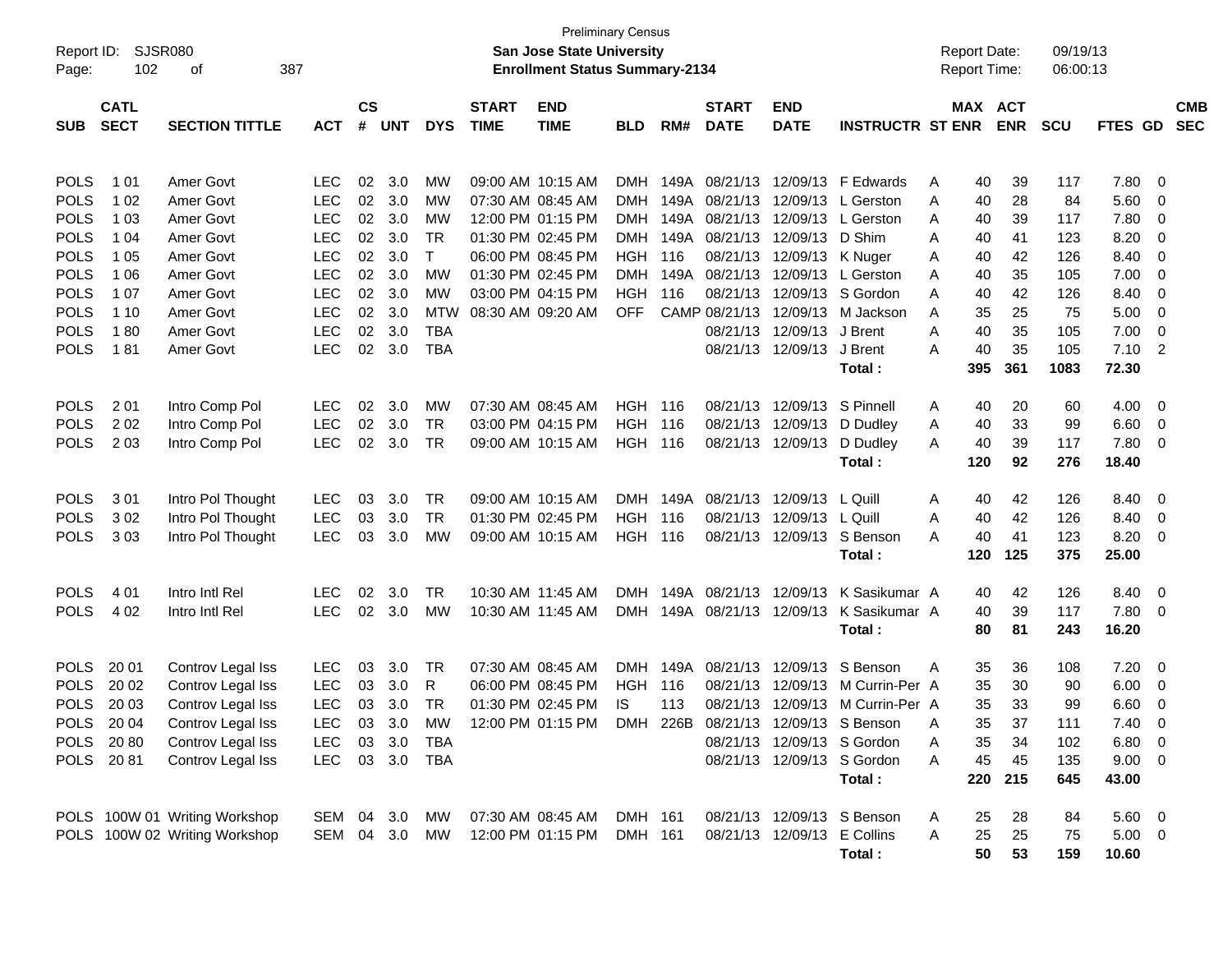| Report ID:<br>Page: | 103                                                      | <b>SJSR080</b><br>387<br>οf                                                                      |                                                      |                      |                          |                      |                             | <b>Preliminary Census</b><br>San Jose State University<br><b>Enrollment Status Summary-2134</b> |                                              |                          |                                              |                                              |                                                                                            | <b>Report Date:</b><br><b>Report Time:</b> |                                                                                | 09/19/13<br>06:00:13       |                                       |                                                    |                          |
|---------------------|----------------------------------------------------------|--------------------------------------------------------------------------------------------------|------------------------------------------------------|----------------------|--------------------------|----------------------|-----------------------------|-------------------------------------------------------------------------------------------------|----------------------------------------------|--------------------------|----------------------------------------------|----------------------------------------------|--------------------------------------------------------------------------------------------|--------------------------------------------|--------------------------------------------------------------------------------|----------------------------|---------------------------------------|----------------------------------------------------|--------------------------|
| <b>SUB</b>          | <b>CATL</b><br><b>SECT</b>                               | <b>SECTION TITTLE</b>                                                                            | <b>ACT</b>                                           | $\mathsf{cs}$<br>#   | <b>UNT</b>               | <b>DYS</b>           | <b>START</b><br><b>TIME</b> | <b>END</b><br><b>TIME</b>                                                                       | <b>BLD</b>                                   | RM#                      | <b>START</b><br><b>DATE</b>                  | <b>END</b><br><b>DATE</b>                    | <b>INSTRUCTR ST ENR</b>                                                                    |                                            | MAX ACT<br><b>ENR</b>                                                          | <b>SCU</b>                 | FTES GD                               |                                                    | <b>CMB</b><br><b>SEC</b> |
|                     | POLS 102 01                                              | <b>State Politics</b>                                                                            | <b>LEC</b>                                           | 02                   | 3.0                      | МW                   |                             | 09:00 AM 10:15 AM                                                                               | <b>DMH</b>                                   | 161                      | 08/21/13                                     | 12/09/13                                     | L Gerston<br>Total:                                                                        | Α                                          | 40<br>32<br>40<br>32                                                           | 96<br>96                   | $6.40 \quad 0$<br>6.40                |                                                    |                          |
|                     | POLS 103 01<br>URBP 103 01<br>POLS 103 02<br>URBP 103 02 | <b>Local Politics</b><br><b>Local Politics</b><br><b>Local Politics</b><br><b>Local Politics</b> | <b>LEC</b><br><b>LEC</b><br><b>LEC</b><br><b>LEC</b> | 02<br>02<br>02<br>02 | 3.0<br>3.0<br>3.0<br>3.0 | МW<br>МW<br>MW<br>MW |                             | 09:00 AM 10:15 AM<br>09:00 AM 10:15 AM<br>01:30 PM 02:45 PM<br>01:30 PM 02:45 PM                | CL.<br><b>CL</b><br><b>HGH</b><br><b>HGH</b> | 303<br>303<br>116<br>116 | 08/21/13<br>08/21/13<br>08/21/13<br>08/21/13 | 12/09/13<br>12/09/13<br>12/09/13<br>12/09/13 | <b>G</b> Percival<br><b>G</b> Percival<br><b>G</b> Percival<br><b>G</b> Percival<br>Total: | A<br>A<br>A<br>A                           | 40<br>32<br>$\overline{7}$<br>0<br>40<br>31<br>0<br>$\overline{1}$<br>71<br>80 | 96<br>21<br>93<br>3<br>213 | 6.50<br>1.40<br>6.20<br>0.20<br>14.30 | 2 C<br>0 <sup>o</sup><br>$0\,C$<br>0 C             |                          |
|                     | POLS 105 01                                              | <b>Legisl Process</b>                                                                            | <b>LEC</b>                                           | 02                   | 3.0                      | <b>TR</b>            |                             | 10:30 AM 11:45 AM                                                                               | <b>BBC</b>                                   | 205                      | 08/21/13                                     | 12/09/13                                     | J Brent<br>Total:                                                                          | Α                                          | 40<br>24<br>40<br>24                                                           | 72<br>72                   | $4.80\ 0$<br>4.80                     |                                                    |                          |
|                     | POLS 108 01                                              | Poli Participation                                                                               | <b>LEC</b>                                           | 02                   | 3.0                      | МW                   |                             | 12:00 PM 01:15 PM                                                                               | <b>HGH 116</b>                               |                          |                                              | 08/21/13 12/09/13                            | M Jackson<br>Total:                                                                        | A                                          | 40<br>27<br>40<br>27                                                           | 81<br>81                   | $5.40 \ 0$<br>5.40                    |                                                    |                          |
|                     | POLS 120 01<br>POLS 120 02                               | U S Law and Society<br>U S Law and Society                                                       | <b>LEC</b><br>LEC                                    | 02                   | 3.0<br>02 3.0            | TR<br>TR             |                             | 01:30 PM 02:45 PM<br>09:00 AM 10:15 AM                                                          | <b>DMH</b><br><b>DMH</b>                     | 167<br>165               | 08/21/13<br>08/21/13                         | 12/09/13<br>12/09/13                         | K Nuger<br>K Nuger<br>Total:                                                               | A<br>A                                     | 35<br>34<br>40<br>37<br>75<br>71                                               | 102<br>111<br>213          | 6.80<br>7.40<br>14.20                 | $\overline{\mathbf{0}}$<br>$\overline{\mathbf{0}}$ |                          |
|                     |                                                          | POLS 121B 01 Civil Liberties                                                                     | <b>LEC</b>                                           | 03                   | 3.0                      | <b>TR</b>            |                             | 12:00 PM 01:15 PM                                                                               | <b>HGH 116</b>                               |                          |                                              | 08/21/13 12/09/13                            | K Nuger<br>Total:                                                                          | Α                                          | 40<br>33<br>40<br>33                                                           | 99<br>99                   | $6.60$ 0<br>6.60                      |                                                    |                          |
|                     | POLS 122 01                                              | <b>Judicial Politics</b>                                                                         | <b>LEC</b>                                           | 02                   | 3.0                      | TR                   |                             | 01:30 PM 02:45 PM                                                                               | МH                                           | 224                      |                                              | 08/21/13 12/09/13                            | J Brent<br>Total:                                                                          | Α                                          | 40<br>21<br>40<br>21                                                           | 63<br>63                   | $4.20 \ 0$<br>4.20                    |                                                    |                          |
|                     | POLS 147 01                                              | Globalization                                                                                    | <b>LEC</b>                                           | 02                   | 3.0                      | <b>TR</b>            |                             | 09:00 AM 10:15 AM                                                                               | <b>CL</b>                                    | 303                      |                                              | 08/21/13 12/09/13                            | S Pinnell<br>Total:                                                                        | A                                          | 40<br>24<br>40<br>24                                                           | 72<br>72                   | $4.80\ 0$<br>4.80                     |                                                    |                          |
|                     | POLS 148 01                                              | <b>Political Culture</b>                                                                         | <b>LEC</b>                                           | 02                   | 3.0                      | M                    |                             | 06:00 PM 08:45 PM                                                                               | HGH 116                                      |                          |                                              | 08/21/13 12/09/13                            | K Wood<br>Total:                                                                           | A                                          | 40<br>27<br>40<br>27                                                           | 81<br>81                   | 5.40 0<br>5.40                        |                                                    |                          |
|                     | POLS 150 01<br>POLS 150 80                               | War and Peace<br>War and Peace                                                                   | LEC.<br>LEC                                          |                      | 02 3.0<br>02 3.0         | MW<br>TBA            |                             | 01:30 PM 02:45 PM SH                                                                            |                                              | 314                      |                                              | 08/21/13 12/09/13 S Pinnell                  | 08/21/13 12/09/13 K Sasikumar A<br>Total:                                                  | A                                          | 40<br>37<br>40<br>39<br>80<br>76                                               | 111<br>117<br>228          | $7.40 \quad 0$<br>7.80 0<br>15.20     |                                                    |                          |
|                     |                                                          | POLS 152A 01 Int'l Organizations/                                                                | LEC 02 3.0 T                                         |                      |                          |                      |                             | 06:00 PM 08:45 PM HGH 122 08/21/13 12/09/13 D Dudley                                            |                                              |                          |                                              |                                              | Total:                                                                                     | A                                          | 40<br>31<br>40<br>31                                                           | 93<br>93                   | $6.20 \quad 0$<br>6.20                |                                                    |                          |
|                     | POLS 154 01                                              | <b>US Foreign Policy</b>                                                                         |                                                      |                      |                          |                      |                             | LEC 02 3.0 MW 01:30 PM 02:45 PM SH                                                              |                                              | 239                      |                                              |                                              | 08/21/13 12/09/13 K Sasikumar A                                                            |                                            | 36<br>40                                                                       | 108                        | $7.20 \t 0$                           |                                                    |                          |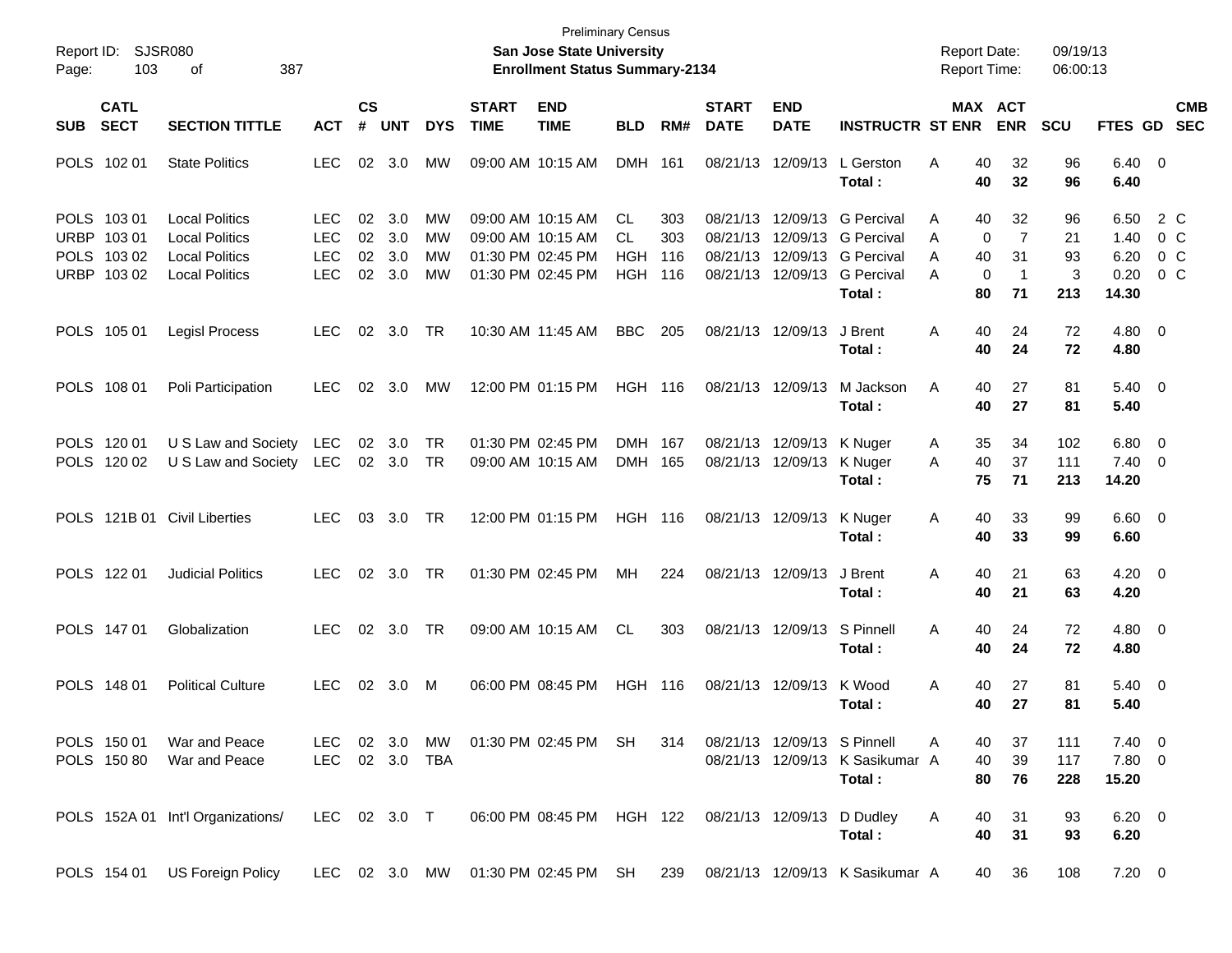| Page:      | Report ID: SJSR080<br>104  | 387<br>οf                       |                |                    |           |            |                             | <b>San Jose State University</b><br><b>Enrollment Status Summary-2134</b> | <b>Preliminary Census</b> |     |                             |                           |                         | <b>Report Date:</b><br>Report Time: |                       | 09/19/13<br>06:00:13 |                        |                          |                          |
|------------|----------------------------|---------------------------------|----------------|--------------------|-----------|------------|-----------------------------|---------------------------------------------------------------------------|---------------------------|-----|-----------------------------|---------------------------|-------------------------|-------------------------------------|-----------------------|----------------------|------------------------|--------------------------|--------------------------|
| <b>SUB</b> | <b>CATL</b><br><b>SECT</b> | <b>SECTION TITTLE</b>           | <b>ACT</b>     | $\mathsf{cs}$<br># | UNT       | <b>DYS</b> | <b>START</b><br><b>TIME</b> | <b>END</b><br><b>TIME</b>                                                 | <b>BLD</b>                | RM# | <b>START</b><br><b>DATE</b> | <b>END</b><br><b>DATE</b> | <b>INSTRUCTR ST ENR</b> |                                     | MAX ACT<br><b>ENR</b> | <b>SCU</b>           | <b>FTES GD</b>         |                          | <b>CMB</b><br><b>SEC</b> |
|            |                            |                                 |                |                    |           |            |                             |                                                                           |                           |     |                             |                           | Total:                  | 40                                  | 36                    | 108                  | 7.20                   |                          |                          |
|            | POLS 155 01                | <b>IPE</b>                      | LEC.           |                    | 02 3.0    | TR         |                             | 10:30 AM 11:45 AM                                                         | HGH 116                   |     |                             | 08/21/13 12/09/13         | D Dudley<br>Total:      | 40<br>A<br>40                       | 28<br>28              | 84<br>84             | 5.60 0<br>5.60         |                          |                          |
|            |                            | POLS 160A 01 Class Pol Thought  | <b>LEC</b>     |                    | 03 3.0    | MW         |                             | 10:30 AM 11:45 AM                                                         | DMH 161                   |     |                             | 08/21/13 12/09/13         | K Peter<br>Total:       | Α<br>40<br>40                       | 22<br>22              | 66<br>66             | $4.40 \quad 0$<br>4.40 |                          |                          |
|            |                            | POLS 160C 01 Recent Pol Thought | LEC            |                    | 03 3.0 TR |            |                             | 10:30 AM 11:45 AM                                                         | CL                        | 303 |                             | 08/21/13 12/09/13         | L Quill<br>Total:       | Α<br>40<br>40                       | 23<br>23              | 69<br>69             | $4.60$ 0<br>4.60       |                          |                          |
|            |                            | POLS 170V 01 Amer Pol Global    | SEM            |                    | 03 3.0    | МW         |                             | 10:30 AM 11:45 AM                                                         | <b>ENG</b>                | 403 |                             | 08/21/13 12/09/13         | S Pinnell<br>Total:     | Α<br>40<br>40                       | 20<br>20              | 60<br>60             | $4.00 \ 0$<br>4.00     |                          |                          |
|            | POLS 180 01                | <b>Indiv Studies</b>            | <b>SUP</b>     | 36                 | 3.0       | <b>TBA</b> |                             |                                                                           |                           |     | 08/21/13 12/09/13           |                           |                         | 20<br>Α                             | 0                     | 0                    | $0.00 \t 0$            |                          |                          |
|            | POLS 180 02                | <b>Indiv Studies</b>            | <b>SUP</b>     | 36                 | 3.0       | <b>TBA</b> |                             |                                                                           |                           |     |                             | 08/21/13 12/09/13         |                         | 20<br>Α                             | 0                     | 0                    | $0.00 \t 0$            |                          |                          |
|            | POLS 180 03                | <b>Indiv Studies</b>            | <b>SUP</b>     | 36                 | 3.0       | <b>TBA</b> |                             |                                                                           |                           |     |                             | 08/21/13 12/09/13         |                         | 20<br>Α                             | 0                     | 0                    | $0.00 \t 0$            |                          |                          |
|            | POLS 180 04                | <b>Indiv Studies</b>            | <b>SUP</b>     | 36                 | 3.0       | <b>TBA</b> |                             |                                                                           |                           |     |                             | 08/21/13 12/09/13         |                         | 20<br>Α                             | 0                     | 0                    | $0.00 \t 0$            |                          |                          |
|            | POLS 180 05                | <b>Indiv Studies</b>            | <b>SUP</b>     | 36                 | 3.0       | <b>TBA</b> |                             |                                                                           |                           |     | 08/21/13 12/09/13           |                           |                         | 20<br>Α                             | 0                     | 0                    | $0.00 \quad 0$         |                          |                          |
|            | POLS 180 06                | <b>Indiv Studies</b>            | <b>SUP</b>     | 36                 | 3.0       | <b>TBA</b> |                             |                                                                           |                           |     | 08/21/13 12/09/13           |                           |                         | 20<br>A                             | 0                     | 0                    | $0.00 \quad 0$         |                          |                          |
|            | POLS 180 07                | <b>Indiv Studies</b>            | <b>SUP</b>     | 36                 | 2.0       | <b>TBA</b> |                             |                                                                           |                           |     | 08/21/13 12/09/13           |                           |                         | 20<br>A                             | 0                     | 0                    | $0.00 \quad 0$         |                          |                          |
|            | POLS 180 08                | <b>Indiv Studies</b>            | <b>SUP</b>     | 36                 | 1.0       | <b>TBA</b> |                             |                                                                           |                           |     |                             | 08/21/13 12/09/13 K Peter | Total:                  | 10<br>А<br>150                      | 1                     | 1<br>1               | $0.07$ 0<br>0.07       |                          |                          |
|            | POLS 181 01                | Internships                     | SEM 06         |                    | 3.0       | W          |                             | 03:00 PM 05:45 PM                                                         |                           |     | DMH 149A 08/21/13 12/09/13  |                           | <b>G</b> Percival       | Α<br>15                             | 8                     | 24                   | $1.60 \t 0$            |                          |                          |
|            |                            |                                 |                |                    |           |            |                             |                                                                           |                           |     |                             |                           | Total:                  | 15                                  | 8                     | 24                   | 1.60                   |                          |                          |
|            | POLS 184 01                | Directed Reading                | <b>SUP</b>     | 36                 | 3.0       | <b>TBA</b> |                             |                                                                           |                           |     | 08/21/13 12/09/13           |                           |                         | 10<br>Α                             | 0                     | 0                    | $0.00 \t 0$            |                          |                          |
|            | POLS 184 02                | Directed Reading                | <b>SUP</b>     | 36                 | 3.0       | <b>TBA</b> |                             |                                                                           |                           |     | 08/21/13 12/09/13           |                           |                         | 10<br>Α                             | 0                     | 0                    | 0.00                   | $\overline{\phantom{0}}$ |                          |
|            | POLS 184 03                | Directed Reading                | <b>SUP</b>     | 36                 | 3.0       | TBA        |                             |                                                                           |                           |     | 08/21/13 12/09/13           |                           |                         | 10<br>A                             | $\Omega$              | 0                    | 0.00                   | $\overline{\phantom{0}}$ |                          |
|            | POLS 184 04                | <b>Directed Reading</b>         | SUP 36 3.0 TBA |                    |           |            |                             |                                                                           |                           |     |                             | 08/21/13 12/09/13         |                         | 10<br>A                             | 0                     | 0                    | $0.00 \t 0$            |                          |                          |
|            | POLS 184 05                | <b>Directed Reading</b>         | SUP 36 1.0 TBA |                    |           |            |                             |                                                                           |                           |     |                             | 08/21/13 12/09/13         |                         | Α<br>10                             | 0                     | 0                    | $0.00 \t 0$            |                          |                          |
|            |                            |                                 |                |                    |           |            |                             |                                                                           |                           |     |                             |                           | Total:                  | 50                                  | 0                     | 0                    | 0.00                   |                          |                          |
|            | POLS 190 01                | Senior Seminar                  | SEM 05 3.0 TR  |                    |           |            |                             | 03:00 PM 04:15 PM DMH 149A 08/21/13 12/09/13 L Quill                      |                           |     |                             |                           | Total:                  | 25<br>Α<br>25                       | 30<br>30              | 90<br>90             | $6.00 \quad 0$<br>6.00 |                          |                          |
|            |                            | POLS 190H 01 Honors Thesis      | SUP 25 1.0 TR  |                    |           |            | 03:00 PM 04:15 PM           |                                                                           |                           |     |                             | 08/21/13 12/09/13 L Quill | Total:                  | A                                   | 5<br>4<br>5<br>4      | 4<br>4               | $0.27$ 0<br>0.27       |                          |                          |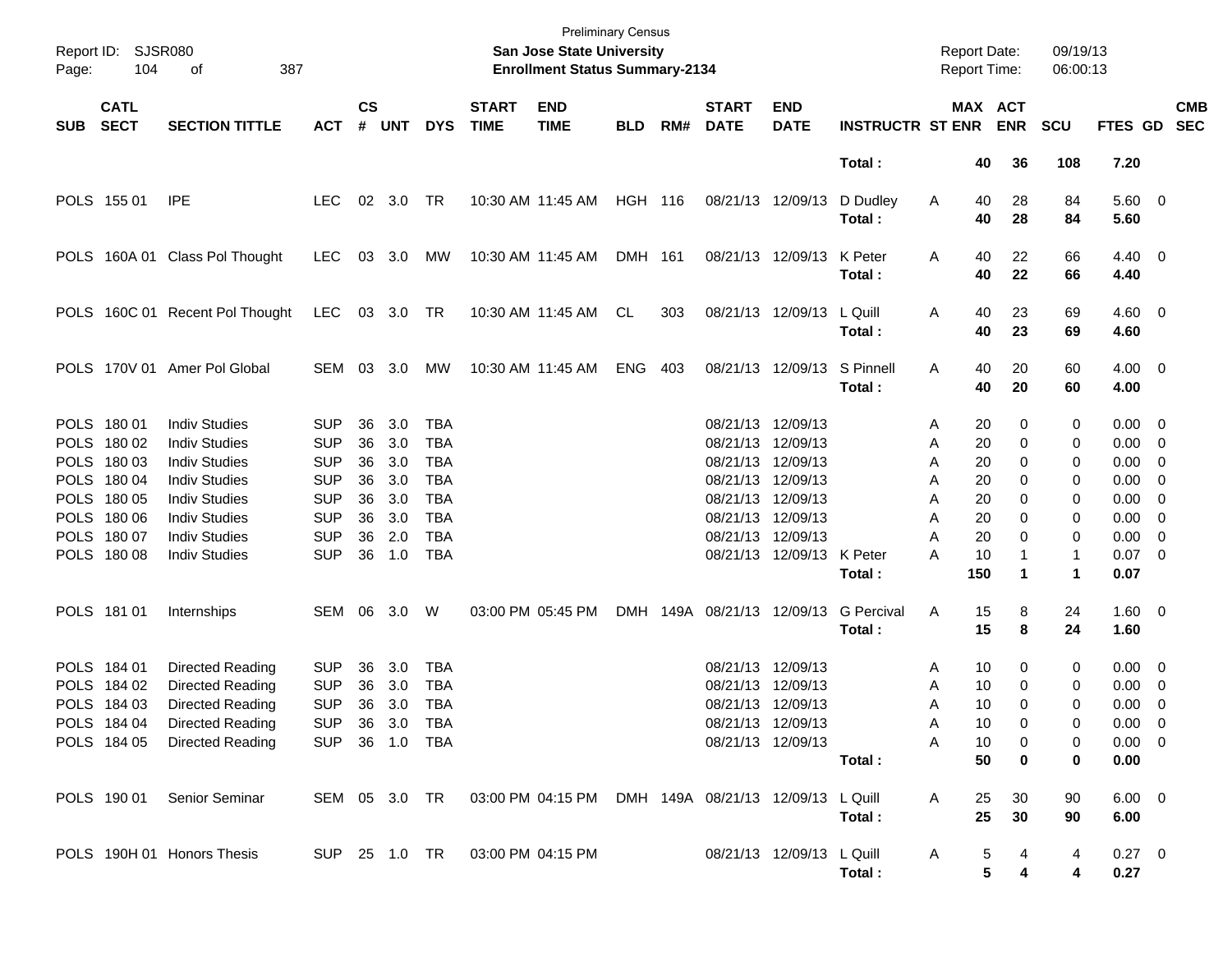| Report ID:<br>Page: | 105                        | SJSR080<br>387<br>оf     |            |                |            |            |                             | <b>Preliminary Census</b><br><b>San Jose State University</b><br><b>Enrollment Status Summary-2134</b> |            |     |                             |                                                  |                           |   | <b>Report Date:</b><br><b>Report Time:</b> |                          | 09/19/13<br>06:00:13 |                            |                          |                          |
|---------------------|----------------------------|--------------------------|------------|----------------|------------|------------|-----------------------------|--------------------------------------------------------------------------------------------------------|------------|-----|-----------------------------|--------------------------------------------------|---------------------------|---|--------------------------------------------|--------------------------|----------------------|----------------------------|--------------------------|--------------------------|
| <b>SUB</b>          | <b>CATL</b><br><b>SECT</b> | <b>SECTION TITTLE</b>    | <b>ACT</b> | <b>CS</b><br># | <b>UNT</b> | <b>DYS</b> | <b>START</b><br><b>TIME</b> | <b>END</b><br><b>TIME</b>                                                                              | <b>BLD</b> | RM# | <b>START</b><br><b>DATE</b> | <b>END</b><br><b>DATE</b>                        | <b>INSTRUCTR ST ENR</b>   |   | MAX                                        | <b>ACT</b><br><b>ENR</b> | <b>SCU</b>           | FTES GD                    |                          | <b>CMB</b><br><b>SEC</b> |
| POLS                | 195A 01                    | <b>Political Inquiry</b> | LEC.       | 03             | 3.0        | MW         | 03:00 PM 04:15 PM           |                                                                                                        | <b>DMH</b> | 161 | 08/21/13                    | 12/09/13                                         | M Currin-Per A<br>Total:  |   | 40<br>40                                   | 35<br>35                 | 105<br>105           | 7.00<br>7.00               | $\overline{\phantom{0}}$ |                          |
| <b>POLS</b>         | 199 01                     | <b>Cur Pol Issues</b>    | LEC.       | 02             | 3.0        | MW         |                             | 10:30 AM 11:45 AM                                                                                      | <b>ENG</b> | 303 | 08/21/13                    | 12/09/13                                         | M Jackson<br>Total:       | A | 35<br>35                                   | 36<br>36                 | 36<br>36             | $7.20 \t 0$<br>7.20        |                          |                          |
|                     | Department :               | <b>Political Science</b> |            |                |            |            |                             |                                                                                                        |            |     |                             | <b>Lower Division:</b><br><b>Upper Division:</b> | <b>Department Total:</b>  |   | 2315<br>935<br>1125                        | 1771<br>874<br>733       | 5231<br>2622<br>2117 | 361.93<br>174.90<br>146.03 |                          |                          |
|                     |                            |                          |            |                |            |            |                             |                                                                                                        |            |     |                             |                                                  | <b>Graduate Division:</b> |   | 255                                        | 164                      | 492                  | 41.00                      |                          |                          |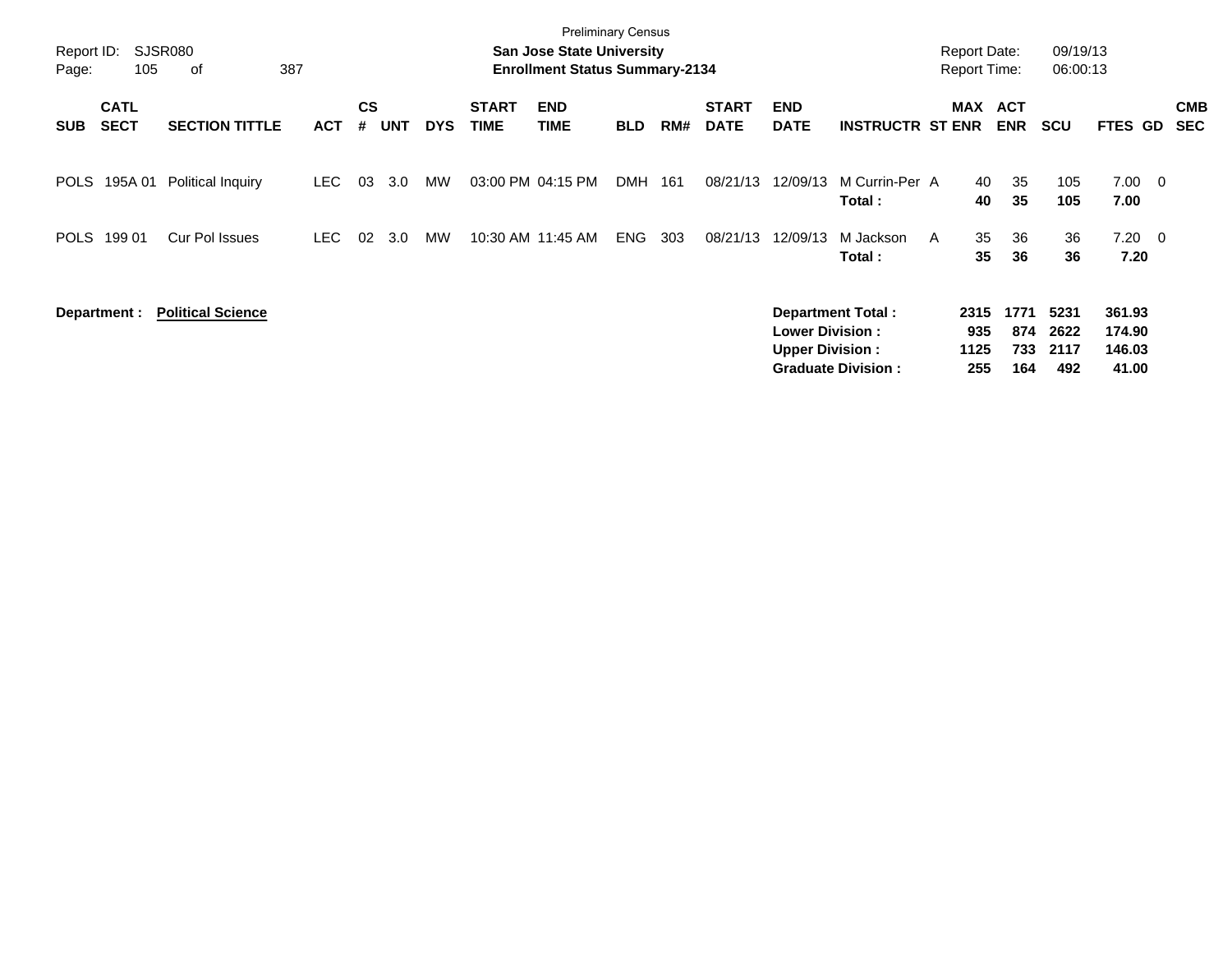| Report ID:  |              | SJSR080                       |            |               |            |            |              | <b>Preliminary Census</b><br>San Jose State University |            |     |              |                           |                              | <b>Report Date:</b> |            | 09/19/13   |         |                         |            |
|-------------|--------------|-------------------------------|------------|---------------|------------|------------|--------------|--------------------------------------------------------|------------|-----|--------------|---------------------------|------------------------------|---------------------|------------|------------|---------|-------------------------|------------|
| Page:       | 106          | 387<br>οf                     |            |               |            |            |              | <b>Enrollment Status Summary-2134</b>                  |            |     |              |                           |                              | <b>Report Time:</b> |            | 06:00:13   |         |                         |            |
|             | <b>CATL</b>  |                               |            | $\mathsf{cs}$ |            |            | <b>START</b> | <b>END</b>                                             |            |     | <b>START</b> | <b>END</b>                |                              |                     | MAX ACT    |            |         |                         | <b>CMB</b> |
| <b>SUB</b>  | <b>SECT</b>  | <b>SECTION TITTLE</b>         | <b>ACT</b> | #             | <b>UNT</b> | <b>DYS</b> | <b>TIME</b>  | <b>TIME</b>                                            | <b>BLD</b> | RM# | <b>DATE</b>  | <b>DATE</b>               | <b>INSTRUCTR ST ENR</b>      |                     | <b>ENR</b> | <b>SCU</b> | FTES GD |                         | <b>SEC</b> |
| College     |              | <b>Social Sciences</b>        |            |               |            |            |              |                                                        |            |     |              |                           |                              |                     |            |            |         |                         |            |
|             | Department : | <b>Psychology</b>             |            |               |            |            |              |                                                        |            |     |              |                           |                              |                     |            |            |         |                         |            |
| <b>PSYC</b> | 1 0 1        | General Psychology            | <b>LEC</b> | 02            | 3.0        | R          |              | 06:00 PM 08:45 PM                                      | <b>DMH</b> | 356 | 08/21/13     | 12/09/13                  | S Macramalla A               |                     | 42<br>45   | 126        | 8.40    | 0                       |            |
| <b>PSYC</b> | 1 0 2        | General Psychology            | <b>LEC</b> | 02            | 3.0        | <b>TBA</b> |              |                                                        |            |     | 08/21/13     | 12/09/13                  |                              | 38<br>A             | 36         | 108        | 7.20    | 0                       |            |
| <b>PSYC</b> | 1 0 3        | General Psychology            | LEC        | 02            | 3.0        | <b>TR</b>  |              | 04:30 PM 05:45 PM                                      | <b>DMH</b> | 356 | 08/21/13     | 12/09/13                  | J Still                      | A<br>45             | 45         | 135        | 9.00    | 0                       |            |
| <b>PSYC</b> | 1 04         | General Psychology            | LEC        | 02            | 3.0        | <b>MW</b>  |              | 10:30 AM 11:45 AM                                      | <b>DMH</b> | 355 | 08/21/13     | 12/09/13                  | N Rattan                     | A<br>45             | 45         | 135        | 9.00    | 0                       |            |
| <b>PSYC</b> | 1 0 5        | General Psychology            | LEC        | 02            | 3.0        | <b>TR</b>  |              | 03:00 PM 04:15 PM                                      | <b>DMH</b> | 234 | 08/21/13     | 12/09/13                  | S Macramalla A               | 45                  | 44         | 132        | 8.80    | 0                       |            |
| <b>PSYC</b> | 1 0 6        | General Psychology            | LEC        | 02            | 3.0        | W          |              | 04:30 PM 07:15 PM                                      | <b>DMH</b> | 353 | 08/21/13     | 12/09/13                  | J Danese                     | 45<br>A             | 42         | 126        | 8.40    | 0                       |            |
| <b>PSYC</b> | 1 0 7        | General Psychology            | LEC        | 02            | 3.0        | <b>TBA</b> |              |                                                        |            |     | 08/21/13     | 12/09/13                  |                              | 35<br>A             | 34         | 102        | 6.80    | 0                       |            |
| <b>PSYC</b> | 1 0 8        | General Psychology            | LEC        | 02            | 3.0        | <b>TR</b>  |              | 12:00 PM 01:15 PM                                      | CL         | 117 | 08/21/13     | 12/09/13                  | S Snycerski                  | 45<br>A             | 46         | 138        | 9.20    | 0                       |            |
| <b>PSYC</b> | 1 0 9        | General Psychology            | LEC        | 02            | 3.0        | <b>TR</b>  |              | 09:00 AM 10:15 AM                                      | CL         | 117 | 08/21/13     | 12/09/13                  | R Karlsson                   | A<br>45             | 45         | 135        | 9.00    | 0                       |            |
| <b>PSYC</b> | 1 10         | General Psychology            | <b>LEC</b> | 02            | 3.0        | <b>TR</b>  |              | 10:30 AM 11:45 AM                                      | CL         | 117 | 08/21/13     | 12/09/13                  | J Still                      | A<br>45             | 44         | 132        | 8.80    | 0                       |            |
| <b>PSYC</b> | 1 1 1        | General Psychology            | LEC        | 02            | 3.0        | <b>TR</b>  |              | 01:30 PM 02:45 PM                                      | MD         | 101 | 08/21/13     | 12/09/13                  | G Feist                      | A<br>270            | 263        | 789        | 52.60   | 0                       |            |
| <b>PSYC</b> | 1 1 2        | General Psychology            | LEC        | 02            | 3.0        | <b>MW</b>  |              | 09:00 AM 10:15 AM                                      | <b>CL</b>  | 224 | 08/21/13     | 12/09/13                  | S Del Chiaro A               | 45                  | 44         | 132        | 8.80    | 0                       |            |
| <b>PSYC</b> | 1 1 3        | General Psychology            | LEC        | 02            | 3.0        | МW         |              | 01:30 PM 02:45 PM                                      | <b>DMH</b> | 353 | 08/21/13     | 12/09/13                  | D Schuster                   | A                   | 45<br>45   | 135        | 9.00    | 0                       |            |
| <b>PSYC</b> | 1 14         | General Psychology            | LEC        | 02            | 3.0        | МW         |              | 03:00 PM 04:15 PM                                      | CL         | 117 | 08/21/13     | 12/09/13                  | S Snycerski                  | 45<br>A             | 42         | 126        | 8.40    | 0                       |            |
| <b>PSYC</b> | 1 15         | General Psychology            | LEC        | 02            | 3.0        | МW         |              | 07:30 AM 08:45 AM                                      | CL.        | 117 | 08/21/13     | 12/09/13                  | L Castellano A               | 45                  | 44         | 132        | 8.80    | 0                       |            |
| <b>PSYC</b> | 1 1 6        | General Psychology            | LEC        | 02            | 3.0        | МW         |              | 10:30 AM 11:45 AM                                      | <b>DMH</b> | 353 | 08/21/13     | 12/09/13                  | J Danese                     | A<br>45             | 46         | 138        | 9.20    | 0                       |            |
| <b>PSYC</b> | 1 1 7        | General Psychology            | <b>LEC</b> | 02            | 3.0        | МW         |              | 04:30 PM 05:45 PM                                      | <b>CL</b>  | 117 | 08/21/13     | 12/09/13                  | D Schuster                   | A<br>45             | 42         | 126        | 8.40    | 0                       |            |
|             |              |                               |            |               |            |            |              |                                                        |            |     |              |                           | Total:                       | 973                 | 949        | 2847       | 189.80  |                         |            |
| <b>PSYC</b> | 2Q 01        | Identity / Prejudice          | <b>SEM</b> | 05            | 3.0        | TR         |              | 10:30 AM 11:45 AM                                      | <b>HGH</b> | 227 | 08/21/13     | 12/09/13                  | R Arias                      | Α                   | 20<br>20   | 60         | 4.00    | 0                       |            |
| <b>PSYC</b> | 2Q 02        | Identity / Prejudice          | <b>SEM</b> | 05            | 3.0        | MW         |              | 01:30 PM 02:45 PM                                      | HGH        | 227 | 08/21/13     | 12/09/13                  | N Rattan                     | A<br>20             | 21         | 63         | 4.20    | 0                       |            |
| PSYC        | 2Q 03        | Identity / Prejudice          | <b>SEM</b> | 05            | 3.0        | MW         |              | 03:00 PM 04:15 PM                                      | <b>DMH</b> | 308 | 08/21/13     | 12/09/13                  | N Rattan                     | A<br>20             | 20         | 60         | 4.00    | 0                       |            |
|             |              |                               |            |               |            |            |              |                                                        |            |     |              |                           | Total:                       |                     | 60<br>61   | 183        | 12.20   |                         |            |
| <b>PSYC</b> | 30 01        | Intro Psychbiology            | <b>LEC</b> | 02            | 3.0        | MW         |              | 03:00 PM 04:15 PM                                      | <b>DMH</b> | 355 | 08/21/13     | 12/09/13                  | S Trafalis                   | A                   | 42<br>40   | 120        | 8.00    | 0                       |            |
| <b>PSYC</b> | 30 02        | Intro Psychbiology            | LEC        | 02            | 3.0        | TR         |              | 01:30 PM 02:45 PM                                      | <b>DMH</b> | 356 | 08/21/13     | 12/09/13                  | C Chancellor A               |                     | 42<br>43   | 129        | 8.60    | 0                       |            |
| <b>PSYC</b> | 30 03        | Intro Psychbiology            | <b>LEC</b> | 02            | 3.0        | TR         |              | 12:00 PM 01:15 PM                                      | <b>DMH</b> | 356 | 08/21/13     | 12/09/13                  | C Chancellor A               |                     | 42<br>41   | 123        | 8.20    | 0                       |            |
| PSYC        | 30 04        | Intro Psychbiology            | <b>LEC</b> | 02            | 3.0        | м          |              | 06:00 PM 08:45 PM                                      | <b>DMH</b> | 353 | 08/21/13     | 12/09/13                  | D Liston                     | A                   | 42<br>44   | 132        | 8.80    | 0                       |            |
|             |              |                               |            |               |            |            |              |                                                        |            |     |              |                           | Total:                       | 168                 | 168        | 504        | 33.60   |                         |            |
|             |              | PSYC 100W 01 Writing Workshop | SEM        | 04            | 3.0        | МW         |              | 12:00 PM 01:15 PM                                      | DMH 347    |     |              | 08/21/13 12/09/13 J Fanos |                              | A                   | 24<br>23   | 72         | 4.80    | $\overline{\mathbf{0}}$ |            |
|             |              | PSYC 100W 02 Writing Workshop | SEM        | 04            | 3.0        | MW         |              | 01:30 PM 02:45 PM                                      | DMH 347    |     |              | 08/21/13 12/09/13 J Fanos |                              | Α                   | 25<br>23   | 75         | 5.00    | $\overline{0}$          |            |
|             |              | PSYC 100W 03 Writing Workshop | SEM        | 04            | 3.0        | TR         |              | 01:30 PM 02:45 PM                                      | DMH 347    |     |              |                           | 08/21/13 12/09/13 V Hoffman  | A                   | 23<br>25   | 75         | 5.00    | 0                       |            |
|             |              | PSYC 100W 04 Writing Workshop | SEM        | 04            | 3.0        | м          |              | 04:30 PM 07:15 PM                                      | CL         | 316 |              |                           | 08/21/13 12/09/13 J Danese   | A                   | 23<br>22   | 66         | 4.40    | - 0                     |            |
|             |              | PSYC 100W 05 Writing Workshop | SEM        | 04            | 3.0        | м          |              | 06:00 PM 08:45 PM                                      | DMH 347    |     |              |                           | 08/21/13 12/09/13 A Holguin  | A                   | 23<br>26   | 78         | 5.20    | - 0                     |            |
|             |              | PSYC 100W 06 Writing Workshop | SEM        | 04            | 3.0        | <b>TR</b>  |              | 10:30 AM 11:45 AM                                      | DMH 347    |     |              |                           | 08/21/13 12/09/13 S Pelaprat | A                   | 23<br>25   | 75         | 5.00    | $\overline{0}$          |            |
|             |              | PSYC 100W 07 Writing Workshop | SEM 04     |               | 3.0        | <b>TR</b>  |              | 12:00 PM 01:15 PM                                      | DMH 347    |     |              |                           | 08/21/13 12/09/13 V Hoffman  | Α                   | 23<br>25   | 75         | 5.00    | $\overline{\mathbf{0}}$ |            |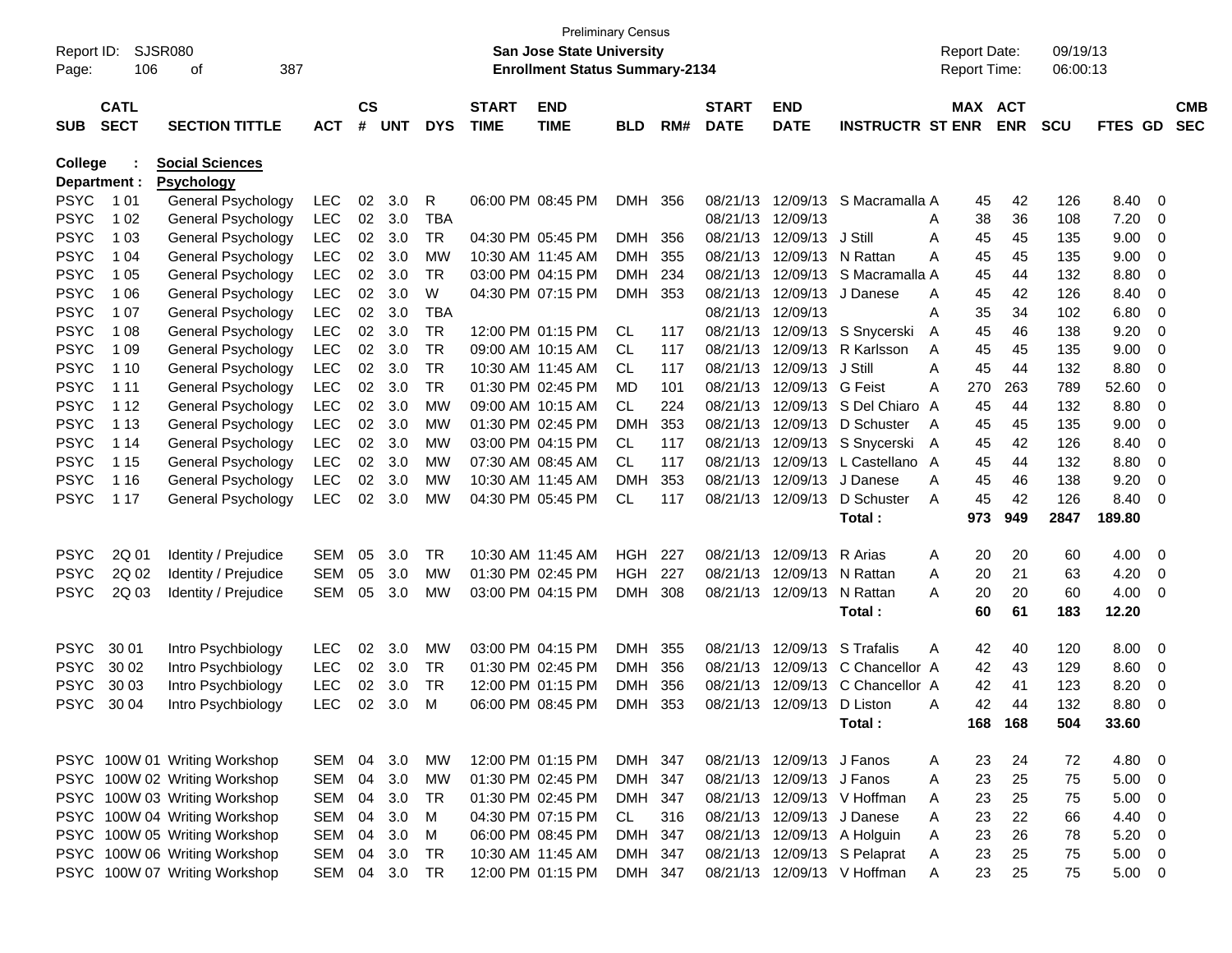| Report ID:<br>Page: | 107                        | <b>SJSR080</b><br>387<br>οf |               |                             |            |            |                             | <b>Preliminary Census</b><br><b>San Jose State University</b><br><b>Enrollment Status Summary-2134</b> |            |     |                             |                           |                                  | <b>Report Date:</b><br><b>Report Time:</b> |                | 09/19/13<br>06:00:13 |                |                |                          |
|---------------------|----------------------------|-----------------------------|---------------|-----------------------------|------------|------------|-----------------------------|--------------------------------------------------------------------------------------------------------|------------|-----|-----------------------------|---------------------------|----------------------------------|--------------------------------------------|----------------|----------------------|----------------|----------------|--------------------------|
| <b>SUB</b>          | <b>CATL</b><br><b>SECT</b> | <b>SECTION TITTLE</b>       | <b>ACT</b>    | $\mathbf{c}\mathbf{s}$<br># | <b>UNT</b> | <b>DYS</b> | <b>START</b><br><b>TIME</b> | <b>END</b><br><b>TIME</b>                                                                              | <b>BLD</b> | RM# | <b>START</b><br><b>DATE</b> | <b>END</b><br><b>DATE</b> | <b>INSTRUCTR ST ENR</b>          | MAX ACT                                    | <b>ENR</b>     | <b>SCU</b>           | FTES GD        |                | <b>CMB</b><br><b>SEC</b> |
|                     |                            |                             |               |                             |            |            |                             |                                                                                                        |            |     |                             |                           |                                  |                                            |                |                      |                |                |                          |
| <b>PSYC</b>         |                            | 100W 08 Writing Workshop    | <b>SEM</b>    | 04                          | 3.0        | <b>TR</b>  |                             | 03:00 PM 04:15 PM                                                                                      | <b>DMH</b> | 347 | 08/21/13                    | 12/09/13                  | S Snycerski                      | 23<br>A                                    | 24             | 72                   | 4.80           | $\overline{0}$ |                          |
| <b>PSYC</b>         |                            | 100W 09 Writing Workshop    | SEM           | 04                          | 3.0        | TR         |                             | 09:00 AM 10:15 AM                                                                                      | <b>DMH</b> | 347 | 08/21/13                    | 12/09/13                  | S Pelaprat<br>Total:             | 23<br>Α<br>207                             | 25<br>221      | 75<br>663            | 5.00<br>44.20  | 0              |                          |
|                     | PSYC 102 01                | Child Psych                 | <b>LEC</b>    | 02                          | 3.0        | MW         |                             | 12:00 PM 01:15 PM                                                                                      | CL         | 117 | 08/21/13                    | 12/09/13                  | L Jones-Haga A                   | 42                                         | 43             | 129                  | 8.60           | 0              |                          |
|                     | PSYC 102 02                | Child Psych                 | <b>LEC</b>    | 02                          | 3.0        | <b>TR</b>  |                             | 10:30 AM 11:45 AM                                                                                      | WSQ        | 207 | 08/21/13                    | 12/09/13                  | R Cooper                         | 125<br>A                                   | 124            | 372                  | 24.80          | 0              |                          |
|                     | PSYC 102 03                | Child Psych                 | LEC           | 02                          | 3.0        | <b>TR</b>  |                             | 03:00 PM 04:15 PM                                                                                      | <b>DMH</b> | 165 | 08/21/13                    | 12/09/13                  | L Jones-Haga A                   | 42                                         | 42             | 126                  | 8.40           | 0              |                          |
|                     | PSYC 102 04                | Child Psych                 | <b>LEC</b>    | 02                          | 3.0        | MW         |                             | 03:00 PM 04:15 PM                                                                                      | DMH 234    |     |                             |                           | 08/21/13 12/09/13 L Jones-Haga A | 42                                         | 40             | 120                  | 8.00           | 0              |                          |
|                     |                            |                             |               |                             |            |            |                             |                                                                                                        |            |     |                             |                           | Total:                           | 251                                        | 249            | 747                  | 49.80          |                |                          |
|                     | PSYC 107 01                | Psych of Women              | <b>LEC</b>    | 02                          | 3.0        | TR         |                             | 12:00 PM 01:15 PM                                                                                      | <b>DMH</b> | 348 |                             | 08/21/13 12/09/13         | A Caffrey                        | 48<br>A                                    | 46             | 138                  | 9.20           | $0\,$ C        |                          |
|                     | WOMS 107 01                | Psych of Women              | LEC           | 02                          | 3.0        | TR         |                             | 12:00 PM 01:15 PM                                                                                      | DMH 348    |     |                             | 08/21/13 12/09/13         | A Caffrey                        | 0<br>Α                                     | $\overline{2}$ | 6                    | 0.40           | $0\,$ C        |                          |
|                     |                            |                             |               |                             |            |            |                             |                                                                                                        |            |     |                             |                           | Total:                           | 48                                         | 48             | 144                  | 9.60           |                |                          |
|                     | PSYC 11001                 | Abnormal Psy                | <b>LEC</b>    | 02                          | 3.0        | MW         |                             | 12:00 PM 01:15 PM                                                                                      | <b>DMH</b> | 355 | 08/21/13                    |                           | 12/09/13 N Wagner                | A<br>45                                    | 45             | 135                  | 9.00           | 0              |                          |
|                     | PSYC 110 02                | Abnormal Psy                | <b>LEC</b>    | 02                          | 3.0        | MW         |                             | 10:30 AM 11:45 AM                                                                                      | CL         | 117 | 08/21/13                    | 12/09/13                  | G Callaghan                      | 45<br>A                                    | 46             | 138                  | 9.20           | 0              |                          |
|                     | PSYC 110 03                | Abnormal Psy                | <b>LEC</b>    | 02                          | 3.0        | TR         |                             | 04:30 PM 05:45 PM                                                                                      | <b>CL</b>  | 117 | 08/21/13                    | 12/09/13                  | E Herb                           | Α<br>45                                    | 44             | 132                  | 8.80           | 0              |                          |
|                     | PSYC 110 04                | Abnormal Psy                | <b>LEC</b>    | 02                          | 3.0        | T          |                             | 06:00 PM 08:45 PM                                                                                      | <b>DMH</b> | 348 | 08/21/13                    | 12/09/13                  | G Bera                           | Α<br>45                                    | 45             | 135                  | 9.05           | -1             |                          |
|                     | PSYC 110 05                | Abnormal Psy                | <b>LEC</b>    | 02                          | 3.0        | TR         |                             | 10:30 AM 11:45 AM                                                                                      | <b>DMH</b> | 356 | 08/21/13                    | 12/09/13                  | S Del Chiaro                     | A<br>45                                    | 46             | 138                  | 9.20           | 0              |                          |
|                     | PSYC 110 06                | Abnormal Psy                | <b>LEC</b>    | 02                          | 3.0        | TR         |                             | 03:00 PM 04:15 PM                                                                                      | CL         | 117 | 08/21/13                    | 12/09/13                  | J Gregg                          | 45<br>Α                                    | 43             | 129                  | 8.65           | -1             |                          |
|                     | PSYC 110 07                | Abnormal Psy                | <b>LEC</b>    | 02                          | 3.0        | TR         |                             | 09:00 AM 10:15 AM                                                                                      | CL.        | 224 | 08/21/13                    | 12/09/13                  | J Gregg                          | 45<br>Α                                    | 45             | 135                  | 9.00           | 0              |                          |
|                     | PSYC 110 08                | Abnormal Psy                | <b>LEC</b>    | 02                          | 3.0        | <b>TR</b>  |                             | 07:30 AM 08:45 AM                                                                                      | <b>DMH</b> | 356 | 08/21/13                    |                           | 12/09/13 S Del Chiaro            | 45<br>A                                    | 46             | 138                  | 9.20           | 0              |                          |
|                     | PSYC 110 09                | Abnormal Psy                | <b>LEC</b>    | 02                          | 3.0        | MW         |                             | 03:00 PM 04:15 PM                                                                                      | DMH        | 353 |                             | 08/21/13 12/09/13         | G Callaghan A                    | 45<br>405                                  | 45<br>405      | 135<br>1215          | 9.00<br>81.10  | 0              |                          |
|                     |                            |                             |               |                             |            |            |                             |                                                                                                        |            |     |                             |                           | Total:                           |                                            |                |                      |                |                |                          |
|                     | PSYC 11201                 | Psych of Adoles             | <b>LEC</b>    | 02                          | 3.0        | <b>TR</b>  |                             | 01:30 PM 02:45 PM                                                                                      | <b>DMH</b> | 359 | 08/21/13                    | 12/09/13                  | M Alvarez                        | A<br>40                                    | 39             | 117                  | 7.80           | 0              |                          |
|                     | PSYC 11202                 | Psych of Adoles             | LEC           | 02                          | 3.0        | TR         |                             | 09:00 AM 10:15 AM                                                                                      | <b>DMH</b> | 355 | 08/21/13                    | 12/09/13                  | M Alvarez                        | 40<br>A                                    | 39             | 117                  | 7.80           | 0              |                          |
|                     | PSYC 11203                 | Psych of Adoles             | <b>LEC</b>    | 02                          | 3.0        | TR         |                             | 10:30 AM 11:45 AM                                                                                      | <b>DMH</b> | 355 |                             | 08/21/13 12/09/13         | M Alvarez                        | Α<br>40                                    | 39             | 117                  | 7.80           | 0              |                          |
|                     |                            |                             |               |                             |            |            |                             |                                                                                                        |            |     |                             |                           | Total:                           | 120                                        | 117            | 351                  | 23.40          |                |                          |
|                     | PSYC 114 01                | Psych of Aging              | LEC           |                             | 02 3.0     | MW         |                             | 09:00 AM 10:15 AM                                                                                      | SH         | 435 |                             |                           | 08/21/13 12/09/13 E Woodhead A   | 45                                         | 42             | 126                  | 8.40           | $0\,$ C        |                          |
|                     | GERO 114 01                | Psych of Aging              | LEC 02 3.0 MW |                             |            |            |                             | 09:00 AM 10:15 AM SH                                                                                   |            | 435 |                             |                           | 08/21/13 12/09/13 E Woodhead A   | 0                                          | 3              | 9                    | $0.60 \t 0 C$  |                |                          |
|                     |                            |                             |               |                             |            |            |                             |                                                                                                        |            |     |                             |                           | Total:                           | 45                                         | 45             | 135                  | 9.00           |                |                          |
|                     | PSYC 11701                 | Psych Tests & Meas          | LEC           |                             | 02 3.0     | MW         |                             | 07:30 AM 08:45 AM                                                                                      | DMH 356    |     |                             |                           | 08/21/13 12/09/13 B Oliveira     | A<br>40                                    | 43             | 129                  | 8.60 0         |                |                          |
|                     | PSYC 11702                 | Psych Tests & Meas          | LEC           |                             | 02 3.0     | MW         |                             | 09:00 AM 10:15 AM                                                                                      | DMH 356    |     |                             |                           | 08/21/13 12/09/13 B Oliveira     | Α<br>45                                    | 44             | 132                  | 8.80 0         |                |                          |
|                     | PSYC 11703                 | Psych Tests & Meas          | LEC           |                             | 02 3.0     | TR         |                             | 03:00 PM 04:15 PM                                                                                      | CL         | 225 |                             | 08/21/13 12/09/13 G Feist |                                  | 45<br>A                                    | 47             | 141                  | $9.40 \quad 0$ |                |                          |
|                     | PSYC 11704                 | Psych Tests & Meas          | LEC 02 3.0    |                             |            | W          |                             | 06:00 PM 08:45 PM                                                                                      | DMH 356    |     |                             |                           | 08/21/13 12/09/13 B Oliveira     | 45<br>A                                    | 43             | 129                  | 8.60 0         |                |                          |
|                     |                            |                             |               |                             |            |            |                             |                                                                                                        |            |     |                             |                           | Total:                           |                                            | 175 177        | 531                  | 35.40          |                |                          |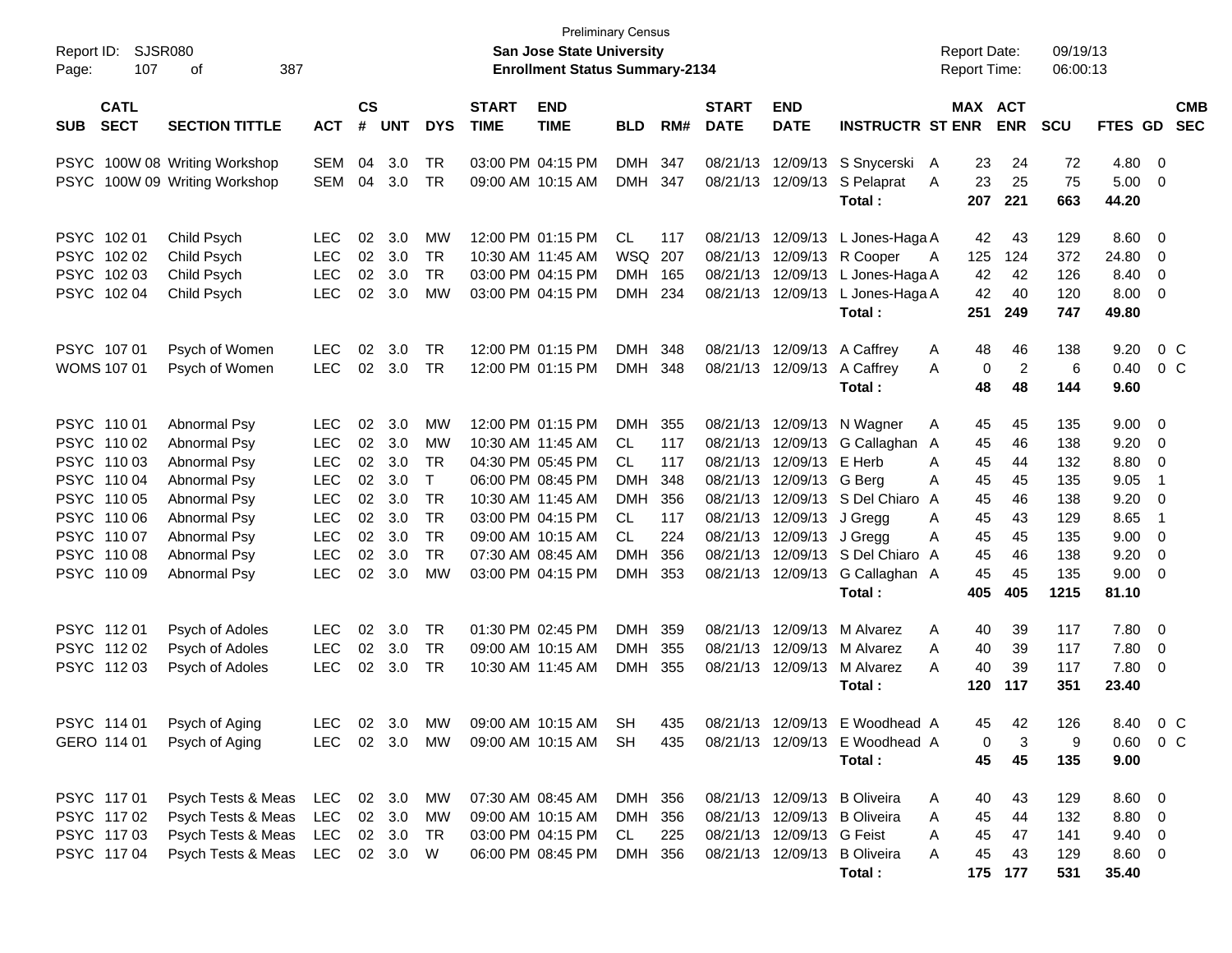| Report ID:  |                  | <b>SJSR080</b>                        |            |                             |            |            |              | <b>Preliminary Census</b><br><b>San Jose State University</b> |            |     |              |                   |                                 |   | <b>Report Date:</b> |                | 09/19/13   |             |                            |                |
|-------------|------------------|---------------------------------------|------------|-----------------------------|------------|------------|--------------|---------------------------------------------------------------|------------|-----|--------------|-------------------|---------------------------------|---|---------------------|----------------|------------|-------------|----------------------------|----------------|
| Page:       | 108<br>387<br>οf |                                       |            |                             |            |            |              | <b>Enrollment Status Summary-2134</b>                         |            |     |              |                   |                                 |   | <b>Report Time:</b> |                | 06:00:13   |             |                            |                |
|             | <b>CATL</b>      |                                       |            |                             |            |            | <b>START</b> | <b>END</b>                                                    |            |     | <b>START</b> | <b>END</b>        |                                 |   | MAX ACT             |                |            |             |                            | <b>CMB</b>     |
| <b>SUB</b>  | <b>SECT</b>      | <b>SECTION TITTLE</b>                 | <b>ACT</b> | $\mathbf{c}\mathbf{s}$<br># | <b>UNT</b> | <b>DYS</b> | <b>TIME</b>  | <b>TIME</b>                                                   | <b>BLD</b> | RM# | <b>DATE</b>  | <b>DATE</b>       | <b>INSTRUCTR ST ENR</b>         |   |                     | <b>ENR</b>     | <b>SCU</b> | FTES GD     |                            | <b>SEC</b>     |
|             |                  |                                       |            |                             |            |            |              |                                                               |            |     |              |                   |                                 |   |                     |                |            |             |                            |                |
|             | PSYC 120 10      | Adv Res Meth & Des                    | <b>LEC</b> | 02                          | 4.0        | MW         |              | 04:30 PM 05:45 PM                                             | <b>DMH</b> | 359 |              | 08/21/13 12/09/13 | G Savage                        | A | 24                  | 19             | 57         | 5.07        | - 0                        |                |
| PSYC 12011  |                  | Adv Res Meth & Des                    | <b>ACT</b> | 07                          | 0.0        | W          |              | 06:00 PM 08:00 PM                                             | <b>DMH</b> | 339 |              | 08/21/13 12/09/13 | G Savage                        | A | 24                  | 19             | 19         | 0.00        | 0                          |                |
|             | PSYC 120 20      | Adv Res Meth & Des                    | <b>LEC</b> | 02                          | 4.0        | MW         |              | 01:30 PM 02:45 PM                                             | DMH.       | 356 |              | 08/21/13 12/09/13 | M Still                         | A | 48                  | 44             | 132        | 11.73       | 0                          |                |
| PSYC 120 21 |                  | Adv Res Meth & Des                    | <b>ACT</b> | 07                          | 0.0        | м          |              | 03:00 PM 05:00 PM                                             | DMH.       | 339 |              | 08/21/13 12/09/13 | M Still                         | A | 24                  | 25             | 25         | 0.00        | 0                          |                |
|             | PSYC 120 22      | Adv Res Meth & Des                    | <b>ACT</b> | 07                          | 0.0        | W          |              | 03:00 PM 05:00 PM                                             | <b>DMH</b> | 236 | 08/21/13     | 12/09/13          | M Still                         | A | 24                  | 19             | 19         | 0.00        | 0                          |                |
|             | PSYC 120 30      | Adv Res Meth & Des                    | <b>LEC</b> | 02                          | 4.0        | <b>TR</b>  |              | 03:00 PM 04:15 PM                                             | <b>DMH</b> | 348 | 08/21/13     | 12/09/13          | S Trafalis                      | A | 48                  | 47             | 141        | 12.53       | 0                          |                |
|             | PSYC 12031       | Adv Res Meth & Des                    | <b>ACT</b> | 07                          | 0.0        | $\top$     |              | 04:30 PM 06:30 PM                                             | <b>DMH</b> | 339 | 08/21/13     |                   | 12/09/13 S Trafalis             | A | 24                  | 23             | 23         | 0.00        | 0                          |                |
|             | PSYC 120 32      | Adv Res Meth & Des                    | <b>ACT</b> | 07                          | 0.0        | R          |              | 04:30 PM 06:30 PM                                             | <b>DMH</b> | 339 | 08/21/13     |                   | 12/09/13 S Trafalis             | A | 24                  | 24             | 24         | 0.00        | 0                          |                |
|             | PSYC 120 40      | Adv Res Meth & Des                    | <b>LEC</b> | 02                          | 4.0        | MW         |              | 04:30 PM 05:45 PM                                             | DMH.       | 355 |              | 08/21/13 12/09/13 | S Trafalis                      | A | 24                  | 22             | 66         | 5.87        | 0                          |                |
| PSYC 12041  |                  | Adv Res Meth & Des                    | ACT        | 07                          | 0.0        | м          |              | 06:00 PM 08:00 PM                                             | <b>DMH</b> | 339 | 08/21/13     | 12/09/13          | S Trafalis                      | A | 24                  | 22             | 22         | 0.00        | 0                          |                |
|             | PSYC 120 50      | Adv Res Meth & Des                    | LEC        | 02                          | 4.0        | МW         |              | 09:00 AM 10:15 AM                                             | <b>DMH</b> | 347 |              | 08/21/13 12/09/13 | M Still                         | A | 24                  | 25             | 75         | 6.67        | $\overline{0}$             |                |
|             | PSYC 120 51      | Adv Res Meth & Des                    | ACT        | 07                          | 0.0        | M          |              | 10:30 AM 12:30 PM                                             | <b>DMH</b> | 339 |              | 08/21/13 12/09/13 | M Still                         | A | 24                  | 25             | 25         | 0.00        | - 0                        |                |
|             |                  |                                       |            |                             |            |            |              |                                                               |            |     |              |                   | Total:                          |   | 336                 | 314            | 628        | 41.87       |                            |                |
|             |                  | PSYC 121A 10 Adv Res Meth Social/ SEM |            | 04                          | 2.0        | W          |              | 12:00 PM 01:00 PM                                             | <b>DMH</b> | 339 |              | 08/21/13 12/09/13 | C Oyamot                        | A | 24                  | 25             | 25         | 3.33        | $\overline{0}$             |                |
|             |                  | PSYC 121A 11 Adv Res Meth Social/ LAB |            | 16                          | 0.0        | W          |              | 01:00 PM 03:45 PM                                             | <b>DMH</b> | 339 |              | 08/21/13 12/09/13 | C Oyamot                        | A | 24                  | 25             | 25         | 0.00        | - 0                        |                |
|             |                  |                                       |            |                             |            |            |              |                                                               |            |     |              |                   | Total:                          |   | 48                  | 50             | 50         | 3.33        |                            |                |
|             |                  |                                       |            |                             |            |            |              |                                                               |            |     |              |                   |                                 |   |                     |                |            |             |                            |                |
|             |                  | PSYC 121B 10 Adv R Met: Cog/Perc      | SEM        | 04                          | 2.0        | $\top$     |              | 09:00 AM 10:00 AM                                             | <b>DMH</b> | 339 |              | 08/21/13 12/09/13 | C Feria                         | A | 24                  | 16             | 16         | 2.17        | $\overline{\phantom{0}}$   |                |
|             |                  | PSYC 121B 11 Adv R Met: Cog/Perc LAB  |            | 16                          | $0.0\,$    | $\top$     |              | 10:00 AM 01:00 PM                                             | <b>DMH</b> | 339 |              | 08/21/13 12/09/13 | C Feria                         | A | 24                  | 16             | 16         | 0.00        | - 1                        |                |
|             |                  |                                       |            |                             |            |            |              |                                                               |            |     |              |                   | Total:                          |   | 48                  | 32             | 32         | 2.17        |                            |                |
| PSYC 126 01 |                  | Drugs + Brain & Beh                   | LEC        | 02                          | 3.0        | MW         |              | 01:30 PM 02:45 PM                                             | CL         | 117 |              | 08/21/13 12/09/13 | S Snycerski A                   |   | 45                  | 43             | 129        | 8.60        |                            | 0 <sup>C</sup> |
| HS.         | 126 01           | Drugs + Brain & Beh                   | LEC        |                             | 02 3.0     | МW         |              | 01:30 PM 02:45 PM                                             | CL.        | 117 |              | 08/21/13 12/09/13 | S Snycerski A                   |   | 0                   | $\overline{2}$ | 6          | 0.40        |                            | $0\,C$         |
|             |                  |                                       |            |                             |            |            |              |                                                               |            |     |              |                   | Total:                          |   | 45                  | 45             | 135        | 9.00        |                            |                |
|             |                  |                                       |            |                             |            |            |              |                                                               |            |     |              |                   |                                 |   |                     |                |            |             |                            |                |
| PSYC 129 01 |                  | Neuroscience                          | <b>LEC</b> | 02                          | 3.0        | TR         |              | 10:30 AM 11:45 AM                                             | <b>DMH</b> | 359 |              | 08/21/13 12/09/13 | C Chancellor A                  |   | 40                  | 38             | 114        | 7.60        |                            | 0 <sup>C</sup> |
| <b>BIOL</b> | 129 01           | Neuroscience                          | <b>LEC</b> | 02                          | 3.0        | TR         |              | 10:30 AM 11:45 AM                                             | <b>DMH</b> | 359 |              | 08/21/13 12/09/13 | C Chancellor A                  |   | 0                   | 5              | 15         | 1.05        | 1 C                        |                |
|             |                  |                                       |            |                             |            |            |              |                                                               |            |     |              |                   | Total:                          |   | 40                  | 43             | 129        | 8.65        |                            |                |
|             |                  |                                       |            |                             |            |            |              |                                                               |            |     |              |                   |                                 |   |                     |                |            |             |                            |                |
| PSYC 135 01 |                  | Cognition                             | SEM 05     |                             | 3.0        | TR         |              | 09:00 AM 10:15 AM                                             | DMH 359    |     |              |                   | 08/21/13 12/09/13 R Cooper      | A | 38                  | 39             | 117        | 7.85        | $\overline{\phantom{0}}$ 1 |                |
|             | PSYC 135 02      | Cognition                             | SEM        | 05                          | 3.0        | MW         |              | 12:00 PM 01:15 PM                                             | <b>DMH</b> | 164 |              | 08/21/13 12/09/13 | L Huntsman A                    |   | 38                  | 40             | 120        | 8.05        | $\overline{\phantom{0}}$ 1 |                |
|             | PSYC 13503       | Cognition                             | SEM        | 05                          | 3.0        | MW         |              | 09:00 AM 10:15 AM                                             | DMH 359    |     |              |                   | 08/21/13 12/09/13 M Van Selst A |   | 38                  | 38             | 114        | 7.60 0      |                            |                |
|             | PSYC 135 04      | Cognition                             | SEM        | 05                          | 3.0        | TR         |              | 01:30 PM 02:45 PM                                             | CL         | 238 |              | 08/21/13 12/09/13 | R Cooper                        | A | 38                  | 38             | 114        | 7.65 1      |                            |                |
|             |                  |                                       |            |                             |            |            |              |                                                               |            |     |              |                   | Total:                          |   | 152                 | 155            | 465        | 31.15       |                            |                |
|             |                  |                                       |            |                             |            |            |              |                                                               |            |     |              |                   |                                 |   |                     |                |            |             |                            |                |
| PSYC 139 01 |                  | Psy of Person                         | LEC        |                             | 02 3.0     | МW         |              | 07:30 AM 08:45 AM                                             | DMH 355    |     |              |                   | 08/21/13 12/09/13 N Wagner      | A | 35                  | 35             | 105        | $7.00 \t 0$ |                            |                |
|             | PSYC 139 02      | Psy of Person                         | <b>LEC</b> |                             | 02 3.0     | MW         |              | 01:30 PM 02:45 PM                                             | DMH 234    |     |              |                   | 08/21/13 12/09/13 N Wagner      | A | 35                  | 35             | 105        | $7.00 \t 0$ |                            |                |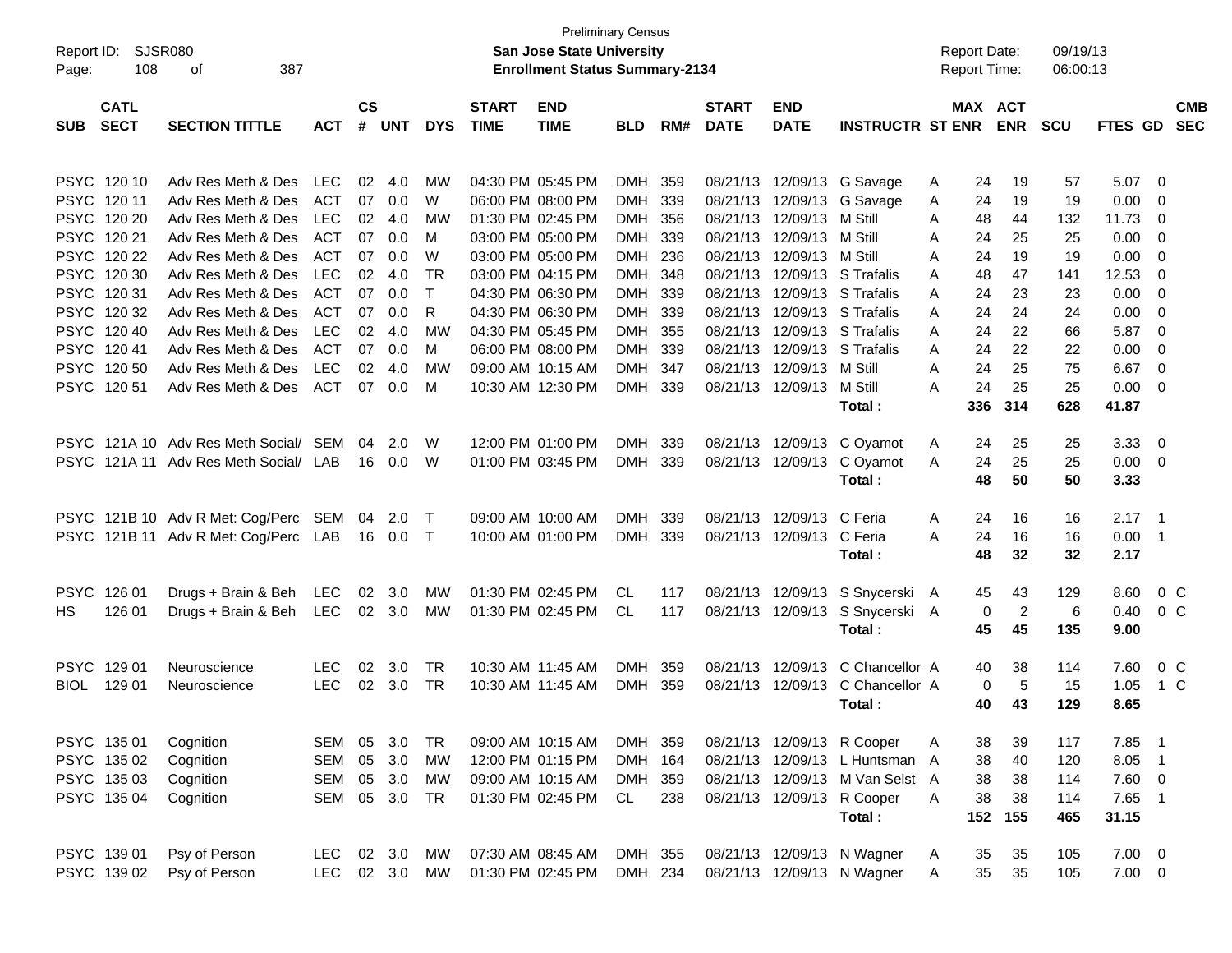| Report ID:<br>Page: | 109                                                      | <b>SJSR080</b><br>387<br>of                                                            |                                                      |                      |                          |                                           |                             | San Jose State University<br><b>Enrollment Status Summary-2134</b>               | <b>Preliminary Census</b>                     |                          |                                  |                                                                   |                                                                                                      | <b>Report Date:</b><br><b>Report Time:</b> |                                                     | 09/19/13<br>06:00:13            |                                                       |                                                      |
|---------------------|----------------------------------------------------------|----------------------------------------------------------------------------------------|------------------------------------------------------|----------------------|--------------------------|-------------------------------------------|-----------------------------|----------------------------------------------------------------------------------|-----------------------------------------------|--------------------------|----------------------------------|-------------------------------------------------------------------|------------------------------------------------------------------------------------------------------|--------------------------------------------|-----------------------------------------------------|---------------------------------|-------------------------------------------------------|------------------------------------------------------|
| SUB                 | <b>CATL</b><br><b>SECT</b>                               | <b>SECTION TITTLE</b>                                                                  | <b>ACT</b>                                           | $\mathsf{cs}$<br>#   | <b>UNT</b>               | <b>DYS</b>                                | <b>START</b><br><b>TIME</b> | <b>END</b><br><b>TIME</b>                                                        | <b>BLD</b>                                    | RM#                      | <b>START</b><br><b>DATE</b>      | <b>END</b><br><b>DATE</b>                                         | <b>INSTRUCTR ST ENR</b>                                                                              |                                            | <b>MAX ACT</b><br><b>ENR</b>                        | <b>SCU</b>                      |                                                       | <b>CMB</b><br>FTES GD SEC                            |
|                     | PSYC 139 03                                              | Psy of Person                                                                          | <b>LEC</b>                                           | 02                   | 3.0                      | MW                                        |                             | 10:30 AM 11:45 AM                                                                | DMH                                           | 359                      |                                  | 08/21/13 12/09/13                                                 | N Wagner<br>Total:                                                                                   | Α<br>105                                   | 35<br>35<br>105                                     | 105<br>315                      | $7.00 \t 0$<br>21.00                                  |                                                      |
|                     | PSYC 14201<br>PSYC 142 02<br>PSYC 142 03                 | Child Psychopatholog LEC<br>Child Psychopatholog LEC<br>Child Psychopatholog LEC       |                                                      | 02<br>02             | 3.0<br>3.0<br>02 3.0     | TR<br>MW<br><b>TR</b>                     |                             | 01:30 PM 02:45 PM<br>10:30 AM 11:45 AM<br>04:30 PM 05:45 PM                      | DMH<br><b>HGH</b><br><b>DMH</b>               | 348<br>116<br>348        | 08/21/13<br>08/21/13             | 12/09/13<br>12/09/13<br>08/21/13 12/09/13                         | R Arias<br>R Arias<br>G Berg<br>Total:                                                               | A<br>A<br>A<br>135                         | 52<br>45<br>45<br>52<br>45<br>44<br>148             | 156<br>156<br>132<br>444        | $10.40 \quad 0$<br>$10.40 \quad 0$<br>8.80 0<br>29.60 |                                                      |
|                     | PSYC 153 01                                              | Psych in Courtroom                                                                     | LEC                                                  | 02                   | 3.0                      | M                                         |                             | 06:00 PM 08:45 PM                                                                | DMH                                           | 359                      |                                  | 08/21/13 12/09/13                                                 | R Karlsson<br>Total:                                                                                 | A                                          | 25<br>24<br>25<br>24                                | 72<br>72                        | 4.85 1<br>4.85                                        |                                                      |
|                     | PSYC 154 01<br>PSYC 154 02<br>PSYC 154 03<br>PSYC 154 04 | Social Psy<br>Social Psy<br>Social Psy<br>Social Psy                                   | <b>LEC</b><br><b>LEC</b><br><b>LEC</b><br><b>LEC</b> | 02<br>02<br>02<br>02 | 3.0<br>3.0<br>3.0<br>3.0 | TR<br><b>TR</b><br><b>TR</b><br><b>MW</b> |                             | 03:00 PM 04:15 PM<br>07:30 AM 08:45 AM<br>09:00 AM 10:15 AM<br>10:30 AM 11:45 AM | DMH<br><b>DMH</b><br><b>DMH</b><br><b>DMH</b> | 356<br>348<br>348<br>356 | 08/21/13<br>08/21/13<br>08/21/13 | 08/21/13 12/09/13                                                 | 12/09/13 C Oyamot<br>12/09/13 A Asuncion<br>12/09/13 A Asuncion<br>C Oyamot<br>Total:                | A<br>A<br>A<br>A<br>192                    | 48<br>47<br>46<br>48<br>48<br>50<br>48<br>49<br>192 | 141<br>138<br>150<br>147<br>576 | $9.40 \quad 0$<br>9.20<br>10.00<br>9.80 0<br>38.40    | $\overline{\phantom{0}}$<br>$\overline{\phantom{0}}$ |
|                     | PSYC 155 01                                              | Human Learning                                                                         | <b>LEC</b>                                           | 02                   | 3.0                      | MW                                        |                             | 10:30 AM 11:45 AM                                                                | DMH 348                                       |                          |                                  | 08/21/13 12/09/13                                                 | S Del Chiaro A<br>Total:                                                                             |                                            | 45<br>48<br>45<br>48                                | 144<br>144                      | 9.60 0<br>9.60                                        |                                                      |
|                     | PSYC 157 01                                              | Psy of Motivation                                                                      | <b>LEC</b>                                           | 02                   | 3.0                      | TR                                        |                             | 01:30 PM 02:45 PM                                                                | DMH 358                                       |                          |                                  | 08/21/13 12/09/13                                                 | S Laraway<br>Total:                                                                                  | A                                          | 35<br>34<br>35<br>34                                | 102<br>102                      | $6.80$ 0<br>6.80                                      |                                                      |
|                     | PSYC 158 01<br>PSYC 158 02<br>PSYC 158 03                | Perception<br>Perception<br>Perception                                                 | <b>LEC</b><br><b>LEC</b><br><b>LEC</b>               | 02<br>02<br>02       | 3.0<br>3.0<br>3.0        | MW<br><b>TR</b><br>$\top$                 |                             | 01:30 PM 02:45 PM<br>03:00 PM 04:15 PM<br>06:00 PM 08:45 PM                      | DMH<br><b>DMH</b><br>DMH                      | 161<br>357<br>359        | 08/21/13<br>08/21/13             | 12/09/13 C Feria<br>12/09/13 C Feria<br>08/21/13 12/09/13 D Kalar | Total:                                                                                               | A<br>A<br>А<br>105                         | 35<br>34<br>35<br>34<br>35<br>34<br>102             | 102<br>102<br>102<br>306        | 7.05<br>6.90<br>6.90<br>20.85                         | - 5<br>2<br>$\overline{2}$                           |
|                     | PSYC 160 01<br>PSYC 160 02<br>PSYC 16003                 | <b>Clinical Psychology</b><br><b>Clinical Psychology</b><br><b>Clinical Psychology</b> | <b>LEC</b><br><b>LEC</b><br>LEC 02 3.0 TR            | 02<br>02             | 3.0<br>3.0               | MW<br>TR                                  |                             | 09:00 AM 10:15 AM<br>10:30 AM 11:45 AM<br>09:00 AM 10:15 AM DMH 353              | <b>DMH</b><br><b>DMH</b>                      | 355<br>353               | 08/21/13                         |                                                                   | 12/09/13 G Callaghan A<br>08/21/13 12/09/13 E Woodhead A<br>08/21/13 12/09/13 E Woodhead A<br>Total: |                                            | 42<br>42<br>42<br>43<br>42<br>42<br>126 127         | 126<br>129<br>126<br>381        | 8.40 0<br>$8.60 \quad 0$<br>8.40 0<br>25.40           |                                                      |
|                     | PSYC 165 01<br>PSYC 165 02                               | Theory Meth Couns<br>Theory Meth Couns                                                 | LEC.<br>LEC 03 3.0 TR                                |                      | 03 3.0 TR                |                                           |                             | 01:30 PM 02:45 PM<br>03:00 PM 04:15 PM                                           | DMH 355<br>DMH 355                            |                          |                                  | 08/21/13 12/09/13 J Gregg<br>08/21/13 12/09/13 E Herb             | Total:                                                                                               | A<br>A                                     | 39<br>42<br>35<br>33<br>77<br>72                    | 117<br>99<br>216                | 7.80 0<br>$6.60$ 0<br>14.40                           |                                                      |
| <b>KIN</b>          | PSYC 16701<br>167 01                                     | Sports Psychology<br>Sports Psychology                                                 | <b>LEC</b><br>LEC 02 3.0 MW                          |                      | 02 3.0                   | МW                                        |                             | 10:30 AM 11:45 AM<br>10:30 AM 11:45 AM                                           | <b>SPXE 077</b><br><b>SPXE 077</b>            |                          |                                  |                                                                   | 08/21/13 12/09/13 T Semerjian A<br>08/21/13 12/09/13 T Semerjian A                                   |                                            | 13<br>40<br>$\mathbf 0$<br>33                       | 39<br>99                        |                                                       | 2.60 0 C<br>6.70 2 C                                 |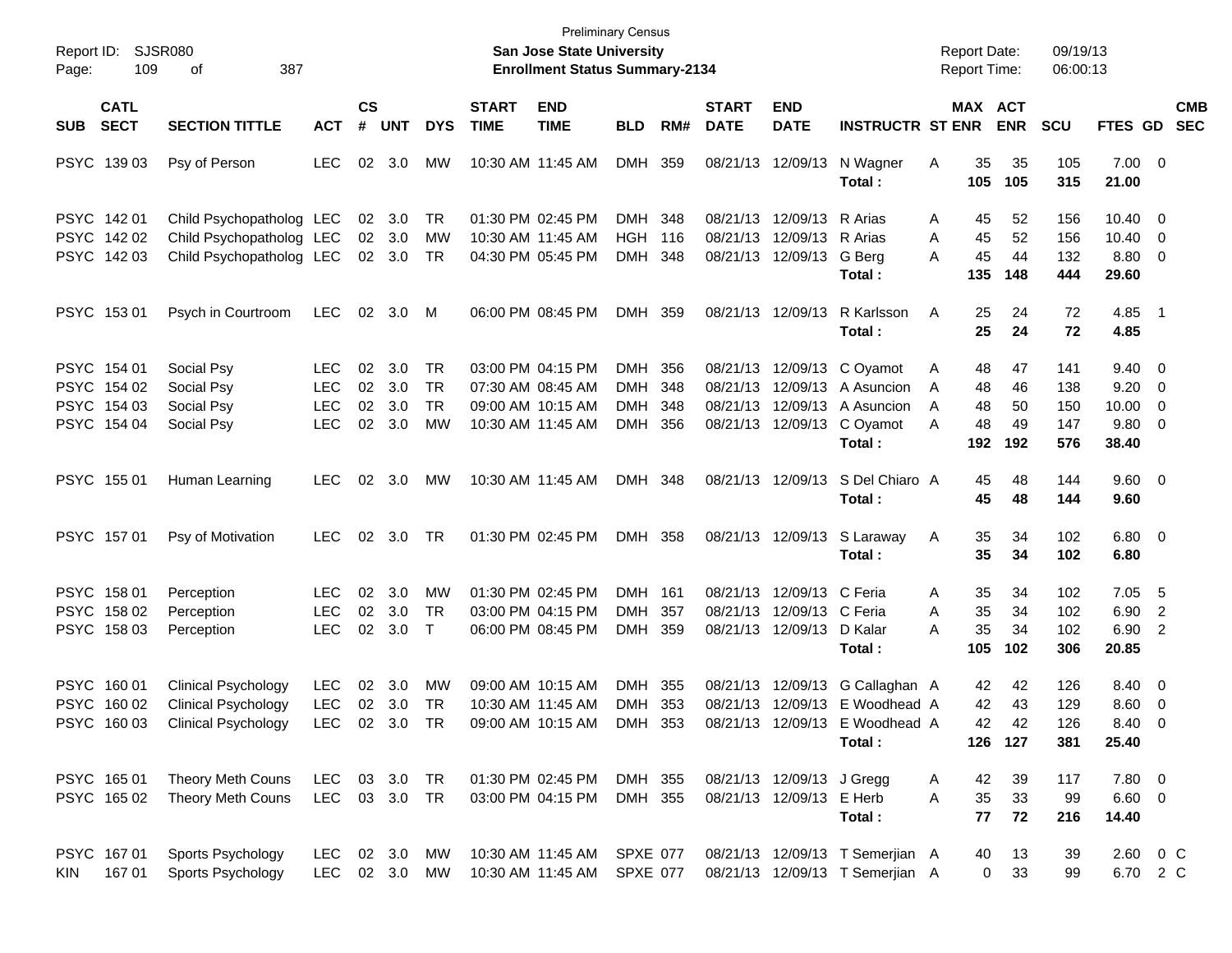| Report ID:<br>Page:        | 110                        | <b>SJSR080</b><br>387<br>оf                  |                          |                    |            |                          |                             | <b>San Jose State University</b><br><b>Enrollment Status Summary-2134</b> | <b>Preliminary Census</b> |     |                             |                           |                         |        | <b>Report Date:</b><br>Report Time: |                       | 09/19/13<br>06:00:13 |                |                          |                          |
|----------------------------|----------------------------|----------------------------------------------|--------------------------|--------------------|------------|--------------------------|-----------------------------|---------------------------------------------------------------------------|---------------------------|-----|-----------------------------|---------------------------|-------------------------|--------|-------------------------------------|-----------------------|----------------------|----------------|--------------------------|--------------------------|
| <b>SUB</b>                 | <b>CATL</b><br><b>SECT</b> | <b>SECTION TITTLE</b>                        | <b>ACT</b>               | $\mathsf{cs}$<br># | <b>UNT</b> | <b>DYS</b>               | <b>START</b><br><b>TIME</b> | <b>END</b><br><b>TIME</b>                                                 | <b>BLD</b>                | RM# | <b>START</b><br><b>DATE</b> | <b>END</b><br><b>DATE</b> | <b>INSTRUCTR ST ENR</b> |        |                                     | MAX ACT<br><b>ENR</b> | <b>SCU</b>           | <b>FTES GD</b> |                          | <b>CMB</b><br><b>SEC</b> |
|                            |                            |                                              |                          |                    |            |                          |                             |                                                                           |                           |     |                             |                           | Total:                  |        | 40                                  | 46                    | 138                  | 9.30           |                          |                          |
|                            | PSYC 170 01                | Indus Psy                                    | <b>LEC</b>               | 02                 | 3.0        | W                        |                             | 06:00 PM 08:45 PM                                                         | DMH 355                   |     | 08/21/13                    | 12/09/13                  | H Pila                  | A      | 35                                  | 40                    | 120                  | 8.10           | $\overline{\mathbf{2}}$  |                          |
|                            | PSYC 170 02                | Indus Psy                                    | <b>LEC</b>               | 02                 | 3.0        | MW                       | 12:00 PM 01:15 PM           |                                                                           | DMH 356                   |     | 08/21/13                    | 12/09/13                  | A Rogers                | A      | 40                                  | 39                    | 117                  | 7.85           | $\overline{\mathbf{1}}$  |                          |
|                            |                            |                                              |                          |                    |            |                          |                             |                                                                           |                           |     |                             |                           | Total:                  |        | 75                                  | 79                    | 237                  | 15.95          |                          |                          |
|                            | PSYC 173 01                | <b>Human Factors</b>                         | <b>LEC</b>               | 02                 | 3.0        | TR                       | 01:30 PM 02:45 PM           |                                                                           | DMH 234                   |     | 08/21/13 12/09/13           |                           | J Still                 | A      | 35                                  | 32                    | 96                   | 6.40           | - 0                      |                          |
|                            |                            |                                              |                          |                    |            |                          |                             |                                                                           |                           |     |                             |                           | Total:                  |        | 35                                  | 32                    | 96                   | 6.40           |                          |                          |
|                            | PSYC 175 01                | Management Psy                               | LEC                      | 02                 | 3.0        | M                        | 06:00 PM 08:45 PM           |                                                                           | DMH 355                   |     | 08/21/13 12/09/13           |                           | H Pila                  | A      | 30                                  | 29                    | 87                   | 5.80           | - 0                      |                          |
|                            |                            |                                              |                          |                    |            |                          |                             |                                                                           |                           |     |                             |                           | Total:                  |        | 30                                  | 29                    | 87                   | 5.80           |                          |                          |
|                            | PSYC 180 01                | <b>Indiv Studies</b>                         | <b>SUP</b>               | 36                 | 4.0        | <b>TBA</b>               |                             |                                                                           |                           |     | 08/21/13                    | 12/09/13                  |                         | A      | 0                                   | 0                     | 0                    | 0.00           | - 0                      |                          |
| <b>PSYC</b>                | 180 02                     | <b>Indiv Studies</b>                         | <b>SUP</b>               | 36                 | 1.0        | <b>TBA</b>               |                             |                                                                           |                           |     | 08/21/13                    | 12/09/13                  | J Fanos                 | A      | 5                                   | -1                    | 1                    | 0.07           | - 0                      |                          |
| <b>PSYC</b>                | 180 03                     | <b>Indiv Studies</b>                         | <b>SUP</b>               | 36                 | 1.0        | <b>TBA</b>               |                             |                                                                           |                           |     | 08/21/13                    | 12/09/13                  | C Oyamot                | A      | 5                                   | -1                    | 1                    | 0.07           | 0                        |                          |
| <b>PSYC</b>                | 18004                      | <b>Indiv Studies</b>                         | <b>SUP</b>               | 36                 | 1.0        | <b>TBA</b>               |                             |                                                                           |                           |     | 08/21/13                    | 12/09/13 A Prins          |                         | A      | 5                                   | 1                     | 1                    | 0.07           | 0                        |                          |
| <b>PSYC</b>                | 180 05                     | <b>Indiv Studies</b>                         | <b>SUP</b>               | 36                 | 1.0        | <b>TBA</b>               |                             |                                                                           |                           |     | 08/21/13                    | 12/09/13                  | C Chancellor A          |        | 5                                   | -1                    | 1                    | 0.07           | 0                        |                          |
| <b>PSYC</b>                | 180 06                     | <b>Indiv Studies</b>                         | <b>SUP</b>               | 36                 | 2.0        | <b>TBA</b>               |                             |                                                                           |                           |     | 08/21/13                    |                           | 12/09/13 M Van Selst A  |        | 5                                   | 2                     | 4                    | 0.27           | 0                        |                          |
| <b>PSYC</b>                | 180 07                     | <b>Indiv Studies</b>                         | <b>SUP</b>               | 36                 | 2.0        | <b>TBA</b>               |                             |                                                                           |                           |     | 08/21/13                    | 12/09/13                  | C Chancellor A          |        | 5                                   | 3                     | 6                    | 0.40           | 0                        |                          |
| <b>PSYC</b>                | 18008                      | <b>Indiv Studies</b>                         | <b>SUP</b>               | 36                 | 2.0        | <b>TBA</b>               |                             |                                                                           |                           |     | 08/21/13                    | 12/09/13                  |                         | A      | 5                                   | 0                     | 0                    | 0.00           | 0                        |                          |
| <b>PSYC</b>                | 18009                      | <b>Indiv Studies</b>                         | <b>SUP</b>               | 36                 | 2.0        | <b>TBA</b>               |                             |                                                                           |                           |     | 08/21/13                    | 12/09/13                  |                         | A      | 5                                   | 0                     | 0                    | 0.00           | 0                        |                          |
| <b>PSYC</b>                | 180 10                     | <b>Indiv Studies</b>                         | <b>SUP</b>               | 36                 | 2.0        | <b>TBA</b>               |                             |                                                                           |                           |     | 08/21/13                    | 12/09/13                  |                         | A      | 5                                   | 0                     | 0                    | 0.00           | 0                        |                          |
| <b>PSYC</b>                | 180 11                     | <b>Indiv Studies</b>                         | <b>SUP</b>               | 36                 | 2.0        | <b>TBA</b>               |                             |                                                                           |                           |     | 08/21/13                    | 12/09/13                  |                         | A      | 5                                   | 0                     | 0                    | 0.00           | 0                        |                          |
| <b>PSYC</b>                | 180 12                     | <b>Indiv Studies</b>                         | <b>SUP</b>               | 36                 | 3.0        | <b>TBA</b>               |                             |                                                                           |                           |     | 08/21/13                    | 12/09/13                  | C Chancellor A          |        | 5                                   | 1                     | 3                    | 0.20           | 0                        |                          |
| <b>PSYC</b>                | 180 13                     | <b>Indiv Studies</b><br><b>Indiv Studies</b> | <b>SUP</b>               | 36                 | 3.0        | <b>TBA</b>               |                             |                                                                           |                           |     | 08/21/13                    | 12/09/13                  |                         | Α      | 5                                   | 0                     | 0                    | 0.00           | 0                        |                          |
| <b>PSYC</b><br><b>PSYC</b> | 180 14<br>180 15           | <b>Indiv Studies</b>                         | <b>SUP</b><br><b>SUP</b> | 36<br>36           | 3.0        | <b>TBA</b><br><b>TBA</b> |                             |                                                                           |                           |     | 08/21/13<br>08/21/13        | 12/09/13<br>12/09/13      |                         | A      | 5<br>5                              | 0<br>0                | 0<br>0               | 0.00           | 0                        |                          |
|                            | PSYC 18016                 | <b>Indiv Studies</b>                         | <b>SUP</b>               | 36                 | 3.0<br>3.0 | <b>TBA</b>               |                             |                                                                           |                           |     | 08/21/13 12/09/13           |                           |                         | A<br>A | 5                                   | 0                     | 0                    | 0.00<br>0.00   | 0<br>0                   |                          |
|                            |                            |                                              |                          |                    |            |                          |                             |                                                                           |                           |     |                             |                           | Total:                  |        | 75                                  | 10                    | 17                   | 1.13           |                          |                          |
|                            |                            |                                              |                          |                    |            |                          |                             |                                                                           |                           |     |                             |                           |                         |        |                                     |                       |                      |                |                          |                          |
|                            | PSYC 184 01                | Directed Reading                             | <b>SUP</b>               |                    | 36 4.0     | TBA                      |                             |                                                                           |                           |     |                             | 08/21/13 12/09/13         |                         | A      | $\Omega$                            | $\Omega$              | 0                    | $0.00 \quad 0$ |                          |                          |
|                            | PSYC 184 02                | Directed Reading                             | <b>SUP</b>               |                    | 36 1.0     | TBA                      |                             |                                                                           |                           |     |                             | 08/21/13 12/09/13 G Feist |                         | A      | 3                                   | 1                     | 1                    | 0.07           | - 0                      |                          |
|                            | PSYC 184 03                | Directed Reading                             | SUP                      |                    | 36 1.0     | TBA                      |                             |                                                                           |                           |     | 08/21/13 12/09/13           |                           |                         | A      | 3                                   | 0                     | 0                    | 0.00           | 0                        |                          |
|                            | PSYC 184 04                | Directed Reading                             | <b>SUP</b>               |                    | 36 1.0     | TBA                      |                             |                                                                           |                           |     | 08/21/13 12/09/13           |                           |                         | Α      |                                     | 0                     | 0                    | 0.00           | 0                        |                          |
|                            | PSYC 184 05                | Directed Reading                             | <b>SUP</b>               |                    | 36 2.0     | TBA                      |                             |                                                                           |                           |     | 08/21/13 12/09/13           |                           |                         |        |                                     | 0                     | 0                    | 0.00           | -0                       |                          |
|                            | PSYC 184 06                | Directed Reading                             | SUP                      |                    | 36 3.0     | TBA                      |                             |                                                                           |                           |     | 08/21/13 12/09/13           |                           |                         |        |                                     | 0                     | 0                    | 0.00           | - 0                      |                          |
|                            | PSYC 184 07                | <b>Directed Reading</b>                      | <b>SUP</b>               |                    | 36 4.0     | TBA                      |                             |                                                                           |                           |     | 08/21/13 12/09/13           |                           |                         |        | 3                                   | 0                     | 0                    | 0.00           | $\overline{\phantom{0}}$ |                          |
|                            |                            |                                              |                          |                    |            |                          |                             |                                                                           |                           |     |                             |                           | Total:                  |        | 18                                  |                       | $\mathbf 1$          | 0.07           |                          |                          |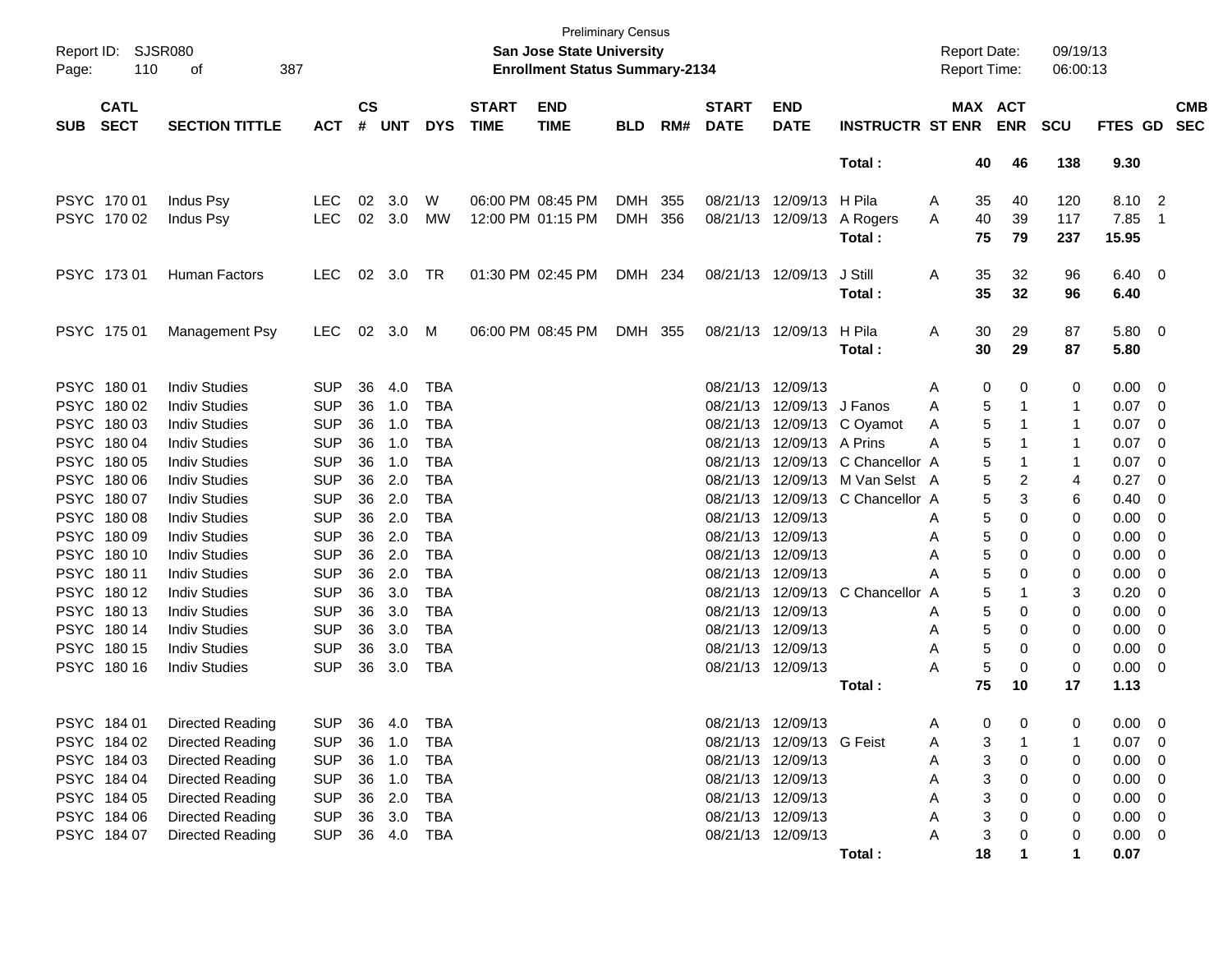| Report ID:<br>Page: | <b>SJSR080</b><br>111      | 387<br>оf                   |              |                    |            |            |                             | <b>Preliminary Census</b><br><b>San Jose State University</b><br><b>Enrollment Status Summary-2134</b> |            |     |                             |                           |                                | <b>Report Date:</b><br><b>Report Time:</b> |                       | 09/19/13<br>06:00:13 |                |                          |
|---------------------|----------------------------|-----------------------------|--------------|--------------------|------------|------------|-----------------------------|--------------------------------------------------------------------------------------------------------|------------|-----|-----------------------------|---------------------------|--------------------------------|--------------------------------------------|-----------------------|----------------------|----------------|--------------------------|
| <b>SUB</b>          | <b>CATL</b><br><b>SECT</b> | <b>SECTION TITTLE</b>       | <b>ACT</b>   | $\mathsf{cs}$<br># | <b>UNT</b> | <b>DYS</b> | <b>START</b><br><b>TIME</b> | <b>END</b><br><b>TIME</b>                                                                              | <b>BLD</b> | RM# | <b>START</b><br><b>DATE</b> | <b>END</b><br><b>DATE</b> | <b>INSTRUCTR ST ENR</b>        |                                            | MAX ACT<br><b>ENR</b> | <b>SCU</b>           | FTES GD        | <b>CMB</b><br><b>SEC</b> |
| <b>PSYC</b>         | 18601                      | Psych Field Wk              | <b>SUP</b>   | 36                 | 4.0        | <b>TBA</b> |                             |                                                                                                        |            |     | 08/21/13                    | 12/09/13                  |                                | A                                          | 0<br>0                | 0                    | 0.00           | - 0                      |
| <b>PSYC</b>         | 18602                      | Psych Field Wk              | <b>SUP</b>   | 36                 | 1.0        | <b>TBA</b> |                             |                                                                                                        |            |     | 08/21/13                    | 12/09/13                  |                                | A                                          | 3<br>0                | 0                    | 0.00           | - 0                      |
| <b>PSYC</b>         | 186 03                     | Psych Field Wk              | <b>SUP</b>   | 36                 | 1.0        | <b>TBA</b> |                             |                                                                                                        |            |     | 08/21/13                    | 12/09/13                  |                                | A                                          | 3<br>0                | 0                    | 0.00           | - 0                      |
| <b>PSYC</b>         | 186 04                     | Psych Field Wk              | <b>SUP</b>   | 36                 | 2.0        | <b>TBA</b> |                             |                                                                                                        |            |     | 08/21/13                    | 12/09/13                  |                                | A                                          | 3<br>$\mathbf 0$      | 0                    | 0.00           | - 0                      |
| <b>PSYC</b>         | 186 05                     | Psych Field Wk              | <b>SUP</b>   | 36                 | 3.0        | <b>TBA</b> |                             |                                                                                                        |            |     | 08/21/13 12/09/13           |                           |                                | A                                          | 3<br>0                | 0                    | 0.00           | - 0                      |
| <b>PSYC</b>         | 186 06                     | Psych Field Wk              | <b>SUP</b>   | 36                 | 3.0        | <b>TBA</b> |                             |                                                                                                        |            |     |                             | 08/21/13 12/09/13         |                                | A                                          | 3<br>$\mathbf 0$      | 0                    | 0.00           | - 0                      |
|                     |                            |                             |              |                    |            |            |                             |                                                                                                        |            |     |                             |                           | Total:                         | 15                                         | $\bf{0}$              | $\bf{0}$             | 0.00           |                          |
| <b>PSYC</b>         | 190 01                     | Current Issues Capst SEM    |              | 05                 | 3.0        | м          |                             | 06:00 PM 08:45 PM                                                                                      | DMH 308    |     | 08/21/13                    | 12/09/13                  | J Fanos                        | Α<br>22                                    | 19                    | 57                   | 3.80           | - 0                      |
|                     | PSYC 190 02                | Current Issues Capst SEM    |              | 05                 | 3.0        | MW         |                             | 12:00 PM 01:15 PM                                                                                      | DMH        | 234 | 08/21/13                    | 12/09/13                  | G Callaghan A                  | 22                                         | 22                    | 66                   | 4.40           | 0                        |
| <b>PSYC</b>         | 190 03                     | Current Issues Capst SEM    |              | 05                 | 3.0        | <b>TR</b>  |                             | 10:30 AM 11:45 AM                                                                                      | DMH 234    |     | 08/21/13                    | 12/09/13                  | J Gregg                        | 22<br>A                                    | 27                    | 81                   | 5.40           | 0                        |
| <b>PSYC</b>         | 190 04                     | Current Issues Capst SEM    |              | 05                 | 3.0        | R          |                             | 06:00 PM 08:45 PM                                                                                      | DMH 308    |     | 08/21/13                    | 12/09/13                  | G Berg                         | 22<br>A                                    | 17                    | 51                   | 3.40           | - 0                      |
|                     | PSYC 190 05                | Current Issues Capst SEM 05 |              |                    | 3.0        | MW         |                             | 04:30 PM 05:45 PM                                                                                      | DMH 347    |     |                             | 08/21/13 12/09/13         | J Fanos                        | 22<br>A                                    | 21                    | 63                   | 4.20           | - 0                      |
|                     |                            |                             |              |                    |            |            |                             |                                                                                                        |            |     |                             |                           | Total:                         | 110                                        | 106                   | 318                  | 21.20          |                          |
|                     | PSYC 191 01                | Psych of Prejudice          | <b>LEC</b>   | 02                 | 3.0        | MW         |                             | 01:30 PM 02:45 PM                                                                                      | DMH 355    |     | 08/21/13                    | 12/09/13                  | R Arias                        | A<br>42                                    | 47                    | 141                  | 9.40           | - 0                      |
| <b>PSYC</b>         | 191 02                     | Psych of Prejudice          | <b>LEC</b>   | 02                 | 3.0        | MW         |                             | 09:00 AM 10:15 AM                                                                                      | DMH 353    |     | 08/21/13                    | 12/09/13                  | N Rattan                       | 42<br>A                                    | 44                    | 132                  | 8.80           | - 0                      |
| <b>PSYC</b>         | 191 03                     | Psych of Prejudice          | <b>LEC</b>   | 02                 | 3.0        | <b>TR</b>  |                             | 12:00 PM 01:15 PM                                                                                      | DMH 353    |     | 08/21/13                    | 12/09/13                  | A Asuncion                     | 42<br>A                                    | 41                    | 123                  | 8.20           | 0                        |
| <b>PSYC</b>         | 191 04                     | Psych of Prejudice          | <b>LEC</b>   | 02                 | 3.0        | <b>TR</b>  |                             | 01:30 PM 02:45 PM                                                                                      | DMH        | 353 | 08/21/13                    | 12/09/13                  | A Asuncion                     | A<br>42                                    | 38                    | 114                  | 7.60           | - 0                      |
|                     | PSYC 19105                 | Psych of Prejudice          | <b>LEC</b>   | 02                 | 3.0        | <b>TR</b>  |                             | 03:00 PM 04:15 PM                                                                                      | DMH 164    |     |                             | 08/21/13 12/09/13         | N Rattan                       | 42<br>A                                    | 41                    | 123                  | 8.20           | - 0                      |
|                     |                            |                             |              |                    |            |            |                             |                                                                                                        |            |     |                             |                           | Total:                         | 210                                        | 211                   | 633                  | 42.20          |                          |
| <b>PSYC</b>         | 199 01                     | Senior Hon Thesis           | <b>SUP</b>   | 36                 | 3.0        | <b>TBA</b> |                             |                                                                                                        |            |     | 08/21/13 12/09/13           |                           |                                | Α                                          | 2<br>0                | 0                    | 0.00           | - 0                      |
|                     | PSYC 199 02                | Senior Hon Thesis           | <b>SUP</b>   | 36                 | 3.0        | <b>TBA</b> |                             |                                                                                                        |            |     | 08/21/13 12/09/13           |                           |                                | A                                          | 2<br>0                | 0                    | 0.00           | - 0                      |
|                     |                            |                             |              |                    |            |            |                             |                                                                                                        |            |     |                             |                           | Total:                         |                                            | $\mathbf 0$<br>4      | 0                    | 0.00           |                          |
|                     | PSYC 204 01                | Adv Child Psy               | SEM 05       |                    | 3.0        | W          |                             | 09:00 AM 11:45 AM                                                                                      | DMH 308    |     | 08/21/13 12/09/13           |                           | M Alvarez                      | A<br>15                                    | 16                    | 48                   | 4.00 16        |                          |
|                     |                            |                             |              |                    |            |            |                             |                                                                                                        |            |     |                             |                           | Total:                         |                                            | 15<br>16              | 48                   | 4.00           |                          |
|                     | PSYC 240 01                | App Psychometrics           | SEM 05       |                    | 3.0        | MW         |                             | 03:00 PM 04:15 PM                                                                                      | DMH 347    |     |                             |                           | 08/21/13 12/09/13 H Tokunaga A |                                            | 15<br>25              | 45                   | 3.75 15        |                          |
|                     |                            |                             |              |                    |            |            |                             |                                                                                                        |            |     |                             |                           | Total:                         |                                            | 25<br>15              | 45                   | 3.75           |                          |
|                     | PSYC 249 01                | I/O Psy Field Work          | SUP          |                    | 25 6.0     | TBA        |                             |                                                                                                        |            |     | 08/21/13 12/09/13           |                           |                                | A                                          | 0<br>0                | 0                    | $0.00 \quad 0$ |                          |
|                     | PSYC 249 02                | I/O Psy Field Work          | <b>SUP</b>   |                    | 25 3.0     | TBA        |                             |                                                                                                        |            |     |                             |                           | 08/21/13 12/09/13 M Hosoda     | 15<br>A                                    | 12                    | 36                   | 3.00 12        |                          |
|                     |                            |                             |              |                    |            |            |                             |                                                                                                        |            |     |                             |                           | Total:                         |                                            | 15<br>12              | 36                   | 3.00           |                          |
|                     | PSYC 256 01                | Sem in Perception           | SEM 05 3.0 M |                    |            |            |                             | 09:00 AM 11:45 AM DMH 308                                                                              |            |     | 08/21/13 12/09/13 C Feria   |                           |                                | A                                          | 15<br>15              | 45                   | 3.75 15        |                          |
|                     |                            |                             |              |                    |            |            |                             |                                                                                                        |            |     |                             |                           | Total:                         |                                            | 15<br>15              | 45                   | 3.75           |                          |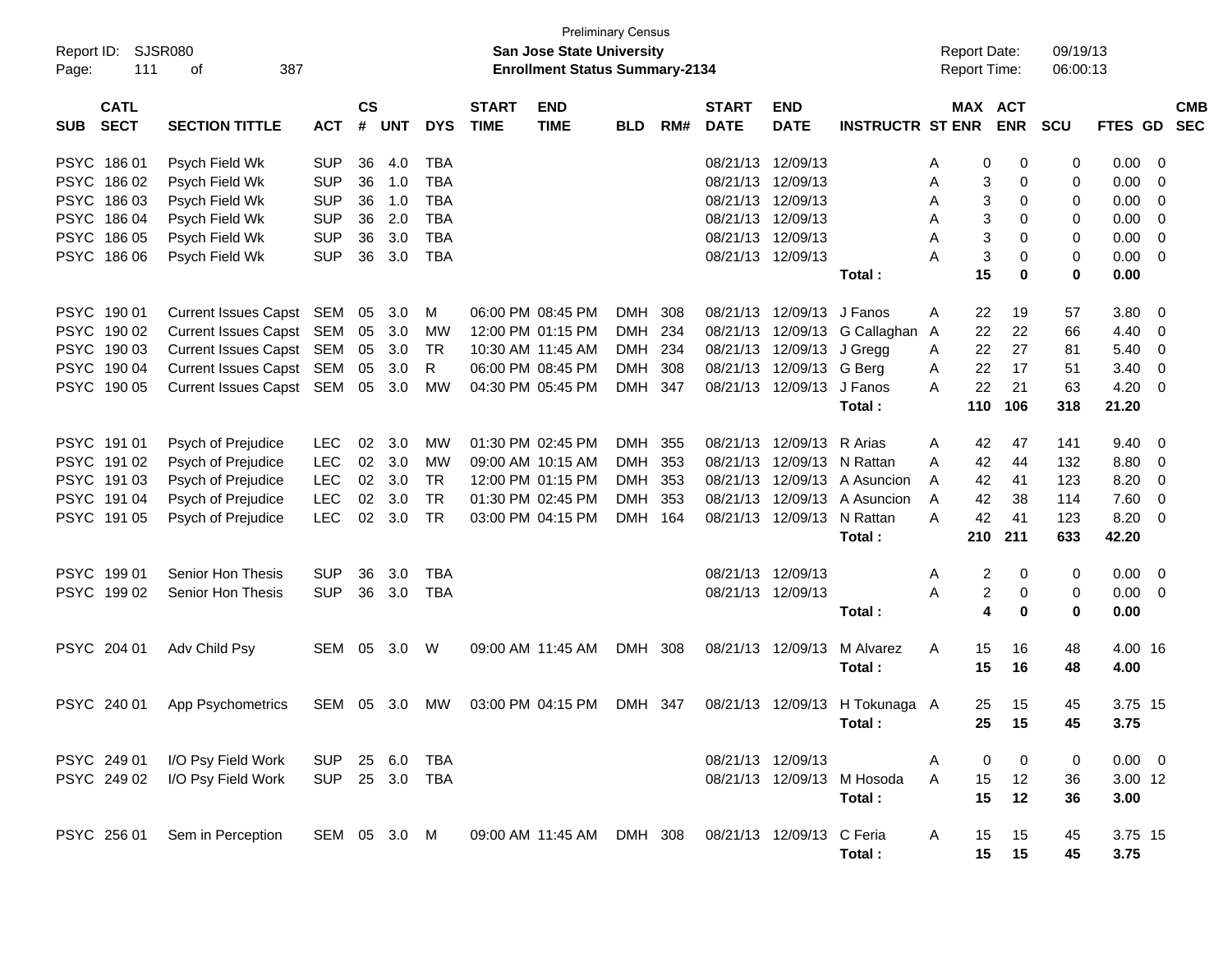| Report ID:<br>112<br>Page:                | SJSR080<br>387<br>οf                                                    |                                        |                |                         |                                        |                             | <b>San Jose State University</b><br><b>Enrollment Status Summary-2134</b> | <b>Preliminary Census</b> |     |                             |                                                             |                                                                                | <b>Report Date:</b><br>Report Time: |                       | 09/19/13<br>06:00:13 |                          |                                                                                     |
|-------------------------------------------|-------------------------------------------------------------------------|----------------------------------------|----------------|-------------------------|----------------------------------------|-----------------------------|---------------------------------------------------------------------------|---------------------------|-----|-----------------------------|-------------------------------------------------------------|--------------------------------------------------------------------------------|-------------------------------------|-----------------------|----------------------|--------------------------|-------------------------------------------------------------------------------------|
| <b>CATL</b><br><b>SECT</b><br><b>SUB</b>  | <b>SECTION TITTLE</b>                                                   | <b>ACT</b>                             | <b>CS</b><br># | <b>UNT</b>              | <b>DYS</b>                             | <b>START</b><br><b>TIME</b> | <b>END</b><br><b>TIME</b>                                                 | <b>BLD</b>                | RM# | <b>START</b><br><b>DATE</b> | <b>END</b><br><b>DATE</b>                                   | <b>INSTRUCTR ST ENR</b>                                                        |                                     | MAX ACT<br><b>ENR</b> | <b>SCU</b>           |                          | <b>CMB</b><br>FTES GD SEC                                                           |
| PSYC 270 01                               | Sem Ind/Org Psych                                                       | SEM 05 3.0                             |                |                         | МW                                     |                             | 04:30 PM 05:45 PM                                                         | DMH 308                   |     |                             | 08/21/13 12/09/13                                           | M Hosoda<br>Total:                                                             | 15<br>A<br>15                       | 10<br>10              | 30<br>30             | 2.50 10<br>2.50          |                                                                                     |
| PSYC 273 01                               | Sem Human Factors SEM 05 3.0 T                                          |                                        |                |                         |                                        |                             | 03:00 PM 05:45 PM                                                         | <b>ENG 486</b>            |     |                             | 08/21/13 12/09/13                                           | A Andre<br>Total:                                                              | 40<br>A<br>40                       | 30<br>30              | 90<br>90             | 7.50 30<br>7.50          |                                                                                     |
| PSYC 276 01                               | Groups at Work                                                          | SEM 05 3.0 T                           |                |                         |                                        |                             | 04:30 PM 07:15 PM                                                         | DMH 308                   |     |                             | 08/21/13 12/09/13                                           | A Rogers<br>Total:                                                             | 15<br>A<br>15                       | 13<br>13              | 39<br>39             | $3.25$ 13<br>3.25        |                                                                                     |
| PSYC 280 01                               | <b>General Seminar</b>                                                  | SEM 05 3.0                             |                |                         | МW                                     |                             | 01:30 PM 02:45 PM                                                         | DMH 308                   |     |                             | 08/21/13 12/09/13                                           | <b>G</b> Feist<br>Total:                                                       | 15<br>A<br>15                       | 15<br>15              | 45<br>45             | 3.75 15<br>3.75          |                                                                                     |
| PSYC 298 01<br>PSYC 298 02                | <b>Special Prob</b><br><b>Special Prob</b>                              | <b>SUP</b><br><b>SUP</b>               | 25<br>25       | 4.0<br>1.0              | <b>TBA</b><br><b>TBA</b>               |                             |                                                                           |                           |     |                             | 08/21/13 12/09/13<br>08/21/13 12/09/13                      |                                                                                | 0<br>A<br>Α<br>4                    | 0<br>0                | 0<br>0               | 0.00<br>0.00             | - 0<br>$\mathbf 0$                                                                  |
| PSYC 298 03<br>PSYC 298 04<br>PSYC 298 05 | <b>Special Prob</b><br><b>Special Prob</b><br><b>Special Prob</b>       | <b>SUP</b><br><b>SUP</b><br><b>SUP</b> | 25<br>25<br>25 | 1.0<br>2.0<br>2.0       | <b>TBA</b><br><b>TBA</b><br><b>TBA</b> |                             |                                                                           |                           |     |                             | 08/21/13 12/09/13<br>08/21/13 12/09/13<br>08/21/13 12/09/13 |                                                                                | A<br>4<br>A<br>4<br>A<br>4          | 0<br>0<br>0           | 0<br>0<br>0          | 0.00<br>0.00<br>0.00     | 0<br>0<br>0                                                                         |
| PSYC 298 06<br>PSYC 298 07<br>PSYC 298 08 | <b>Special Prob</b><br><b>Special Prob</b><br>Special Prob              | <b>SUP</b><br><b>SUP</b><br><b>SUP</b> | 25<br>25<br>25 | 3.0<br>3.0<br>4.0       | <b>TBA</b><br><b>TBA</b><br><b>TBA</b> |                             |                                                                           |                           |     |                             | 08/21/13 12/09/13                                           | 08/21/13 12/09/13 C Oyamot<br>08/21/13 12/09/13 S Laraway                      | Α<br>4<br>A<br>4<br>A<br>4          | 1<br>0                | 3<br>3<br>0          | 0.25<br>0.25<br>0.00     | -1<br>$\overline{\phantom{0}}$ 1<br>0                                               |
| PSYC 298 09<br>PSYC 298 10<br>PSYC 298 11 | <b>Special Prob</b><br><b>Special Prob</b><br><b>Special Prob</b>       | <b>SUP</b><br><b>SUP</b><br><b>SUP</b> | 25<br>25<br>25 | 4.0<br>4.0<br>4.0       | <b>TBA</b><br><b>TBA</b><br><b>TBA</b> |                             |                                                                           |                           |     |                             | 08/21/13 12/09/13<br>08/21/13 12/09/13<br>08/21/13 12/09/13 |                                                                                | A<br>4<br>A<br>4<br>А<br>4          | 0<br>0<br>0           | 0<br>0<br>0          | 0.00<br>0.00<br>0.00     | 0<br>0<br>0                                                                         |
| PSYC 298 12<br>PSYC 298 13                | <b>Special Prob</b><br><b>Special Prob</b>                              | <b>SUP</b><br><b>SUP</b>               | 25<br>25       | 3.0<br>3.0              | <b>TBA</b><br><b>TBA</b>               |                             |                                                                           |                           |     | 08/21/13                    | 08/21/13 12/09/13                                           | 12/09/13 C Chancellor A<br>Total:                                              | 4<br>A<br>4<br>48                   | 0<br>3                | 3<br>0<br>9          | 0.25<br>0.00<br>0.75     | -1<br>$\overline{\phantom{0}}$                                                      |
| PSYC 299 01                               | <b>Masters Thesis</b>                                                   | <b>SUP</b>                             | 25             | 6.0                     | <b>TBA</b>                             |                             |                                                                           |                           |     | 08/21/13 12/09/13           |                                                             |                                                                                | 0<br>Α                              | 0                     | 0                    | 0.00                     | $\overline{0}$                                                                      |
| PSYC 299 02<br>PSYC 299 03<br>PSYC 299 04 | <b>Masters Thesis</b><br><b>Masters Thesis</b><br><b>Masters Thesis</b> | <b>SUP</b><br><b>SUP</b><br>SUP        | 25<br>25       | 1.0<br>25 2.0<br>2.0    | <b>TBA</b><br><b>TBA</b><br>TBA        |                             |                                                                           |                           |     | 08/21/13                    |                                                             | 12/09/13 M Hosoda<br>08/21/13 12/09/13 S Laraway<br>08/21/13 12/09/13 A Rogers | A<br>4<br>A<br>4<br>4<br>A          | 0<br>3                | 0<br>6<br>2          | 0.00<br>0.50<br>$0.17$ 1 | 0<br>3                                                                              |
| PSYC 299 05<br>PSYC 299 06<br>PSYC 299 07 | <b>Masters Thesis</b><br><b>Masters Thesis</b><br><b>Masters Thesis</b> | <b>SUP</b><br><b>SUP</b><br><b>SUP</b> | 25             | 3.0<br>25 3.0<br>25 3.0 | <b>TBA</b><br><b>TBA</b><br><b>TBA</b> |                             |                                                                           |                           |     |                             | 08/21/13 12/09/13                                           | 08/21/13 12/09/13 M Hosoda<br>08/21/13 12/09/13 S Laraway                      | A<br>4<br>A<br>4<br>A<br>4          | 2<br>0                | 6<br>3<br>0          | 0.50<br>0.25<br>0.00     | $\overline{\phantom{0}}^2$<br>$\overline{\phantom{0}}$ 1<br>$\overline{\mathbf{0}}$ |
| PSYC 299 08<br>PSYC 299 09<br>PSYC 299 10 | <b>Masters Thesis</b><br><b>Masters Thesis</b><br><b>Masters Thesis</b> | <b>SUP</b><br><b>SUP</b><br><b>SUP</b> | 25             | 25 3.0<br>4.0<br>25 5.0 | <b>TBA</b><br><b>TBA</b><br><b>TBA</b> |                             |                                                                           |                           |     |                             | 08/21/13 12/09/13<br>08/21/13 12/09/13                      | 08/21/13 12/09/13 M Hosoda                                                     | A<br>4<br>4<br>A<br>Α<br>4          | 0<br>0                | 0<br>4<br>0          | 0.00<br>0.33<br>0.00     | $\overline{0}$<br>- 1<br>- 0                                                        |
| PSYC 299 11<br>PSYC 299 12                | <b>Masters Thesis</b><br><b>Masters Thesis</b>                          | <b>SUP</b><br><b>SUP</b>               | 25             | 6.0                     | <b>TBA</b><br>25 6.0 TBA               |                             |                                                                           |                           |     |                             |                                                             | 08/21/13 12/09/13 A Rogers<br>08/21/13 12/09/13 H Tokunaga A                   | Α<br>4<br>4                         | 4                     | 6<br>24              | 0.50<br>2.004            | - 1                                                                                 |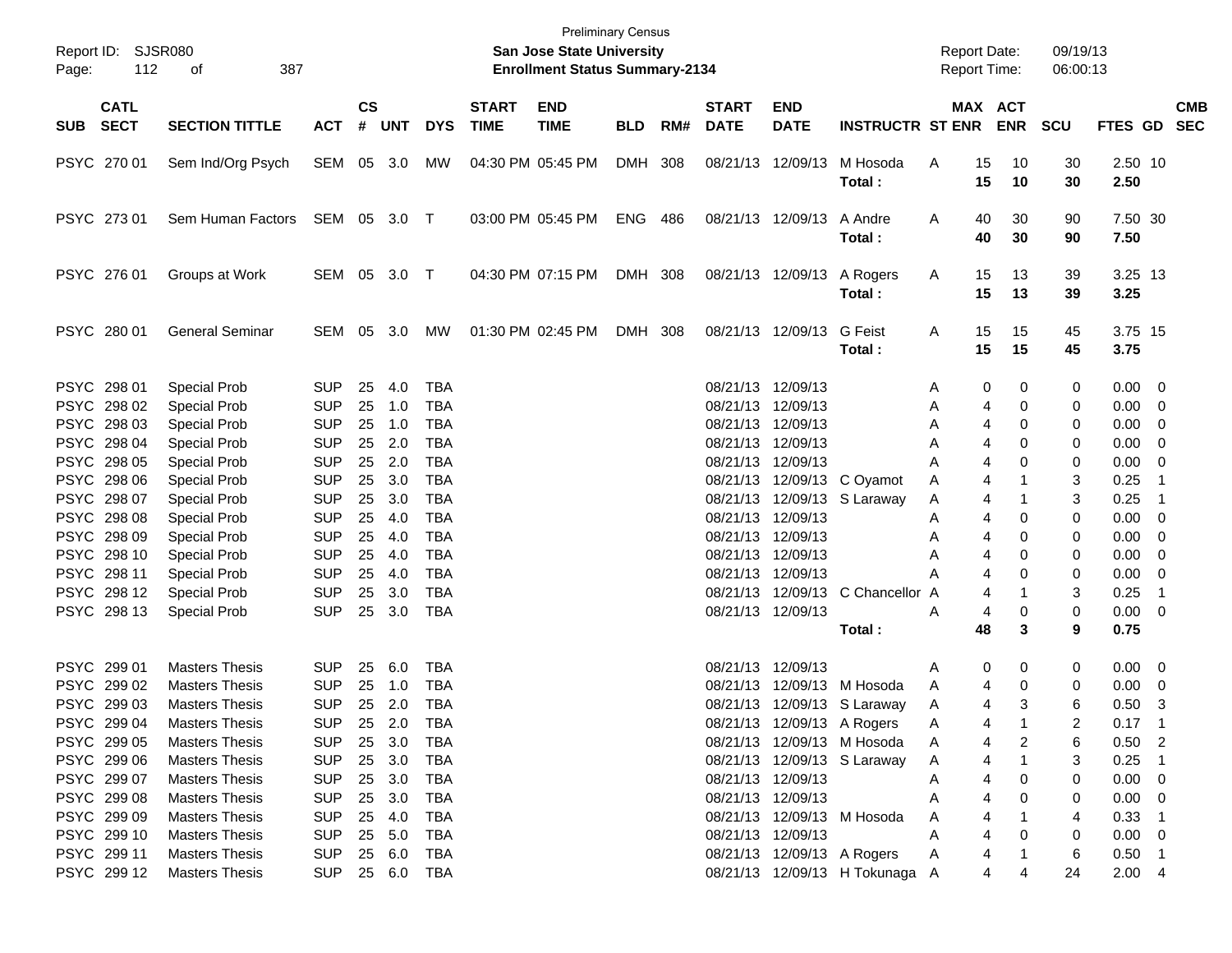| Report ID:<br>Page:        | 113                        | <b>SJSR080</b><br>387<br>οf                    |                          |                    |            |                          |                             | <b>Preliminary Census</b><br><b>San Jose State University</b><br><b>Enrollment Status Summary-2134</b> |            |            |                             |                                                  |                                                       |            | <b>Report Date:</b><br><b>Report Time:</b> | 09/19/13<br>06:00:13                                       |                                      |                               |                          |
|----------------------------|----------------------------|------------------------------------------------|--------------------------|--------------------|------------|--------------------------|-----------------------------|--------------------------------------------------------------------------------------------------------|------------|------------|-----------------------------|--------------------------------------------------|-------------------------------------------------------|------------|--------------------------------------------|------------------------------------------------------------|--------------------------------------|-------------------------------|--------------------------|
| <b>SUB</b>                 | <b>CATL</b><br><b>SECT</b> | <b>SECTION TITTLE</b>                          | <b>ACT</b>               | $\mathsf{cs}$<br># | UNT        | <b>DYS</b>               | <b>START</b><br><b>TIME</b> | <b>END</b><br><b>TIME</b>                                                                              | BLD        | RM#        | <b>START</b><br><b>DATE</b> | <b>END</b><br><b>DATE</b>                        | <b>INSTRUCTR ST ENR</b>                               | <b>MAX</b> | <b>ACT</b><br><b>ENR</b>                   | <b>SCU</b>                                                 | <b>FTES</b>                          | GD                            | <b>CMB</b><br><b>SEC</b> |
| <b>PSYC</b><br><b>PSYC</b> | 299 13<br>299 14           | <b>Masters Thesis</b><br><b>Masters Thesis</b> | <b>SUP</b><br><b>SUP</b> | 25<br>25           | 6.0<br>3.0 | TBA<br><b>TBA</b>        |                             |                                                                                                        |            |            | 08/21/13<br>08/21/13        | 12/09/13<br>12/09/13                             |                                                       | A<br>A     | 0<br>4<br>0<br>4                           | 0<br>0                                                     | 0.00<br>0.00                         | 0<br>0                        |                          |
| <b>PSYC</b>                | 299 15                     | <b>Masters Thesis</b>                          | <b>SUP</b>               | 25                 | 3.0        | <b>TBA</b>               |                             |                                                                                                        |            |            | 08/21/13                    | 12/09/13                                         |                                                       | A          | 0<br>4                                     | 0                                                          | 0.00                                 | 0                             |                          |
| <b>PSYC</b><br><b>PSYC</b> | 299 16<br>299 17           | <b>Masters Thesis</b><br><b>Masters Thesis</b> | <b>SUP</b><br><b>SUP</b> | 25<br>25           | 3.0<br>4.0 | <b>TBA</b><br><b>TBA</b> |                             |                                                                                                        |            |            | 08/21/13<br>08/21/13        | 12/09/13<br>12/09/13                             | C Feria                                               | Α<br>A     | 0<br>4<br>4<br>1                           | 0<br>4                                                     | 0.00<br>0.33                         | 0<br>$\overline{\mathbf{1}}$  |                          |
| <b>PSYC</b>                | 299 18                     | <b>Masters Thesis</b>                          | <b>SUP</b>               | 25                 | 2.0        | <b>TBA</b>               |                             |                                                                                                        |            |            | 08/21/13                    | 12/09/13                                         | A Rogers                                              | A          | 0<br>4                                     | 0                                                          | 0.00                                 | 0                             |                          |
| <b>PSYC</b>                | 299 19                     | <b>Masters Thesis</b>                          | <b>SUP</b>               | 25                 | 6.0        | <b>TBA</b>               |                             |                                                                                                        |            |            | 08/21/13                    | 12/09/13                                         |                                                       | A          | 0<br>4                                     | 0                                                          | 0.00                                 | 0                             |                          |
| <b>PSYC</b><br><b>PSYC</b> | 299 20<br>299 21           | <b>Masters Thesis</b><br><b>Masters Thesis</b> | <b>SUP</b><br><b>SUP</b> | 25<br>25           | 2.0<br>4.0 | <b>TBA</b><br><b>TBA</b> |                             |                                                                                                        |            |            | 08/21/13<br>08/21/13        | 12/09/13<br>12/09/13                             | M Hosoda<br>K Jordan                                  | A          | 1<br>4<br>1                                | $\overline{c}$<br>4                                        | 0.17<br>0.33                         | $\overline{\mathbf{1}}$<br>-1 |                          |
|                            |                            |                                                |                          |                    |            |                          |                             |                                                                                                        |            |            |                             |                                                  | Total:                                                | Α          | 4<br>80<br>16                              | 61                                                         | 5.08                                 |                               |                          |
|                            |                            |                                                |                          |                    |            |                          |                             |                                                                                                        |            |            |                             |                                                  |                                                       |            |                                            |                                                            |                                      |                               |                          |
| <b>STAT</b><br><b>STAT</b> | 95 01<br>95 02             | <b>Elem Stat</b><br><b>Elem Stat</b>           | <b>LEC</b><br><b>LEC</b> | 02<br>02           | 3.0<br>3.0 | МW<br>МW                 |                             | 09:00 AM 10:15 AM<br>10:30 AM 11:45 AM                                                                 | CL<br>WSQ  | 117<br>207 | 08/21/13<br>08/21/13        | 12/09/13<br>12/09/13                             | S Macramalla A<br>L Huntsman A                        |            | 42<br>42<br>125<br>117                     | 126<br>351                                                 | 8.40<br>23.40                        | 0<br>0                        |                          |
| STAT                       | 95 03                      | Elem Stat                                      | <b>LEC</b>               | 02                 | 3.0        | МW                       |                             | 01:30 PM 02:45 PM                                                                                      | WSQ        | 207        | 08/21/13                    | 12/09/13                                         | H Tokunaga A                                          |            | 125<br>124                                 | 372                                                        | 24.80                                | 0                             |                          |
| STAT                       | 95 04                      | Elem Stat                                      | <b>LEC</b>               | 02                 | 3.0        | МW                       |                             | 03:00 PM 04:15 PM                                                                                      | <b>SH</b>  | 239        | 08/21/13                    | 12/09/13                                         | L Huntsman A                                          |            | 42<br>41                                   | 123                                                        | 8.20                                 | 0                             |                          |
| STAT                       | 95 05                      | Elem Stat                                      | <b>LEC</b>               | 02                 | 3.0        | <b>TR</b>                |                             | 09:00 AM 10:15 AM                                                                                      | <b>DMH</b> | 356        | 08/21/13                    | 12/09/13                                         | M Abrams                                              | A          | 42<br>41                                   | 123                                                        | 8.20                                 | 0                             |                          |
| STAT                       | 95 06                      | Elem Stat                                      | <b>LEC</b>               | 02                 | 3.0        | $\mathsf{T}$             |                             | 06:00 PM 08:45 PM                                                                                      | <b>DMH</b> | 353        | 08/21/13                    | 12/09/13                                         | D Schuster                                            | A          | 42<br>42                                   | 126                                                        | 8.45                                 | -1                            |                          |
| STAT                       | 95 07                      | Elem Stat                                      | <b>LEC</b>               | 02                 | 3.0        | <b>TR</b>                |                             | 12:00 PM 01:15 PM                                                                                      | <b>DMH</b> | 355        | 08/21/13                    | 12/09/13                                         | M Abrams                                              | A          | 42<br>39                                   | 117                                                        | 7.80                                 | 0                             |                          |
| STAT                       | 95 08                      | Elem Stat                                      | <b>LEC</b>               | 02                 | 3.0        | <b>TR</b>                |                             | 01:30 PM 02:45 PM                                                                                      | CL         | 117        | 08/21/13                    | 12/09/13                                         | S Macramalla A                                        |            | 42<br>42                                   | 126                                                        | 8.40                                 | 0                             |                          |
| STAT                       | 95 09                      | Elem Stat                                      | <b>LEC</b>               | 02                 | 3.0        | W                        |                             | 06:00 PM 08:45 PM                                                                                      | <b>DMH</b> | 357        | 08/21/13                    | 12/09/13                                         | D Kalar                                               | A          | 42<br>42                                   | 126                                                        | 8.40                                 | 0                             |                          |
| STAT                       | 95 10                      | Elem Stat                                      | <b>LEC</b>               | 02                 | 3.0        | <b>TR</b>                |                             | 04:30 PM 05:45 PM                                                                                      | <b>DMH</b> | 353        | 08/21/13                    | 12/09/13                                         | C Kempel                                              | A          | 42<br>42                                   | 126                                                        | 8.40                                 | 0                             |                          |
| STAT                       | 95 11                      | Elem Stat                                      | <b>LEC</b>               | 02                 | 3.0        | <b>TR</b>                |                             | 03:00 PM 04:15 PM                                                                                      | <b>DMH</b> | 353        | 08/21/13                    | 12/09/13                                         | C Kempel                                              | A          | 42<br>42                                   | 126                                                        | 8.40                                 | 0                             |                          |
| <b>STAT</b>                | 95 12                      | Elem Stat                                      | <b>LEC</b>               | 02                 | 3.0        | МW                       |                             | 12:00 PM 01:15 PM                                                                                      | DMH        | 353        | 08/21/13                    | 12/09/13                                         | S Macramalla A<br>Total:                              | 670        | 42<br>40<br>654                            | 120<br>1962                                                | 8.00<br>130.85                       | 0                             |                          |
|                            | STAT 115 01                | Interm Stat                                    | <b>LEC</b>               | 02                 | 3.0        | МW                       |                             | 03:00 PM 04:15 PM                                                                                      | <b>DMH</b> | 359        | 08/21/13                    | 12/09/13                                         | M Hosoda                                              | A          | 35<br>33                                   | 99                                                         | 6.75                                 | 3                             |                          |
|                            | STAT 115 02                | Interm Stat                                    | <b>LEC</b>               | 02                 | 3.0        | <b>TR</b>                |                             | 03:00 PM 04:15 PM                                                                                      | <b>DMH</b> | 359        | 08/21/13                    | 12/09/13                                         | S Laraway                                             | A          | 35<br>35                                   | 105                                                        | 7.00                                 | 0                             |                          |
|                            |                            |                                                |                          |                    |            |                          |                             |                                                                                                        |            |            |                             |                                                  | Total:                                                |            | 70<br>68                                   | 204                                                        | 13.75                                |                               |                          |
|                            | STAT 245 01                | <b>Adv Statistics</b>                          | <b>SEM</b>               | - 05               | 3.0        | МW                       |                             | 04:30 PM 05:45 PM                                                                                      | ENG        | 303        |                             |                                                  | 08/21/13 12/09/13 S Laraway                           | A          | 32<br>35                                   | 96                                                         | 7.95 31                              |                               |                          |
|                            |                            |                                                |                          |                    |            |                          |                             |                                                                                                        |            |            |                             |                                                  | Total:                                                |            | 32<br>35                                   | 96                                                         | 7.95                                 |                               |                          |
|                            |                            | Department: Psychology                         |                          |                    |            |                          |                             |                                                                                                        |            |            |                             | <b>Lower Division:</b><br><b>Upper Division:</b> | <b>Department Total:</b><br><b>Graduate Division:</b> |            | 318 177                                    | 5636 5344 15552<br>1871 1832 5496<br>3447 3335 9512<br>544 | 1047.10<br>366.45<br>635.37<br>45.28 |                               |                          |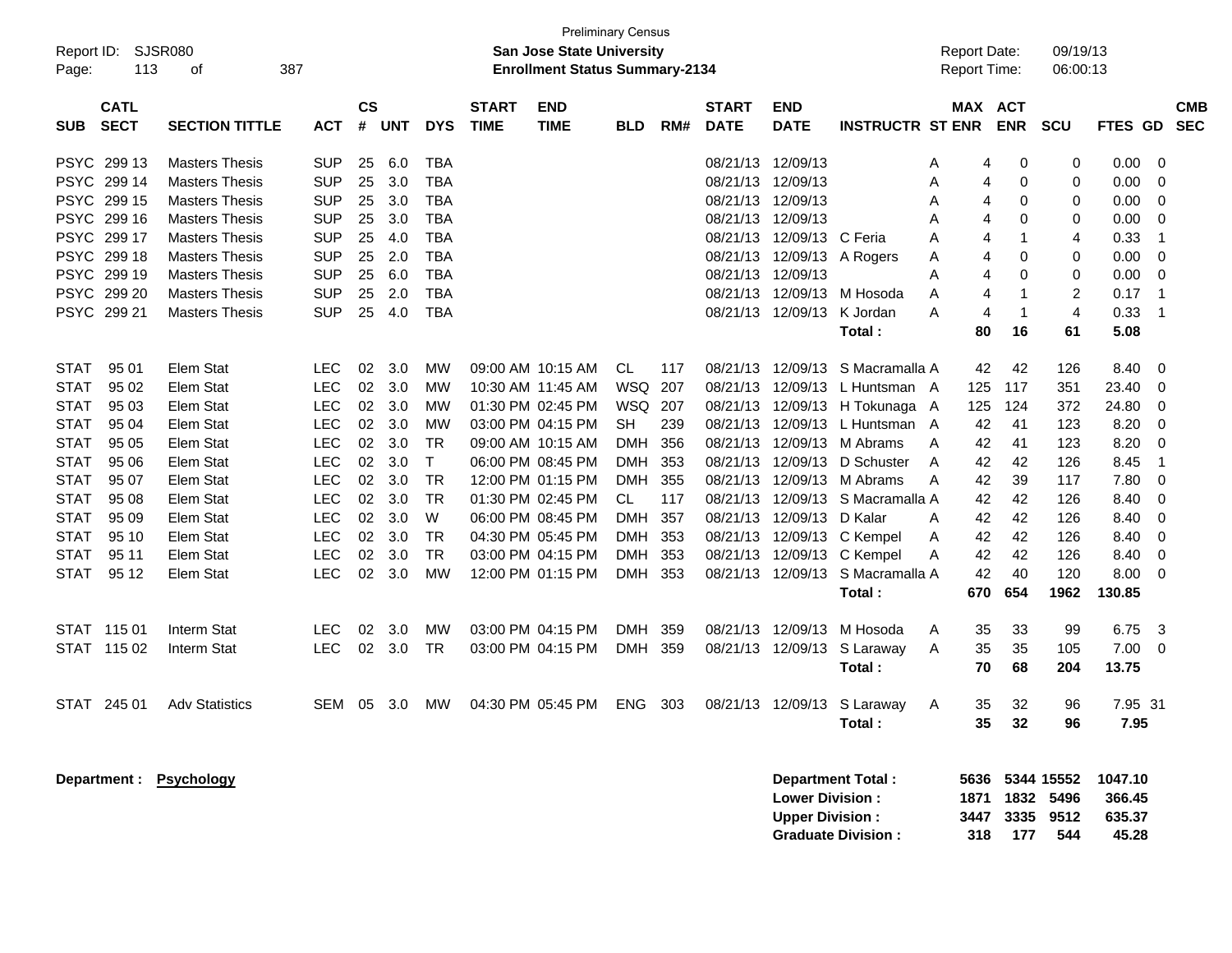| Page:      | Report ID: SJSR080<br>114  | 387<br>of                                                                                         |            |                    |                |            |                             | <b>Preliminary Census</b><br><b>San Jose State University</b><br><b>Enrollment Status Summary-2134</b> |            |     |                             |                             |                         | <b>Report Date:</b><br><b>Report Time:</b> |             |                          | 09/19/13<br>06:00:13 |                  |                          |                          |
|------------|----------------------------|---------------------------------------------------------------------------------------------------|------------|--------------------|----------------|------------|-----------------------------|--------------------------------------------------------------------------------------------------------|------------|-----|-----------------------------|-----------------------------|-------------------------|--------------------------------------------|-------------|--------------------------|----------------------|------------------|--------------------------|--------------------------|
| <b>SUB</b> | <b>CATL</b><br><b>SECT</b> | <b>SECTION TITTLE</b>                                                                             | <b>ACT</b> | $\mathsf{cs}$<br># | <b>UNT</b>     | <b>DYS</b> | <b>START</b><br><b>TIME</b> | <b>END</b><br><b>TIME</b>                                                                              | <b>BLD</b> | RM# | <b>START</b><br><b>DATE</b> | <b>END</b><br><b>DATE</b>   | <b>INSTRUCTR ST ENR</b> |                                            |             | MAX ACT<br><b>ENR</b>    | <b>SCU</b>           | FTES GD          |                          | <b>CMB</b><br><b>SEC</b> |
| College    |                            | <b>Social Sciences</b><br><b>Social Sciences</b>                                                  |            |                    |                |            |                             |                                                                                                        |            |     |                             |                             |                         |                                            |             |                          |                      |                  |                          |                          |
| AAS        | Department :<br>33A 01     | As Am US Hist/Pol                                                                                 | <b>LEC</b> | 02                 | 3.0            | MW         |                             | 09:00 AM 10:15 AM                                                                                      | <b>ENG</b> | 343 | 08/21/13                    | 12/09/13 S Doi              |                         | A                                          | 90          | 91                       | 273                  | 18.20            | 0                        |                          |
| AAS        | 33A 02                     | As Am US Hist/Pol                                                                                 | <b>LEC</b> | 02 <sub>o</sub>    | 3.0            | МW         |                             | 10:30 AM 11:45 AM                                                                                      | <b>ENG</b> | 343 | 08/21/13                    | 12/09/13 S Doi              |                         | A                                          | 90          | 88                       | 264                  | 17.60            | 0                        |                          |
| AAS        | 33A 03                     | As Am US Hist/Pol                                                                                 | <b>LEC</b> | 02                 | 3.0            | МW         |                             | 12:00 PM 01:15 PM                                                                                      | <b>ENG</b> | 343 | 08/21/13                    | 12/09/13 S Choi             |                         | A                                          | 90          | 90                       | 270                  | 18.00            | 0                        |                          |
| AAS        | 33A 04                     | As Am US Hist/Pol                                                                                 | <b>LEC</b> | 02 <sub>o</sub>    | 3.0            | MW         |                             | 01:30 PM 02:45 PM                                                                                      | <b>ENG</b> | 343 | 08/21/13                    | 12/09/13 J Franks           |                         | A                                          | 90          | 91                       | 273                  | 18.20            | 0                        |                          |
| AAS        | 33A 05                     | As Am US Hist/Pol                                                                                 | <b>LEC</b> | 02                 | 3.0            | TR         |                             | 09:00 AM 10:15 AM                                                                                      | <b>ENG</b> | 343 | 08/21/13                    | 12/09/13 H Do               |                         | A                                          | 90          | 92                       | 276                  | 18.40            | 0                        |                          |
| AAS        | 33A 06                     | As Am US Hist/Pol                                                                                 | <b>LEC</b> | 02                 | 3.0            | TR         |                             | 10:30 AM 11:45 AM                                                                                      | <b>ENG</b> | 343 | 08/21/13                    | 12/09/13 J Franks           |                         | A                                          | 90          | 90                       | 270                  | 18.00            | 0                        |                          |
| AAS        | 33A 07                     | As Am US Hist/Pol                                                                                 | <b>LEC</b> | 02                 | 3.0            | TR         |                             | 12:00 PM 01:15 PM                                                                                      | <b>ENG</b> | 343 | 08/21/13                    | 12/09/13 E Habal            |                         | A                                          | 90          | 90                       | 270                  | 18.00            | 0                        |                          |
| AAS        | 33A 08                     | As Am US Hist/Pol                                                                                 | <b>LEC</b> | 02                 | 3.0            | TR         |                             | 01:30 PM 02:45 PM                                                                                      | <b>ENG</b> | 343 | 08/21/13                    |                             | 12/09/13 A Yamato       | A                                          | 90          | 88                       | 264                  | 17.60            | 0                        |                          |
| AAS        | 33A 09                     | As Am US Hist/Pol                                                                                 | <b>LEC</b> | 02                 | 3.0            | TR         |                             | 03:00 PM 04:15 PM                                                                                      | <b>ENG</b> | 343 | 08/21/13                    |                             | 12/09/13 A Yamato       | A                                          | 90          | 89                       | 267                  | 17.80            | 0                        |                          |
| AAS        | 33A 10                     | As Am US Hist/Pol                                                                                 | <b>LEC</b> | 02                 | 3.0            | МW         |                             | 03:00 PM 04:15 PM                                                                                      | <b>ENG</b> | 343 | 08/21/13                    |                             | 12/09/13 A Yamato       | A                                          | 90          | 88                       | 264                  | 17.60            | 0                        |                          |
| AAS        | 33A 11                     | As Am US Hist/Pol                                                                                 | <b>LEC</b> | 02                 | 3.0            | F          |                             | 09:00 AM 12:15 PM                                                                                      | <b>ENG</b> | 343 | 08/21/13                    | 12/09/13                    | O Sawi                  | A                                          | 90          | 89                       | 267                  | 17.80            | 0                        |                          |
|            |                            |                                                                                                   |            |                    |                |            |                             |                                                                                                        |            |     |                             |                             | Total:                  |                                            | 990         | 986                      | 2958                 | 197.20           |                          |                          |
| AAS        | 125 01                     | Filipino Exper                                                                                    | <b>LEC</b> | 02                 | 3.0            | MW         |                             | 03:00 PM 04:15 PM                                                                                      | <b>ENG</b> | 401 |                             | 08/21/13 12/09/13           | E Habal                 | A                                          | 35          | 30                       | 90                   | 6.05             | $\overline{\phantom{1}}$ |                          |
| AAS        | 125 02                     | <b>Filipino Exper</b>                                                                             | <b>LEC</b> |                    | 3.0            |            |                             |                                                                                                        |            |     |                             |                             |                         | X                                          | 0           | 0                        | 0                    | 0.00             | - 0                      |                          |
|            |                            |                                                                                                   |            |                    |                |            |                             |                                                                                                        |            |     |                             |                             | Total:                  |                                            | 35          | 30                       | 90                   | 6.05             |                          |                          |
| AAS        | 175 01                     | Asian Am Comm                                                                                     | <b>LEC</b> | 02                 | 3.0            | TR         |                             | 10:30 AM 11:45 AM                                                                                      | DMH 162    |     |                             | 08/21/13 12/09/13           | A Yamato                | Α                                          | 38          | 35                       | 105                  | 7.05             | $\overline{\phantom{1}}$ |                          |
|            |                            |                                                                                                   |            |                    |                |            |                             |                                                                                                        |            |     |                             |                             | Total:                  |                                            | 38          | 35                       | 105                  | 7.05             |                          |                          |
| AAS        | 180 01                     | <b>Individual Studies</b>                                                                         | <b>SUP</b> | 36                 | 3.0            | TBA        |                             |                                                                                                        |            |     |                             | 08/21/13 12/09/13           | H Do                    | A                                          | 5           | 0                        | 0                    | $0.00\,$         | $\overline{\phantom{0}}$ |                          |
|            |                            |                                                                                                   |            |                    |                |            |                             |                                                                                                        |            |     |                             |                             | Total :                 |                                            | 5           | 0                        | 0                    | 0.00             |                          |                          |
| AAS        | 190 01                     | Internship                                                                                        | <b>SUP</b> | 36                 | 3.0            | TBA        |                             |                                                                                                        |            |     |                             | 08/21/13 12/09/13           | H Do                    | Α                                          | 0           | 0                        | 0                    | 0.00             | - 0                      |                          |
|            |                            |                                                                                                   |            |                    |                |            |                             |                                                                                                        |            |     |                             |                             | Total :                 |                                            | 0           | 0                        | 0                    | 0.00             |                          |                          |
|            | SOCS 137 01                | CA Hist Soc Sci Pers                                                                              | LEC        | 02                 | 3.0            | TR         |                             | 03:00 PM 04:15 PM                                                                                      | HGH        | 122 | 08/21/13                    | 12/09/13                    | S Millner               | A                                          | 40          | 9                        | 27                   | 1.80             | $0\,C$                   |                          |
|            | ANTH 137 01                | CA Hist Soc Sci Pers                                                                              | LEC        |                    | $02 \quad 3.0$ | TR         |                             | 03:00 PM 04:15 PM                                                                                      | HGH        | 122 |                             | 08/21/13 12/09/13 S Millner |                         | A                                          | 0           | 2                        | 6                    | 0.40             | 0 <sup>o</sup>           |                          |
|            | HIST 137 01                | CA Hist Soc Sci Pers LEC 02 3.0                                                                   |            |                    |                | TR         |                             | 03:00 PM 04:15 PM                                                                                      | HGH 122    |     |                             | 08/21/13 12/09/13 S Millner |                         | Α                                          | 0           | 4                        | 12                   | 0.80             |                          | $0\,C$                   |
|            | GEOG 137 01                | CA Hist Soc Sci Pers LEC 02 3.0 TR                                                                |            |                    |                |            |                             | 03:00 PM 04:15 PM HGH 122                                                                              |            |     | 08/21/13 12/09/13 S Millner |                             |                         |                                            | 0           | 21                       | 63                   | 4.20 0 C         |                          |                          |
|            | SOCS 137 02                | CA Hist Soc Sci Pers LEC                                                                          |            |                    | 02 3.0         | TR         |                             | 10:30 AM 11:45 AM                                                                                      | ENG 303    |     |                             | 08/21/13 12/09/13 W Rouse   |                         | A                                          | 40          | 13                       | 39                   | $2.60 \t 0 \t C$ |                          |                          |
|            | ANTH 137 02                | CA Hist Soc Sci Pers LEC 02 3.0                                                                   |            |                    |                | TR         |                             | 10:30 AM 11:45 AM                                                                                      | ENG 303    |     |                             | 08/21/13 12/09/13 W Rouse   |                         | A                                          | 0           | 3                        | 9                    | $0.60 \t 0 C$    |                          |                          |
|            | HIST 13702                 | CA Hist Soc Sci Pers LEC 02 3.0                                                                   |            |                    |                | TR         |                             | 10:30 AM 11:45 AM                                                                                      | ENG 303    |     |                             | 08/21/13 12/09/13 W Rouse   |                         | A                                          | $\mathbf 0$ | $\overline{\phantom{1}}$ | 3                    | $0.20 \t 0 C$    |                          |                          |
|            |                            | GEOG 137 02 CA Hist Soc Sci Pers LEC 02 3.0 TR                                                    |            |                    |                |            |                             | 10:30 AM 11:45 AM ENG 303                                                                              |            |     |                             | 08/21/13 12/09/13 W Rouse   |                         | A                                          | $\mathbf 0$ | 24                       | 72                   | 4.80 0 C         |                          |                          |
|            |                            |                                                                                                   |            |                    |                |            |                             |                                                                                                        |            |     |                             |                             | Total:                  |                                            | 80          | 77                       | 231                  | 15.40            |                          |                          |
|            |                            | SOCS 138 01 US Hist Soc Sci Pers LEC 02 3.0 MW 01:30 PM 02:45 PM CL 226 08/21/13 12/09/13 M Ochoa |            |                    |                |            |                             |                                                                                                        |            |     |                             |                             |                         | A                                          | 40          | 9                        | 27                   | 1.80 0 C         |                          |                          |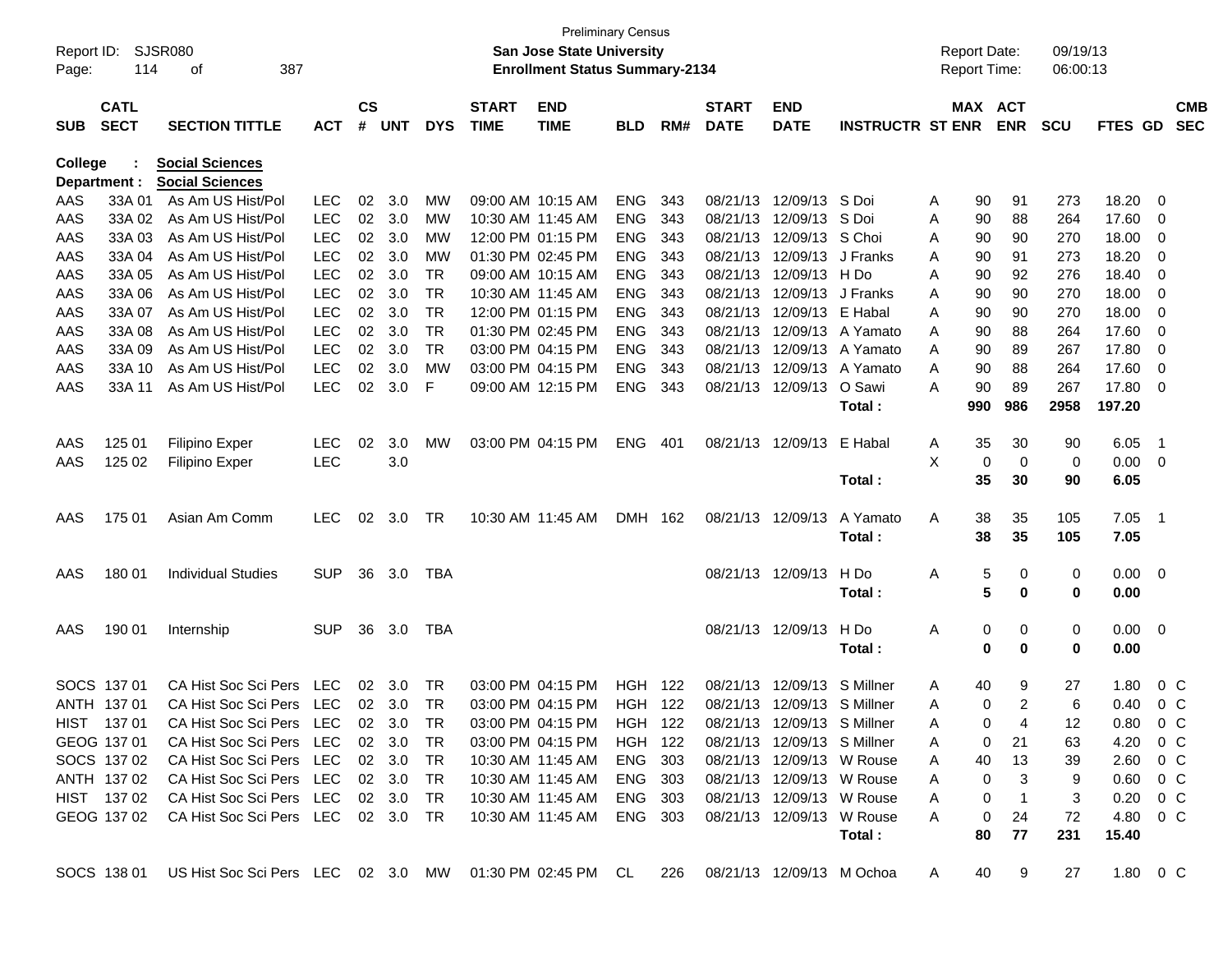| Report ID:<br>Page: | 115                        | SJSR080<br>387<br>оf  |                |                    |            |            |                             | <b>Preliminary Census</b><br>San Jose State University<br><b>Enrollment Status Summary-2134</b> |                |     |                             |                            |                                | <b>Report Date:</b><br><b>Report Time:</b> |                         |                | 09/19/13<br>06:00:13 |                          |                          |
|---------------------|----------------------------|-----------------------|----------------|--------------------|------------|------------|-----------------------------|-------------------------------------------------------------------------------------------------|----------------|-----|-----------------------------|----------------------------|--------------------------------|--------------------------------------------|-------------------------|----------------|----------------------|--------------------------|--------------------------|
| <b>SUB</b>          | <b>CATL</b><br><b>SECT</b> | <b>SECTION TITTLE</b> | <b>ACT</b>     | $\mathsf{cs}$<br># | <b>UNT</b> | <b>DYS</b> | <b>START</b><br><b>TIME</b> | <b>END</b><br><b>TIME</b>                                                                       | <b>BLD</b>     | RM# | <b>START</b><br><b>DATE</b> | <b>END</b><br><b>DATE</b>  | <b>INSTRUCTR ST ENR</b>        |                                            | MAX ACT<br><b>ENR</b>   | <b>SCU</b>     | <b>FTES GD</b>       |                          | <b>CMB</b><br><b>SEC</b> |
| ANTH 138 01         |                            | US Hist Soc Sci Pers  | LEC            | 02                 | 3.0        | МW         |                             | 01:30 PM 02:45 PM                                                                               | CL             | 226 | 08/21/13                    | 12/09/13                   | M Ochoa                        | Α                                          | 0                       | 7              | 1.40<br>21           |                          | 0 <sup>C</sup>           |
| GEOG 138 01         |                            | US Hist Soc Sci Pers  | LEC            | 02                 | 3.0        | МW         |                             | 01:30 PM 02:45 PM                                                                               | CL.            | 226 | 08/21/13                    | 12/09/13                   | M Ochoa                        | A                                          | 0                       | 18             | 54<br>3.60           |                          | 0 <sup>C</sup>           |
| HIST                | 138 01                     | US Hist Soc Sci Pers  | LEC            | 02                 | 3.0        | МW         |                             | 01:30 PM 02:45 PM                                                                               | CL             | 226 | 08/21/13                    | 12/09/13                   | M Ochoa                        | A                                          | 0                       | 4              | 12<br>0.85           |                          | 1 C                      |
|                     | SOCS 138 02                | US Hist Soc Sci Pers  | LEC            | 02                 | 3.0        | <b>TR</b>  |                             | 01:30 PM 02:45 PM                                                                               | CL             | 229 | 08/21/13                    | 12/09/13                   | M Ochoa                        | A                                          | 40                      | 8              | 24<br>1.65           |                          | 1 C                      |
|                     | ANTH 138 02                | US Hist Soc Sci Pers  | LEC            | 02                 | 3.0        | <b>TR</b>  |                             | 01:30 PM 02:45 PM                                                                               | CL.            | 229 | 08/21/13                    | 12/09/13                   | M Ochoa                        | A                                          | 0                       | 6              | 18<br>1.20           |                          | 0 <sup>C</sup>           |
|                     | GEOG 138 02                | US Hist Soc Sci Pers  | <b>LEC</b>     | 02                 | 3.0        | <b>TR</b>  |                             | 01:30 PM 02:45 PM                                                                               | CL             | 229 | 08/21/13                    | 12/09/13                   | M Ochoa                        | A                                          | 0                       | 8              | 1.60<br>24           |                          | 0 <sup>C</sup>           |
| HIST                | 138 02                     | US Hist Soc Sci Pers  | LEC            | 02                 | 3.0        | <b>TR</b>  |                             | 01:30 PM 02:45 PM                                                                               | <b>CL</b>      | 229 | 08/21/13                    | 12/09/13                   | M Ochoa                        | A                                          | 0                       | 8              | 24<br>1.60           |                          | 0 <sup>C</sup>           |
|                     |                            |                       |                |                    |            |            |                             |                                                                                                 |                |     |                             |                            | Total:                         | 80                                         | 68                      | 204            | 13.70                |                          |                          |
| SOCS 139 01         |                            | Wrl Hist Soc Sci Per  | <b>LEC</b>     | 03                 | 3.0        | MW         |                             | 10:30 AM 11:45 AM                                                                               | DMH 162        |     | 08/21/13                    | 12/09/13                   | G Smay                         | A                                          | 30                      | 6              | 18<br>1.20           |                          | $0\,C$                   |
| HIST                | 139 01                     | Wrl Hist Soc Sci Per  | <b>LEC</b>     | 03                 | 3.0        | <b>MW</b>  |                             | 10:30 AM 11:45 AM                                                                               | <b>DMH</b>     | 162 | 08/21/13                    | 12/09/13                   | G Smay                         | A                                          | 20<br>0                 |                | 4.00<br>60           |                          | 0 <sup>C</sup>           |
| GEOG 139 01         |                            | Wrl Hist Soc Sci Per  | <b>LEC</b>     | 03                 | 3.0        | МW         |                             | 10:30 AM 11:45 AM                                                                               | DMH 162        |     | 08/21/13                    | 12/09/13                   | G Smay                         | A                                          | 0                       | 5              | 15<br>1.00           |                          | 0 <sup>C</sup>           |
| ANTH 139 01         |                            | Wrl Hist Soc Sci Per  | <b>LEC</b>     | 03                 | 3.0        | МW         |                             | 10:30 AM 11:45 AM                                                                               | <b>DMH</b>     | 162 | 08/21/13                    | 12/09/13                   | G Smay                         | A                                          | 0                       | 2              | 6<br>0.40            |                          | 0 <sup>C</sup>           |
|                     | SOCS 139 02                | Wrl Hist Soc Sci Per  | <b>LEC</b>     | 03                 | 3.0        | <b>TR</b>  |                             | 01:30 PM 02:45 PM                                                                               | <b>HGH 122</b> |     | 08/21/13                    | 12/09/13                   | M Wilson                       | 30<br>A                                    |                         | 5              | 15<br>1.00           |                          | 0 <sup>C</sup>           |
| HIST                | 139 02                     | Wrl Hist Soc Sci Per  | <b>LEC</b>     | 03                 | 3.0        | <b>TR</b>  |                             | 01:30 PM 02:45 PM                                                                               | <b>HGH</b>     | 122 | 08/21/13                    | 12/09/13                   | M Wilson                       | A                                          | 0                       | 22             | 66<br>4.40           |                          | 0 <sup>C</sup>           |
|                     | GEOG 139 02                | Wrl Hist Soc Sci Per  | <b>LEC</b>     | 03                 | 3.0        | <b>TR</b>  |                             | 01:30 PM 02:45 PM                                                                               | <b>HGH</b>     | 122 | 08/21/13                    | 12/09/13                   | M Wilson                       | A                                          | 0                       | 6              | 18<br>1.20           |                          | 0 <sup>C</sup>           |
|                     | ANTH 139 02                | Wrl Hist Soc Sci Per  | <b>LEC</b>     | 03                 | 3.0        | <b>TR</b>  |                             | 01:30 PM 02:45 PM                                                                               | HGH            | 122 | 08/21/13                    | 12/09/13                   | M Wilson                       | A                                          | 0                       | $\mathbf{1}$   | 3<br>0.20            |                          | $0\,C$                   |
|                     |                            |                       |                |                    |            |            |                             |                                                                                                 |                |     |                             |                            | Total:                         | 60                                         | 67                      | 201            | 13.40                |                          |                          |
| SOCS 177 01         |                            | Soci Education        | <b>LEC</b>     |                    | 3.0        |            |                             |                                                                                                 |                |     |                             |                            |                                | Х                                          | 0                       | 0              | 0.00<br>0            | 0                        |                          |
| SOCI 177 01         |                            | Soci Education        | <b>LEC</b>     |                    | 3.0        |            |                             |                                                                                                 |                |     |                             |                            |                                | X                                          | 0                       | 0              | 0.00<br>0            | - 0                      |                          |
|                     | SOCS 177 02                | Soci Education        | <b>LEC</b>     |                    | 3.0        |            |                             |                                                                                                 |                |     |                             |                            |                                | X                                          | 0                       | 0              | 0.00<br>0            | 0                        |                          |
| SOCI                | 177 02                     | Soci Education        | <b>LEC</b>     |                    | 3.0        |            |                             |                                                                                                 |                |     |                             |                            |                                | Х                                          | 0                       | 0              | 0.00<br>0            | 0                        |                          |
|                     | SOCS 177 03                | Soci Education        | LEC            | 02                 | 3.0        | Т          |                             | 03:00 PM 05:45 PM                                                                               | <b>BBC</b>     | 003 | 08/21/13                    | 12/09/13                   | M Alaniz                       | 35<br>A                                    |                         | 5              | 15<br>1.00           |                          | 0 <sup>C</sup>           |
| SOCI                | 17703                      | Soci Education        | <b>LEC</b>     | 02                 | 3.0        | Τ          |                             | 03:00 PM 05:45 PM                                                                               | <b>BBC</b>     | 003 | 08/21/13                    | 12/09/13                   | M Alaniz                       | A                                          | 31<br>0                 |                | 93<br>6.20           |                          | 0 <sup>C</sup>           |
|                     | SOCS 177 04                | Soci Education        | LEC            | 02                 | 3.0        | R          |                             | 03:00 PM 05:45 PM                                                                               | <b>BBC</b>     | 225 | 08/21/13                    | 12/09/13                   | M Alaniz                       | 35<br>A                                    | 13                      |                | 39<br>2.60           |                          | 0 <sup>C</sup>           |
| SOCI                | 17704                      | Soci Education        | <b>LEC</b>     | 02                 | 3.0        | R          |                             | 03:00 PM 05:45 PM                                                                               | <b>BBC</b>     | 225 | 08/21/13                    | 12/09/13                   | M Alaniz                       | A                                          | $\mathbf 0$<br>20       |                | 60<br>4.05           |                          | 1 C                      |
|                     |                            |                       |                |                    |            |            |                             |                                                                                                 |                |     |                             |                            | Total:                         | 70                                         | 69                      | 207            | 13.85                |                          |                          |
|                     | SOCS 180 02                | <b>Indiv Studies</b>  | <b>SUP</b>     | 36                 | 3.0        | <b>TBA</b> |                             |                                                                                                 |                |     |                             | 08/21/13 12/09/13 M Alaniz |                                | A                                          | 6                       | 0              | 0.00<br>0            | $\overline{\phantom{0}}$ |                          |
|                     |                            |                       |                |                    |            |            |                             |                                                                                                 |                |     |                             |                            | Total:                         |                                            | 6                       | $\bf{0}$       | 0<br>0.00            |                          |                          |
|                     | SOCS 190 01                | Internship            | SUP 36 3.0 TBA |                    |            |            |                             |                                                                                                 |                |     |                             | 08/21/13 12/09/13          | M Alaniz                       | A                                          | 5                       |                | 3                    | $0.20 \ 0$               |                          |
|                     |                            |                       |                |                    |            |            |                             |                                                                                                 |                |     |                             |                            | Total:                         |                                            | $\overline{\mathbf{5}}$ | $\overline{1}$ | $\mathbf{3}$<br>0.20 |                          |                          |
|                     | SOCS 195 01                | Thry Pract Soc Sci    | <b>SEM</b>     |                    | 3.0        |            |                             |                                                                                                 |                |     |                             |                            |                                | Х                                          | 0                       | 0              | 0                    | $0.00 \t 0$              |                          |
|                     |                            |                       |                |                    |            |            |                             |                                                                                                 |                |     |                             |                            | Total:                         |                                            | $\pmb{0}$               | $\mathbf 0$    | 0<br>0.00            |                          |                          |
|                     | SOCS 378 01                | Soc Sci Methods       | SEM 05 3.0 T   |                    |            |            |                             | 04:00 PM 06:30 PM                                                                               | SH             | 434 |                             |                            | 08/21/13 12/09/13 J Narveson A |                                            | 24<br>30                |                | 72                   | 4.80 0                   |                          |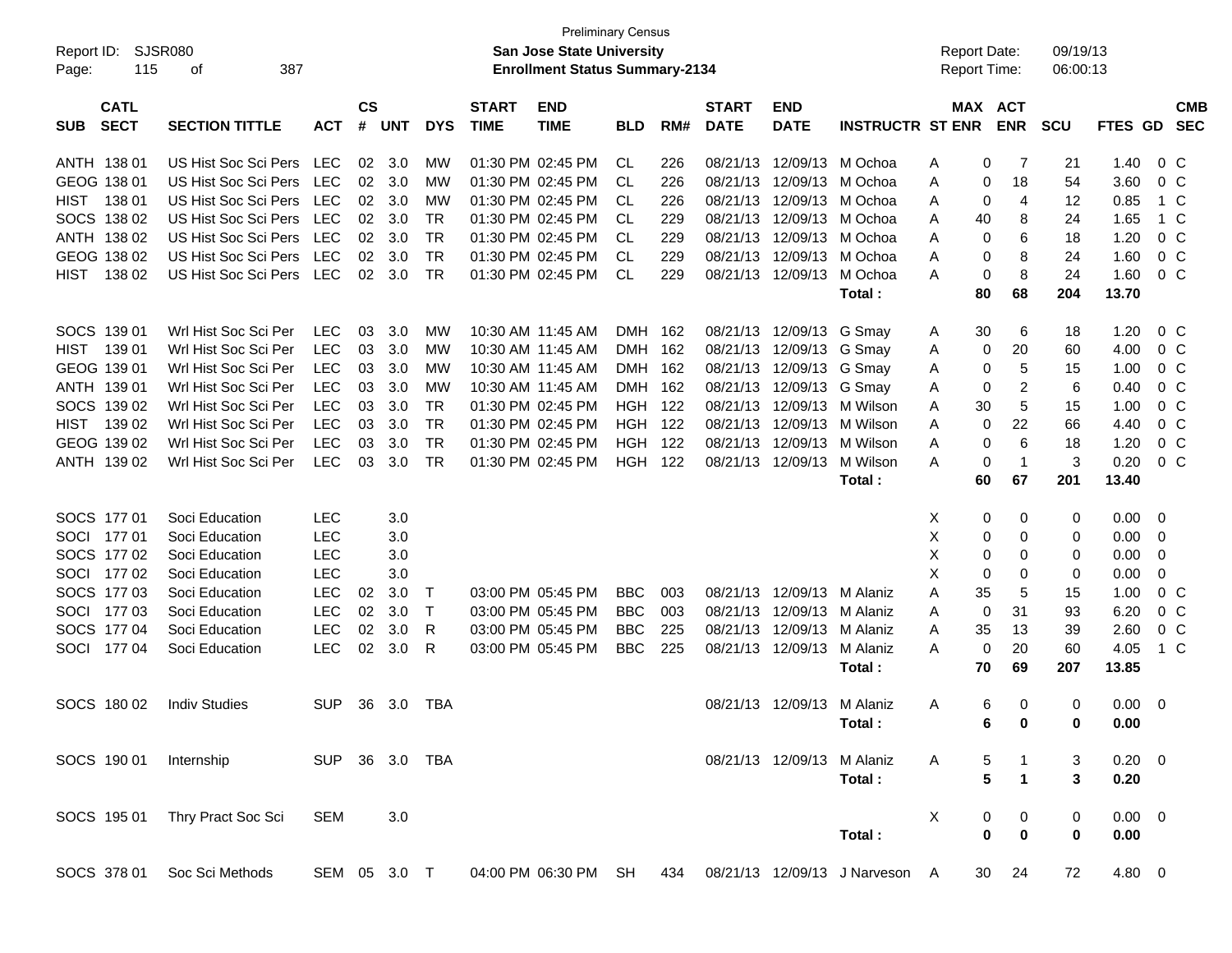| Report ID:<br>116<br>Page:               | SJSR080<br>387<br>оf                                 |                          |                    |               |                        |                             | <b>Preliminary Census</b><br><b>San Jose State University</b><br><b>Enrollment Status Summary-2134</b> |                          |              |                               |                                                  |                                                       | <b>Report Date:</b><br><b>Report Time:</b> |                         |                          | 09/19/13<br>06:00:13                 |                                   |                                                      |
|------------------------------------------|------------------------------------------------------|--------------------------|--------------------|---------------|------------------------|-----------------------------|--------------------------------------------------------------------------------------------------------|--------------------------|--------------|-------------------------------|--------------------------------------------------|-------------------------------------------------------|--------------------------------------------|-------------------------|--------------------------|--------------------------------------|-----------------------------------|------------------------------------------------------|
| <b>CATL</b><br><b>SECT</b><br><b>SUB</b> | <b>SECTION TITTLE</b>                                | <b>ACT</b>               | $\mathsf{cs}$<br># | <b>UNT</b>    | <b>DYS</b>             | <b>START</b><br><b>TIME</b> | <b>END</b><br><b>TIME</b>                                                                              | <b>BLD</b>               | RM#          | <b>START</b><br><b>DATE</b>   | <b>END</b><br><b>DATE</b>                        | <b>INSTRUCTR ST ENR</b>                               |                                            | MAX ACT                 | <b>ENR</b>               | <b>SCU</b>                           | FTES GD                           | <b>CMB</b><br><b>SEC</b>                             |
|                                          |                                                      |                          |                    |               |                        |                             |                                                                                                        |                          |              |                               |                                                  | Total:                                                |                                            | 30                      | 24                       | 72                                   | 4.80                              |                                                      |
| WOMS 5Q 01<br><b>WOMS 5Q 02</b>          | Gender Race Media<br>Gender Race Media               | <b>SEM</b><br><b>SEM</b> | 04<br>04           | 3.0<br>3.0    | <b>TR</b><br><b>TR</b> |                             | 09:00 AM 10:15 AM<br>10:30 AM 11:45 AM                                                                 | <b>HGH</b><br><b>HGH</b> | 122<br>122   | 08/21/13<br>08/21/13          | 12/09/13<br>12/09/13                             | S Gallardo<br>S Gallardo<br>Total:                    | Α<br>A                                     | 30<br>30<br>60          | 30<br>30<br>60           | 90<br>90<br>180                      | 6.00<br>6.00<br>12.00             | $\overline{\mathbf{0}}$<br>$\overline{\phantom{0}}$  |
| <b>WOMS 1001</b><br><b>WOMS 1002</b>     | Sex and Gender Roles LEC<br>Sex and Gender Roles LEC |                          | 02                 | 3.0<br>02 3.0 | TBA<br><b>TBA</b>      |                             |                                                                                                        |                          |              | 08/21/13<br>08/21/13 12/09/13 | 12/09/13                                         | Total:                                                | Α<br>Α                                     | 38<br>38<br>76          | 30<br>29<br>59           | 90<br>87<br>177                      | 6.00<br>5.80<br>11.80             | $\overline{\mathbf{0}}$<br>$\overline{\phantom{0}}$  |
| <b>WOMS 2001</b><br>AAS<br>20 01         | Wom of Color in US<br>Wom of Color in US             | <b>LEC</b><br><b>LEC</b> | 02                 | 3.0<br>02 3.0 | <b>MW</b><br>MW        |                             | 04:30 PM 05:45 PM<br>04:30 PM 05:45 PM                                                                 | CL<br>CL                 | 225<br>225   | 08/21/13<br>08/21/13          | 12/09/13<br>12/09/13                             | V Rue<br>V Rue<br>Total:                              | Α<br>Α                                     | 35<br>0<br>35           | 20<br>11<br>31           | 60<br>33<br>93                       | 4.00<br>2.20<br>6.20              | 0 <sup>o</sup><br>0 <sup>o</sup>                     |
| WOMS 101 01<br>WOMS 101 02               | Study of Women<br>Study of Women                     | <b>LEC</b><br><b>LEC</b> | 02                 | 3.0<br>02 3.0 | <b>MW</b><br><b>MW</b> |                             | 10:30 AM 11:45 AM<br>01:30 PM 02:45 PM                                                                 | <b>HGH</b><br><b>HGH</b> | 122<br>122   | 08/21/13<br>08/21/13          | 12/09/13<br>12/09/13                             | T Bakhru<br>T Bakhru<br>Total:                        | Α<br>Α                                     | 40<br>40<br>80          | 39<br>32<br>71           | 117<br>96<br>213                     | 7.80<br>6.40<br>14.20             | $\overline{\phantom{0}}$<br>$\overline{\phantom{0}}$ |
| WOMS 102 01<br><b>WOMS 102 02</b>        | Global Women<br>Global Women                         | <b>LEC</b><br><b>LEC</b> | 02<br>02           | 3.0<br>3.0    | MW<br>$\top$           |                             | 09:00 AM 10:15 AM<br>03:00 PM 05:45 PM                                                                 | DMH<br>DMH 162           | 162          | 08/21/13<br>08/21/13          | 12/09/13<br>12/09/13                             | T Bakhru<br>T Bakhru<br>Total:                        | Α<br>Α                                     | 38<br>30<br>68          | 34<br>29<br>63           | 102<br>87<br>189                     | 6.80<br>5.80<br>12.60             | $\overline{\phantom{0}}$<br>$\overline{\mathbf{0}}$  |
| WOMS 180 01                              | <b>Individual Studies</b>                            | <b>SUP</b>               | 36                 | 3.0           | TBA                    |                             |                                                                                                        |                          |              |                               | 08/21/13 12/09/13                                | S Gerami<br>Total:                                    | Α                                          | 5<br>5                  | 0<br>0                   | 0<br>0                               | $0.00 \t 0$<br>0.00               |                                                      |
| WOMS 189 01<br>MDES 189 01               | Islam & Gender<br>Islam & Gender                     | <b>SEM</b><br><b>SEM</b> | 05<br>05           | 3.0<br>3.0    | T<br>$\top$            |                             | 05:00 PM 07:45 PM<br>05:00 PM 07:45 PM                                                                 | <b>DMH</b><br>DMH        | 149B<br>149B | 08/21/13<br>08/21/13          | 12/09/13<br>12/09/13                             | S Gerami<br>S Gerami<br>Total:                        | Α<br>Α                                     | 40<br>$\mathbf 0$<br>40 | 13<br>$\mathbf{1}$<br>14 | 39<br>3<br>42                        | 2.60<br>0.25<br>2.85              | $0\,C$<br>1 C                                        |
| <b>WOMS 190 01</b>                       | Internship                                           | <b>SUP</b>               | 36                 | 4.0           | TBA                    |                             |                                                                                                        |                          |              | 08/21/13                      |                                                  | 12/09/13 S Gerami<br>Total:                           | A                                          | 0<br>0                  | 0<br>0                   | 0<br>0                               | $0.00 \t 0$<br>0.00               |                                                      |
|                                          | <b>Department : Social Sciences</b>                  |                          |                    |               |                        |                             |                                                                                                        |                          |              |                               | <b>Lower Division:</b><br><b>Upper Division:</b> | <b>Department Total:</b><br><b>Graduate Division:</b> | 1161                                       | 572<br>30               | 1136<br>495<br>24        | 1763 1655 4965<br>3408<br>1485<br>72 | 331.30<br>227.20<br>99.30<br>4.80 |                                                      |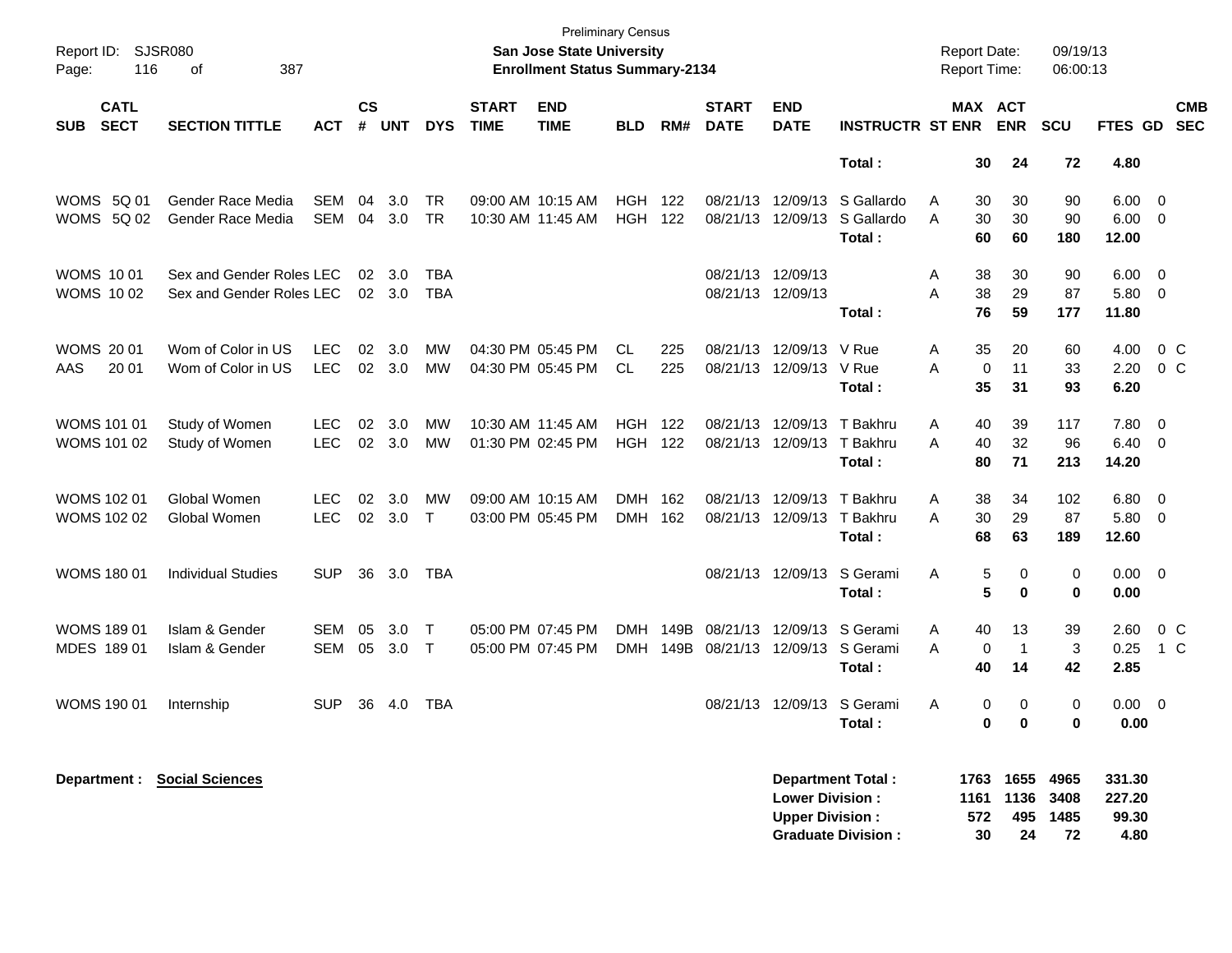| Report ID:<br>Page: | 117          | <b>SJSR080</b><br>387<br>оf   |               |               |            |            |              | <b>Preliminary Census</b><br><b>San Jose State University</b><br><b>Enrollment Status Summary-2134</b> |            |     |                        |                            |                                       | <b>Report Date:</b><br>Report Time: |                     | 09/19/13<br>06:00:13 |                |                          |            |
|---------------------|--------------|-------------------------------|---------------|---------------|------------|------------|--------------|--------------------------------------------------------------------------------------------------------|------------|-----|------------------------|----------------------------|---------------------------------------|-------------------------------------|---------------------|----------------------|----------------|--------------------------|------------|
|                     | <b>CATL</b>  |                               |               | $\mathsf{cs}$ |            |            | <b>START</b> | <b>END</b>                                                                                             |            |     | <b>START</b>           | <b>END</b>                 |                                       |                                     | MAX ACT             |                      |                |                          | <b>CMB</b> |
| <b>SUB</b>          | <b>SECT</b>  | <b>SECTION TITTLE</b>         | <b>ACT</b>    | #             | <b>UNT</b> | <b>DYS</b> | <b>TIME</b>  | <b>TIME</b>                                                                                            | <b>BLD</b> | RM# | <b>DATE</b>            | <b>DATE</b>                | <b>INSTRUCTR ST ENR</b>               |                                     | <b>ENR</b>          | <b>SCU</b>           | FTES GD        |                          | <b>SEC</b> |
| <b>College</b>      |              | <b>Social Sciences</b>        |               |               |            |            |              |                                                                                                        |            |     |                        |                            |                                       |                                     |                     |                      |                |                          |            |
|                     | Department : | <b>Sociology</b>              |               |               |            |            |              |                                                                                                        |            |     |                        |                            |                                       |                                     |                     |                      |                |                          |            |
| SOCI                | 1 0 1        | Intro to Sociology            | <b>LEC</b>    | 01            | 3.0        | <b>MW</b>  |              | 09:00 AM 10:15 AM                                                                                      | WSQ 207    |     |                        | 08/21/13 12/09/13 M Pasion |                                       | 120<br>A                            | 116                 | 348                  | 23.20          | 0                        |            |
| SOCI                | 1 0 2        | Intro to Sociology            | <b>LEC</b>    | 01            | 3.0        | MW         |              | 12:00 PM 01:15 PM                                                                                      | DMH        | 227 | 08/21/13               | 12/09/13                   | J DeHaan                              | 50<br>A                             | 51                  | 153                  | 10.20          | 0                        |            |
| SOCI                | 1 0 3        | Intro to Sociology            | <b>LEC</b>    | 01            | 3.0        | MW         |              | 04:30 PM 05:45 PM                                                                                      | <b>BBC</b> | 326 | 08/21/13               | 12/09/13                   | J Gomez                               | 50<br>A                             | 50                  | 150                  | 10.00          | 0                        |            |
| SOCI                | 1 04         | Intro to Sociology            | <b>LEC</b>    | 01            | 3.0        | TR         |              | 10:30 AM 11:45 AM                                                                                      | <b>BBC</b> | 224 |                        | 08/21/13 12/09/13 S Murray |                                       | 60<br>A                             | 58                  | 174                  | 11.60          | $\mathbf 0$              |            |
| SOCI                | 1 0 5        | Intro to Sociology            | <b>LEC</b>    | 01            | 3.0        | <b>TR</b>  |              | 12:00 PM 01:15 PM                                                                                      | <b>DMH</b> | 227 | 08/21/13               | 12/09/13 S Murray          |                                       | 60<br>A                             | 60                  | 180                  | 12.00          | $\mathbf 0$              |            |
| SOCI                | 1 0 7        | Intro to Sociology            | <b>LEC</b>    | 01            | 3.0        | F          |              | 09:00 AM 11:45 AM                                                                                      | DMH        | 227 | 08/21/13               | 12/09/13                   | J Murphy                              | 60<br>A                             | 61                  | 183                  | 12.20          | $\mathbf 0$              |            |
| SOCI                | 1 0 8        | Intro to Sociology            | <b>LEC</b>    |               | 3.0        |            |              |                                                                                                        |            |     |                        |                            |                                       | Х                                   | 0<br>$\mathbf 0$    | 0                    | 0.00           | $\mathbf 0$              |            |
| SOCI                | 1 0 9        | Intro to Sociology            | <b>LEC</b>    |               | 3.0        |            |              |                                                                                                        |            |     |                        |                            |                                       | X                                   | 0<br>$\mathbf 0$    | 0                    | 0.00           | $\mathbf 0$              |            |
|                     |              |                               |               |               |            |            |              |                                                                                                        |            |     |                        |                            | Total:                                | 400                                 | 396                 | 1188                 | 79.20          |                          |            |
| SOCI                | 15 01        | Stat Ap in Soc Sci            | <b>LEC</b>    | 03            | 3.0        | MW         |              | 10:30 AM 11:45 AM                                                                                      | <b>DMH</b> |     | 226A 08/21/13          | 12/09/13                   | M Thiele                              | 30<br>A                             | 25                  | 75                   | 5.00           | 0 <sup>C</sup>           |            |
| <b>SOCS</b>         | 15 01        | Stat Ap in Soc Sci            | <b>LEC</b>    | 03            | 3.0        | <b>MW</b>  |              | 10:30 AM 11:45 AM                                                                                      | <b>DMH</b> |     | 226A 08/21/13          | 12/09/13                   | M Thiele                              | A                                   | $\overline{4}$<br>0 | 12                   | 0.80           | 0 <sup>C</sup>           |            |
| SOCI                | 15 02        | Stat Ap in Soc Sci            | <b>LEC</b>    | 03            | 3.0        | МW         |              | 01:30 PM 02:45 PM                                                                                      | <b>DMH</b> |     | 226A 08/21/13          | 12/09/13                   | M Thiele                              | 30<br>A                             | 28                  | 84                   | 5.60           | 0 <sup>o</sup>           |            |
| <b>SOCS</b>         | 15 02        | Stat Ap in Soc Sci            | <b>LEC</b>    | 03            | 3.0        | MW         |              | 01:30 PM 02:45 PM                                                                                      | <b>DMH</b> |     | 226A 08/21/13          | 12/09/13                   | M Thiele                              | A                                   | $\overline{1}$<br>0 | 3                    | 0.20           | 0 <sup>o</sup>           |            |
| SOCI                | 15 03        | Stat Ap in Soc Sci            | <b>LEC</b>    | 03            | 3.0        | <b>TR</b>  |              | 09:00 AM 10:15 AM                                                                                      | <b>DMH</b> |     | 226A 08/21/13          | 12/09/13                   | U Cohn                                | 30<br>A                             | 29                  | 87                   | 5.80           | 0 <sup>o</sup>           |            |
|                     | SOCS 1503    | Stat Ap in Soc Sci            | <b>LEC</b>    | 03            | 3.0        | <b>TR</b>  |              | 09:00 AM 10:15 AM                                                                                      | <b>DMH</b> |     | 226A 08/21/13 12/09/13 |                            | U Cohn                                | A                                   | 0<br>$\overline{1}$ | 3                    | 0.20           | 0 <sup>o</sup>           |            |
|                     |              |                               |               |               |            |            |              |                                                                                                        |            |     |                        |                            | Total:                                | 90                                  | 88                  | 264                  | 17.60          |                          |            |
| SOCI                | 57 01        | Community Involve             | <b>LEC</b>    | 01            | 3.0        | <b>TR</b>  |              | 10:30 AM 11:45 AM                                                                                      | <b>DMH</b> | 161 |                        | 08/21/13 12/09/13          | C Cox                                 | 40<br>A                             | 29                  | 87                   | 5.80           | 0 <sup>o</sup>           |            |
| <b>UNVS</b>         | 57 01        | Community Involve             | <b>LEC</b>    | 01            | 3.0        | <b>TR</b>  |              | 10:30 AM 11:45 AM                                                                                      | <b>DMH</b> | 161 | 08/21/13               | 12/09/13                   | C Cox                                 | A                                   | 9<br>0              | 27                   | 1.80           | 0 <sup>o</sup>           |            |
| SOCI                | 57 02        | Community Involve             | <b>LEC</b>    | 01            | 3.0        | <b>TR</b>  |              | 03:00 PM 04:15 PM                                                                                      | <b>DMH</b> | 161 | 08/21/13               | 12/09/13                   | C Cox                                 | 40<br>A                             | 34                  | 102                  | 6.80           | 0 <sup>o</sup>           |            |
| <b>UNVS</b>         | 57 02        | Community Involve             | <b>LEC</b>    | 01            | 3.0        | <b>TR</b>  |              | 03:00 PM 04:15 PM                                                                                      | DMH        | 161 | 08/21/13               | 12/09/13 C Cox             |                                       | A                                   | 7<br>0              | 21                   | 1.40           | 0 <sup>o</sup>           |            |
| SOCI                | 57 03        | Community Involve             | <b>LEC</b>    |               | 3.0        |            |              |                                                                                                        |            |     |                        |                            |                                       | X                                   | 0<br>$\mathbf 0$    | 0                    | 0.00           | 0                        |            |
| <b>UNVS</b>         | 57 03        | Community Involve             | <b>LEC</b>    |               | 3.0        |            |              |                                                                                                        |            |     |                        |                            |                                       | X                                   | 0<br>0              | 0                    | 0.00           | 0                        |            |
|                     |              |                               |               |               |            |            |              |                                                                                                        |            |     |                        |                            | Total:                                | 80                                  | 79                  | 237                  | 15.80          |                          |            |
| SOCI                | 80 01        | Social Problems               | <b>LEC</b>    | 01            | 3.0        | <b>MW</b>  |              | 03:00 PM 04:15 PM                                                                                      | <b>BBC</b> | 102 | 08/21/13               | 12/09/13                   | J Gomez                               | 60<br>A                             | 58                  | 174                  | 11.60          | 0                        |            |
| SOCI                | 80 02        | Social Problems               | <b>LEC</b>    | 01            | 3.0        | TR         |              | 10:30 AM 11:45 AM                                                                                      | <b>DMH</b> | 227 |                        | 08/21/13 12/09/13          | S Myers-Lipt A                        | 60                                  | 59                  | 177                  | 11.80          | 0                        |            |
| <b>SOCI</b>         | 80 03        | Social Problems               | LEC           | 01            | 3.0        | TR         |              | 12:00 PM 01:15 PM                                                                                      | CL.        | 202 |                        | 08/21/13 12/09/13 D Brook  |                                       | 60<br>A                             | 53                  | 159                  | 10.60          | 0                        |            |
| SOCI                | 80 04        | Social Problems               | <b>LEC</b>    | 01            | 3.0        | TR         |              | 04:30 PM 05:45 PM                                                                                      | DMH 161    |     |                        | 08/21/13 12/09/13 D Brook  |                                       | 58                                  | 43                  | 129                  | 8.60           | $\overline{\phantom{0}}$ |            |
| SOCI                | 80 05        | Social Problems               | <b>LEC</b>    | 01            | 3.0 F      |            |              | 09:00 AM 11:45 AM                                                                                      | BBC 102    |     |                        | 08/21/13 12/09/13 J Gomez  |                                       | A<br>60<br>A                        | 39                  | 117                  | 7.80 0         |                          |            |
|                     |              |                               |               |               |            |            |              |                                                                                                        |            |     |                        |                            | Total:                                | 298                                 | 252                 | 756                  | 50.40          |                          |            |
|                     |              |                               |               |               |            |            |              |                                                                                                        |            |     |                        |                            |                                       |                                     |                     |                      |                |                          |            |
|                     |              | SOCI 100W 01 Writing Workshop | SEM 04 3.0    |               |            | МW         |              | 09:00 AM 10:15 AM                                                                                      |            |     |                        |                            | DMH 226A 08/21/13 12/09/13 S Morewitz | A<br>25                             | 26                  | 78                   | $5.20 \ 0$     |                          |            |
| SOCI                |              | 100W 02 Writing Workshop      | SEM 04        |               | 3.0        | MW         |              | 12:00 PM 01:15 PM                                                                                      | ENG 327    |     |                        | 08/21/13 12/09/13 S Nava   |                                       | 25<br>A                             | 24                  | 72                   | $4.80\ 0$      |                          |            |
|                     |              | SOCI 100W 03 Writing Workshop | <b>SEM</b>    |               | 3.0        |            |              |                                                                                                        |            |     |                        |                            |                                       | X                                   | 0<br>0              | 0                    | $0.00 \quad 0$ |                          |            |
|                     |              | SOCI 100W 04 Writing Workshop | SEM 04 3.0 TR |               |            |            |              | 12:00 PM 01:15 PM DMH 231 08/21/13 12/09/13 J DeHaan                                                   |            |     |                        |                            |                                       | 25<br>A                             | 25                  | 75                   | $5.00 \t 0$    |                          |            |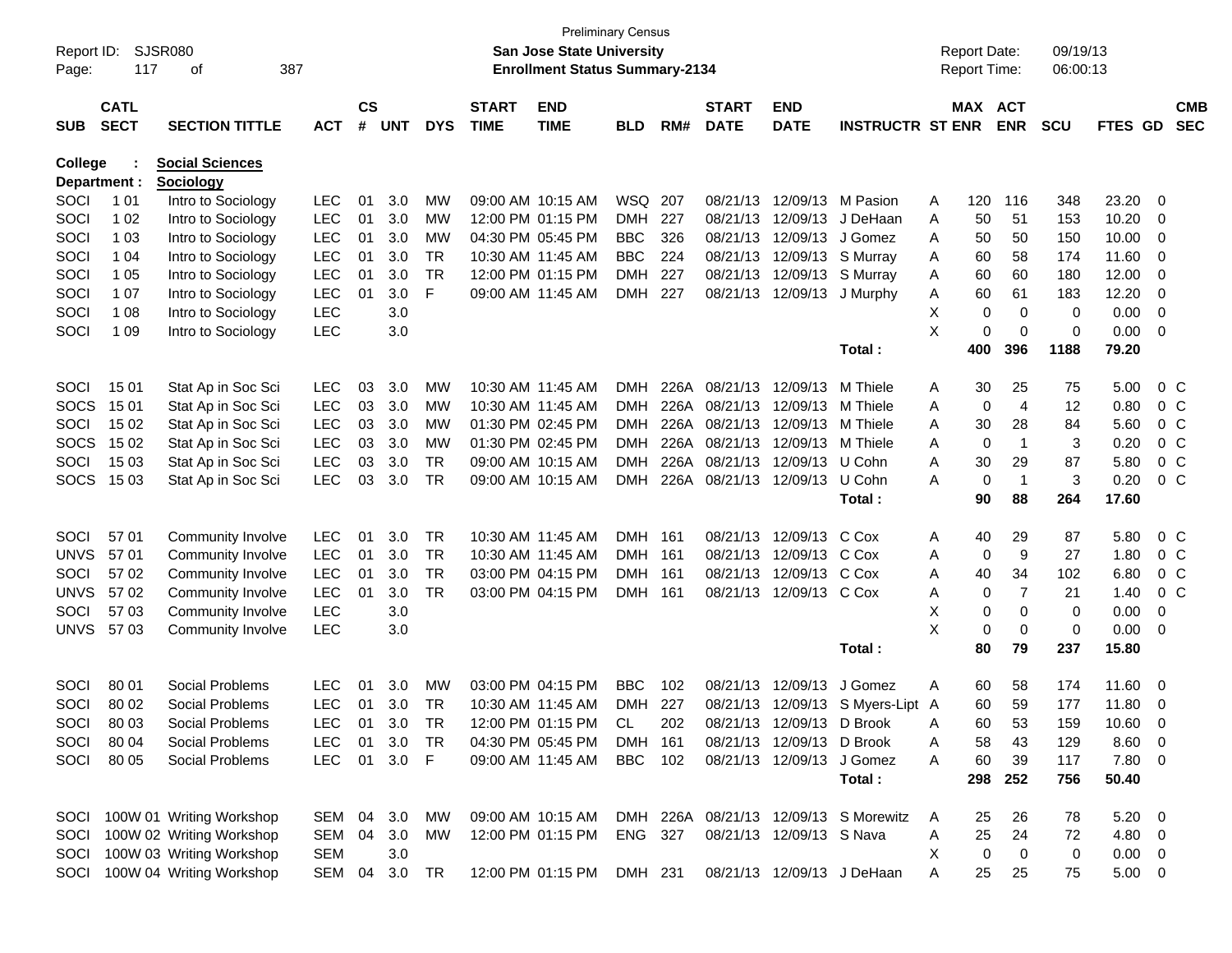| Report ID:<br>Page: | 118                        | SJSR080<br>387<br>οf       |               |                |            |            |                             | <b>San Jose State University</b><br><b>Enrollment Status Summary-2134</b> | <b>Preliminary Census</b> |      |                             |                           |                            | <b>Report Date:</b><br>Report Time: |                       | 09/19/13<br>06:00:13 |                |                            |                          |
|---------------------|----------------------------|----------------------------|---------------|----------------|------------|------------|-----------------------------|---------------------------------------------------------------------------|---------------------------|------|-----------------------------|---------------------------|----------------------------|-------------------------------------|-----------------------|----------------------|----------------|----------------------------|--------------------------|
| <b>SUB</b>          | <b>CATL</b><br><b>SECT</b> | <b>SECTION TITTLE</b>      | <b>ACT</b>    | <b>CS</b><br># | <b>UNT</b> | <b>DYS</b> | <b>START</b><br><b>TIME</b> | <b>END</b><br><b>TIME</b>                                                 | <b>BLD</b>                | RM#  | <b>START</b><br><b>DATE</b> | <b>END</b><br><b>DATE</b> | <b>INSTRUCTR ST ENR</b>    |                                     | MAX ACT<br><b>ENR</b> | <b>SCU</b>           | <b>FTES GD</b> |                            | <b>CMB</b><br><b>SEC</b> |
| <b>SOCI</b>         |                            | 100W 05 Writing Workshop   | SEM           | 04             | 3.0        | TR         |                             | 03:00 PM 04:15 PM                                                         | <b>DMH</b>                |      | 226A 08/21/13               | 12/09/13 U Cohn           |                            | 25<br>Α                             | 29                    | 87                   | 5.80           | 0                          |                          |
| SOCI                |                            | 100W 06 Writing Workshop   | <b>SEM</b>    |                | 3.0        |            |                             |                                                                           |                           |      |                             |                           | Total:                     | X<br>0<br>100                       | $\mathbf 0$<br>104    | 0<br>312             | 0.00<br>20.80  | $\overline{0}$             |                          |
| SOCI                | 101 01                     | Social Theory              | <b>LEC</b>    | 02             | 3.0        | МW         |                             | 10:30 AM 11:45 AM                                                         | <b>DMH</b>                | 231  | 08/21/13                    | 12/09/13                  | P Chua                     | 30<br>Α                             | 34                    | 102                  | 6.80           | 0                          |                          |
| SOCI                | 101 02                     | Social Theory              | <b>LEC</b>    | 02             | 3.0        | МW         |                             | 03:00 PM 04:15 PM                                                         | <b>DMH</b>                | 231  | 08/21/13                    | 12/09/13                  | M Rokni                    | 30<br>A                             | 35                    | 105                  | 7.00           | 0                          |                          |
| SOCI                | 101 03                     | Social Theory              | <b>LEC</b>    | 02             | 3.0        | <b>TR</b>  |                             | 09:00 AM 10:15 AM                                                         | HGH                       | 217  | 08/21/13                    | 12/09/13 P Rudy           |                            | 30<br>A                             | 30                    | 90                   | 6.00           | 0                          |                          |
| SOCI                | 101 04                     | Social Theory              | <b>LEC</b>    | 02             | 3.0        | <b>TR</b>  |                             | 01:30 PM 02:45 PM                                                         | DMH                       | 231  |                             | 08/21/13 12/09/13 P Rudy  | Total:                     | 30<br>A<br>120                      | 31<br>130             | 93<br>390            | 6.20<br>26.00  | 0                          |                          |
| SOCI                | 102 01                     | Intro To Stat              | <b>LEC</b>    | 03             | 3.0        | W          |                             | 06:30 PM 09:15 PM                                                         | DMH 231                   |      |                             | 08/21/13 12/09/13         | J Bautista<br>Total:       | A<br>30<br>30                       | 24<br>24              | 72<br>72             | 4.90<br>4.90   | $\overline{\phantom{0}}^2$ |                          |
|                     |                            |                            |               |                |            |            |                             |                                                                           |                           |      |                             |                           |                            |                                     |                       |                      |                |                            |                          |
| SOCI                | 103 01                     | SPSS Computer AnalysACT    |               |                | 1.0        |            |                             |                                                                           |                           |      |                             |                           |                            | $\mathbf 0$<br>Χ                    | 0                     | 0                    | 0.00           | $\overline{\phantom{0}}$   |                          |
| SOCI                | 10380                      | SPSS Computer AnalysACT    |               |                | 13 1.0     | TBA        |                             |                                                                           |                           |      |                             | 08/21/13 12/09/13         |                            | Α<br>20                             | 19                    | 19                   | 1.53 16        |                            |                          |
|                     |                            |                            |               |                |            |            |                             |                                                                           |                           |      |                             |                           | Total:                     | 20                                  | 19                    | 19                   | 1.53           |                            |                          |
| SOCI                | 104 01                     | <b>Quantit Res Meth</b>    | <b>LEC</b>    | 02             | 3.0        | МW         |                             | 12:00 PM 01:15 PM                                                         | <b>DMH</b>                | 226A | 08/21/13                    | 12/09/13                  | C Garcia                   | 30<br>Α                             | 34                    | 102                  | 6.80           | $\overline{0}$             |                          |
| SOCI                | 104 02                     | <b>Quantit Res Meth</b>    | <b>LEC</b>    | 02             | 3.0        | МW         |                             | 03:00 PM 04:15 PM                                                         | <b>DMH</b>                | 165  | 08/21/13                    | 12/09/13                  | M Thiele                   | 30<br>Α                             | 30                    | 90                   | 6.00           | 0                          |                          |
| SOCI                | 104 03                     | <b>Quantit Res Meth</b>    | <b>LEC</b>    | 02             | 3.0        | <b>TR</b>  |                             | 09:00 AM 10:15 AM                                                         | <b>DMH</b>                | 231  |                             | 08/21/13 12/09/13         | C Garcia                   | 30<br>А                             | 28                    | 84                   | 5.60           | 0                          |                          |
|                     |                            |                            |               |                |            |            |                             |                                                                           |                           |      |                             |                           | Total:                     | 90                                  | 92                    | 276                  | 18.40          |                            |                          |
| <b>SOCI</b>         |                            | 104B 01 Adv Quant Research | <b>LEC</b>    |                | 3.0        |            |                             |                                                                           |                           |      |                             |                           |                            | Χ<br>0                              | 0                     | 0                    | 0.00           | $\overline{\mathbf{0}}$    |                          |
|                     |                            |                            |               |                |            |            |                             |                                                                           |                           |      |                             |                           | Total:                     | 0                                   | 0                     | 0                    | 0.00           |                            |                          |
| SOCI                | 105 01                     | <b>Qual Research Meth</b>  | <b>LEC</b>    | 02             | 3.0        | МW         |                             | 09:00 AM 10:15 AM                                                         | DMH                       | 231  |                             | 08/21/13 12/09/13         | J DeHaan                   | 30<br>A                             | 19                    | 57                   | 3.80           | 0                          |                          |
| SOCI                | 105 02                     | <b>Qual Research Meth</b>  | <b>LEC</b>    |                | 3.0        |            |                             |                                                                           |                           |      |                             |                           |                            | Χ<br>$\mathbf 0$                    | $\mathbf 0$           | 0                    | 0.00           | 0                          |                          |
| SOCI                | 105 03                     | <b>Qual Research Meth</b>  | <b>LEC</b>    | 02             | 3.0        | TR         |                             | 10:30 AM 11:45 AM                                                         | <b>DMH</b>                | 226A |                             | 08/21/13 12/09/13         | J DeHaan                   | Α<br>30                             | 29                    | 87                   | 5.80           | 0                          |                          |
| SOCI                | 105 04                     | <b>Qual Research Meth</b>  | <b>LEC</b>    | 02             | 3.0        | <b>TR</b>  |                             | 01:30 PM 02:45 PM                                                         | <b>DMH</b>                | 226A | 08/21/13                    | 12/09/13                  | A Leisenring A             | 30                                  | 27                    | 81                   | 5.45           | -1                         |                          |
|                     |                            |                            |               |                |            |            |                             |                                                                           |                           |      |                             |                           | Total :                    | 90                                  | 75                    | 225                  | 15.05          |                            |                          |
|                     | SOCI 116 01                | <b>Global Society</b>      | <b>LEC</b>    |                | 01 3.0     | MW         |                             | 10:30 AM 11:45 AM                                                         | <b>SH</b>                 | 242  |                             |                           | 08/21/13 12/09/13 V Montes | 40<br>A                             | 44                    | 132                  | 8.80           | $\overline{\phantom{0}}$   |                          |
| SOCI                | 116 02                     | <b>Global Society</b>      | <b>LEC</b>    | 01             | 3.0        | TR         |                             | 10:30 AM 11:45 AM                                                         | <b>ENG</b>                | 403  |                             | 08/21/13 12/09/13 D Brook |                            | 40<br>A                             | 39                    | 117                  | 7.80           | 0                          |                          |
| SOCI                | 116 03                     | <b>Global Society</b>      | <b>LEC</b>    | 01             | 3.0        | TR         |                             | 03:00 PM 04:15 PM                                                         | DMH 231                   |      |                             | 08/21/13 12/09/13 D Brook |                            | 40<br>Α                             | 39                    | 117                  | 7.80           | 0                          |                          |
| SOCI                | 116 04                     | <b>Global Society</b>      | <b>LEC</b>    | 01             | 3.0        | TR         |                             | 04:30 PM 05:45 PM                                                         | DMH 231                   |      |                             | 08/21/13 12/09/13 C Cox   |                            | Α<br>40                             | 41                    | 123                  | 8.20           | 0                          |                          |
|                     | SOCI 116 05                | <b>Global Society</b>      | <b>LEC</b>    |                | 01 3.0 M   |            |                             | 06:00 PM 08:45 PM                                                         | DMH 227                   |      |                             | 08/21/13 12/09/13 U Cohn  |                            | 40<br>A                             | 40                    | 120                  | $8.00 \t 0$    |                            |                          |
|                     |                            |                            |               |                |            |            |                             |                                                                           |                           |      |                             |                           | Total:                     | 200                                 | 203                   | 609                  | 40.60          |                            |                          |
|                     | SOCI 11801                 | Soci of Hum RIghts         | LEC 02 3.0 MW |                |            |            |                             | 04:30 PM 05:45 PM                                                         | DMH 227                   |      |                             | 08/21/13 12/09/13 M Rokni |                            | 40<br>A                             | 29                    | 87                   | 5.80 0         |                            |                          |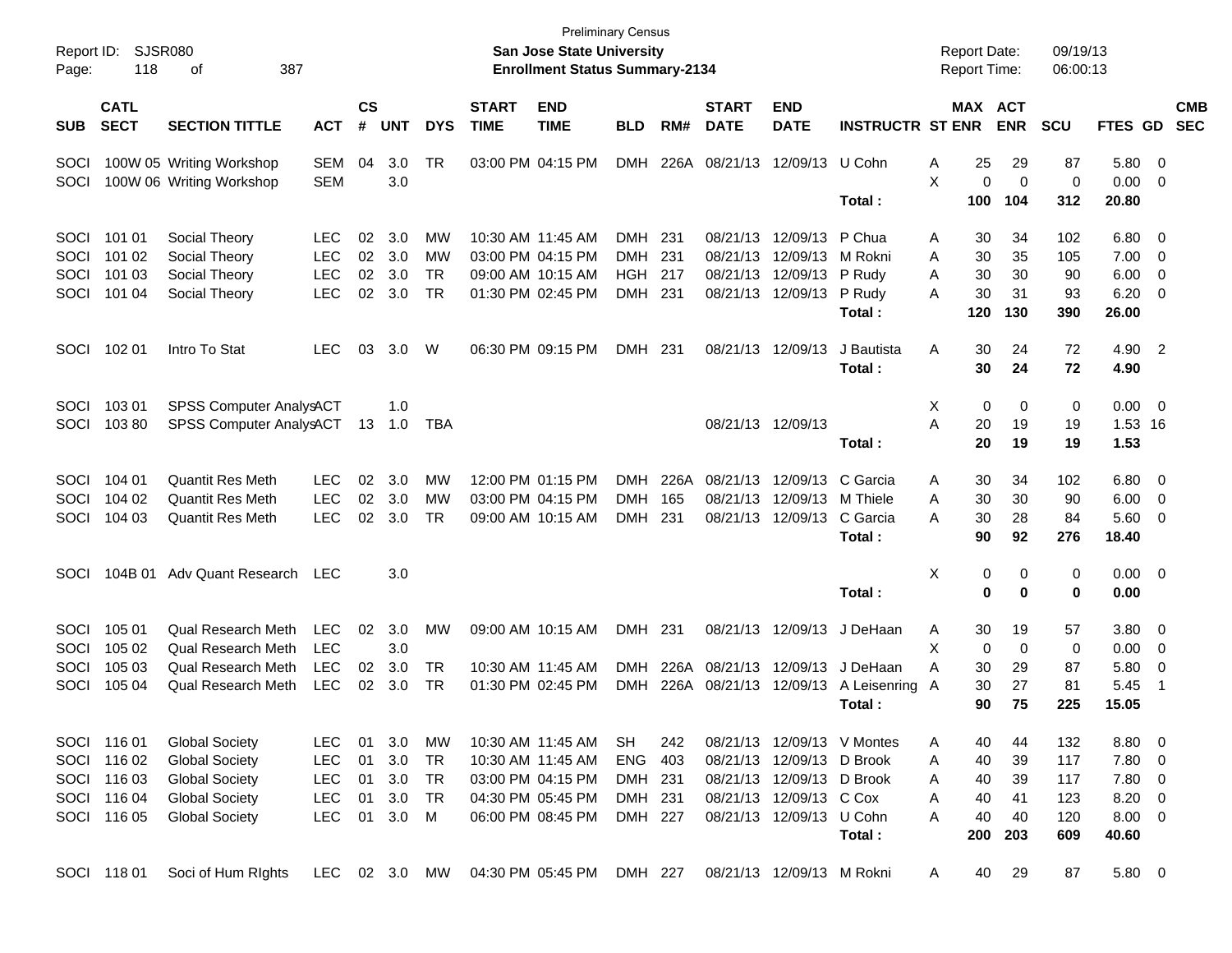| Page:                        | Report ID: SJSR080<br>119            | 387<br>оf                                                                                       |                                                      |                             |                          |               |                             | <b>Preliminary Census</b><br>San Jose State University<br><b>Enrollment Status Summary-2134</b> |                        |                    |                                  |                           |                                                  | <b>Report Date:</b><br><b>Report Time:</b> |                            |                           | 09/19/13<br>06:00:13         |                                                         |                          |                          |
|------------------------------|--------------------------------------|-------------------------------------------------------------------------------------------------|------------------------------------------------------|-----------------------------|--------------------------|---------------|-----------------------------|-------------------------------------------------------------------------------------------------|------------------------|--------------------|----------------------------------|---------------------------|--------------------------------------------------|--------------------------------------------|----------------------------|---------------------------|------------------------------|---------------------------------------------------------|--------------------------|--------------------------|
| <b>SUB</b>                   | <b>CATL</b><br><b>SECT</b>           | <b>SECTION TITTLE</b>                                                                           | <b>ACT</b>                                           | $\mathsf{cs}$<br>$\pmb{\#}$ | <b>UNT</b>               | <b>DYS</b>    | <b>START</b><br><b>TIME</b> | <b>END</b><br><b>TIME</b>                                                                       | <b>BLD</b>             | RM#                | <b>START</b><br><b>DATE</b>      | <b>END</b><br><b>DATE</b> | <b>INSTRUCTR ST ENR</b>                          |                                            |                            | MAX ACT<br><b>ENR</b>     | <b>SCU</b>                   | FTES GD                                                 |                          | <b>CMB</b><br><b>SEC</b> |
|                              |                                      |                                                                                                 |                                                      |                             |                          |               |                             |                                                                                                 |                        |                    |                                  |                           | Total:                                           |                                            | 40                         | 29                        | 87                           | 5.80                                                    |                          |                          |
| SOCI                         | 140 02                               | Soci of Media                                                                                   | LEC.                                                 | 02                          | 3.0                      | TR            |                             | 06:00 PM 07:15 PM                                                                               | CL                     | 303                |                                  | 08/21/13 12/09/13         | S Nava<br>Total:                                 | A                                          | 40<br>40                   | 38<br>38                  | 114<br>114                   | 7.60 0<br>7.60                                          |                          |                          |
| SOCI                         | 151 01                               | Violence in Family                                                                              | <b>LEC</b>                                           | 02                          | 3.0                      | TR            |                             | 01:30 PM 02:45 PM                                                                               | DMH 161                |                    |                                  | 08/21/13 12/09/13         | S Murray<br>Total :                              | A                                          | 40<br>40                   | 41<br>41                  | 123<br>123                   | 8.20 0<br>8.20                                          |                          |                          |
| SOCI                         | 154 01                               | Non Conform Behav                                                                               | LEC                                                  | 02                          | 3.0                      | МW            |                             | 03:00 PM 04:15 PM                                                                               | DMH 227                |                    |                                  | 08/21/13 12/09/13         | V Montes<br>Total :                              | A                                          | 40<br>40                   | 37<br>37                  | 111<br>111                   | $7.40 \quad 0$<br>7.40                                  |                          |                          |
| SOCI                         | 160 01                               | Immigration & Identy                                                                            | LEC                                                  |                             | 02 3.0                   | MW            |                             | 09:00 AM 10:15 AM                                                                               | DMH 227                |                    |                                  | 08/21/13 12/09/13         | C Garcia<br>Total :                              | A                                          | 40<br>40                   | 43<br>43                  | 129<br>129                   | 8.65 1<br>8.65                                          |                          |                          |
| SOCI                         | 161 01                               | City Life                                                                                       | LEC.                                                 | 02                          | 3.0                      | МW            |                             | 01:30 PM 02:45 PM                                                                               | DMH 227                |                    |                                  | 08/21/13 12/09/13         | P Chua<br>Total:                                 | A                                          | 40<br>40                   | 23<br>23                  | 69<br>69                     | 4.65 1<br>4.65                                          |                          |                          |
| SOCI<br>SOCI<br>SOCI<br>SOCI | 162 01<br>162 02<br>162 03<br>162 04 | Race/Ethnic Rels<br>Race/Ethnic Rels<br>Race/Ethnic Rels<br>Race/Ethnic Rels                    | <b>LEC</b><br><b>LEC</b><br><b>LEC</b><br><b>LEC</b> | 02<br>02<br>02              | 3.0<br>3.0<br>3.0<br>3.0 | MW<br>TR<br>М |                             | 01:30 PM 02:45 PM<br>01:30 PM 02:45 PM<br>06:00 PM 08:45 PM                                     | SН<br>SН<br><b>DMH</b> | 434<br>312<br>226A | 08/21/13<br>08/21/13<br>08/21/13 | 12/09/13 S Nava           | 12/09/13 V Montes<br>12/09/13 V Montes<br>Total: | Α<br>A<br>A<br>X                           | 35<br>35<br>35<br>0<br>105 | 34<br>36<br>28<br>0<br>98 | 102<br>108<br>84<br>0<br>294 | 6.85<br>$7.20 \t 0$<br>$5.60$ 0<br>$0.00 \t 0$<br>19.65 | $\overline{\phantom{1}}$ |                          |
| SOCI                         | 16301                                | Social Change                                                                                   | LEC.                                                 | 02                          | 3.0                      | МW            |                             | 10:30 AM 11:45 AM                                                                               | DMH 227                |                    |                                  | 08/21/13 12/09/13         | M Rokni<br>Total :                               | Α                                          | 40<br>40                   | 45<br>45                  | 135<br>135                   | $9.10$ 2<br>9.10                                        |                          |                          |
| SOCI                         | 164 01                               | Social Action                                                                                   | <b>LEC</b>                                           |                             | 02 3.0                   | TR            |                             | 09:00 AM 10:15 AM                                                                               | DMH 161                |                    |                                  | 08/21/13 12/09/13         | S Myers-Lipt A<br>Total:                         |                                            | 40<br>40                   | 36<br>36                  | 108<br>108                   | $7.25$ 1<br>7.25                                        |                          |                          |
| SOCI                         | 165 01                               | Poverty Wealth Prv                                                                              | <b>LEC</b>                                           | 02                          | 3.0                      | TR            |                             | 03:00 PM 04:15 PM                                                                               | DMH 227                |                    |                                  | 08/21/13 12/09/13         | S Myers-Lipt A<br>Total :                        |                                            | 40<br>40                   | 33<br>33                  | 99<br>99                     | $6.60$ 0<br>6.60                                        |                          |                          |
|                              |                                      | SOCI 169 01 Polit Sociology                                                                     |                                                      |                             |                          |               |                             | LEC 02 3.0 MW 12:00 PM 01:15 PM DMH 231 08/21/13 12/09/13 M Rokni                               |                        |                    |                                  |                           | Total:                                           | A                                          | 40<br>40                   | 35<br>35                  | 105<br>105                   | $7.00 \t 0$<br>7.00                                     |                          |                          |
|                              |                                      | SOCI 170 01 Soci of Family                                                                      |                                                      |                             |                          |               |                             | LEC 02 3.0 TR  09:00 AM  10:15 AM  DMH  227                                                     |                        |                    |                                  |                           | 08/21/13 12/09/13 T Dehaan<br>Total:             | A                                          | 40<br>40                   | 39<br>39                  | 117<br>117                   | $7.80\ 0$<br>7.80                                       |                          |                          |
|                              |                                      | SOCI 171 01 Person and Society LEC 02 3.0 MW 01:30 PM 02:45 PM DMH 231 08/21/13 12/09/13 S Nava |                                                      |                             |                          |               |                             |                                                                                                 |                        |                    |                                  |                           |                                                  | A                                          | 40                         | 39                        | 117                          | 7.85 1                                                  |                          |                          |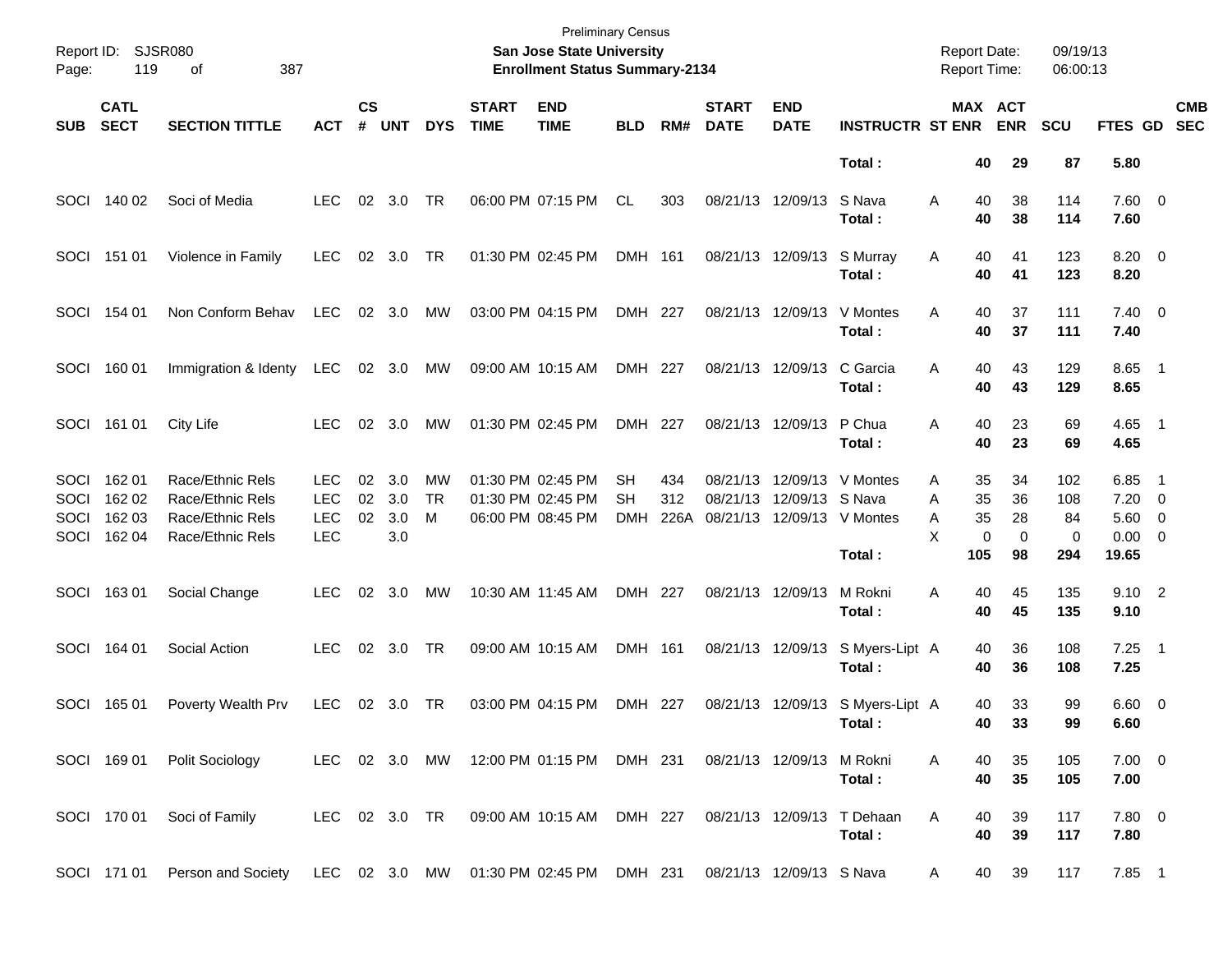| Page:                                       | Report ID: SJSR080<br>120                                          | 387<br>оf                                                                                                                        |                                                                                  |                                  |                                        |                                                                    |                             | <b>Preliminary Census</b><br>San Jose State University<br><b>Enrollment Status Summary-2134</b> |                 |            |                                                       |                                                                                  |                                  | <b>Report Date:</b><br><b>Report Time:</b> |                                                            | 09/19/13<br>06:00:13       |                                                            |                                                                                                             |
|---------------------------------------------|--------------------------------------------------------------------|----------------------------------------------------------------------------------------------------------------------------------|----------------------------------------------------------------------------------|----------------------------------|----------------------------------------|--------------------------------------------------------------------|-----------------------------|-------------------------------------------------------------------------------------------------|-----------------|------------|-------------------------------------------------------|----------------------------------------------------------------------------------|----------------------------------|--------------------------------------------|------------------------------------------------------------|----------------------------|------------------------------------------------------------|-------------------------------------------------------------------------------------------------------------|
| <b>SUB</b>                                  | <b>CATL</b><br><b>SECT</b>                                         | <b>SECTION TITTLE</b>                                                                                                            | <b>ACT</b>                                                                       | $\mathsf{cs}$<br>#               | <b>UNT</b>                             | <b>DYS</b>                                                         | <b>START</b><br><b>TIME</b> | <b>END</b><br><b>TIME</b>                                                                       | <b>BLD</b>      | RM#        | <b>START</b><br><b>DATE</b>                           | <b>END</b><br><b>DATE</b>                                                        | <b>INSTRUCTR ST ENR</b>          |                                            | <b>MAX ACT</b><br><b>ENR</b>                               | <b>SCU</b>                 | FTES GD                                                    | <b>CMB</b><br><b>SEC</b>                                                                                    |
|                                             |                                                                    |                                                                                                                                  |                                                                                  |                                  |                                        |                                                                    |                             |                                                                                                 |                 |            |                                                       |                                                                                  | Total:                           | 40                                         | 39                                                         | 117                        | 7.85                                                       |                                                                                                             |
|                                             | SOCI 172 01                                                        | <b>LGBT Studies</b>                                                                                                              | <b>LEC</b>                                                                       |                                  | $02 \quad 3.0$                         | МW                                                                 |                             | 12:00 PM 01:15 PM                                                                               | SH              | 313        |                                                       | 08/21/13 12/09/13                                                                | J Cadenas<br>Total:              | 40<br>A<br>40                              | 39<br>39                                                   | 117<br>117                 | 7.80 0<br>7.80                                             |                                                                                                             |
|                                             | SOCI 173 01                                                        | Socialization                                                                                                                    | <b>LEC</b>                                                                       |                                  | 02 3.0                                 | МW                                                                 |                             | 04:30 PM 05:45 PM                                                                               | DMH 231         |            |                                                       | 08/21/13 12/09/13                                                                | J Torne<br>Total:                | 40<br>A<br>40                              | 30<br>30                                                   | 90<br>90                   | $6.00 \t 0$<br>6.00                                        |                                                                                                             |
|                                             | SOCI 174 01                                                        | <b>Sexualities</b>                                                                                                               | <b>LEC</b>                                                                       |                                  | 02 3.0                                 | TR                                                                 |                             | 01:30 PM 02:45 PM                                                                               | DMH 227         |            |                                                       | 08/21/13 12/09/13                                                                | T Dehaan<br>Total:               | 40<br>A<br>40                              | 39<br>39                                                   | 117<br>117                 | 7.80 0<br>7.80                                             |                                                                                                             |
|                                             | SOCI 175 01<br><b>WOMS 175 01</b>                                  | Soc of Mas & Fem<br>Soc of Mas & Fem                                                                                             | <b>LEC</b><br><b>LEC</b>                                                         | 02<br>02                         | 3.0<br>3.0                             | MW<br>MW                                                           |                             | 10:30 AM 11:45 AM<br>10:30 AM 11:45 AM                                                          | SН<br><b>SH</b> | 313<br>313 | 08/21/13                                              | 12/09/13<br>08/21/13 12/09/13                                                    | J Cadenas<br>J Cadenas<br>Total: | 40<br>A<br>A<br>40                         | 39<br>3<br>0<br>42                                         | 117<br>9<br>126            | 7.80<br>0.60<br>8.40                                       | $0\,C$<br>0 <sup>o</sup>                                                                                    |
|                                             | SOCI 176 01                                                        | Sociology of Everyda LEC 02 3.0 TR                                                                                               |                                                                                  |                                  |                                        |                                                                    |                             | 12:00 PM 01:15 PM                                                                               | DMH 161         |            |                                                       | 08/21/13 12/09/13                                                                | T Dehaan<br>Total:               | 40<br>A<br>40                              | 40<br>40                                                   | 120<br>120                 | 8.05 1<br>8.05                                             |                                                                                                             |
| <b>SOCI</b><br>SOCI<br>SOCI<br>SOCI<br>SOCI | 18001<br>180 11<br>180 21<br>180 31<br>180 32                      | <b>Indiv Studies</b><br><b>Indiv Studies</b><br><b>Indiv Studies</b><br><b>Indiv Studies</b><br><b>Indiv Studies</b>             | <b>SUP</b><br><b>SUP</b><br><b>SUP</b><br><b>SUP</b><br><b>SUP</b>               | 36<br>36<br>36<br>36<br>36       | 3.0<br>1.0<br>2.0<br>3.0<br>3.0        | <b>TBA</b><br><b>TBA</b><br><b>TBA</b><br><b>TBA</b><br><b>TBA</b> |                             |                                                                                                 |                 |            | 08/21/13 12/09/13<br>08/21/13<br>08/21/13<br>08/21/13 | 12/09/13<br>12/09/13<br>12/09/13<br>08/21/13 12/09/13                            |                                  | 0<br>Α<br>Α<br>Α<br>Α<br>Α<br>0            | 0<br>2<br>0<br>2<br>0<br>0<br>0<br>0                       | 0<br>0<br>0<br>0<br>0      | $0.00 \quad 0$<br>$0.00 \t 0$<br>0.00<br>0.00<br>0.00      | $\overline{\phantom{0}}$<br>$\overline{\phantom{0}}$<br>$\overline{\phantom{0}}$                            |
| SOCI                                        | 180 33                                                             | <b>Indiv Studies</b>                                                                                                             | <b>SUP</b>                                                                       | 36                               | 3.0                                    | TBA                                                                |                             |                                                                                                 |                 |            |                                                       | 08/21/13 12/09/13                                                                | Total:                           | Α                                          | 0<br>0<br>4<br>0                                           | 0<br>0                     | $0.00 \t 0$<br>0.00                                        |                                                                                                             |
| SOCI<br>SOCI<br>SOCI<br>SOCI                | 181 01<br>181 11<br>181 21<br>181 31<br>SOCI 181 32<br>SOCI 181 33 | Service Internship<br>Service Internship<br>Service Internship<br>Service Internship<br>Service Internship<br>Service Internship | <b>SUP</b><br><b>SUP</b><br><b>SUP</b><br><b>SUP</b><br><b>SUP</b><br><b>SUP</b> | 36<br>36<br>36<br>36<br>36<br>36 | 6.0<br>1.0<br>2.0<br>3.0<br>3.0<br>3.0 | <b>TBA</b><br>TBA<br><b>TBA</b><br>TBA<br><b>TBA</b><br><b>TBA</b> |                             |                                                                                                 |                 |            | 08/21/13<br>08/21/13<br>08/21/13<br>08/21/13 12/09/13 | 12/09/13<br>12/09/13<br>12/09/13<br>08/21/13 12/09/13<br>08/21/13 12/09/13       |                                  | 0<br>A<br>Α<br>Α<br>Α<br>A<br>Α            | 0<br>2<br>0<br>2<br>0<br>2<br>$\Omega$<br>2<br>0<br>2<br>0 | 0<br>0<br>0<br>0<br>0<br>0 | $0.00 \t 0$<br>0.00<br>0.00<br>0.00<br>0.00<br>$0.00 \t 0$ | $\overline{\phantom{0}}$<br>$\overline{\mathbf{0}}$<br>$\overline{\phantom{0}}$<br>$\overline{\phantom{0}}$ |
|                                             | SOCI 181 34<br>SOCI 181 35<br>SOCI 181 41<br>SOCI 181 61           | Service Internship<br>Service Internship<br>Service Internship<br>Service Internship                                             | <b>SUP</b><br><b>SUP</b><br><b>SUP</b><br><b>SUP</b>                             | 36<br>36<br>36                   | 3.0<br>3.0<br>4.0<br>36 6.0            | TBA<br>TBA<br>TBA<br>TBA                                           |                             |                                                                                                 |                 |            |                                                       | 08/21/13 12/09/13<br>08/21/13 12/09/13<br>08/21/13 12/09/13<br>08/21/13 12/09/13 |                                  | Α<br>А<br>А<br>А<br>16                     | 2<br>0<br>$\overline{\mathbf{c}}$<br>0<br>0<br>0<br>2<br>0 | 0<br>0<br>0<br>0           | $0.00 \t 0$<br>$0.00 \t 0$<br>$0.00 \t 0$<br>$0.00 \t 0$   |                                                                                                             |
|                                             |                                                                    | SOCI 181B 01 Sociology Capstone                                                                                                  | LEC.                                                                             |                                  | 02 3.0 T                               |                                                                    |                             | 04:30 PM 07:15 PM                                                                               | DMH 227         |            |                                                       | 08/21/13 12/09/13 P Rudy                                                         | Total:                           | 35<br>A                                    | 0<br>29                                                    | 0<br>87                    | 0.00<br>5.80 0                                             |                                                                                                             |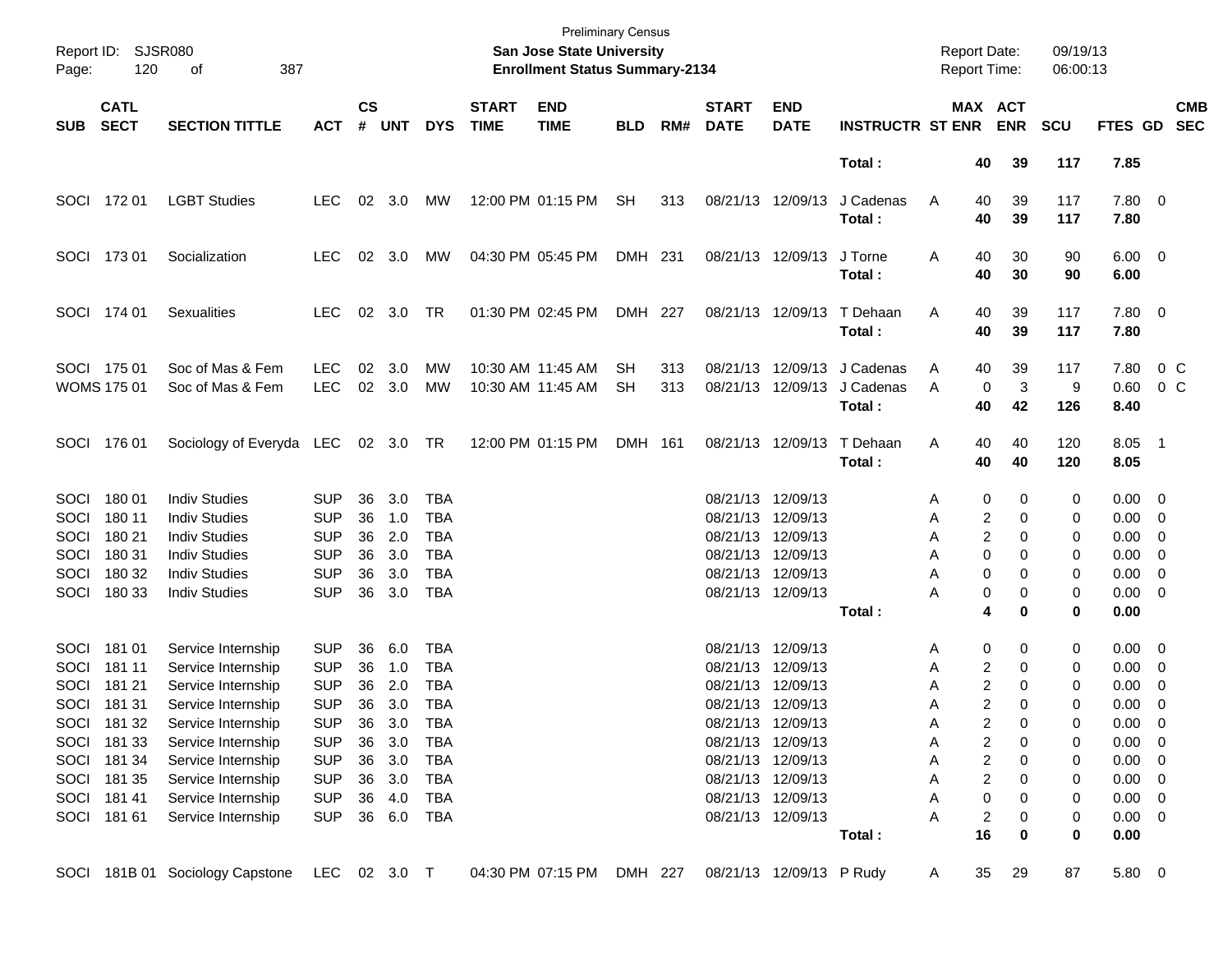| Page:                       | Report ID: SJSR080<br>121  | 387<br>оf                                                                  |                                        |                    |                   |                                        |                             | <b>Preliminary Census</b><br>San Jose State University<br><b>Enrollment Status Summary-2134</b> |            |     |                                                    |                                        |                          | <b>Report Date:</b><br>Report Time:     |                     | 09/19/13<br>06:00:13 |                      |                            |            |
|-----------------------------|----------------------------|----------------------------------------------------------------------------|----------------------------------------|--------------------|-------------------|----------------------------------------|-----------------------------|-------------------------------------------------------------------------------------------------|------------|-----|----------------------------------------------------|----------------------------------------|--------------------------|-----------------------------------------|---------------------|----------------------|----------------------|----------------------------|------------|
| <b>SUB</b>                  | <b>CATL</b><br><b>SECT</b> | <b>SECTION TITTLE</b>                                                      | <b>ACT</b>                             | $\mathsf{cs}$<br># | <b>UNT</b>        | <b>DYS</b>                             | <b>START</b><br><b>TIME</b> | <b>END</b><br><b>TIME</b>                                                                       | <b>BLD</b> | RM# | <b>START</b><br><b>DATE</b>                        | <b>END</b><br><b>DATE</b>              | <b>INSTRUCTR ST ENR</b>  | <b>MAX ACT</b>                          | <b>ENR</b>          | <b>SCU</b>           | FTES GD SEC          |                            | <b>CMB</b> |
| SOCI                        |                            | 181B 02 Sociology Capstone                                                 | LEC                                    |                    | 02 3.0            | TR                                     |                             | 04:30 PM 05:45 PM                                                                               |            |     | DMH 149A 08/21/13 12/09/13                         |                                        | M Fallon<br>Total:       | 35<br>A<br>70                           | 21<br>50            | 63<br>150            | 4.20<br>10.00        | - 0                        |            |
| <b>SOCI</b><br>SOCI<br>SOCI |                            | 199H 01 Sen Hon Thesis<br>199H 31 Sen Hon Thesis<br>199H 32 Sen Hon Thesis | <b>SUP</b><br><b>SUP</b><br><b>SUP</b> | 36<br>36<br>36     | 4.0<br>3.0<br>3.0 | <b>TBA</b><br><b>TBA</b><br><b>TBA</b> |                             |                                                                                                 |            |     | 08/21/13 12/09/13<br>08/21/13<br>08/21/13 12/09/13 | 12/09/13 P Rudy                        |                          | 0<br>Α<br>6<br>Α<br>$\overline{c}$<br>A | 0<br>$\mathbf 0$    | 0<br>3<br>0          | 0.00<br>0.20<br>0.00 | - 0<br>0<br>$\overline{0}$ |            |
| SOCI                        |                            | 199H 33 Sen Hon Thesis                                                     | <b>SUP</b>                             | 36                 | 3.0               | <b>TBA</b>                             |                             |                                                                                                 |            |     |                                                    | 08/21/13 12/09/13                      | Total:                   | $\overline{c}$<br>A<br>10               | 0<br>1              | 0<br>3               | 0.00<br>0.20         | $\overline{0}$             |            |
| SOCI                        |                            | 200A 01 Research Methods I                                                 | SEM 05 3.0                             |                    |                   | M                                      |                             | 06:00 PM 08:45 PM                                                                               | DMH 231    |     |                                                    | 08/21/13 12/09/13                      | P Chua<br>Total:         | 15<br>A<br>15                           | 8<br>8              | 24<br>24             | 2.00 8<br>2.00       |                            |            |
| <b>SOCI</b>                 |                            | 201A 01 Sociol Theory I                                                    | SEM 05 3.0 W                           |                    |                   |                                        |                             | 06:00 PM 08:45 PM                                                                               |            |     | DMH 235B 08/21/13 12/09/13                         |                                        | P Rudy<br>Total:         | 15<br>A<br>15                           | 9<br>9              | 27<br>27             | 2.25<br>2.25         | - 9                        |            |
| SOCI                        | 270 01                     | Sem Modern Family                                                          | <b>SEM</b>                             |                    | 3.0               |                                        |                             |                                                                                                 |            |     |                                                    |                                        | Total:                   | Χ<br>0<br>0                             | 0<br>0              | 0<br>0               | $0.00 \t 0$<br>0.00  |                            |            |
|                             | SOCI 273 01                | Sel Top Microsoc                                                           | SEM 05 3.0 T                           |                    |                   |                                        |                             | 04:30 PM 07:15 PM                                                                               |            |     | DMH 235B 08/21/13 12/09/13                         |                                        | A Leisenring A<br>Total: | 15<br>15                                | 9<br>9              | 27<br>27             | $2.25$ 9<br>2.25     |                            |            |
| SOCI                        | 281 01                     | Internship in Soc                                                          | <b>SUP</b>                             | 25                 | 1.0               | <b>TBA</b>                             |                             |                                                                                                 |            |     | 08/21/13 12/09/13                                  |                                        |                          | 0<br>A                                  | 0                   | 0                    | 0.00                 | $\overline{0}$             |            |
| SOCI<br>SOCI                | 281 11<br>281 12           | Internship in Soc<br>Internship in Soc                                     | <b>SUP</b><br><b>SUP</b>               | 25<br>25           | 1.0<br>1.0        | <b>TBA</b><br><b>TBA</b>               |                             |                                                                                                 |            |     | 08/21/13<br>08/21/13                               | 12/09/13                               | 12/09/13 A Leisenring    | 2<br>A<br>3<br>A                        | -1<br>0             | $\mathbf{1}$<br>0    | 0.08<br>0.00         | $\overline{1}$<br>0        |            |
| SOCI<br>SOCI                | 281 21<br>281 31           | Internship in Soc<br>Internship in Soc                                     | <b>SUP</b><br><b>SUP</b>               | 25<br>25           | 2.0<br>3.0        | <b>TBA</b><br><b>TBA</b>               |                             |                                                                                                 |            |     | 08/21/13                                           | 12/09/13<br>08/21/13 12/09/13 S Murray |                          | $\overline{c}$<br>A<br>6<br>A           | 0<br>$\overline{2}$ | 0<br>6               | 0.00<br>0.50         | 0<br>$\overline{2}$        |            |
| SOCI<br>SOCI                | 281 32<br>281 33           | Internship in Soc<br>Internship in Soc                                     | <b>SUP</b><br><b>SUP</b>               | 25<br>25           | 3.0<br>3.0        | <b>TBA</b><br><b>TBA</b>               |                             |                                                                                                 |            |     | 08/21/13                                           | 08/21/13 12/09/13 T Bakhru             | 12/09/13 A Leisenring    | 3<br>A<br>$\overline{\mathbf{c}}$<br>A  |                     | 3<br>3               | 0.25<br>0.25         | $\overline{1}$<br>-1       |            |
| SOCI                        | 281 34                     | Internship in Soc                                                          | <b>SUP</b>                             | 25                 | 3.0               | <b>TBA</b>                             |                             |                                                                                                 |            |     |                                                    | 08/21/13 12/09/13                      | P Rudy<br>Total :        | 3<br>Α<br>21                            | 6                   | 3<br>16              | 0.25<br>1.33         | -1                         |            |
| SOCI                        | 298 01                     | <b>Special Studies</b>                                                     | <b>SUP</b>                             | 25                 | 4.0               | <b>TBA</b>                             |                             |                                                                                                 |            |     | 08/21/13 12/09/13                                  |                                        |                          | 0<br>Α                                  | 0                   | 0                    | 0.00                 | 0                          |            |
| SOCI                        | 298 31                     | <b>Special Studies</b>                                                     | <b>SUP</b>                             | 25                 | 3.0               | <b>TBA</b>                             |                             |                                                                                                 |            |     |                                                    | 08/21/13 12/09/13 P Rudy               |                          | $\overline{c}$<br>Α                     | $\overline{2}$      | 6                    | 0.50                 | $\overline{2}$             |            |
| SOCI<br>SOCI                | 298 32<br>298 33           | <b>Special Studies</b><br><b>Special Studies</b>                           | <b>SUP</b><br><b>SUP</b>               | 25<br>25           | 3.0<br>3.0        | <b>TBA</b><br><b>TBA</b>               |                             |                                                                                                 |            |     | 08/21/13 12/09/13<br>08/21/13 12/09/13             |                                        |                          | $\boldsymbol{2}$<br>Α<br>3<br>A         | 0<br>0              | 0<br>0               | 0.00<br>0.00         | 0<br>0                     |            |
| SOCI                        | 298 34                     | <b>Special Studies</b>                                                     | <b>SUP</b>                             | 25                 | 3.0               | <b>TBA</b>                             |                             |                                                                                                 |            |     | 08/21/13 12/09/13                                  |                                        |                          | 3<br>A                                  | 0                   | 0                    | 0.00                 | 0                          |            |
| SOCI                        | 298 35                     | <b>Special Studies</b>                                                     | <b>SUP</b>                             | 25                 | 3.0               | <b>TBA</b>                             |                             |                                                                                                 |            |     |                                                    | 08/21/13 12/09/13                      | Total:                   | 3<br>A<br>13                            | 0<br>$\mathbf{2}$   | 0<br>6               | 0.00<br>0.50         | $\mathbf 0$                |            |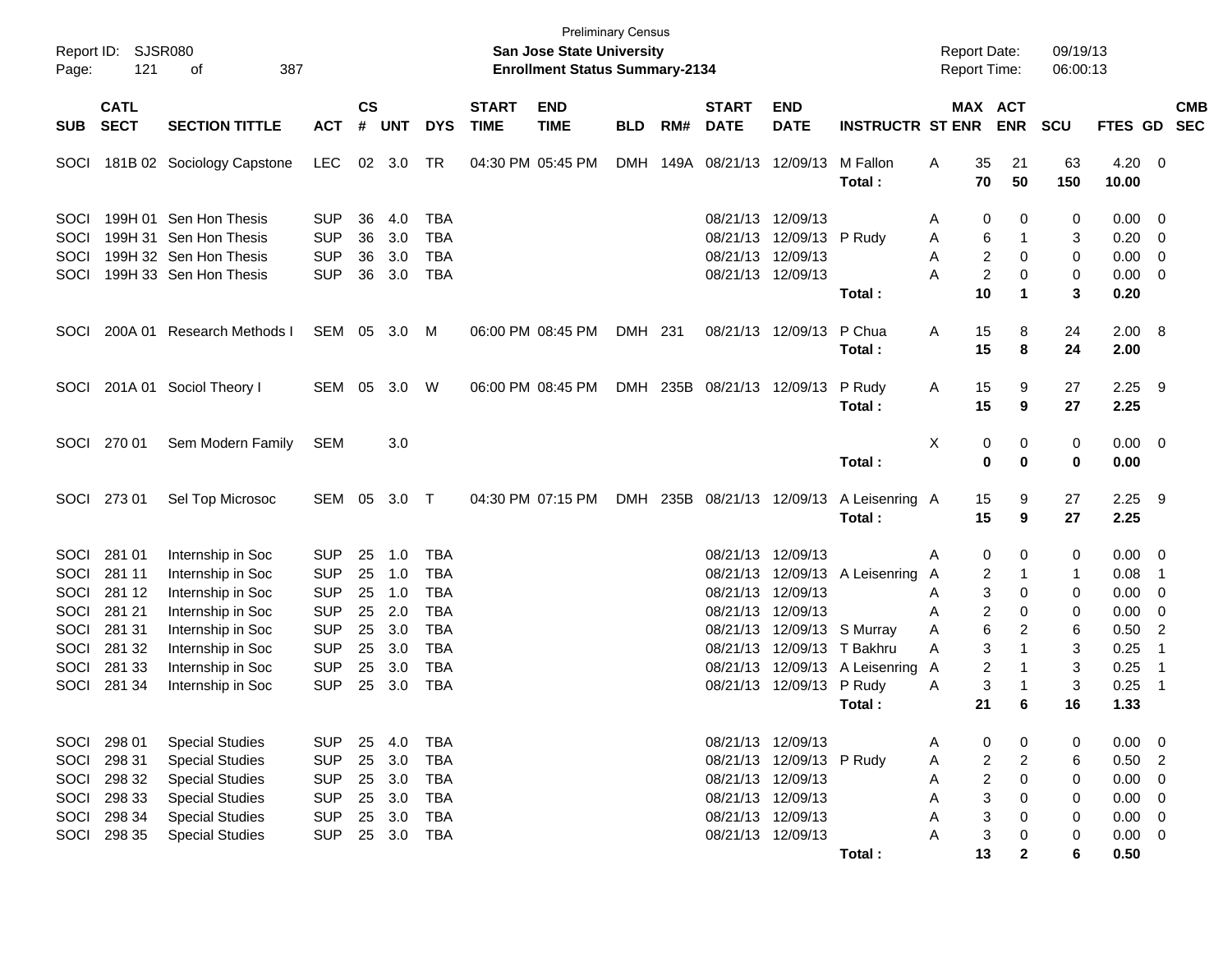| Report ID:<br>SJSR080<br>09/19/13<br><b>San Jose State University</b><br>Report Date:<br>387<br><b>Enrollment Status Summary-2134</b><br>06:00:13<br>122<br><b>Report Time:</b><br>Page:<br>оf<br><b>END</b><br><b>CATL</b><br>CS<br><b>START</b><br><b>START</b><br><b>END</b><br><b>MAX</b><br><b>ACT</b><br><b>CMB</b><br><b>SECT</b><br><b>UNT</b><br><b>TIME</b><br><b>TIME</b><br><b>DATE</b><br><b>DATE</b><br><b>INSTRUCTR ST ENR</b><br><b>ENR</b><br><b>SECTION TITTLE</b><br><b>ACT</b><br>#<br><b>DYS</b><br>RM#<br><b>SCU</b><br>FTES GD<br><b>SEC</b><br><b>SUB</b><br><b>BLD</b><br>12/09/13<br>299 01<br><b>Masters Thesis</b><br>25<br>6.0<br>08/21/13<br>0<br>0.00<br><b>SOCI</b><br><b>SUP</b><br>TBA<br>0<br>0<br>A<br>- 0<br>$\overline{2}$<br>0<br>299 11<br><b>SUP</b><br>25<br>08/21/13<br>12/09/13<br>0<br>0.00<br><b>SOCI</b><br><b>Masters Thesis</b><br>TBA<br>A<br>1.0<br>- 0<br>$\overline{2}$<br>299 12<br>SOCI<br><b>Masters Thesis</b><br><b>SUP</b><br>25<br><b>TBA</b><br>08/21/13<br>12/09/13<br>0<br>0.00<br>1.0<br>A<br>0<br>- 0<br>299 13<br><b>SUP</b><br>$\overline{2}$<br>SOCI<br><b>Masters Thesis</b><br>25<br><b>TBA</b><br>08/21/13<br>12/09/13<br>0<br>0.00<br>A<br>0<br>1.0<br>- 0<br>299 31<br><b>SUP</b><br>$\overline{2}$<br>SOCI<br>25<br>3.0<br>08/21/13<br>12/09/13<br>0<br>0.00<br><b>Masters Thesis</b><br>TBA<br>A<br>0<br>- 0<br>2<br>299 61<br><b>SUP</b><br>25<br>12/09/13<br>$\mathbf 0$<br>$\mathbf 0$<br>SOCI<br>6.0<br><b>TBA</b><br>08/21/13<br>A<br>0.00<br><b>Masters Thesis</b><br>- 0<br>Total:<br>10<br>0.00<br>0<br>0<br>2273<br>454.42<br>Sociology<br>6779<br><b>Department Total:</b><br>2492<br>Department : |  |  |  |  | <b>Preliminary Census</b> |  |  |  |  |  |  |
|-----------------------------------------------------------------------------------------------------------------------------------------------------------------------------------------------------------------------------------------------------------------------------------------------------------------------------------------------------------------------------------------------------------------------------------------------------------------------------------------------------------------------------------------------------------------------------------------------------------------------------------------------------------------------------------------------------------------------------------------------------------------------------------------------------------------------------------------------------------------------------------------------------------------------------------------------------------------------------------------------------------------------------------------------------------------------------------------------------------------------------------------------------------------------------------------------------------------------------------------------------------------------------------------------------------------------------------------------------------------------------------------------------------------------------------------------------------------------------------------------------------------------------------------------------------------------------------------------------------------------------------------------------------------------------------------|--|--|--|--|---------------------------|--|--|--|--|--|--|
|                                                                                                                                                                                                                                                                                                                                                                                                                                                                                                                                                                                                                                                                                                                                                                                                                                                                                                                                                                                                                                                                                                                                                                                                                                                                                                                                                                                                                                                                                                                                                                                                                                                                                         |  |  |  |  |                           |  |  |  |  |  |  |
|                                                                                                                                                                                                                                                                                                                                                                                                                                                                                                                                                                                                                                                                                                                                                                                                                                                                                                                                                                                                                                                                                                                                                                                                                                                                                                                                                                                                                                                                                                                                                                                                                                                                                         |  |  |  |  |                           |  |  |  |  |  |  |
|                                                                                                                                                                                                                                                                                                                                                                                                                                                                                                                                                                                                                                                                                                                                                                                                                                                                                                                                                                                                                                                                                                                                                                                                                                                                                                                                                                                                                                                                                                                                                                                                                                                                                         |  |  |  |  |                           |  |  |  |  |  |  |
|                                                                                                                                                                                                                                                                                                                                                                                                                                                                                                                                                                                                                                                                                                                                                                                                                                                                                                                                                                                                                                                                                                                                                                                                                                                                                                                                                                                                                                                                                                                                                                                                                                                                                         |  |  |  |  |                           |  |  |  |  |  |  |
|                                                                                                                                                                                                                                                                                                                                                                                                                                                                                                                                                                                                                                                                                                                                                                                                                                                                                                                                                                                                                                                                                                                                                                                                                                                                                                                                                                                                                                                                                                                                                                                                                                                                                         |  |  |  |  |                           |  |  |  |  |  |  |
|                                                                                                                                                                                                                                                                                                                                                                                                                                                                                                                                                                                                                                                                                                                                                                                                                                                                                                                                                                                                                                                                                                                                                                                                                                                                                                                                                                                                                                                                                                                                                                                                                                                                                         |  |  |  |  |                           |  |  |  |  |  |  |
|                                                                                                                                                                                                                                                                                                                                                                                                                                                                                                                                                                                                                                                                                                                                                                                                                                                                                                                                                                                                                                                                                                                                                                                                                                                                                                                                                                                                                                                                                                                                                                                                                                                                                         |  |  |  |  |                           |  |  |  |  |  |  |
|                                                                                                                                                                                                                                                                                                                                                                                                                                                                                                                                                                                                                                                                                                                                                                                                                                                                                                                                                                                                                                                                                                                                                                                                                                                                                                                                                                                                                                                                                                                                                                                                                                                                                         |  |  |  |  |                           |  |  |  |  |  |  |
|                                                                                                                                                                                                                                                                                                                                                                                                                                                                                                                                                                                                                                                                                                                                                                                                                                                                                                                                                                                                                                                                                                                                                                                                                                                                                                                                                                                                                                                                                                                                                                                                                                                                                         |  |  |  |  |                           |  |  |  |  |  |  |
|                                                                                                                                                                                                                                                                                                                                                                                                                                                                                                                                                                                                                                                                                                                                                                                                                                                                                                                                                                                                                                                                                                                                                                                                                                                                                                                                                                                                                                                                                                                                                                                                                                                                                         |  |  |  |  |                           |  |  |  |  |  |  |
|                                                                                                                                                                                                                                                                                                                                                                                                                                                                                                                                                                                                                                                                                                                                                                                                                                                                                                                                                                                                                                                                                                                                                                                                                                                                                                                                                                                                                                                                                                                                                                                                                                                                                         |  |  |  |  |                           |  |  |  |  |  |  |
|                                                                                                                                                                                                                                                                                                                                                                                                                                                                                                                                                                                                                                                                                                                                                                                                                                                                                                                                                                                                                                                                                                                                                                                                                                                                                                                                                                                                                                                                                                                                                                                                                                                                                         |  |  |  |  |                           |  |  |  |  |  |  |
| <b>Lower Division :</b><br>815<br>163.00<br>868<br>2445                                                                                                                                                                                                                                                                                                                                                                                                                                                                                                                                                                                                                                                                                                                                                                                                                                                                                                                                                                                                                                                                                                                                                                                                                                                                                                                                                                                                                                                                                                                                                                                                                                 |  |  |  |  |                           |  |  |  |  |  |  |
| <b>Upper Division:</b><br>1432<br>285.08<br>1550<br>4258                                                                                                                                                                                                                                                                                                                                                                                                                                                                                                                                                                                                                                                                                                                                                                                                                                                                                                                                                                                                                                                                                                                                                                                                                                                                                                                                                                                                                                                                                                                                                                                                                                |  |  |  |  |                           |  |  |  |  |  |  |
| 6.33<br><b>Graduate Division:</b><br>74<br>26<br>76                                                                                                                                                                                                                                                                                                                                                                                                                                                                                                                                                                                                                                                                                                                                                                                                                                                                                                                                                                                                                                                                                                                                                                                                                                                                                                                                                                                                                                                                                                                                                                                                                                     |  |  |  |  |                           |  |  |  |  |  |  |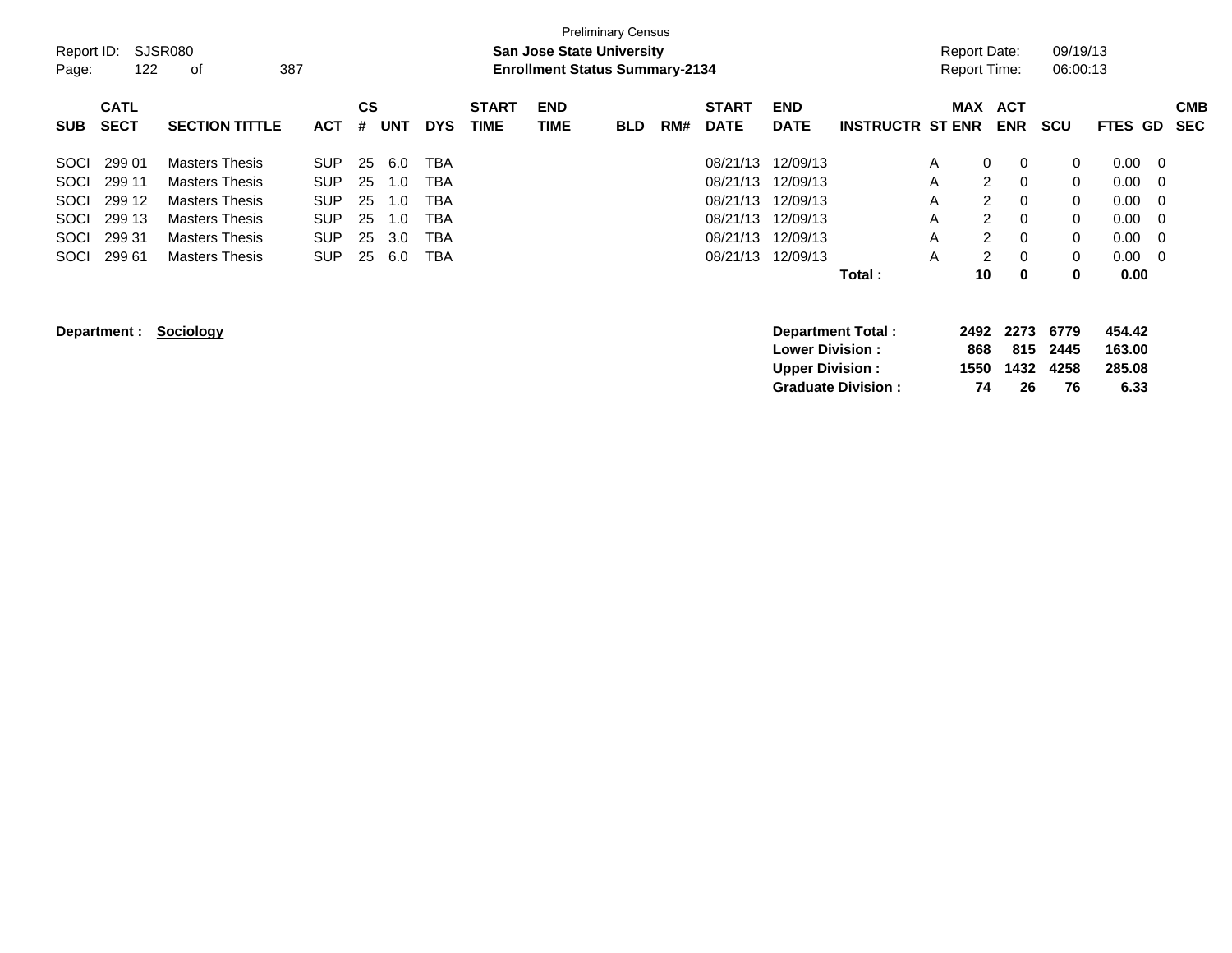| Report ID:<br>Page: |                            | <b>SJSR080</b><br>387<br>123<br>οf |            |                |            |            |                             | <b>Preliminary Census</b><br><b>San Jose State University</b><br><b>Enrollment Status Summary-2134</b> |            |     |                             |                            |                                  | <b>Report Date:</b><br>Report Time: |         |            | 09/19/13<br>06:00:13 |             |                         |                          |
|---------------------|----------------------------|------------------------------------|------------|----------------|------------|------------|-----------------------------|--------------------------------------------------------------------------------------------------------|------------|-----|-----------------------------|----------------------------|----------------------------------|-------------------------------------|---------|------------|----------------------|-------------|-------------------------|--------------------------|
| <b>SUB</b>          | <b>CATL</b><br><b>SECT</b> | <b>SECTION TITTLE</b>              | <b>ACT</b> | <b>CS</b><br># | <b>UNT</b> | <b>DYS</b> | <b>START</b><br><b>TIME</b> | <b>END</b><br><b>TIME</b>                                                                              | <b>BLD</b> | RM# | <b>START</b><br><b>DATE</b> | <b>END</b><br><b>DATE</b>  | <b>INSTRUCTR ST ENR</b>          |                                     | MAX ACT | <b>ENR</b> | <b>SCU</b>           | FTES GD     |                         | <b>CMB</b><br><b>SEC</b> |
| <b>College</b>      |                            | <b>Social Sciences</b>             |            |                |            |            |                             |                                                                                                        |            |     |                             |                            |                                  |                                     |         |            |                      |             |                         |                          |
| Department :        |                            | <b>Communication Studies</b>       |            |                |            |            |                             |                                                                                                        |            |     |                             |                            |                                  |                                     |         |            |                      |             |                         |                          |
| COMM 1001           |                            | Comm and Relations                 | LEC        | 01             | 3.0        | МW         |                             | 07:30 AM 08:45 AM                                                                                      | <b>BBC</b> | 223 | 08/21/13                    | 12/09/13                   | K Raiff                          | A                                   | 25      | 26         | 78                   | 5.20        | 0                       |                          |
| COMM 10 02          |                            | <b>Comm and Relations</b>          | <b>LEC</b> | 01             | 3.0        | TR         |                             | 04:30 PM 05:45 PM                                                                                      | <b>BBC</b> | 223 | 08/21/13                    | 12/09/13                   | M Holopainen A                   |                                     | 25      | 25         | 75                   | 5.00        | 0                       |                          |
| COMM 1080           |                            | <b>Comm and Relations</b>          | <b>LEC</b> | 01             | 3.0        | <b>TBA</b> |                             |                                                                                                        |            |     | 08/21/13                    | 12/09/13                   | C Perez                          | A                                   | 25      | 24         | 72                   | 4.80        | 0                       |                          |
|                     |                            |                                    |            |                |            |            |                             |                                                                                                        |            |     |                             |                            | Total:                           |                                     | 75      | 75         | 225                  | 15.00       |                         |                          |
| COMM 20 01          |                            | <b>Public Speaking</b>             | <b>LEC</b> | 04             | 3.0        | M          |                             | 06:00 PM 08:45 PM                                                                                      | <b>BBC</b> | 223 | 08/21/13                    | 12/09/13                   | P Kramer                         | A                                   | 25      | 23         | 69                   | 4.60        | - 0                     |                          |
| COMM 20 02          |                            | <b>Public Speaking</b>             | <b>LEC</b> | 04             | 3.0        | МW         |                             | 07:30 AM 08:45 AM                                                                                      | <b>HGH</b> | 223 | 08/21/13                    | 12/09/13                   | N Evans                          | Α                                   | 25      | 25         | 75                   | 5.00        | 0                       |                          |
| COMM 2003           |                            | <b>Public Speaking</b>             | <b>LEC</b> | 04             | 3.0        | МW         |                             | 07:30 AM 08:45 AM                                                                                      | <b>HGH</b> | 225 | 08/21/13                    | 12/09/13                   | M Zweier                         | A                                   | 25      | 24         | 72                   | 4.80        | 0                       |                          |
| COMM 2004           |                            | <b>Public Speaking</b>             | <b>LEC</b> | 04             | 3.0        | МW         |                             | 09:00 AM 10:15 AM                                                                                      | <b>CL</b>  | 318 | 08/21/13                    | 12/09/13                   | R Friedberg                      | A                                   | 25      | 25         | 75                   | 5.00        | 0                       |                          |
| COMM 20 05          |                            | <b>Public Speaking</b>             | <b>LEC</b> | 04             | 3.0        | МW         |                             | 12:00 PM 01:15 PM                                                                                      | <b>CL</b>  | 318 | 08/21/13                    | 12/09/13                   | K Ward                           | A                                   | 25      | 25         | 75                   | 5.00        | 0                       |                          |
| COMM 20 06          |                            | <b>Public Speaking</b>             | <b>LEC</b> | 04             | 3.0        | МW         |                             | 01:30 PM 02:45 PM                                                                                      | <b>CL</b>  | 318 | 08/21/13                    | 12/09/13 X Tan             |                                  | A                                   | 25      | 24         | 72                   | 4.80        | 0                       |                          |
| COMM 2007           |                            | <b>Public Speaking</b>             | <b>LEC</b> | 04             | 3.0        | МW         |                             | 03:00 PM 04:15 PM                                                                                      | <b>CL</b>  | 318 | 08/21/13                    | 12/09/13                   | D Galan                          | A                                   | 25      | 25         | 75                   | 5.00        | 0                       |                          |
| COMM 2008           |                            | <b>Public Speaking</b>             | <b>LEC</b> | 04             | 3.0        | МW         |                             | 04:30 PM 05:45 PM                                                                                      | <b>BBC</b> | 223 | 08/21/13                    | 12/09/13                   | K Glass                          | A                                   | 25      | 24         | 72                   | 4.80        | 0                       |                          |
| COMM 20 09          |                            | <b>Public Speaking</b>             | <b>LEC</b> | 04             | 3.0        | МW         |                             | 04:30 PM 05:45 PM                                                                                      | <b>CL</b>  | 318 | 08/21/13                    | 12/09/13                   | E Schwing                        | Α                                   | 25      | 24         | 72                   | 4.80        | 0                       |                          |
| COMM 20 10          |                            | <b>Public Speaking</b>             | <b>LEC</b> | 04             | 3.0        | МW         |                             | 09:00 AM 10:15 AM                                                                                      | <b>HGH</b> | 122 | 08/21/13                    | 12/09/13                   | H Tominari                       | A                                   | 25      | 25         | 75                   | 5.00        | - 0                     |                          |
|                     |                            |                                    |            |                |            |            |                             |                                                                                                        |            |     |                             |                            | Total:                           |                                     | 250     | 244        | 732                  | 48.80       |                         |                          |
| COMM 21 01          |                            | PERF CULT SOC                      | <b>LEC</b> | 04             | 3.0        | TR.        |                             | 12:00 PM 01:15 PM                                                                                      | HGH        | 231 | 08/21/13                    | 12/09/13                   | C Burrows                        | A                                   | 24      | 23         | 69                   | 4.60        | $\overline{\mathbf{0}}$ |                          |
| COMM 21 02          |                            | PERF CULT SOC                      | <b>LEC</b> | 04             | 3.0        | <b>TR</b>  |                             | 01:30 PM 02:45 PM                                                                                      | HGH        | 231 | 08/21/13                    | 12/09/13                   | C Burrows                        | A                                   | 24      | 21         | 63                   | 4.20        | 0                       |                          |
|                     |                            |                                    |            |                |            |            |                             |                                                                                                        |            |     |                             |                            | Total:                           |                                     | 48      | 44         | 132                  | 8.80        |                         |                          |
| COMM 40 01          |                            | Argmnt/Advocacy                    | <b>SEM</b> |                | 3.0        |            |                             |                                                                                                        |            |     |                             |                            |                                  | Х                                   | 0       | 0          | 0                    | 0.00        | 0                       |                          |
| COMM 40 02          |                            | Argmnt/Advocacy                    | <b>SEM</b> | 04             | 3.0        | МW         |                             | 07:30 AM 08:45 AM                                                                                      | HGH        | 219 | 08/21/13                    | 12/09/13                   | E Harris                         | Α                                   | 24      | 24         | 72                   | 4.80        | 0                       |                          |
| COMM 40 03          |                            | Argmnt/Advocacy                    | <b>SEM</b> | 04             | 3.0        | МW         |                             | 09:00 AM 10:15 AM                                                                                      | <b>HGH</b> | 223 | 08/21/13                    | 12/09/13                   | E Harris                         | A                                   | 24      | 24         | 72                   | 4.80        | 0                       |                          |
| COMM 40 04          |                            | Argmnt/Advocacy                    | <b>SEM</b> | 04             | 3.0        | TR.        |                             | 07:30 AM 08:45 AM                                                                                      | HGH        | 223 | 08/21/13                    | 12/09/13                   | S Doyle                          | A                                   | 24      | 23         | 69                   | 4.60        | 0                       |                          |
| COMM 40 05          |                            | Argmnt/Advocacy                    | <b>SEM</b> | 04             | 3.0        | TR         |                             | 09:00 AM 10:15 AM                                                                                      | HGH        | 225 | 08/21/13                    | 12/09/13                   | S Doyle                          | A                                   | 24      | 23         | 69                   | 4.60        | 0                       |                          |
| COMM 40 06          |                            | Argmnt/Advocacy                    | SEM        | 04             | 3.0        | <b>TR</b>  |                             | 01:30 PM 02:45 PM                                                                                      | <b>CL</b>  | 318 | 08/21/13                    | 12/09/13                   | J Hawker                         | A                                   | 24      | 24         | 72                   | 4.80        | 0                       |                          |
| COMM 40 07          |                            | Argmnt/Advocacy                    | <b>SEM</b> | 04             | 3.0        | МW         |                             | 12:00 PM 01:15 PM                                                                                      | HGH        | 122 | 08/21/13                    | 12/09/13                   | E Harris                         | A                                   | 24      | 24         | 72                   | 4.80        | 0                       |                          |
| COMM 40 08          |                            | Argmnt/Advocacy                    | SEM        | 04             | 3.0        | <b>TR</b>  |                             | 12:00 PM 01:15 PM                                                                                      | HGH 122    |     |                             | 08/21/13 12/09/13 J Hawker |                                  | A                                   | 24      | 23         | 69                   | 4.60        | $\overline{\mathbf{0}}$ |                          |
| COMM 40 09          |                            | Argmnt/Advocacy                    | SEM 04 3.0 |                |            | TR         |                             | 03:00 PM 04:15 PM                                                                                      | DMH 358    |     |                             | 08/21/13 12/09/13          | J Hawker                         | A                                   | 24      | 25         | 75                   | $5.00 \t 0$ |                         |                          |
|                     |                            |                                    |            |                |            |            |                             |                                                                                                        |            |     |                             |                            | Total:                           |                                     | 192     | 190        | 570                  | 38.00       |                         |                          |
| COMM 41 01          |                            | Crit Dec Making                    | SEM        |                | 04 3.0 F   |            |                             | 09:00 AM 11:45 AM                                                                                      | HGH 225    |     |                             |                            | 08/21/13 12/09/13 M Holopainen A |                                     | 25      | 25         | 75                   | $5.00 \t 0$ |                         |                          |
| COMM 41 02          |                            | Crit Dec Making                    | SEM        | 04             | 3.0        | МW         |                             | 12:00 PM 01:15 PM                                                                                      | <b>BBC</b> | 223 |                             |                            | 08/21/13 12/09/13 J Morrison     | A                                   | 25      | 24         | 72                   | 4.80 0      |                         |                          |
| COMM 41 03          |                            | Crit Dec Making                    | SEM        |                | 04 3.0     | МW         |                             | 01:30 PM 02:45 PM                                                                                      | BBC        | 223 |                             | 08/21/13 12/09/13 K Glass  |                                  | A                                   | 25      | 24         | 72                   | 4.80 0      |                         |                          |
| COMM 41 04          |                            | Crit Dec Making                    | SEM        |                | 04 3.0     | МW         |                             | 03:00 PM 04:15 PM                                                                                      | <b>BBC</b> | 223 |                             | 08/21/13 12/09/13 T Teng   |                                  | A                                   | 25      | 23         | 69                   | 4.60 0      |                         |                          |
| COMM 41 05          |                            | Crit Dec Making                    | SEM        |                | 04 3.0     | МW         |                             | 04:30 PM 05:45 PM                                                                                      | HGH 223    |     |                             | 08/21/13 12/09/13 T Teng   |                                  | A                                   | 25      | 24         | 72                   | 4.80 0      |                         |                          |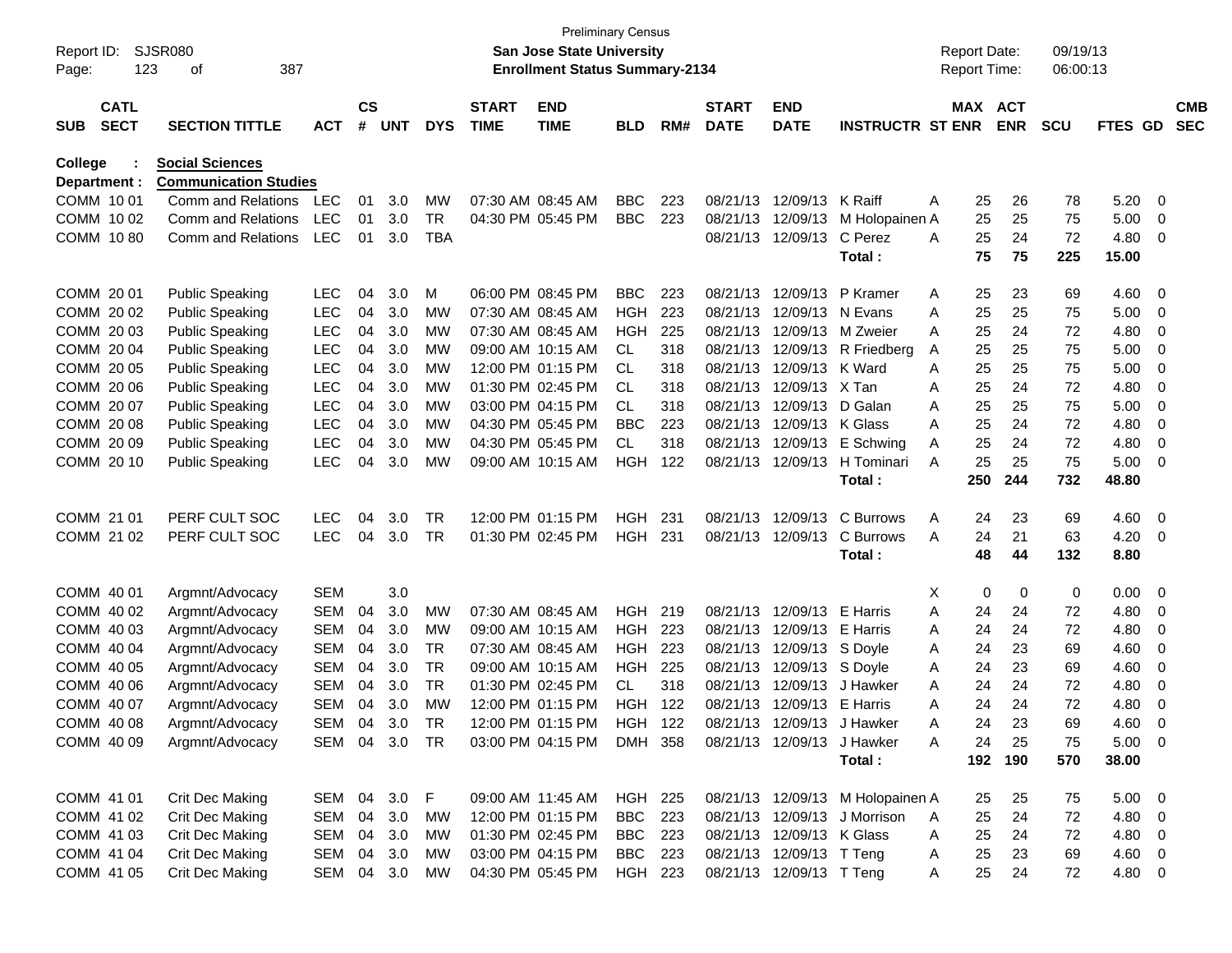|                          |             |                                                                  |                |               |                                  |                          |              | <b>Preliminary Census</b>             |                 |     |              |                             |                                  |        |                     |            |            |                |                                  |            |
|--------------------------|-------------|------------------------------------------------------------------|----------------|---------------|----------------------------------|--------------------------|--------------|---------------------------------------|-----------------|-----|--------------|-----------------------------|----------------------------------|--------|---------------------|------------|------------|----------------|----------------------------------|------------|
| Report ID:               | SJSR080     |                                                                  |                |               |                                  |                          |              | <b>San Jose State University</b>      |                 |     |              |                             |                                  |        | <b>Report Date:</b> |            | 09/19/13   |                |                                  |            |
| Page:                    | 124         | οf                                                               | 387            |               |                                  |                          |              | <b>Enrollment Status Summary-2134</b> |                 |     |              |                             |                                  |        | <b>Report Time:</b> |            | 06:00:13   |                |                                  |            |
|                          |             |                                                                  |                |               |                                  |                          |              |                                       |                 |     |              |                             |                                  |        |                     |            |            |                |                                  |            |
|                          | <b>CATL</b> |                                                                  |                | $\mathsf{cs}$ |                                  |                          | <b>START</b> | <b>END</b>                            |                 |     | <b>START</b> | <b>END</b>                  |                                  |        | MAX ACT             |            |            |                |                                  | <b>CMB</b> |
| <b>SUB</b>               | <b>SECT</b> | <b>SECTION TITTLE</b>                                            | <b>ACT</b>     | #             | <b>UNT</b>                       | <b>DYS</b>               | <b>TIME</b>  | <b>TIME</b>                           | <b>BLD</b>      | RM# | <b>DATE</b>  | <b>DATE</b>                 | <b>INSTRUCTR ST ENR</b>          |        |                     | <b>ENR</b> | <b>SCU</b> | <b>FTES GD</b> |                                  | <b>SEC</b> |
| COMM 41 06               |             | Crit Dec Making                                                  | SEM            | 04            | 3.0                              | <b>MW</b>                |              | 07:30 AM 08:45 AM                     | CL.             | 318 |              | 08/21/13 12/09/13 T Teng    |                                  | A      | 25                  | 23         | 69         | 4.60           | 0                                |            |
| COMM 41 07               |             | <b>Crit Dec Making</b>                                           | SEM            | 04            | 3.0                              | TR                       |              | 09:00 AM 10:15 AM                     | CL              | 318 |              |                             | 08/21/13 12/09/13 S Sequeira     | A      | 25                  | 25         | 75         | 5.00           | $\overline{0}$                   |            |
| COMM 41 08               |             | <b>Crit Dec Making</b>                                           | <b>SEM</b>     | 04            | 3.0                              | <b>TR</b>                |              | 03:00 PM 04:15 PM                     | <b>BBC</b>      | 223 | 08/21/13     | 12/09/13                    | A Lavin                          | A      | 25                  | 25         | 75         | 5.00           | $\overline{0}$                   |            |
| COMM 41 09               |             | <b>Crit Dec Making</b>                                           | <b>SEM</b>     | 04            | 3.0                              | <b>TR</b>                |              | 04:30 PM 05:45 PM                     | CL              | 318 |              | 08/21/13 12/09/13 B Ristrim |                                  | A      | 25                  | 22         | 66         | 4.40           | 0                                |            |
| COMM 41 10               |             | <b>Crit Dec Making</b>                                           | <b>SEM</b>     | 04            | 3.0                              | <b>TBA</b>               |              |                                       |                 |     |              | 08/21/13 12/09/13           |                                  | Α      | 25                  | 24         | 72         | 4.80           | 0                                |            |
| COMM 41 11               |             | <b>Crit Dec Making</b>                                           | <b>SEM</b>     | 04            | 3.0                              | <b>TBA</b>               |              |                                       |                 |     |              | 08/21/13 12/09/13           |                                  | A      | 25                  | 25         | 75         | 5.00           | $\overline{0}$                   |            |
| COMM 41 12               |             | <b>Crit Dec Making</b>                                           | <b>SEM</b>     | 04            | 3.0                              | M                        |              | 06:00 PM 08:45 PM                     | <b>HGH</b>      | 223 | 08/21/13     |                             | 12/09/13 M Minarik               | A      | 25                  | 24         | 72         | 4.80           | 0                                |            |
| COMM 41 13               |             | <b>Crit Dec Making</b>                                           | <b>SEM</b>     | 04            | 3.0                              | T                        |              | 06:00 PM 08:45 PM                     | HGH             | 223 | 08/21/13     | 12/09/13                    | M Minarik                        | A      | 25                  | 25         | 75         | 5.00           | $\overline{0}$                   |            |
| COMM 41 14               |             | <b>Crit Dec Making</b>                                           | <b>SEM</b>     | 04            | 3.0                              | MW                       |              | 03:00 PM 04:15 PM                     | <b>HGH 225</b>  |     | 08/21/13     | 12/09/13                    | E Schwing                        | A      | 25                  | 22         | 66         | 4.40           | $\overline{0}$                   |            |
| COMM 41 80               |             | <b>Crit Dec Making</b>                                           | <b>SEM</b>     | 04            | 3.0                              | <b>TBA</b>               |              |                                       |                 |     | 08/21/13     | 12/09/13                    | <b>G</b> Firenzi                 | A      | 25                  | 25         | 75         | 5.00           | $\overline{0}$                   |            |
| COMM 41 81               |             | Crit Dec Making                                                  | <b>SEM</b>     | 04            | 3.0                              | <b>TBA</b>               |              |                                       |                 |     |              | 08/21/13 12/09/13 C Perez   |                                  | A      | 25                  | 25         | 75         | 5.00           | $\overline{0}$                   |            |
|                          |             |                                                                  |                |               |                                  |                          |              |                                       |                 |     |              |                             | Total:                           |        | 400                 | 385        | 1155       | 77.00          |                                  |            |
|                          |             |                                                                  |                |               |                                  |                          |              |                                       |                 |     |              |                             |                                  |        |                     |            |            |                |                                  |            |
| COMM 74Q 01              |             | <b>Fund Intrcult Comm</b>                                        | SEM            | 05            | 3.0                              | MW                       |              | 04:30 PM 05:45 PM                     | HGH 219         |     |              |                             | 08/21/13 12/09/13 M Holopainen A |        | 21                  | 21         | 63         | 4.20           | $\overline{\mathbf{0}}$          |            |
|                          |             | COMM 74Q 02 Fund Intrcult Comm                                   | <b>SEM</b>     | 05            | 3.0                              | MW                       |              | 01:30 PM 02:45 PM                     | <b>SPXC 211</b> |     |              | 08/21/13 12/09/13           | M Holopainen A                   |        | 21                  | 21         | 63         | 4.20           | $\overline{\mathbf{0}}$          |            |
|                          |             | COMM 74Q 03 Fund Intrcult Comm                                   | SEM            | 05            | 3.0                              | <b>TR</b>                |              | 03:00 PM 04:15 PM                     | HGH 223         |     |              | 08/21/13 12/09/13           | M Holopainen A                   |        | 21                  | 22         | 66         | 4.40           | $\overline{0}$                   |            |
|                          |             |                                                                  |                |               |                                  |                          |              |                                       |                 |     |              |                             | Total:                           |        | 63                  | 64         | 192        | 12.80          |                                  |            |
|                          |             |                                                                  |                |               |                                  |                          |              |                                       |                 |     |              |                             |                                  |        |                     |            |            |                |                                  |            |
| COMM 80 01               |             | <b>Communication WorkshACT</b>                                   |                |               |                                  | TBA                      |              |                                       |                 |     |              |                             | 08/21/13 12/09/13 R Cnudde       | A      | 50                  | 49         | 49         | 3.27           | $\overline{\mathbf{0}}$          |            |
| COMM 80 02               |             | <b>Communication WorkshACT</b>                                   |                |               | $12 \quad 1.0$                   | <b>TBA</b>               |              |                                       |                 |     |              | 08/21/13 12/09/13 M Peck    |                                  | A      | 50                  | 47         | 47         | 3.13           | - 0                              |            |
| COMM 80 03               |             | <b>Communication WorkshACT</b>                                   |                |               | $12 \quad 1.0$                   | <b>TBA</b>               |              |                                       |                 |     |              | 08/21/13 12/09/13 S Doyle   |                                  | Α      | 50                  | 50         | 50         | 3.35           | $\overline{1}$                   |            |
| COMM 80 04               |             | <b>Communication WorkshACT</b>                                   |                |               | $12 \quad 1.0$                   | <b>TBA</b>               |              |                                       |                 |     |              | 08/21/13 12/09/13 S Doyle   |                                  | Α      | 50                  | 50         | 50         | 3.33           | 0                                |            |
| COMM 80 05               |             | <b>Communication WorkshACT</b>                                   |                |               | $12 \quad 1.0$                   | <b>TBA</b>               |              |                                       |                 |     |              |                             | 08/21/13 12/09/13 S McGaffey     | A      | 50                  | 47         | 47         | 3.13           | 0                                |            |
| COMM 80 06               |             | <b>Communication WorkshACT</b>                                   |                |               | $12 \quad 1.0$                   | <b>TBA</b>               |              |                                       |                 |     |              | 08/21/13 12/09/13 K Ireland | 08/21/13 12/09/13 S McGaffey     | A      | 50                  | 35         | 35         | 2.33           | $\overline{0}$                   |            |
| COMM 80 07<br>COMM 80 40 |             | <b>Communication WorkshACT</b><br><b>Communication WorkshACT</b> |                |               | $12 \quad 1.0$<br>$12 \quad 1.0$ | <b>TBA</b><br><b>TBA</b> |              |                                       |                 |     |              | 08/21/13 12/09/13           |                                  | A      | 50<br>20            | 33<br>17   | 33<br>17   | 2.20<br>1.13   | $\overline{0}$<br>$\overline{0}$ |            |
| COMM 80 41               |             | <b>Communication WorkshACT</b>                                   |                |               | 12 1.0                           | <b>TBA</b>               |              |                                       |                 |     |              | 08/21/13 12/09/13           |                                  | A<br>A | 20                  | 15         | 15         | 1.00           | $\overline{\mathbf{0}}$          |            |
|                          |             |                                                                  |                |               |                                  |                          |              |                                       |                 |     |              |                             | Total:                           |        | 390                 | 343        | 343        | 22.88          |                                  |            |
|                          |             |                                                                  |                |               |                                  |                          |              |                                       |                 |     |              |                             |                                  |        |                     |            |            |                |                                  |            |
| COMM 91J 01              |             | Judge Training                                                   | ACT 12 1.0     |               |                                  | TBA                      |              |                                       |                 |     |              |                             | 08/21/13 12/09/13 B Brockmann A  |        | 60                  | 58         | 58         | 3.87           | $\overline{\mathbf{0}}$          |            |
|                          |             | COMM 91J 02 Judge Training                                       | ACT 12 1.0 TBA |               |                                  |                          |              |                                       |                 |     |              | 08/21/13 12/09/13 T Teng    |                                  | - A    |                     | 60 54      | 54         | $3.60 \ 0$     |                                  |            |
|                          |             |                                                                  |                |               |                                  |                          |              |                                       |                 |     |              |                             | Total:                           |        |                     | 120 112    | 112        | 7.47           |                                  |            |
|                          |             |                                                                  |                |               |                                  |                          |              |                                       |                 |     |              |                             |                                  |        |                     |            |            |                |                                  |            |
|                          |             | COMM 96PS 01 Public Speaking                                     | SEM 05 3.0 M   |               |                                  |                          |              | 10:30 AM 11:45 AM                     | BBC 223         |     |              | 08/21/13 12/09/13 R Gildea  |                                  | A      | 22                  | 24         | 36         | 4.80 0         |                                  |            |
|                          |             | COMM 96PS 02 Public Speaking                                     | SEM            |               | 05 3.0                           | M                        |              | 04:30 PM 05:45 PM                     | HGH 225         |     |              |                             | 08/21/13 12/09/13 P Mcelearney A |        | 22                  | 24         | 36         | 4.80 0         |                                  |            |
|                          |             | COMM 96PS 03 Public Speaking                                     | SEM            |               | 05 3.0                           | M                        |              | 01:30 PM 02:45 PM                     | HGH 223         |     |              | 08/21/13 12/09/13 E Harris  |                                  | A      | 22                  | 23         | 35         | 4.60 0         |                                  |            |
|                          |             | COMM 96PS 04 Public Speaking                                     | SEM            |               | 05 3.0                           | M                        |              | 10:30 AM 11:45 AM                     | HGH 219         |     |              | 08/21/13 12/09/13 R Mara    |                                  | A      | 22                  | 24         | 36         | 4.80 0         |                                  |            |
|                          |             | COMM 96PS 05 Public Speaking                                     | SEM            |               | 05 3.0                           | M                        |              | 12:00 PM 01:15 PM                     | HGH 219         |     |              | 08/21/13 12/09/13 R Mara    |                                  | A      | 22                  | 24         | 36         | 4.80 0         |                                  |            |
|                          |             | COMM 96PS 06 Public Speaking                                     | SEM 05 3.0 M   |               |                                  |                          |              | 01:30 PM 02:45 PM                     | <b>SPXC 068</b> |     |              | 08/21/13 12/09/13 R Mara    |                                  | A      | 25                  | 24         | 36         | 4.80 0         |                                  |            |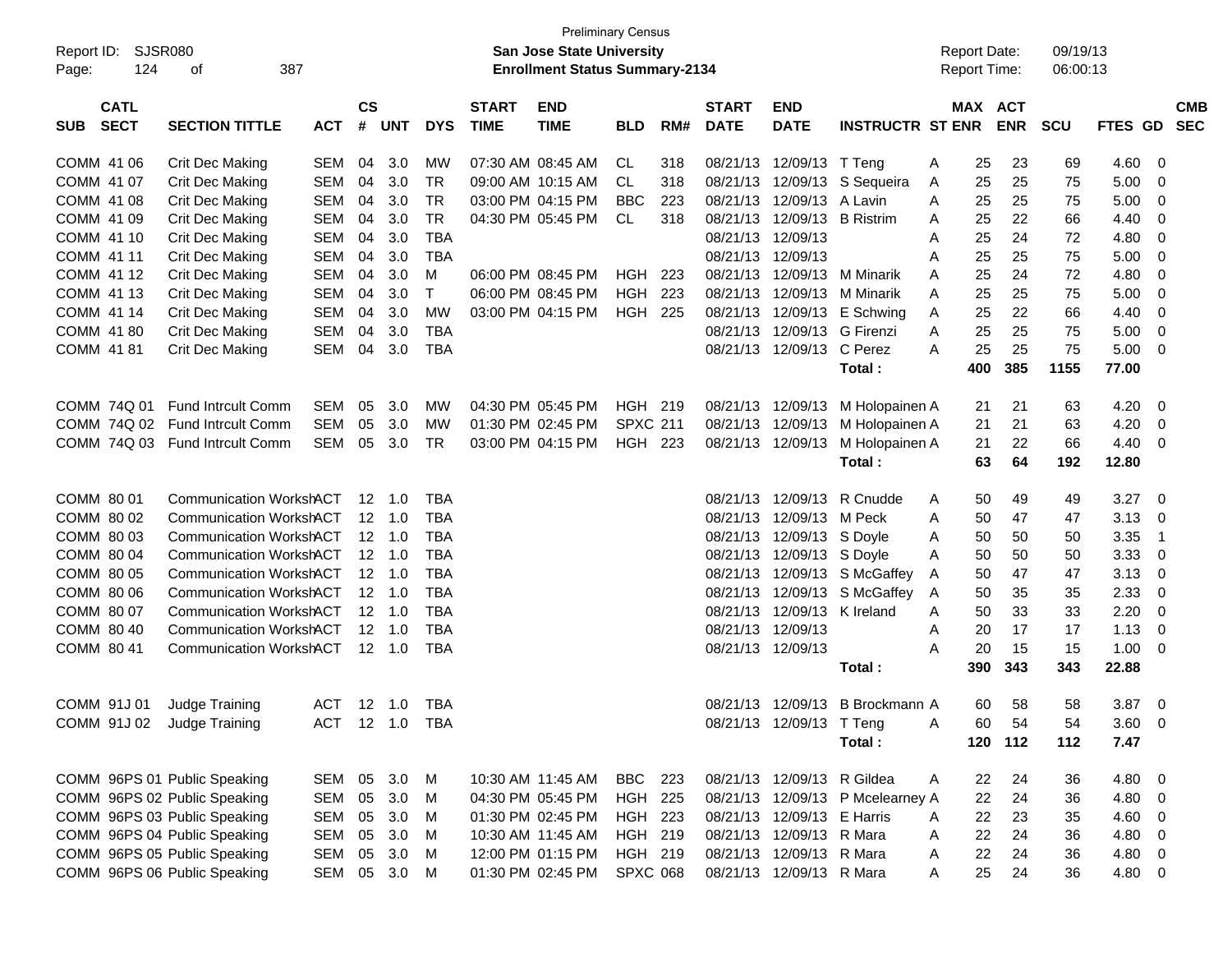|                           |                              |            |               |              |              |                   | <b>Preliminary Census</b>             |            |     |              |                             |                                |   |                     |             |          |         |            |
|---------------------------|------------------------------|------------|---------------|--------------|--------------|-------------------|---------------------------------------|------------|-----|--------------|-----------------------------|--------------------------------|---|---------------------|-------------|----------|---------|------------|
| Report ID:                | SJSR080                      |            |               |              |              |                   | <b>San Jose State University</b>      |            |     |              |                             |                                |   | <b>Report Date:</b> |             | 09/19/13 |         |            |
| 125<br>Page:              | οf                           | 387        |               |              |              |                   | <b>Enrollment Status Summary-2134</b> |            |     |              |                             |                                |   | <b>Report Time:</b> |             | 06:00:13 |         |            |
|                           |                              |            |               |              |              |                   |                                       |            |     |              |                             |                                |   |                     |             |          |         |            |
| <b>CATL</b>               |                              |            | $\mathsf{cs}$ |              |              | <b>START</b>      | <b>END</b>                            |            |     | <b>START</b> | <b>END</b>                  |                                |   | MAX                 | ACT         |          |         | <b>CMB</b> |
| <b>SECT</b><br><b>SUB</b> | <b>SECTION TITTLE</b>        | ACT        |               | # UNT        | <b>DYS</b>   | <b>TIME</b>       | <b>TIME</b>                           | <b>BLD</b> | RM# | <b>DATE</b>  | <b>DATE</b>                 | <b>INSTRUCTR ST ENR</b>        |   |                     | <b>ENR</b>  | SCU      | FTES GD | <b>SEC</b> |
|                           |                              |            |               |              |              |                   |                                       |            |     |              |                             |                                |   |                     |             |          |         |            |
|                           | COMM 96PS 07 Public Speaking | SEM        | 05            | 3.0          | M            |                   | 12:00 PM 01:15 PM                     | HGH        | 223 | 08/21/13     | 12/09/13                    | R Gildea                       | A | 22                  | 25          | 38       | 5.00    | 0          |
|                           | COMM 96PS 08 Public Speaking | <b>SEM</b> | 05            | 3.0          | M            | 09:00 AM 10:15 AM |                                       | BBC        | 223 | 08/21/13     | 12/09/13 K Ireland          |                                | A | 22                  | 21          | 32       | 4.20    | 0          |
|                           | COMM 96PS 09 Public Speaking | SEM        | 05            | 3.0          | M            | 09:00 AM 10:15 AM |                                       | HGH        | 225 | 08/21/13     |                             | 12/09/13 S Sequeira            | A | 22                  | 22          | 33       | 4.40    | 0          |
|                           | COMM 96PS 10 Public Speaking | SEM        | 05            | 3.0          | M            | 10:30 AM 11:45 AM |                                       | CL.        | 318 | 08/21/13     |                             | 12/09/13 J Stewart             | A | 22                  | 24          | 36       | 4.80    | 0          |
|                           | COMM 96PS 11 Public Speaking | <b>SEM</b> | 05            | 3.0          | $\mathsf T$  | 09:00 AM 10:15 AM |                                       | HGH        | 219 | 08/21/13     |                             | 12/09/13 S McGaffey            | A | 22                  | 21          | 32       | 4.20    | 0          |
|                           | COMM 96PS 12 Public Speaking | <b>SEM</b> | 05            | 3.0          | $\mathsf T$  | 10:30 AM 11:45 AM |                                       | CL.        | 318 | 08/21/13     |                             | 12/09/13 J Johnson             | Α | 22                  | 25          | 38       | 5.00    | 0          |
|                           | COMM 96PS 13 Public Speaking | <b>SEM</b> | 05            | 3.0          | $\mathsf T$  |                   | 09:00 AM 10:15 AM                     | <b>BBC</b> | 223 | 08/21/13     |                             | 12/09/13 R Cnudde              | Α | 22                  | 23          | 35       | 4.60    | 0          |
|                           | COMM 96PS 14 Public Speaking | SEM        | 05            | 3.0          | $\mathsf T$  | 12:00 PM 01:15 PM |                                       | CL.        | 318 | 08/21/13     |                             | 12/09/13 R Cnudde              | Α | 22                  | 23          | 35       | 4.60    | 0          |
|                           | COMM 96PS 15 Public Speaking | SEM        | 05            | 3.0          | $\mathsf T$  | 01:30 PM 02:45 PM |                                       | HGH        | 223 | 08/21/13     | 12/09/13                    | R Cnudde                       | A | 22                  | 22          | 33       | 4.40    | 0          |
|                           | COMM 96PS 16 Public Speaking | <b>SEM</b> | 05            | 3.0          | $\mathsf T$  | 04:30 PM 05:45 PM |                                       | CL.        | 316 | 08/21/13     |                             | 12/09/13 A lyengar             | Α | 22                  | 24          | 36       | 4.80    | 0          |
|                           | COMM 96PS 17 Public Speaking | <b>SEM</b> | 05            | 3.0          | $\mathsf T$  | 09:00 AM 10:15 AM |                                       | <b>ENG</b> | 327 | 08/21/13     |                             | 12/09/13 P Mcelearney A        |   | 22                  | 23          | 35       | 4.60    | 0          |
|                           | COMM 96PS 18 Public Speaking | <b>SEM</b> | 05            | 3.0          | $\mathsf T$  |                   | 01:30 PM 02:45 PM                     | HGH        | 219 | 08/21/13     |                             | 12/09/13 P Mcelearney A        |   | 22                  | 23          | 35       | 4.60    | 0          |
|                           | COMM 96PS 19 Public Speaking | SEM        | 05            | 3.0          | $\mathsf T$  | 03:00 PM 04:15 PM |                                       | CL.        | 306 | 08/21/13     | 12/09/13 B Ristrim          |                                | A | 22                  | 22          | 33       | 4.40    | 0          |
|                           | COMM 96PS 20 Public Speaking | SEM        | 05            | 3.0          | $\mathsf T$  | 07:30 AM 08:45 AM |                                       | HGH        | 219 | 08/21/13     |                             | 12/09/13 S McGaffey            | A | 22                  | 22          | 33       | 4.40    | 0          |
|                           | COMM 96PS 21 Public Speaking | <b>SEM</b> | 05            | 3.0          | $\mathsf T$  | 06:00 PM 07:15 PM |                                       | <b>ENG</b> | 338 | 08/21/13     | 12/09/13                    | R Gildea                       | Α | 22                  | 25          | 38       | 5.00    | 0          |
|                           | COMM 96PS 22 Public Speaking | SEM        | 05            | 3.0          | W            | 04:30 PM 05:45 PM |                                       | HGH        | 225 | 08/21/13     |                             | 12/09/13 J Stewart             | A | 22                  | 22          | 33       | 4.40    | 0          |
|                           | COMM 96PS 23 Public Speaking | SEM        | 05            | 3.0          | W            | 01:30 PM 02:45 PM |                                       | HGH        | 223 | 08/21/13     | 12/09/13 E Harris           |                                | Α | 22                  | 23          | 35       | 4.60    | 0          |
|                           | COMM 96PS 24 Public Speaking | SEM        | 05            | 3.0          | W            | 10:30 AM 11:45 AM |                                       | CL.        | 318 | 08/21/13     |                             | 12/09/13 J Stewart             | Α | 22                  | 23          | 35       | 4.60    | 0          |
|                           | COMM 96PS 25 Public Speaking | SEM        | 05            | 3.0          | W            | 12:00 PM 01:15 PM |                                       | HGH        | 223 | 08/21/13     | 12/09/13 R Gildea           |                                | A | 22                  | 22          | 33       | 4.40    | 0          |
|                           | COMM 96PS 26 Public Speaking | <b>SEM</b> | 05            | 3.0          | W            | 09:00 AM 10:15 AM |                                       | HGH        | 225 | 08/21/13     | 12/09/13 K Ireland          |                                | Α | 22                  | 20          | 30       | 4.00    | 0          |
|                           | COMM 96PS 27 Public Speaking | SEM        | 05            | 3.0          | W            | 06:00 PM 07:15 PM |                                       | HGH        | 225 | 08/21/13     | 12/09/13                    | R Gildea                       | Α | 22                  | 24          | 36       | 4.80    | 0          |
|                           | COMM 96PS 28 Public Speaking | SEM        | 05            | 3.0          | R            | 09:00 AM 10:15 AM |                                       | <b>BBC</b> | 223 | 08/21/13     |                             | 12/09/13 J Johnson             | Α | 22                  | 24          | 36       | 4.80    | 0          |
|                           | COMM 96PS 29 Public Speaking | SEM        | 05            | 3.0          | R            | 12:00 PM 01:15 PM |                                       | CL.        | 318 | 08/21/13     |                             | 12/09/13 S Sequeira            | A | 22                  | 23          | 35       | 4.60    | 0          |
|                           | COMM 96PS 30 Public Speaking | <b>SEM</b> | 05            | 3.0          | R            | 10:30 AM 11:45 AM |                                       | CL.        | 318 | 08/21/13     |                             | 12/09/13 J Johnson             | A | 22                  | 25          | 38       | 5.00    | 0          |
|                           | COMM 96PS 31 Public Speaking | SEM        | 05            | 3.0          | R            | 04:30 PM 05:45 PM |                                       | HGH        | 120 | 08/21/13     | 12/09/13 E Harris           |                                | A | 22                  | 22          | 33       | 4.40    | 0          |
|                           | COMM 96PS 32 Public Speaking | SEM        | 05            | 3.0          | R            | 12:00 PM 01:15 PM |                                       | <b>BBC</b> | 223 | 08/21/13     |                             | 12/09/13 A Iyengar             | A | 22                  | 25          | 38       | 5.00    | 0          |
|                           | COMM 96PS 33 Public Speaking | SEM        | 05            | 3.0          | R            | 01:30 PM 02:45 PM |                                       | MН         | 235 | 08/21/13     | 12/09/13 S Doyle            |                                | A | 25                  | 23          | 35       | 4.60    | 0          |
|                           | COMM 96PS 34 Public Speaking | SEM        | 05            | 3.0          | R            | 03:00 PM 04:15 PM |                                       | HGH        | 120 | 08/21/13     | 12/09/13 B Ristrim          |                                | A | 22                  | 24          | 36       | 4.80    | 0          |
|                           | COMM 96PS 35 Public Speaking | SEM        | 05            | 3.0          | R            |                   | 09:00 AM 10:15 AM                     | <b>ENG</b> | 327 | 08/21/13     |                             | 12/09/13 M Sunseri             | A | 22                  | 24          | 36       | 4.80    | 0          |
|                           | COMM 96PS 36 Public Speaking | SEM        | 05            | 3.0          | F            |                   | 10:30 AM 11:45 AM                     | HGH 223    |     |              |                             | 08/21/13 12/09/13 S Anderson   | A | 22                  | 24          | 36       | 4.80    | 0          |
|                           | COMM 96PS 37 Public Speaking | SEM 05 3.0 |               |              | $\mathsf{F}$ |                   | 12:00 PM 01:15 PM HGH 223             |            |     |              |                             | 08/21/13 12/09/13 S McGaffey   | A | 22                  | 24          | 36       | 4.80    | 0          |
|                           | COMM 96PS 38 Public Speaking | SEM        | 05            | 3.0          | F            |                   | 07:30 AM 08:45 AM                     | HGH 223    |     |              | 08/21/13 12/09/13 A lyengar |                                | A | 22                  | 24          | 36       | 4.80    | 0          |
|                           | COMM 96PS 39 Public Speaking | SEM        | 05            | 3.0          | F            |                   | 09:00 AM 10:15 AM                     | HGH 223    |     |              |                             | 08/21/13 12/09/13 S McGaffey   | A | 22                  | 22          | 33       | 4.40    | 0          |
|                           | COMM 96PS 40 Public Speaking | SEM        | 05            | 3.0          | W            |                   | 01:30 PM 02:45 PM                     | HGH 221    |     |              |                             | 08/21/13 12/09/13 J Johnson    | A | 20                  | 20          | 30       | 4.00    | 0          |
|                           | COMM 96PS 41 Public Speaking | <b>SEM</b> |               | 2.0          |              |                   |                                       |            |     |              |                             |                                | X | 0                   | $\mathbf 0$ | 0        | 0.00    | 0          |
|                           | COMM 96PS 42 Public Speaking | SEM        | 05            | 3.0          | M            |                   | 09:00 AM 10:15 AM                     | BBC        | 126 |              |                             | 08/21/13 12/09/13 S Anderson   | A | 22                  | 24          | 36       | 4.80    | 0          |
|                           | COMM 96PS 43 Public Speaking | SEM        | 05            | 3.0          | M            |                   | 10:30 AM 01:15 PM                     | ENG 338    |     |              |                             | 08/21/13 12/09/13 S Anderson A |   | 22                  | 23          | 35       | 4.60    | 0          |
|                           | COMM 96PS 44 Public Speaking | SEM        | 05            | 3.0          | W            |                   | 09:00 AM 10:15 AM                     | BBC        | 126 |              |                             | 08/21/13 12/09/13 S Anderson A |   | 22                  | 24          | 36       | 4.80    | 0          |
|                           | COMM 96PS 45 Public Speaking |            |               | SEM 05 3.0 W |              |                   | 10:30 AM 11:45 AM                     | ENG 338    |     |              |                             | 08/21/13 12/09/13 S Anderson A |   | 22                  | 24          | 36       | 4.80 0  |            |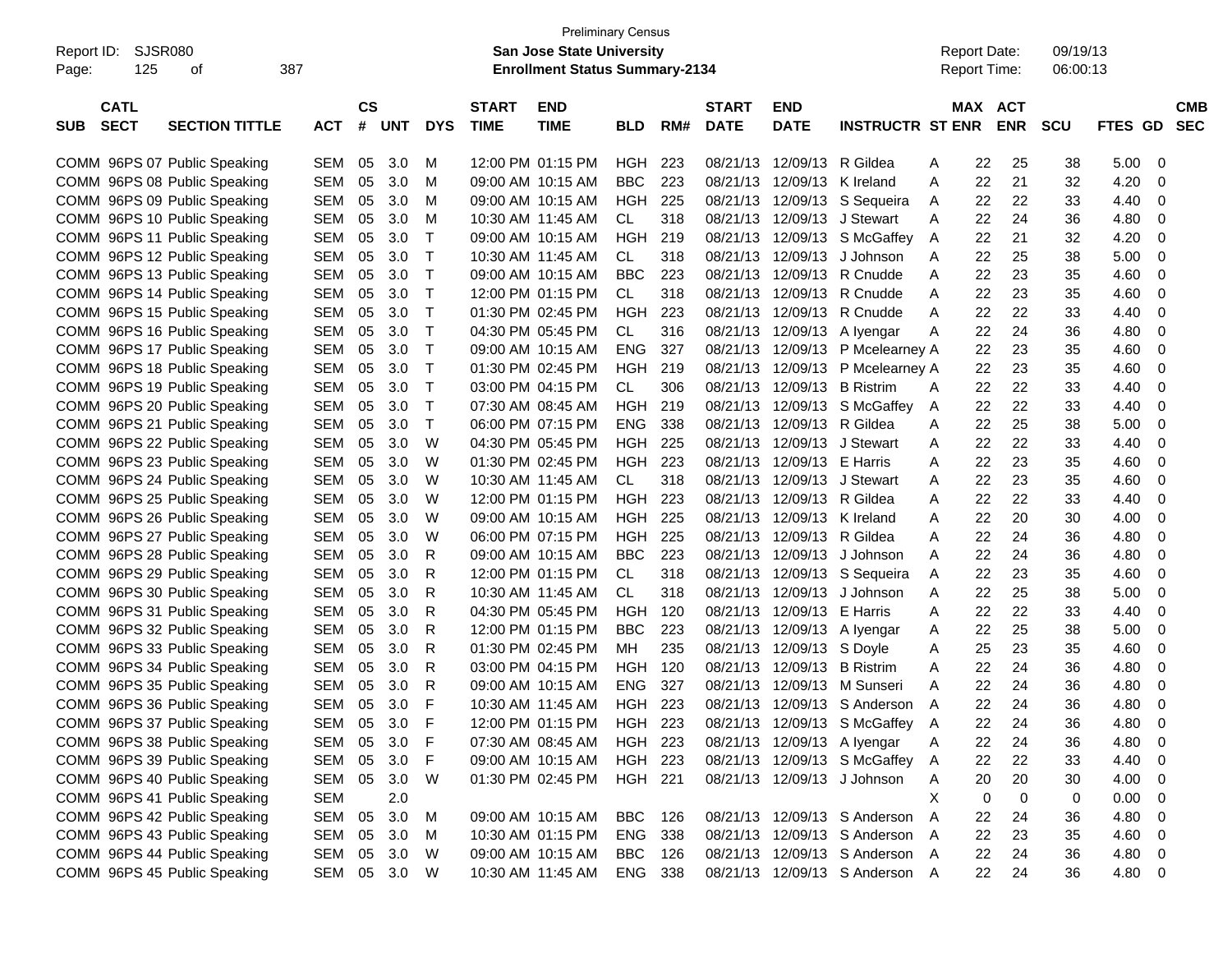| <b>SJSR080</b><br>Report ID:<br>126<br>Page: | 387<br>οf                                      |                |                    |            |            |                             | <b>Preliminary Census</b><br><b>San Jose State University</b><br><b>Enrollment Status Summary-2134</b> |            |     |                             |                           |                                |   | <b>Report Date:</b><br><b>Report Time:</b> |             | 09/19/13<br>06:00:13 |                |     |                          |
|----------------------------------------------|------------------------------------------------|----------------|--------------------|------------|------------|-----------------------------|--------------------------------------------------------------------------------------------------------|------------|-----|-----------------------------|---------------------------|--------------------------------|---|--------------------------------------------|-------------|----------------------|----------------|-----|--------------------------|
| <b>CATL</b><br><b>SECT</b><br><b>SUB</b>     | <b>SECTION TITTLE</b>                          | <b>ACT</b>     | $\mathsf{cs}$<br># | <b>UNT</b> | <b>DYS</b> | <b>START</b><br><b>TIME</b> | <b>END</b><br><b>TIME</b>                                                                              | <b>BLD</b> | RM# | <b>START</b><br><b>DATE</b> | <b>END</b><br><b>DATE</b> | <b>INSTRUCTR ST ENR</b>        |   | MAX ACT                                    | <b>ENR</b>  | <b>SCU</b>           | <b>FTES GD</b> |     | <b>CMB</b><br><b>SEC</b> |
| COMM 96PS 46 Public Speaking                 |                                                | <b>SEM</b>     | 05                 | 3.0        | R          |                             | 04:30 PM 05:45 PM                                                                                      | HGH        | 225 | 08/21/13                    | 12/09/13                  | S Anderson                     | A | 22                                         | 22          | 33                   | 4.40           | 0   |                          |
| COMM 96PS 80 Public Speaking                 |                                                | <b>LEC</b>     | 01                 | 0.0        | <b>TBA</b> |                             |                                                                                                        |            |     |                             | 08/21/13 12/09/13         | G Gao                          | A | 1500 1043                                  |             | 1565                 | 0.00           | 0   |                          |
|                                              |                                                |                |                    |            |            |                             |                                                                                                        |            |     |                             |                           | Total:                         |   |                                            | 2494 2086   | 3129                 | 208.60         |     |                          |
|                                              | COMM 100W 01 Writing Workshop                  | <b>SEM</b>     | 04                 | 3.0        | MW         |                             | 07:30 AM 08:45 AM                                                                                      | HGH        | 231 | 08/21/13                    | 12/09/13 M Peck           |                                | A | 24                                         | 25          | 75                   | 5.00           | - 0 |                          |
|                                              | COMM 100W 02 Writing Workshop                  | <b>SEM</b>     | 04                 | 3.0        | МW         |                             | 09:00 AM 10:15 AM                                                                                      | <b>HGH</b> | 231 | 08/21/13                    | 12/09/13 M Peck           |                                | A | 24                                         | 24          | 72                   | 4.80           | 0   |                          |
|                                              | COMM 100W 03 Writing Workshop                  | <b>SEM</b>     | 04                 | 3.0        | МW         |                             | 10:30 AM 11:45 AM                                                                                      | <b>HGH</b> | 231 | 08/21/13                    |                           | 12/09/13 S Sequeira            | A | 24                                         | 23          | 69                   | 4.60           | 0   |                          |
|                                              | COMM 100W 04 Writing Workshop                  | <b>SEM</b>     | 04                 | 3.0        | МW         |                             | 12:00 PM 01:15 PM                                                                                      | CL         | 218 |                             |                           | 08/21/13 12/09/13 S Sequeira   | A | 25                                         | 23          | 69                   | 4.60           | 0   |                          |
|                                              | COMM 100W 05 Writing Workshop                  | <b>SEM</b>     | 04                 | 3.0        | TR.        |                             | 07:30 AM 08:45 AM                                                                                      | <b>HGH</b> | 231 |                             |                           | 08/21/13 12/09/13 M Sunseri    | A | 24                                         | 24          | 72                   | 4.80           | 0   |                          |
|                                              | COMM 100W 06 Writing Workshop                  | <b>SEM</b>     |                    | 3.0        |            |                             |                                                                                                        |            |     |                             |                           |                                | Х | 0                                          | $\mathbf 0$ | 0                    | 0.00           | 0   |                          |
|                                              | COMM 100W 07 Writing Workshop                  | <b>SEM</b>     | 04                 | 3.0        | <b>TBA</b> |                             |                                                                                                        |            |     |                             | 08/21/13 12/09/13         |                                | Α | 25                                         | 24          | 72                   | 4.80           | 0   |                          |
|                                              | COMM 100W 09 Writing Workshop                  | SEM            | 04                 | 3.0        | <b>TBA</b> |                             |                                                                                                        |            |     | 08/21/13                    | 12/09/13                  |                                | A | 25                                         | 26          | 78                   | 5.20           | 0   |                          |
|                                              | COMM 100W 10 Writing Workshop                  | SEM            | 04                 | 3.0        | <b>TBA</b> |                             |                                                                                                        |            |     | 08/21/13                    | 12/09/13                  |                                | A | 25                                         | 22          | 66                   | 4.40           | 0   |                          |
|                                              | COMM 100W 11 Writing Workshop                  | SEM            | 04                 | 3.0        | <b>TBA</b> |                             |                                                                                                        |            |     |                             | 08/21/13 12/09/13         |                                | A | 25                                         | 25          | 75                   | 5.00           | 0   |                          |
|                                              | COMM 100W 12 Writing Workshop                  | <b>SEM</b>     | 04                 | 3.0        | <b>TBA</b> |                             |                                                                                                        |            |     |                             | 08/21/13 12/09/13         |                                | A | 25                                         | 26          | 78                   | 5.20           | 0   |                          |
|                                              | COMM 100W 13 Writing Workshop                  | <b>SEM</b>     | 04                 | 3.0        | <b>TBA</b> |                             |                                                                                                        |            |     |                             | 08/21/13 12/09/13         |                                | A | 25                                         | 24          | 72                   | 4.80           | 0   |                          |
|                                              | COMM 100W 14 Writing Workshop                  | <b>SEM</b>     | 04                 | 3.0        | <b>TBA</b> |                             |                                                                                                        |            |     |                             | 08/21/13 12/09/13         |                                | A | 25                                         | 25          | 75                   | 5.00           | 0   |                          |
|                                              | COMM 100W 15 Writing Workshop                  | <b>SEM</b>     | 04                 | 3.0        | <b>TBA</b> |                             |                                                                                                        |            |     |                             | 08/21/13 12/09/13         |                                | A | 25                                         | 25          | 75                   | 5.00           | 0   |                          |
|                                              | COMM 100W 16 Writing Workshop                  | <b>SEM</b>     |                    | 3.0        |            |                             |                                                                                                        |            |     |                             |                           |                                | X | $\mathbf 0$                                | $\mathbf 0$ | 0                    | 0.00           | 0   |                          |
|                                              | COMM 100W 17 Writing Workshop                  | <b>SEM</b>     | 04                 | 3.0        | M          |                             | 06:00 PM 08:45 PM                                                                                      | HGH        | 219 |                             |                           | 08/21/13 12/09/13 J Morrison   | Α | 25                                         | 23          | 69                   | 4.60           | 0   |                          |
|                                              | COMM 100W 18 Writing Workshop                  | <b>SEM</b>     |                    | 3.0        |            |                             |                                                                                                        |            |     |                             |                           |                                | X | $\mathbf 0$                                | $\mathbf 0$ | 0                    | 0.00           | 0   |                          |
|                                              | COMM 100W 80 Writing Workshop                  | <b>SEM</b>     | 04                 | 3.0        | <b>TBA</b> |                             |                                                                                                        |            |     |                             | 08/21/13 12/09/13         | <b>B</b> Lawhorne              | A | 25                                         | 25          | 75                   | 5.00           | 0   |                          |
|                                              | COMM 100W 81 Writing Workshop                  | <b>SEM</b>     | 04                 | 3.0        | <b>TBA</b> |                             |                                                                                                        |            |     |                             | 08/21/13 12/09/13         | <b>B</b> Lawhorne              | A | 25                                         | 25          | 75                   | 5.00           | 0   |                          |
|                                              |                                                |                |                    |            |            |                             |                                                                                                        |            |     |                             |                           | Total:                         |   | 396                                        | 389         | 1167                 | 77.80          |     |                          |
| COMM 101C 01                                 | Junior Seminar                                 | LEC            | 03                 | 4.0        | <b>TBA</b> |                             |                                                                                                        |            |     |                             | 08/21/13 12/09/13         |                                | A | 27                                         | 27          | 108                  | 7.20           | 0   |                          |
| COMM 101C 02 Junior Seminar                  |                                                | <b>LEC</b>     | 03                 | 4.0        | <b>TBA</b> |                             |                                                                                                        |            |     | 08/21/13                    | 12/09/13                  |                                | A | 27                                         | 26          | 104                  | 6.93           | 0   |                          |
| COMM 101C 03 Junior Seminar                  |                                                | LEC            | 03                 | 4.0        | <b>TBA</b> |                             |                                                                                                        |            |     | 08/21/13                    | 12/09/13                  |                                | A | 27                                         | 27          | 108                  | 7.20           | 0   |                          |
| COMM 101C 04 Junior Seminar                  |                                                | <b>LEC</b>     | 03                 | 4.0        | <b>TBA</b> |                             |                                                                                                        |            |     | 08/21/13                    | 12/09/13                  |                                | A | 27                                         | 27          | 108                  | 7.20           | 0   |                          |
| COMM 101C 05 Junior Seminar                  |                                                | <b>LEC</b>     | 03                 | 4.0        | <b>TBA</b> |                             |                                                                                                        |            |     |                             | 08/21/13 12/09/13         |                                | Α | 27                                         | 27          | 108                  | 7.20           | 0   |                          |
| COMM 101C 80 Junior Seminar                  |                                                | LEC 03 4.0 TBA |                    |            |            |                             |                                                                                                        |            |     |                             |                           | 08/21/13 12/09/13 S Hinerman A |   | 27                                         | 26          | 104                  | $6.93$ 0       |     |                          |
|                                              |                                                |                |                    |            |            |                             |                                                                                                        |            |     |                             |                           | Total:                         |   |                                            | 162 160     | 640                  | 42.67          |     |                          |
|                                              |                                                |                |                    |            |            |                             |                                                                                                        |            |     |                             |                           |                                |   |                                            |             |                      |                |     |                          |
|                                              | COMM 105P 01 Comm Self & Soc                   | SEM 03 4.0 TBA |                    |            |            |                             |                                                                                                        |            |     |                             | 08/21/13 12/09/13         |                                | A | 27                                         | 24          | 96                   | $6.40\ 0$      |     |                          |
|                                              |                                                |                |                    |            |            |                             |                                                                                                        |            |     |                             |                           | Total:                         |   | 27                                         | 24          | 96                   | 6.40           |     |                          |
|                                              | COMM 110F 01 Interpersonal Comm SEM 03 4.0 TBA |                |                    |            |            |                             |                                                                                                        |            |     |                             | 08/21/13 12/09/13         |                                | A | 27                                         | 26          | 104                  | $6.93$ 0       |     |                          |
|                                              | COMM 110F 80 Interpersonal Comm SEM 03 4.0 TBA |                |                    |            |            |                             |                                                                                                        |            |     |                             |                           | 08/21/13 12/09/13 K Werking    | A | 27                                         | 27          | 108                  | $7.20 \t 0$    |     |                          |
|                                              |                                                |                |                    |            |            |                             |                                                                                                        |            |     |                             |                           | Total:                         |   | 54                                         | 53          | 212                  | 14.13          |     |                          |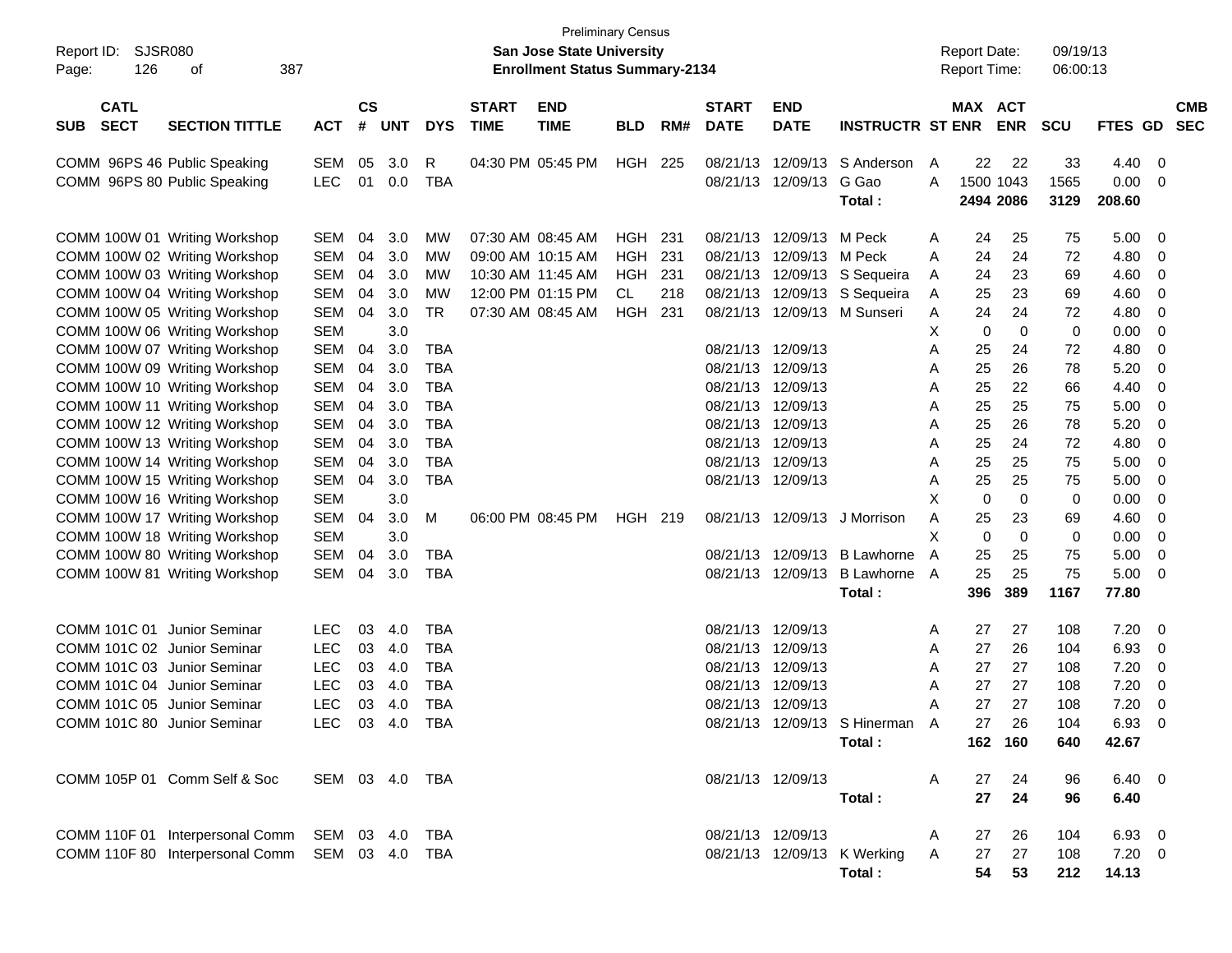| Page:        | Report ID: SJSR080<br>127 | 387<br>of                                       |                |               |     |                |              | San Jose State University<br><b>Enrollment Status Summary-2134</b> | <b>Preliminary Census</b> |                          |                           |                                          | <b>Report Date:</b><br>Report Time: |                                      | 09/19/13<br>06:00:13 |                     |            |
|--------------|---------------------------|-------------------------------------------------|----------------|---------------|-----|----------------|--------------|--------------------------------------------------------------------|---------------------------|--------------------------|---------------------------|------------------------------------------|-------------------------------------|--------------------------------------|----------------------|---------------------|------------|
| SUB SECT     | <b>CATL</b>               | <b>SECTION TITTLE</b>                           | <b>ACT</b>     | $\mathsf{cs}$ |     | # UNT DYS TIME | <b>START</b> | <b>END</b><br><b>TIME</b>                                          | <b>BLD</b>                | <b>START</b><br>RM# DATE | <b>END</b><br><b>DATE</b> | <b>INSTRUCTR ST ENR ENR</b>              |                                     | MAX ACT                              | <b>SCU</b>           | FTES GD SEC         | <b>CMB</b> |
|              |                           | COMM 111P 01 Interviewing                       | LEC 03 4.0 TBA |               |     |                |              |                                                                    |                           | 08/21/13 12/09/13        |                           | Total:                                   | A<br>27<br>27                       | 26<br>26                             | 104<br>104           | 6.93 0<br>6.93      |            |
|              |                           | COMM 114P 01 Bus & Prof Spking                  | LEC 03 4.0 TBA |               |     |                |              |                                                                    |                           | 08/21/13 12/09/13        |                           | Total:                                   | A<br>27<br>27                       | 27<br>27                             | 108<br>108           | $7.20 \t 0$<br>7.20 |            |
|              |                           | COMM 115P 80 Comm and Conflict                  | LEC 03 4.0 TBA |               |     |                |              |                                                                    |                           |                          | 08/21/13 12/09/13 C Perez | Total:                                   | A<br>27<br>27                       | 26<br>26                             | 104<br>104           | $6.93$ 0<br>6.93    |            |
|              |                           | COMM 116P 01 Mediation                          | LEC 03 4.0 TBA |               |     |                |              |                                                                    |                           | 08/21/13 12/09/13        |                           | Total:                                   | 27<br>A<br>27                       | 26<br>26                             | 104<br>104           | $6.93$ 0<br>6.93    |            |
|              |                           | COMM 121P 02 Perf as Practice                   | LEC 03 4.0     |               |     | TBA            |              |                                                                    |                           | 08/21/13 12/09/13        |                           | Total:                                   | 26<br>A<br>26                       | 26<br>26                             | 104<br>104           | $6.93$ 0<br>6.93    |            |
|              |                           | COMM 122F 01 Perform Studies                    | LEC 03 4.0 TBA |               |     |                |              |                                                                    |                           | 08/21/13 12/09/13        |                           | Total:                                   | 26<br>A<br>26                       | 25<br>25                             | 100<br>100           | $6.67$ 0<br>6.67    |            |
| COMM 123I 01 |                           | Performance Ethno                               | SEM 03 4.0 TBA |               |     |                |              |                                                                    |                           | 08/21/13 12/09/13        |                           | Total:                                   | 26<br>A<br>26                       | 27<br>27                             | 108<br>108           | $7.20 \t 0$<br>7.20 |            |
|              |                           | COMM 124P 01 Comm Training & Dev LEC 03 4.0 TBA |                |               |     |                |              |                                                                    |                           | 08/21/13 12/09/13        |                           | Total:                                   | 27<br>A<br>27                       | 28<br>28                             | 112<br>112           | $7.47\ 0$<br>7.47   |            |
|              |                           | COMM 130F 01 Social Movements                   | <b>LEC</b>     |               | 4.0 |                |              |                                                                    |                           |                          |                           | Total:                                   | Χ                                   | 0<br>0<br>$\mathbf 0$<br>$\mathbf 0$ | 0<br>$\mathbf 0$     | $0.00 \t 0$<br>0.00 |            |
|              |                           | COMM 131P 80 New/You Media                      | LEC.           | 04 4.0        |     | TBA            |              |                                                                    |                           |                          | 08/21/13 12/09/13         | C Perez<br>Total:                        | A<br>27<br>27                       | 27<br>27                             | 108<br>108           | $7.20 \t 0$<br>7.20 |            |
|              |                           | COMM 133F 80 Ethical Prob Comm LEC 03 4.0 TBA   |                |               |     |                |              |                                                                    |                           |                          |                           | 08/21/13 12/09/13 S Hinerman A<br>Total: | 27                                  | 27<br>27<br>27                       | 108<br>108           | $7.27$ 1<br>7.27    |            |
|              |                           | COMM 140P 01 Argument & Debate LEC 03 4.0 TBA   |                |               |     |                |              |                                                                    |                           |                          | 08/21/13 12/09/13         | Total :                                  | A<br>24<br>24                       | 24<br>24                             | 96<br>96             | $6.40\ 0$<br>6.40   |            |
|              |                           | COMM 141P 01 Small Group Comm LEC               |                |               | 4.0 |                |              |                                                                    |                           |                          |                           | Total:                                   | X                                   | 0<br>0<br>$\mathbf 0$<br>0           | 0<br>$\mathbf 0$     | $0.00 \t 0$<br>0.00 |            |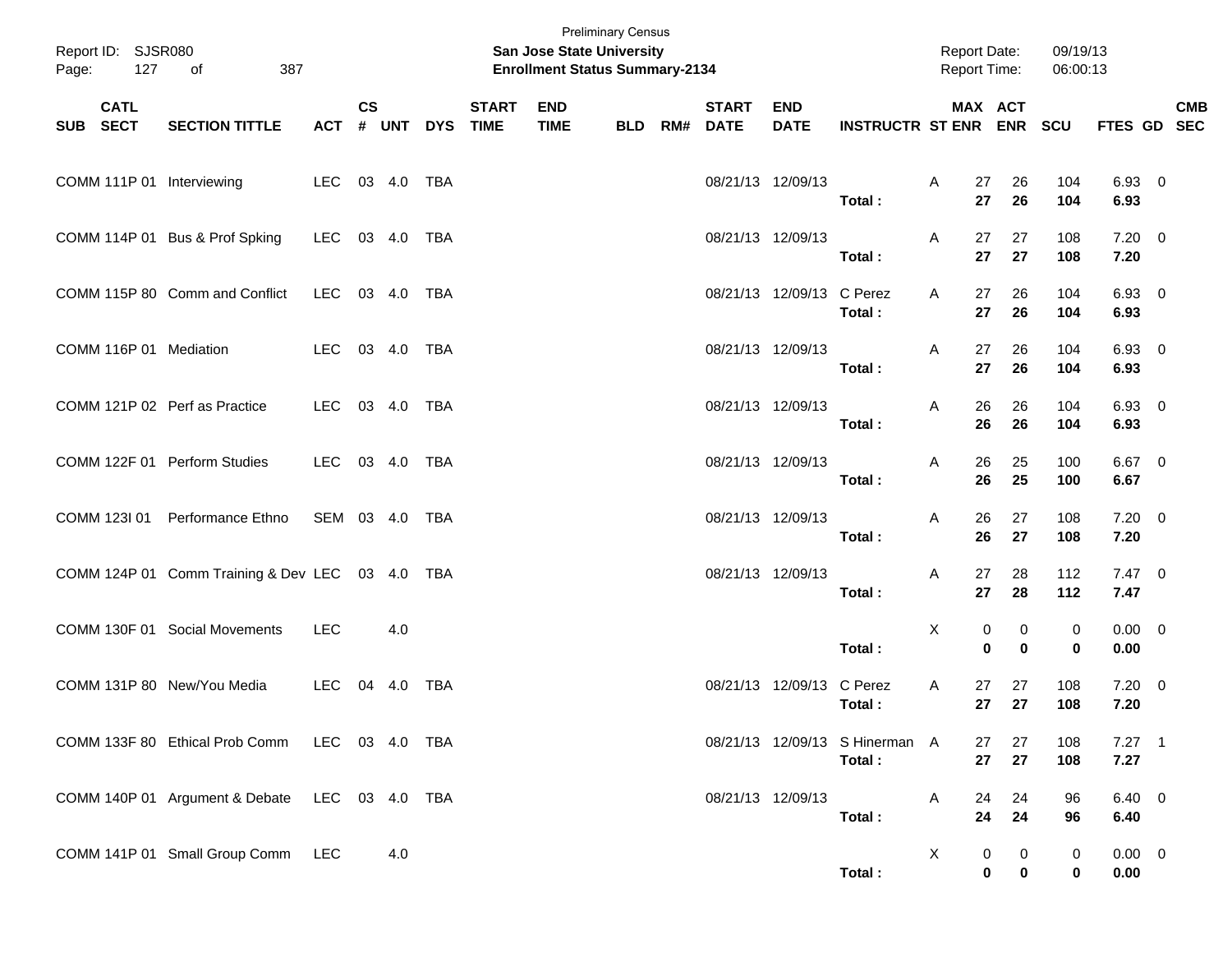| Page:       | Report ID: SJSR080<br>128  | οf<br>387                           |            |               |        |            |                             | <b>Preliminary Census</b><br>San Jose State University<br><b>Enrollment Status Summary-2134</b> |            |     |                             |                           |                         | <b>Report Date:</b><br><b>Report Time:</b> |                       | 09/19/13<br>06:00:13 |                |                          |                          |
|-------------|----------------------------|-------------------------------------|------------|---------------|--------|------------|-----------------------------|-------------------------------------------------------------------------------------------------|------------|-----|-----------------------------|---------------------------|-------------------------|--------------------------------------------|-----------------------|----------------------|----------------|--------------------------|--------------------------|
| SUB         | <b>CATL</b><br><b>SECT</b> | <b>SECTION TITTLE</b>               | <b>ACT</b> | $\mathsf{cs}$ | # UNT  | <b>DYS</b> | <b>START</b><br><b>TIME</b> | <b>END</b><br><b>TIME</b>                                                                       | <b>BLD</b> | RM# | <b>START</b><br><b>DATE</b> | <b>END</b><br><b>DATE</b> | <b>INSTRUCTR ST ENR</b> |                                            | MAX ACT<br><b>ENR</b> | <b>SCU</b>           | <b>FTES GD</b> |                          | <b>CMB</b><br><b>SEC</b> |
|             |                            |                                     |            |               |        |            |                             |                                                                                                 |            |     |                             |                           |                         |                                            |                       |                      |                |                          |                          |
|             |                            | COMM 144F 01 Organiza Communica LEC |            |               | 03 4.0 | TBA        |                             |                                                                                                 |            |     | 08/21/13 12/09/13           |                           |                         | A<br>27                                    | 26                    | 104                  | 6.93           | $\overline{\mathbf{0}}$  |                          |
|             |                            | COMM 144F 02 Organiza Communica LEC |            |               | 03 4.0 | <b>TBA</b> |                             |                                                                                                 |            |     | 08/21/13 12/09/13           |                           |                         | A<br>27                                    | 27                    | 108                  | 7.27           | $\overline{\phantom{1}}$ |                          |
|             |                            | COMM 144F 03 Organiza Communica LEC |            |               | 03 4.0 | <b>TBA</b> |                             |                                                                                                 |            |     | 08/21/13 12/09/13           |                           |                         | A<br>27                                    | 27                    | 108                  | 7.20           | $\overline{\mathbf{0}}$  |                          |
|             |                            | COMM 144F 04 Organiza Communica LEC |            |               | 03 4.0 | TBA        |                             |                                                                                                 |            |     | 08/21/13 12/09/13           |                           |                         | 27<br>A                                    | 27                    | 108                  | $7.20 \t 0$    |                          |                          |
|             |                            |                                     |            |               |        |            |                             |                                                                                                 |            |     |                             |                           | Total:                  | 108                                        | 107                   | 428                  | 28.60          |                          |                          |
|             |                            |                                     |            |               |        |            |                             |                                                                                                 |            |     |                             |                           |                         |                                            |                       |                      |                |                          |                          |
|             | COMM 1451 01               | <b>Rhet Criticism</b>               | <b>LEC</b> | 03            | 4.0    | TBA        |                             |                                                                                                 |            |     | 08/21/13 12/09/13           |                           |                         | Α<br>27                                    | 27                    | 108                  | $7.20 \t 0$    |                          |                          |
|             | COMM 145102                | <b>Rhet Criticism</b>               | <b>LEC</b> |               | 03 4.0 | TBA        |                             |                                                                                                 |            |     | 08/21/13 12/09/13           |                           |                         | A<br>27                                    | 26                    | 104                  | 6.93           | $\overline{\phantom{0}}$ |                          |
|             |                            |                                     |            |               |        |            |                             |                                                                                                 |            |     |                             |                           | Total:                  | 54                                         | 53                    | 212                  | 14.13          |                          |                          |
|             |                            |                                     |            |               |        |            |                             |                                                                                                 |            |     |                             |                           |                         |                                            |                       |                      |                |                          |                          |
|             |                            | COMM 147P 01 Arg & Pers Crts Law    | LEC        |               | 03 4.0 | TBA        |                             |                                                                                                 |            |     | 08/21/13 12/09/13           |                           |                         | A<br>27                                    | 28                    | 112                  | $7.47\quad 0$  |                          |                          |
|             |                            |                                     |            |               |        |            |                             |                                                                                                 |            |     |                             |                           | Total:                  | 27                                         | 28                    | 112                  | 7.47           |                          |                          |
|             |                            |                                     |            |               |        |            |                             |                                                                                                 |            |     |                             |                           |                         |                                            |                       |                      |                |                          |                          |
|             |                            | COMM 149F 01 Rhet Public Life       | <b>LEC</b> |               | 03 4.0 | TBA        |                             |                                                                                                 |            |     | 08/21/13 12/09/13           |                           |                         | A<br>27                                    | 26                    | 104                  | 6.93 0         |                          |                          |
|             |                            |                                     |            |               |        |            |                             |                                                                                                 |            |     |                             |                           | Total:                  | 27                                         | 26                    | 104                  | 6.93           |                          |                          |
|             |                            |                                     |            |               |        |            |                             |                                                                                                 |            |     |                             |                           |                         |                                            |                       |                      |                |                          |                          |
|             | COMM 150I 01               | Org Com Inquiry                     | LEC.       |               | 03 4.0 | TBA        |                             |                                                                                                 |            |     | 08/21/13 12/09/13           |                           |                         | A<br>27                                    | 27                    | 108                  | $7.20 \t 0$    |                          |                          |
|             |                            |                                     |            |               |        |            |                             |                                                                                                 |            |     |                             |                           | Total:                  | 27                                         | 27                    | 108                  | 7.20           |                          |                          |
|             |                            |                                     |            |               |        |            |                             |                                                                                                 |            |     |                             |                           |                         |                                            |                       |                      |                |                          |                          |
|             | COMM 151101                | New Media/Methods                   | <b>LEC</b> | 04            | 4.0    | TBA        |                             |                                                                                                 |            |     | 08/21/13 12/09/13           |                           |                         | A<br>27                                    | 27                    | 108                  | $7.20 \t 0$    |                          |                          |
|             | COMM 151I 80               | New Media/Methods                   | LEC        |               | 4.0    |            |                             |                                                                                                 |            |     |                             |                           |                         | X                                          | $\mathbf 0$<br>0      | 0                    | $0.00 \t 0$    |                          |                          |
|             |                            |                                     |            |               |        |            |                             |                                                                                                 |            |     |                             |                           | Total:                  | 27                                         | 27                    | 108                  | 7.20           |                          |                          |
|             |                            |                                     |            |               |        |            |                             |                                                                                                 |            |     |                             |                           |                         |                                            |                       |                      |                |                          |                          |
|             | COMM 1551 01               | <b>Quantitative Comm</b>            | LEC.       | 03            | 4.0    | TBA        |                             |                                                                                                 |            |     | 08/21/13 12/09/13           |                           |                         | Α<br>27<br>A                               | 27                    | 108                  | $7.20 \t 0$    |                          |                          |
|             | COMM 155I 02               | <b>Quantitative Comm</b>            | <b>LEC</b> |               | 03 4.0 | TBA        |                             |                                                                                                 |            |     | 08/21/13 12/09/13           |                           | Total:                  | 27<br>54                                   | 25<br>52              | 100<br>208           | 6.67 0         |                          |                          |
|             |                            |                                     |            |               |        |            |                             |                                                                                                 |            |     |                             |                           |                         |                                            |                       |                      | 13.87          |                          |                          |
|             | COMM 156I 01               | <b>Qualitative Comm</b>             | <b>LEC</b> |               | 03 4.0 | TBA        |                             |                                                                                                 |            |     | 08/21/13 12/09/13           |                           |                         | Α<br>27                                    | 26                    | 104                  | $6.93 \quad 0$ |                          |                          |
|             |                            |                                     |            |               |        |            |                             |                                                                                                 |            |     |                             |                           | Total:                  | 27                                         | 26                    | 104                  | 6.93           |                          |                          |
|             |                            |                                     |            |               |        |            |                             |                                                                                                 |            |     |                             |                           |                         |                                            |                       |                      |                |                          |                          |
| COMM 157 01 |                            | Comm Action & Serv LEC              |            |               | 02 3.0 | $\top$     |                             | 03:00 PM 05:45 PM CL                                                                            |            | 226 |                             | 08/21/13 12/09/13 T Hart  |                         | 30<br>A                                    | 24                    | 72                   | 4.80           | $0\,$ C                  |                          |
| HA.         | 157 01                     | Comm Action & Serv                  | LEC        | 02            | 3.0    | Т          |                             | 03:00 PM 05:45 PM                                                                               | -CL        | 226 |                             | 08/21/13 12/09/13 T Hart  |                         | A                                          | 0<br>0                | 0                    | 0.00           | $0\,C$                   |                          |
| SCI         | 15701                      | Comm Action & Serv                  | LEC.       |               | 02 3.0 | $\top$     |                             | 03:00 PM 05:45 PM                                                                               | - CL       | 226 |                             | 08/21/13 12/09/13 T Hart  |                         | A                                          | 0<br>-1               | 3                    | 0.20           | $0\,$ C                  |                          |
| ENGR 157 01 |                            | Comm Action & Serv                  | LEC.       |               | 02 3.0 | Т          |                             | 03:00 PM 05:45 PM                                                                               | -CL        | 226 |                             | 08/21/13 12/09/13 T Hart  |                         | A                                          | 2<br>0                | 6                    | 0.40           | $0\,C$                   |                          |
| EDUC 157 01 |                            | Comm Action & Serv                  | LEC.       |               | 02 3.0 | Т          |                             | 03:00 PM 05:45 PM                                                                               | -CL        | 226 |                             | 08/21/13 12/09/13 T Hart  |                         | A                                          | 0<br>0                | 0                    | 0.00           | 0 C                      |                          |
| COMM 157 02 |                            | Comm Action & Serv                  | LEC        |               | 02 3.0 | $\top$     |                             | 03:00 PM 05:45 PM                                                                               | - CL       | 226 |                             | 08/21/13 12/09/13 M Lu    |                         | A<br>30                                    | 17                    | 51                   | 3.40           | 0 C                      |                          |
| HA.         | 157 02                     | Comm Action & Serv                  | LEC        |               | 02 3.0 | T          |                             | 03:00 PM 05:45 PM CL                                                                            |            | 226 |                             | 08/21/13 12/09/13 M Lu    |                         | A                                          | 0<br>0                | 0                    | 0.00           | 0 C                      |                          |
| SCI         | 157 02                     | Comm Action & Serv LEC 02 3.0 T     |            |               |        |            |                             | 03:00 PM 05:45 PM CL                                                                            |            | 226 |                             | 08/21/13 12/09/13 M Lu    |                         | A                                          | 0<br>0                | 0                    | 0.00           | 0 C                      |                          |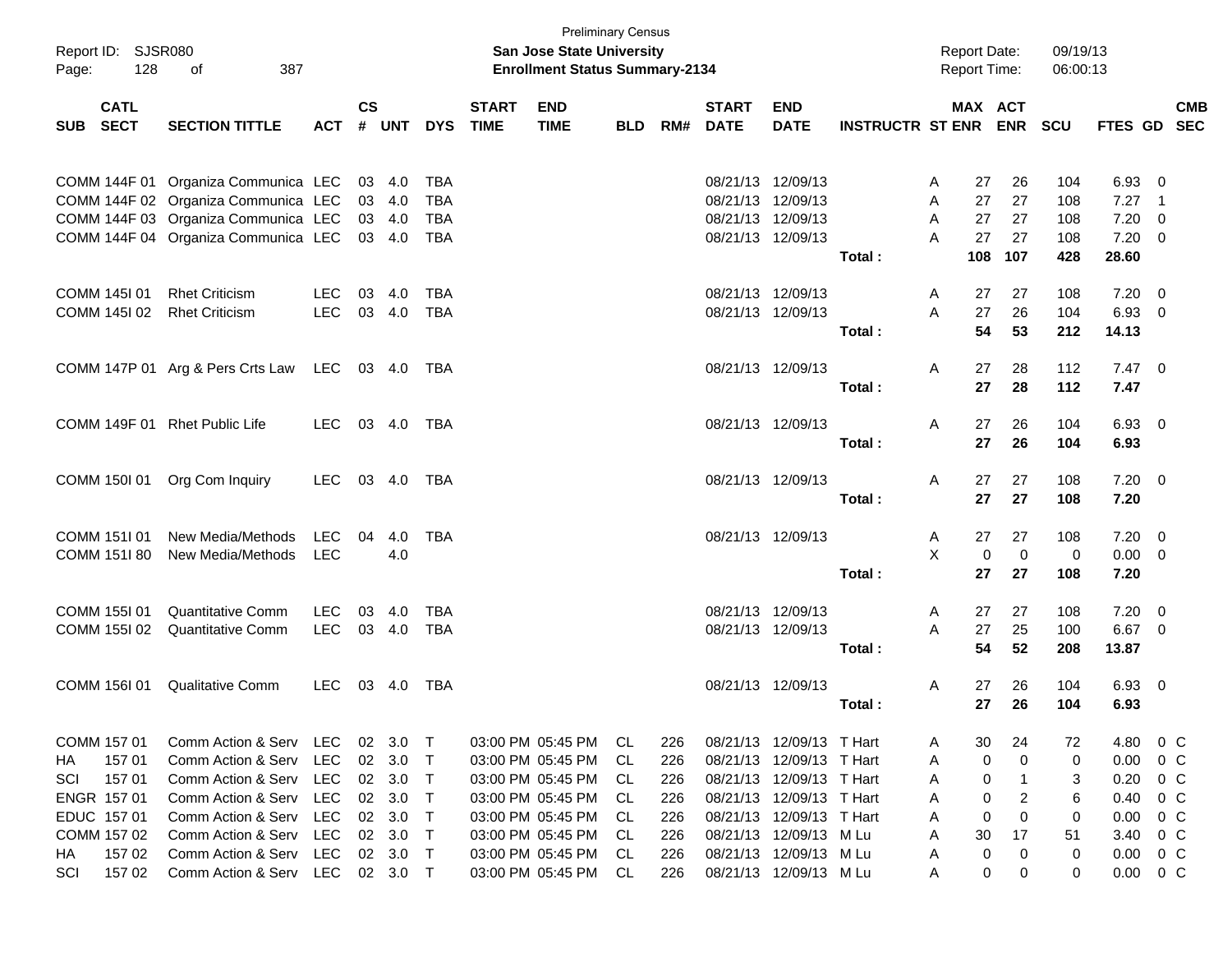| Report ID:<br>Page: | SJSR080<br>129             | 387<br>оf                                       |                |                    |                |            |                             | <b>Preliminary Census</b><br><b>San Jose State University</b><br><b>Enrollment Status Summary-2134</b> |            |     |                             |                           |                                 | <b>Report Date:</b><br><b>Report Time:</b> |                | 09/19/13<br>06:00:13 |                |                |            |
|---------------------|----------------------------|-------------------------------------------------|----------------|--------------------|----------------|------------|-----------------------------|--------------------------------------------------------------------------------------------------------|------------|-----|-----------------------------|---------------------------|---------------------------------|--------------------------------------------|----------------|----------------------|----------------|----------------|------------|
| <b>SUB</b>          | <b>CATL</b><br><b>SECT</b> | <b>SECTION TITTLE</b>                           | <b>ACT</b>     | $\mathsf{cs}$<br># | <b>UNT</b>     | <b>DYS</b> | <b>START</b><br><b>TIME</b> | <b>END</b><br><b>TIME</b>                                                                              | <b>BLD</b> | RM# | <b>START</b><br><b>DATE</b> | <b>END</b><br><b>DATE</b> | <b>INSTRUCTR ST ENR</b>         | MAX ACT                                    | <b>ENR</b>     | <b>SCU</b>           | FTES GD SEC    |                | <b>CMB</b> |
|                     | ENGR 157 02                | Comm Action & Serv                              | LEC            | 02                 | 3.0            | $\top$     |                             | 03:00 PM 05:45 PM                                                                                      | CL.        | 226 |                             | 08/21/13 12/09/13         | M Lu                            | 0<br>Α                                     | 4              | 12                   | 0.80           | $0\,$ C        |            |
|                     | EDUC 157 02                | Comm Action & Serv                              | <b>LEC</b>     | 02                 | 3.0            | $\top$     |                             | 03:00 PM 05:45 PM                                                                                      | CL.        | 226 |                             | 08/21/13 12/09/13         | M Lu                            | Α<br>0                                     | 3              | 9                    | 0.60           | $0\,C$         |            |
|                     | COMM 157 03                | Comm Action & Serv                              | <b>LEC</b>     | 02                 | 3.0            | W          |                             | 03:00 PM 05:45 PM                                                                                      | <b>SH</b>  | 414 |                             | 08/21/13 12/09/13         | M Lu                            | Α<br>30                                    | 26             | 78                   | 5.20           | 0 <sup>o</sup> |            |
| HА                  | 157 03                     | Comm Action & Serv                              | <b>LEC</b>     | 02                 | 3.0            | W          |                             | 03:00 PM 05:45 PM                                                                                      | SН         | 414 |                             | 08/21/13 12/09/13         | M Lu                            | 0<br>Α                                     | 1              | 3                    | 0.20           | 0 <sup>C</sup> |            |
| SCI                 | 157 03                     | Comm Action & Serv                              | <b>LEC</b>     | 02                 | 3.0            | W          |                             | 03:00 PM 05:45 PM                                                                                      | SН         | 414 |                             | 08/21/13 12/09/13         | M Lu                            | A<br>0                                     |                | 3                    | 0.25           | 1 C            |            |
|                     | ENGR 157 03                | Comm Action & Serv                              | <b>LEC</b>     | 02                 | 3.0            | W          |                             | 03:00 PM 05:45 PM                                                                                      | SН         | 414 |                             | 08/21/13 12/09/13         | M Lu                            | A<br>0                                     | 0              | 0                    | 0.00           | $0\,C$         |            |
|                     | EDUC 157 03                | Comm Action & Serv                              | <b>LEC</b>     | 02                 | 3.0            | W          |                             | 03:00 PM 05:45 PM                                                                                      | SН         | 414 |                             | 08/21/13 12/09/13 M Lu    |                                 | A<br>0                                     | 0              | 0                    | 0.00           | 0 <sup>o</sup> |            |
|                     | COMM 157 04                | Comm Action & Serv                              | <b>LEC</b>     | 02                 | 3.0            | W          |                             | 03:00 PM 05:45 PM                                                                                      | <b>SH</b>  | 444 | 08/21/13                    |                           | 12/09/13 V Lehmkuhl-DA          | 30                                         | $\overline{7}$ | 21                   | 1.40           | $0\,C$         |            |
| HA                  | 157 04                     | Comm Action & Serv                              | <b>LEC</b>     | 02                 | 3.0            | W          |                             | 03:00 PM 05:45 PM                                                                                      | SН         | 444 |                             |                           | 08/21/13 12/09/13 V Lehmkuhl-DA | 0                                          | $\mathbf 1$    | 3                    | 0.20           | $0\,C$         |            |
| SCI                 | 157 04                     | Comm Action & Serv                              | <b>LEC</b>     | 02                 | 3.0            | W          |                             | 03:00 PM 05:45 PM                                                                                      | SН         | 444 |                             |                           | 08/21/13 12/09/13 V Lehmkuhl-DA | 0                                          | 11             | 33                   | 2.20           | 0 <sup>o</sup> |            |
|                     | ENGR 157 04                | Comm Action & Serv                              | <b>LEC</b>     | 02                 | 3.0            | W          |                             | 03:00 PM 05:45 PM                                                                                      | <b>SH</b>  | 444 |                             |                           | 08/21/13 12/09/13 V Lehmkuhl-DA | 0                                          | $\overline{4}$ | 12                   | 0.80           | 0 <sup>C</sup> |            |
|                     | EDUC 157 04                | Comm Action & Serv                              | LEC            |                    | $02 \quad 3.0$ | W          |                             | 03:00 PM 05:45 PM                                                                                      | <b>SH</b>  | 444 |                             |                           | 08/21/13 12/09/13 V Lehmkuhl-DA | 0                                          | -1             | 3                    | 0.20           | 0 <sup>C</sup> |            |
|                     |                            |                                                 |                |                    |                |            |                             |                                                                                                        |            |     |                             |                           | Total:                          | 120                                        | 103            | 309                  | 20.65          |                |            |
|                     |                            |                                                 |                |                    |                |            |                             |                                                                                                        |            |     |                             |                           |                                 |                                            |                |                      |                |                |            |
|                     |                            | COMM 161F 01 Comm & Culture                     | <b>LEC</b>     |                    | 03 4.0         | TBA        |                             |                                                                                                        |            |     | 08/21/13 12/09/13           |                           |                                 | Α<br>25                                    | 24             | 96                   | $6.40 \quad 0$ |                |            |
|                     |                            |                                                 |                |                    |                |            |                             |                                                                                                        |            |     |                             |                           | Total:                          | 25                                         | 24             | 96                   | 6.40           |                |            |
|                     |                            |                                                 |                |                    |                |            |                             |                                                                                                        |            |     |                             |                           |                                 |                                            |                |                      |                |                |            |
|                     |                            | COMM 168A 01 Global Climate Chang LEC           |                | 01                 | 6.0            | TR         |                             | 01:30 PM 04:15 PM                                                                                      | WSQ 207    |     | 08/21/13                    | 12/09/13                  | B Brockmann A                   | 120                                        | 45             | 270                  | 18.00          | $0\,$ C        |            |
|                     |                            | METR 168A 01 Global Climate Chang LEC           |                | 01                 | 6.0            | <b>TR</b>  |                             | 01:30 PM 04:15 PM                                                                                      | WSQ 207    |     |                             | 08/21/13 12/09/13         | B Brockmann A                   | 0                                          | $\overline{2}$ | 12                   | 0.80           | 0 <sup>o</sup> |            |
|                     |                            | ENVS 168A 01 Global Climate Chang LEC           |                | 01                 | 6.0            | <b>TR</b>  |                             | 01:30 PM 04:15 PM                                                                                      | WSQ 207    |     |                             | 08/21/13 12/09/13         | B Brockmann A                   | 0                                          | 57             | 342                  | 22.80          | 0 <sup>C</sup> |            |
| <b>GEOL</b>         |                            | 168A 01 Global Climate Chang LEC                |                | 01                 | 6.0            | <b>TR</b>  |                             | 01:30 PM 04:15 PM                                                                                      | WSQ 207    |     | 08/21/13                    | 12/09/13                  | B Brockmann A                   | 0                                          | $\mathbf 0$    | $\mathbf 0$          | 0.00           | 0 <sup>C</sup> |            |
| <b>HUM</b>          |                            | 168A 01 Global Climate Chang LEC                |                | 01                 | 6.0            | <b>TR</b>  |                             | 01:30 PM 04:15 PM                                                                                      | WSQ 207    |     |                             | 08/21/13 12/09/13         | <b>B</b> Brockmann A            | 0                                          | 2              | 12                   | 0.80           | $0\,C$         |            |
|                     |                            |                                                 |                |                    |                |            |                             |                                                                                                        |            |     |                             |                           | Total:                          | 120                                        | 106            | 636                  | 42.40          |                |            |
|                     |                            |                                                 | LEC.           |                    | 03 4.0         | TBA        |                             |                                                                                                        |            |     |                             | 08/21/13 12/09/13         | S Hinerman A                    | 27                                         | 26             | 104                  | 6.93 0         |                |            |
|                     | COMM 169I 80               | Media Respns Crit                               |                |                    |                |            |                             |                                                                                                        |            |     |                             |                           | Total:                          | 27                                         | 26             | 104                  | 6.93           |                |            |
|                     |                            |                                                 |                |                    |                |            |                             |                                                                                                        |            |     |                             |                           |                                 |                                            |                |                      |                |                |            |
|                     | COMM 172F 01               | <b>Multicultural Comm</b>                       | LEC.           |                    | 03 4.0         | TBA        |                             |                                                                                                        |            |     | 08/21/13 12/09/13           |                           |                                 | Α<br>27                                    | 28             | 112                  | $7.47\ 0$      |                |            |
|                     |                            |                                                 |                |                    |                |            |                             |                                                                                                        |            |     |                             |                           | Total:                          | 27                                         | 28             | 112                  | 7.47           |                |            |
|                     |                            |                                                 |                |                    |                |            |                             |                                                                                                        |            |     |                             |                           |                                 |                                            |                |                      |                |                |            |
|                     |                            | COMM 173F 01 Comm & Global UndersLEC 03 4.0 TBA |                |                    |                |            |                             |                                                                                                        |            |     |                             | 08/21/13 12/09/13         |                                 | A                                          | 27 27          | 108                  | $7.20 \t 0$    |                |            |
|                     |                            |                                                 |                |                    |                |            |                             |                                                                                                        |            |     |                             |                           | Total:                          | 27                                         | 27             | 108                  | 7.20           |                |            |
|                     |                            |                                                 |                |                    |                |            |                             |                                                                                                        |            |     |                             |                           |                                 |                                            |                |                      |                |                |            |
|                     | COMM 174 01                | Intercult & Inequal                             | LEC 04 3.0 TBA |                    |                |            |                             |                                                                                                        |            |     |                             | 08/21/13 12/09/13         |                                 | 25<br>A                                    | 25             | 75                   | $5.00 \t 0$    |                |            |
|                     | COMM 174 80                | Intercult & Inequal                             | LEC 04 3.0 TBA |                    |                |            |                             |                                                                                                        |            |     |                             |                           | 08/21/13 12/09/13 J Morrison    | A<br>25                                    | 25             | 75                   | $5.00 \t 0$    |                |            |
|                     |                            |                                                 |                |                    |                |            |                             |                                                                                                        |            |     |                             |                           | Total:                          | 50                                         | 50             | 150                  | 10.00          |                |            |
|                     |                            |                                                 |                |                    |                |            |                             |                                                                                                        |            |     |                             |                           |                                 |                                            |                |                      |                |                |            |
|                     |                            | COMM 175F 80 Nonverbal Comm                     | LEC 03 4.0 TBA |                    |                |            |                             |                                                                                                        |            |     |                             | 08/21/13 12/09/13 G Gao   |                                 | A<br>27                                    | 25             | 100                  | 6.67 0         |                |            |
|                     |                            |                                                 |                |                    |                |            |                             |                                                                                                        |            |     |                             |                           | Total:                          | 27                                         | 25             | 100                  | 6.67           |                |            |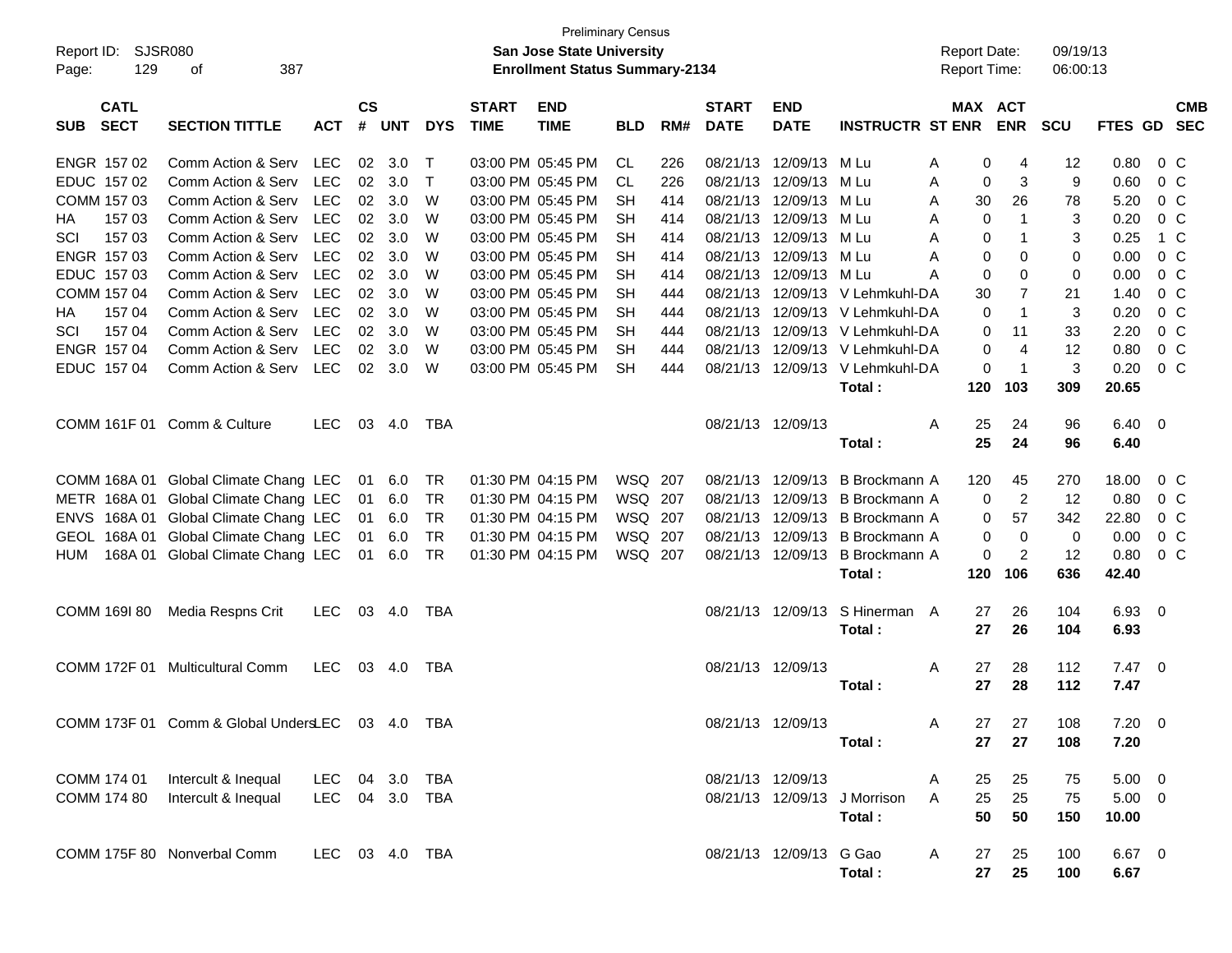| Page:      | Report ID: SJSR080<br>130  | 387                             |            |                    |            |            | <b>San Jose State University</b><br><b>Enrollment Status Summary-2134</b> | <b>Preliminary Census</b> |            |     |                             |                            |                                          | <b>Report Date:</b><br><b>Report Time:</b> |          | 09/19/13<br>06:00:13         |              |                       |                          |
|------------|----------------------------|---------------------------------|------------|--------------------|------------|------------|---------------------------------------------------------------------------|---------------------------|------------|-----|-----------------------------|----------------------------|------------------------------------------|--------------------------------------------|----------|------------------------------|--------------|-----------------------|--------------------------|
| <b>SUB</b> | <b>CATL</b><br><b>SECT</b> | <b>SECTION TITTLE</b>           | <b>ACT</b> | $\mathsf{cs}$<br># | UNT        | <b>DYS</b> | <b>START</b><br><b>TIME</b>                                               | <b>END</b><br><b>TIME</b> | <b>BLD</b> | RM# | <b>START</b><br><b>DATE</b> | <b>END</b><br><b>DATE</b>  | <b>INSTRUCTR ST ENR</b>                  |                                            | MAX ACT  | <b>ENR</b>                   | <b>SCU</b>   | FTES GD               | <b>CMB</b><br><b>SEC</b> |
|            |                            | COMM 176P 80 Comm & Gender      | LEC.       |                    | 03 4.0     | TBA        |                                                                           |                           |            |     |                             |                            | 08/21/13 12/09/13 K Werking<br>Total:    | A                                          | 27<br>27 | 28<br>28                     | 112<br>112   | $7.47\quad 0$<br>7.47 |                          |
|            | COMM 179 80                | Media & Resistance              | <b>LEC</b> |                    | 04 3.0     | TBA        |                                                                           |                           |            |     |                             |                            | 08/21/13 12/09/13 S Hinerman A<br>Total: |                                            | 25<br>25 | 25<br>25                     | 75<br>75     | $5.00 \ 0$<br>5.00    |                          |
|            | COMM 180 01                | <b>Individual Study</b>         | <b>SUP</b> | 36                 | 1.0        | <b>TBA</b> |                                                                           |                           |            |     | 08/21/13                    |                            | 12/09/13 K McConnell A                   |                                            | 5        | -1                           | 1            | 0.08                  | $\overline{\phantom{1}}$ |
|            | COMM 180 02                | <b>Individual Study</b>         | <b>SUP</b> | 36                 | 2.0        | <b>TBA</b> |                                                                           |                           |            |     | 08/21/13                    | 12/09/13                   |                                          | A                                          | 3        | 0                            | 0            | 0.00                  | - 0                      |
|            | COMM 180 03                | <b>Individual Study</b>         | <b>SUP</b> |                    | 36 3.0     | <b>TBA</b> |                                                                           |                           |            |     |                             | 08/21/13 12/09/13 M Byrd   | Total:                                   | A                                          | 5<br>13  | $\mathbf{1}$<br>$\mathbf{2}$ | 3<br>4       | 0.20<br>0.28          | $\overline{\mathbf{0}}$  |
|            |                            | COMM 182P 01 Comm in Class Rm   | <b>LEC</b> |                    | 03 4.0     | TBA        |                                                                           |                           |            |     |                             | 08/21/13 12/09/13          | Total:                                   | Α                                          | 27<br>27 | 25<br>25                     | 100<br>100   | $6.67$ 0<br>6.67      |                          |
|            | COMM 184 01                | Directed Reading                | <b>SUP</b> | 36                 | 1.0        | <b>TBA</b> |                                                                           |                           |            |     |                             | 08/21/13 12/09/13          |                                          | A                                          | 5        | 0                            | 0            | 0.00                  | - 0                      |
|            | COMM 184 02                | Directed Reading                | <b>SUP</b> |                    | 36 2.0     | <b>TBA</b> |                                                                           |                           |            |     |                             | 08/21/13 12/09/13          |                                          | A                                          | 5        | 0                            | 0            | 0.00                  | $\overline{\mathbf{0}}$  |
|            |                            |                                 |            |                    |            |            |                                                                           |                           |            |     |                             |                            | Total:                                   |                                            | 10       | $\bf{0}$                     | 0            | 0.00                  |                          |
|            | COMM 190 01                | Act Proj in Speech              | <b>SUP</b> | 36                 | 1.0        | <b>TBA</b> |                                                                           |                           |            |     | 08/21/13                    | 12/09/13 T Hart            |                                          | A                                          | 10       | 2                            | 2            | 0.13                  | - 0                      |
|            | COMM 190 02                | Act Proj in Speech              | <b>SUP</b> | 36                 | 2.0        | <b>TBA</b> |                                                                           |                           |            |     | 08/21/13                    | 12/09/13 T Hart            |                                          | A                                          | 5        | 0                            | 0            | 0.00                  | - 0                      |
|            | COMM 190 03                | Act Proj in Speech              | <b>SUP</b> | 36                 | 3.0        | <b>TBA</b> |                                                                           |                           |            |     | 08/21/13                    | 12/09/13 T Hart            |                                          | A                                          | 5        | 0                            | 0            | 0.00                  | 0                        |
|            | COMM 190 04                | Act Proj in Speech              | <b>SUP</b> | 36                 | 4.0        | <b>TBA</b> |                                                                           |                           |            |     | 08/21/13                    | 12/09/13                   |                                          | A                                          | 5        | 0                            | 0            | 0.00                  | 0                        |
|            | COMM 190 05                | Act Proj in Speech              | <b>SUP</b> | 36                 | 5.0        | <b>TBA</b> |                                                                           |                           |            |     | 08/21/13                    | 12/09/13                   |                                          | Α                                          | 5        | 0                            | 0            | 0.00                  | 0                        |
|            | COMM 190 06                | Act Proj in Speech              | <b>SUP</b> | 36                 | 6.0        | <b>TBA</b> |                                                                           |                           |            |     |                             | 08/21/13 12/09/13          |                                          | Α                                          | 5        | 0                            | 0            | 0.00                  | - 0                      |
|            |                            |                                 |            |                    |            |            |                                                                           |                           |            |     |                             |                            | Total:                                   |                                            | 35       | $\mathbf{2}$                 | $\mathbf{2}$ | 0.13                  |                          |
|            |                            | COMM 191A 01 Foren Act Debate   | <b>SUP</b> | 36                 | 1.0        | <b>TBA</b> |                                                                           |                           |            |     | 08/21/13                    | 12/09/13 T Lim             |                                          | A                                          | 20       | 20                           | 20           | 1.33                  | - 0                      |
|            |                            | COMM 191A 02 Foren Act Debate   | <b>SUP</b> | 36                 | 1.0        | <b>TBA</b> |                                                                           |                           |            |     | 08/21/13                    | 12/09/13 T Lim             |                                          | A                                          | 20       | 19                           | 19           | 1.27                  | - 0                      |
|            |                            | COMM 191A 03 Foren Act Debate   | <b>SUP</b> | 36                 | 1.0        | <b>TBA</b> |                                                                           |                           |            |     |                             |                            | 08/21/13 12/09/13 M Sunseri              | A                                          | 20       | 20                           | 20           | 1.33                  | 0                        |
|            |                            | COMM 191A 04 Foren Act Debate   | SUP.       |                    | 36 1.0     | TBA        |                                                                           |                           |            |     |                             |                            | 08/21/13 12/09/13 P Mcelearney A         |                                            | 20       | 20                           | 20           | 1.33                  | $\overline{\mathbf{0}}$  |
|            |                            | COMM 191A 05 Foren Act Debate   | <b>SUP</b> | 36                 | 1.0        | <b>TBA</b> |                                                                           |                           |            |     |                             |                            | 08/21/13 12/09/13 M Sunseri              | A                                          | 20       | 20                           | 20           | 1.33                  | - 0                      |
|            |                            | COMM 191A 06 Foren Act Debate   | <b>SUP</b> |                    | 36 1.0     | TBA        |                                                                           |                           |            |     |                             | 08/21/13 12/09/13 D Terry  |                                          | A                                          | 30       | 30                           | 30           | $2.00 \t 0$           |                          |
|            |                            |                                 |            |                    |            |            |                                                                           |                           |            |     |                             |                            | Total:                                   |                                            | 130      | 129                          | 129          | 8.60                  |                          |
|            |                            | COMM 191B 01 Ind Evnts Plat Spk | <b>SUP</b> |                    | 36 1.0     | <b>TBA</b> |                                                                           |                           |            |     |                             | 08/21/13 12/09/13 O Hatton |                                          | A                                          | 20       | 20                           | 20           | $1.33 \ 0$            |                          |
|            |                            | COMM 191B 02 Ind Evnts Plat Spk | <b>SUP</b> |                    | 36 1.0     | <b>TBA</b> |                                                                           |                           |            |     |                             |                            | 08/21/13 12/09/13 P Mcelearney A         |                                            | 20       | 20                           | 20           | 1.33                  | $\overline{\phantom{0}}$ |
|            |                            | COMM 191B 03 Ind Evnts Plat Spk | <b>SUP</b> |                    | 36 1.0     | <b>TBA</b> |                                                                           |                           |            |     |                             | 08/21/13 12/09/13 T Lim    |                                          | A                                          | 20       | $\overline{7}$               | 7            | $0.47 \ 0$            |                          |
|            |                            | COMM 191B 04 Ind Evnts Plat Spk | <b>SUP</b> |                    | 36 1.0 TBA |            |                                                                           |                           |            |     |                             |                            | 08/21/13 12/09/13 J Johnson              | A                                          | 20       | 16                           | 16           | $1.07 \t 0$           |                          |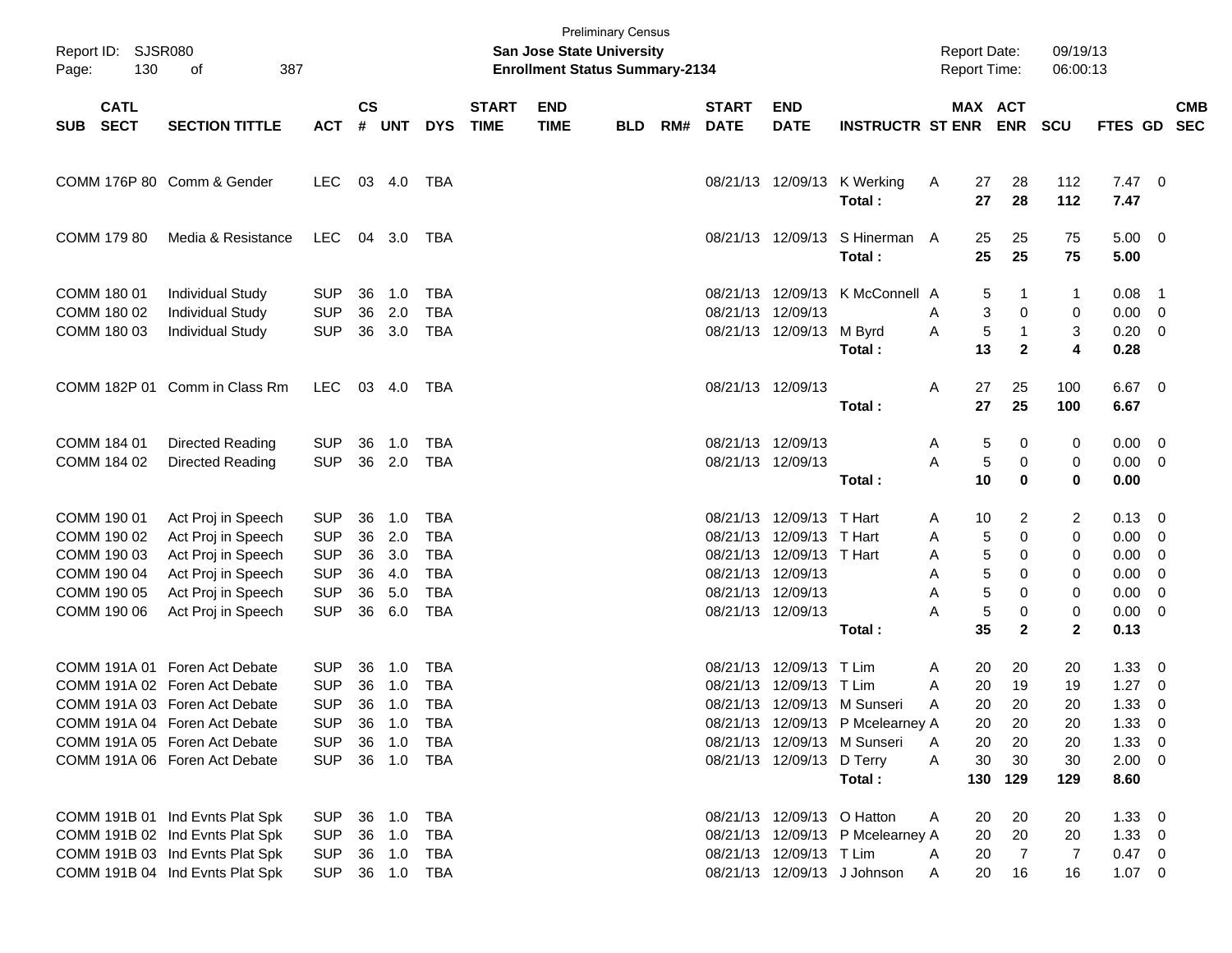| Report ID: SJSR080<br>Page:       | 131 | 387<br>οf                                       |            |               |        |            |                             | <b>San Jose State University</b><br><b>Enrollment Status Summary-2134</b> | <b>Preliminary Census</b> |     |                             |                           |                             |   | <b>Report Date:</b><br><b>Report Time:</b> |                      | 09/19/13<br>06:00:13 |              |                          |
|-----------------------------------|-----|-------------------------------------------------|------------|---------------|--------|------------|-----------------------------|---------------------------------------------------------------------------|---------------------------|-----|-----------------------------|---------------------------|-----------------------------|---|--------------------------------------------|----------------------|----------------------|--------------|--------------------------|
| <b>CATL</b><br><b>SECT</b><br>SUB |     | <b>SECTION TITTLE</b>                           | <b>ACT</b> | $\mathsf{cs}$ | # UNT  | <b>DYS</b> | <b>START</b><br><b>TIME</b> | <b>END</b><br><b>TIME</b>                                                 | <b>BLD</b>                | RM# | <b>START</b><br><b>DATE</b> | <b>END</b><br><b>DATE</b> | <b>INSTRUCTR ST ENR</b>     |   | MAX ACT                                    | <b>ENR</b>           | <b>SCU</b>           | FTES GD      | <b>CMB</b><br><b>SEC</b> |
|                                   |     | COMM 191B 05 Ind Evnts Plat Spk                 | <b>SUP</b> | 36            | 1.0    | <b>TBA</b> |                             |                                                                           |                           |     | 08/21/13                    |                           | 12/09/13 J Johnson          | A | 20                                         | 2                    | 2                    | 0.13         | 0                        |
|                                   |     | COMM 191B 06 Ind Evnts Plat Spk                 | <b>SUP</b> | 36            | 1.0    | <b>TBA</b> |                             |                                                                           |                           |     | 08/21/13                    | 12/09/13 T Lim            | Total:                      | A | 20<br>120                                  | 3<br>68              | 3<br>68              | 0.20<br>4.53 | 0                        |
|                                   |     | COMM 191C 01 Ind Evnts Oral Int                 | <b>SUP</b> | 36            | 1.0    | TBA        |                             |                                                                           |                           |     | 08/21/13                    | 12/09/13                  | O Hatton                    | A | 20                                         | 20                   | 20                   | 1.33         | 0                        |
|                                   |     | COMM 191C 02 Ind Evnts Oral Int                 | <b>SUP</b> | 36            | 1.0    | <b>TBA</b> |                             |                                                                           |                           |     |                             | 08/21/13 12/09/13 T Lim   | Total:                      | A | 20<br>40                                   | 12<br>32             | 12<br>32             | 0.80<br>2.13 | 0                        |
| COMM 191J 01                      |     | Speech Judging                                  | <b>SUP</b> | 36            | 1.0    | TBA        |                             |                                                                           |                           |     |                             | 08/21/13 12/09/13         | B Brockmann A               |   | 60                                         | 60                   | 60                   | 4.02         | $\overline{1}$           |
|                                   |     |                                                 |            |               |        |            |                             |                                                                           |                           |     |                             |                           | Total:                      |   | 60                                         | 60                   | 60                   | 4.02         |                          |
|                                   |     | COMM 191M 01 Moot Court                         | <b>SUP</b> | 36            | 1.0    | TBA        |                             |                                                                           |                           |     |                             | 08/21/13 12/09/13         | G Firenzi<br>Total:         | A | 20<br>20                                   | 20<br>20             | 20<br>20             | 1.33<br>1.33 | 0                        |
| COMM 198 01                       |     | Comm Applied Activit SUP                        |            |               | 36 1.0 | TBA        |                             |                                                                           |                           |     | 08/21/13                    |                           | 12/09/13 R Cnudde           | A | 20                                         | 18                   | 18                   | 1.20         | 0                        |
| COMM 198 02                       |     | Comm Applied Activit SUP                        |            | 36            | 2.0    | <b>TBA</b> |                             |                                                                           |                           |     | 08/21/13                    |                           | 12/09/13 R Cnudde           | A | 16                                         | 6                    | $12 \,$              | 0.80         | 0                        |
| COMM 198 03                       |     | Comm Applied Activit SUP                        |            | 36            | 1.0    | <b>TBA</b> |                             |                                                                           |                           |     | 08/21/13                    | 12/09/13 M Peck           |                             | A | 20                                         | 12                   | 12                   | 0.80         | 0                        |
| COMM 198 04                       |     | Comm Applied Activit SUP                        |            | 36            | 2.0    | <b>TBA</b> |                             |                                                                           |                           |     | 08/21/13                    | 12/09/13 M Peck           |                             | A | 16                                         | 1                    | 2                    | 0.13         | 0                        |
| COMM 198 05                       |     | Comm Applied Activit SUP                        |            | 36            | 1.0    | <b>TBA</b> |                             |                                                                           |                           |     | 08/21/13                    | 12/09/13 T Hart           |                             | A | 20                                         | 4                    | 4                    | 0.27         | 0                        |
| COMM 198 06                       |     | Comm Applied Activit SUP                        |            | 36            | 2.0    | <b>TBA</b> |                             |                                                                           |                           |     | 08/21/13                    | 12/09/13 T Hart           |                             | A | 16                                         | 16                   | 32                   | 2.13         | 0                        |
| COMM 198 07                       |     | Comm Applied Activit SUP                        |            | 36            | 1.0    | <b>TBA</b> |                             |                                                                           |                           |     | 08/21/13                    | 12/09/13 T Lim            |                             | A | 20                                         | 0                    | 0                    | 0.00         | 0                        |
| COMM 198 08                       |     | Comm Applied Activit SUP                        |            | 36            | 2.0    | <b>TBA</b> |                             |                                                                           |                           |     | 08/21/13                    | 12/09/13 T Lim            |                             | A | 16                                         | 0                    | 0                    | 0.00         | 0                        |
| COMM 198 09                       |     | Comm Applied Activit SUP                        |            |               | 36 1.0 | <b>TBA</b> |                             |                                                                           |                           |     | 08/21/13                    |                           | 12/09/13 T Coopman          | A | 10                                         | 10                   | 10                   | 0.67         | 0                        |
| COMM 198 10                       |     | Comm Applied Activit SUP                        |            |               | 36 2.0 | <b>TBA</b> |                             |                                                                           |                           |     |                             | 08/21/13 12/09/13 T Hart  | Total:                      | A | 16<br>170                                  | $\overline{7}$<br>74 | 14<br>104            | 0.93<br>6.93 | 0                        |
|                                   |     | COMM 199C 01 Senior Seminar                     | <b>LEC</b> | 03            | 4.0    | <b>TBA</b> |                             |                                                                           |                           |     | 08/21/13 12/09/13           |                           |                             | A | 27                                         | 28                   | 112                  | 7.47         | 0                        |
|                                   |     | COMM 199C 02 Senior Seminar                     | <b>LEC</b> |               | 4.0    |            |                             |                                                                           |                           |     |                             |                           |                             | X | 0                                          | 0                    | 0                    | 0.00         | 0                        |
|                                   |     | COMM 199C 80 Senior Seminar                     | <b>LEC</b> | 03            | 4.0    | <b>TBA</b> |                             |                                                                           |                           |     |                             |                           | 08/21/13 12/09/13 K Werking | Α | 27                                         | 28                   | 112                  | 7.47         | 0                        |
|                                   |     |                                                 |            |               |        |            |                             |                                                                           |                           |     |                             |                           | Total:                      |   | 54                                         | 56                   | 224                  | 14.93        |                          |
|                                   |     | COMM 200R 01 Grad Study in Comm SEM 05 4.0 TBA  |            |               |        |            |                             |                                                                           |                           |     | 08/21/13 12/09/13           |                           |                             | A | 15                                         | 12                   | 48                   | 4.00 12      |                          |
|                                   |     |                                                 |            |               |        |            |                             |                                                                           |                           |     |                             |                           | Total:                      |   | 15                                         | 12                   | 48                   | 4.00         |                          |
|                                   |     | COMM 232R 01 Sem Perf & Culture  SEM 05 4.0 TBA |            |               |        |            |                             |                                                                           |                           |     | 08/21/13 12/09/13           |                           |                             | A | 15                                         | 8                    | 32                   | $2.60$ 7     |                          |
|                                   |     |                                                 |            |               |        |            |                             |                                                                           |                           |     |                             |                           | Total:                      |   | 15                                         | 8                    | 32                   | 2.60         |                          |
|                                   |     | COMM 274R 01 Sem Intercult Comm SEM 05 4.0 TBA  |            |               |        |            |                             |                                                                           |                           |     | 08/21/13 12/09/13           |                           |                             | A | 15                                         | 10                   | 40                   | 3.33 10      |                          |
|                                   |     |                                                 |            |               |        |            |                             |                                                                           |                           |     |                             |                           | Total:                      |   | 15                                         | 10                   | 40                   | 3.33         |                          |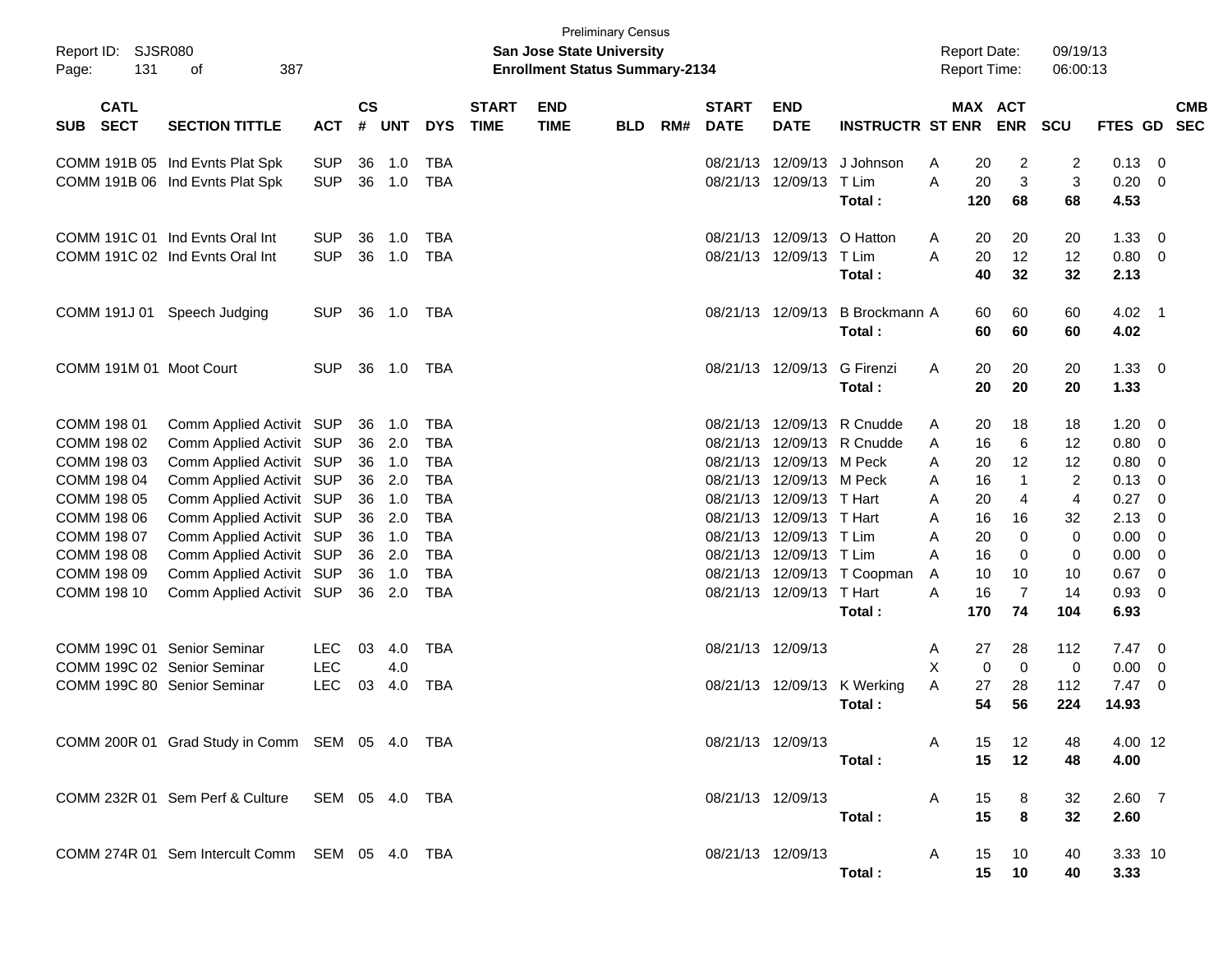| Report ID: SJSR080<br>132<br>Page:       | 387<br>οf                                   |            |                    |            |            |                             | <b>San Jose State University</b><br><b>Enrollment Status Summary-2134</b> | <b>Preliminary Census</b> |     |                             |                           |                         | <b>Report Date:</b><br><b>Report Time:</b> |                       |                | 09/19/13<br>06:00:13 |                |                            |            |
|------------------------------------------|---------------------------------------------|------------|--------------------|------------|------------|-----------------------------|---------------------------------------------------------------------------|---------------------------|-----|-----------------------------|---------------------------|-------------------------|--------------------------------------------|-----------------------|----------------|----------------------|----------------|----------------------------|------------|
| <b>CATL</b><br><b>SECT</b><br><b>SUB</b> | <b>SECTION TITTLE</b>                       | <b>ACT</b> | $\mathsf{cs}$<br># | <b>UNT</b> | <b>DYS</b> | <b>START</b><br><b>TIME</b> | <b>END</b><br><b>TIME</b>                                                 | <b>BLD</b>                | RM# | <b>START</b><br><b>DATE</b> | <b>END</b><br><b>DATE</b> | <b>INSTRUCTR ST ENR</b> |                                            | MAX ACT<br><b>ENR</b> | <b>SCU</b>     |                      | FTES GD SEC    |                            | <b>CMB</b> |
|                                          |                                             |            |                    |            |            |                             |                                                                           |                           |     |                             |                           |                         |                                            |                       |                |                      |                |                            |            |
| COMM 280 01                              | Independent Study                           | <b>SUP</b> | 25                 | 1.0        | TBA        |                             |                                                                           |                           |     |                             | 08/21/13 12/09/13         | D Fassett               | A                                          | 5                     | 2              | $\overline{2}$       | $0.17$ 2       |                            |            |
| COMM 280 02                              | Independent Study                           | <b>SUP</b> | 25                 | 2.0        | <b>TBA</b> |                             |                                                                           |                           |     | 08/21/13                    |                           | 12/09/13 L Gomez        | A                                          | 3                     | $\mathbf{1}$   | $\overline{2}$       | 0.17           | $\overline{\phantom{0}}$ 1 |            |
| COMM 280 03                              | Independent Study                           | <b>SUP</b> | 25                 | 3.0        | <b>TBA</b> |                             |                                                                           |                           |     |                             | 08/21/13 12/09/13         | D Fassett               | A                                          | 5                     | $\mathbf 1$    | 3                    | 0.25           | - 1                        |            |
|                                          |                                             |            |                    |            |            |                             |                                                                           |                           |     |                             |                           | Total:                  |                                            | 13                    | 4              | $\overline{7}$       | 0.58           |                            |            |
|                                          | COMM 282R 01 Comm Pedagogy                  | SEM 05     |                    | 4.0        | TBA        |                             |                                                                           |                           |     |                             | 08/21/13 12/09/13         |                         | A                                          | 15                    | 8              | 32                   | 2.67 8         |                            |            |
|                                          |                                             |            |                    |            |            |                             |                                                                           |                           |     |                             |                           | Total:                  |                                            | 15                    | 8              | 32                   | 2.67           |                            |            |
| COMM 285A 01 TA Practicum I              |                                             | <b>SUP</b> | 25                 | 2.0        | TBA        |                             |                                                                           |                           |     |                             | 08/21/13 12/09/13         | D Fassett               | A                                          | 10                    | 6              | 12                   | 1.00 6         |                            |            |
|                                          |                                             |            |                    |            |            |                             |                                                                           |                           |     |                             |                           | Total:                  |                                            | 10                    | 6              | 12                   | 1.00           |                            |            |
| COMM 285B 01 TA Practicum II             |                                             | <b>SUP</b> | 25                 | 1.0        | TBA        |                             |                                                                           |                           |     |                             | 08/21/13 12/09/13         | D Fassett               | A                                          | 10                    | 0              | 0                    | $0.00 \t 0$    |                            |            |
|                                          |                                             |            |                    |            |            |                             |                                                                           |                           |     |                             |                           | Total:                  |                                            | 10                    | 0              | 0                    | 0.00           |                            |            |
| COMM 297 01                              | Adv Writing Workshop SEM 05 2.0 W           |            |                    |            |            |                             | 06:00 PM 08:45 PM                                                         | <b>HGH 221</b>            |     |                             | 09/25/13 12/04/13         | D Terry                 | A                                          | 15                    | 18             | 36                   | 3.00 18        |                            |            |
|                                          |                                             |            |                    |            |            |                             |                                                                           |                           |     |                             |                           | Total:                  |                                            | 15                    | 18             | 36                   | 3.00           |                            |            |
| COMM 298 01                              | Master's Project                            | <b>SUP</b> | 25                 | 1.0        | <b>TBA</b> |                             |                                                                           |                           |     |                             | 08/21/13 12/09/13         |                         | A                                          | 5                     | 0              | 0                    | $0.00 \t 0$    |                            |            |
| COMM 298 02                              | Master's Project                            | <b>SUP</b> | 25                 | 2.0        | <b>TBA</b> |                             |                                                                           |                           |     |                             | 08/21/13 12/09/13         |                         | A                                          | 3                     | 0              | 0                    | 0.00           | - 0                        |            |
| COMM 298 03                              | Master's Project                            | <b>SUP</b> | 25                 | 3.0        | <b>TBA</b> |                             |                                                                           |                           |     | 08/21/13                    |                           | 12/09/13 F Varona       | A                                          | 3                     | -1             | 3                    | 0.25           | -1                         |            |
| COMM 298 04                              | Master's Project                            | <b>SUP</b> | 25                 | 4.0        | <b>TBA</b> |                             |                                                                           |                           |     |                             | 08/21/13 12/09/13         |                         | A                                          | 5                     | 0              | $\mathbf 0$          | 0.00           | - 0                        |            |
|                                          |                                             |            |                    |            |            |                             |                                                                           |                           |     |                             |                           | Total:                  |                                            | 16                    | 1              | 3                    | 0.25           |                            |            |
| COMM 299 01                              | Master's Thesis                             | <b>SUP</b> | 25                 | 1.0        | <b>TBA</b> |                             |                                                                           |                           |     |                             | 08/21/13 12/09/13         |                         | A                                          | 5                     | 0              | 0                    | $0.00 \t 0$    |                            |            |
| COMM 299 02                              | <b>Master's Thesis</b>                      | <b>SUP</b> | 25                 | 2.0        | <b>TBA</b> |                             |                                                                           |                           |     |                             | 08/21/13 12/09/13         | D Terry                 | A                                          | 5                     | -1             | $\overline{c}$       | 0.17           | - 1                        |            |
| COMM 299 03                              | <b>Master's Thesis</b>                      | <b>SUP</b> | 25                 | 3.0        | <b>TBA</b> |                             |                                                                           |                           |     | 08/21/13                    | 12/09/13                  |                         | A                                          | 2                     | 0              | 0                    | 0.00           | - 0                        |            |
| COMM 299 04                              | <b>Master's Thesis</b>                      | <b>SUP</b> | 25                 | 4.0        | <b>TBA</b> |                             |                                                                           |                           |     | 08/21/13                    |                           | 12/09/13 K McConnell    | A                                          | 5                     | -1             | 4                    | 0.33           | -1                         |            |
| COMM 299 05                              | <b>Master's Thesis</b>                      | <b>SUP</b> | 25                 | 5.0        | <b>TBA</b> |                             |                                                                           |                           |     |                             | 08/21/13 12/09/13         |                         | A                                          | 3                     | 0              | 0                    | 0.00           | 0                          |            |
| COMM 299 06                              | <b>Master's Thesis</b>                      | <b>SUP</b> | 25                 | 6.0        | <b>TBA</b> |                             |                                                                           |                           |     |                             | 08/21/13 12/09/13         |                         | A                                          | 5                     | $\Omega$       | $\mathbf 0$          | 0.00           | 0                          |            |
|                                          |                                             |            |                    |            |            |                             |                                                                           |                           |     |                             |                           | Total :                 |                                            | 25                    | $\mathbf{2}$   | 6                    | 0.50           |                            |            |
|                                          | SPED 184Y 01 Stdt Tchg II SUP 25 6.0 TBA    |            |                    |            |            |                             |                                                                           |                           |     |                             | 08/21/13 12/09/13         |                         | A                                          |                       |                |                      | $0.00 \t 0$    |                            |            |
|                                          |                                             |            |                    |            |            |                             |                                                                           |                           |     |                             |                           | Total:                  |                                            | 0                     | $\mathbf{0}$   | $\bf{0}$             | 0.00           |                            |            |
| SPED 184Z 01 Stdt Tchg II                | SUP 25 6.0 TBA                              |            |                    |            |            |                             |                                                                           |                           |     |                             | 08/21/13 12/09/13         |                         | A                                          | 0                     | 0              | 0                    | $0.00 \quad 0$ |                            |            |
|                                          |                                             |            |                    |            |            |                             |                                                                           |                           |     |                             |                           | Total:                  |                                            | 0                     | $\bf{0}$       | $\bf{0}$             | 0.00           |                            |            |
|                                          | SPED 242C 01 Educ Internship SUP 25 6.0 TBA |            |                    |            |            |                             |                                                                           |                           |     |                             | 08/21/13 12/09/13         |                         | A.                                         | $\mathbf{0}$          | $\overline{0}$ | $\mathbf 0$          | $0.00 \t 0$    |                            |            |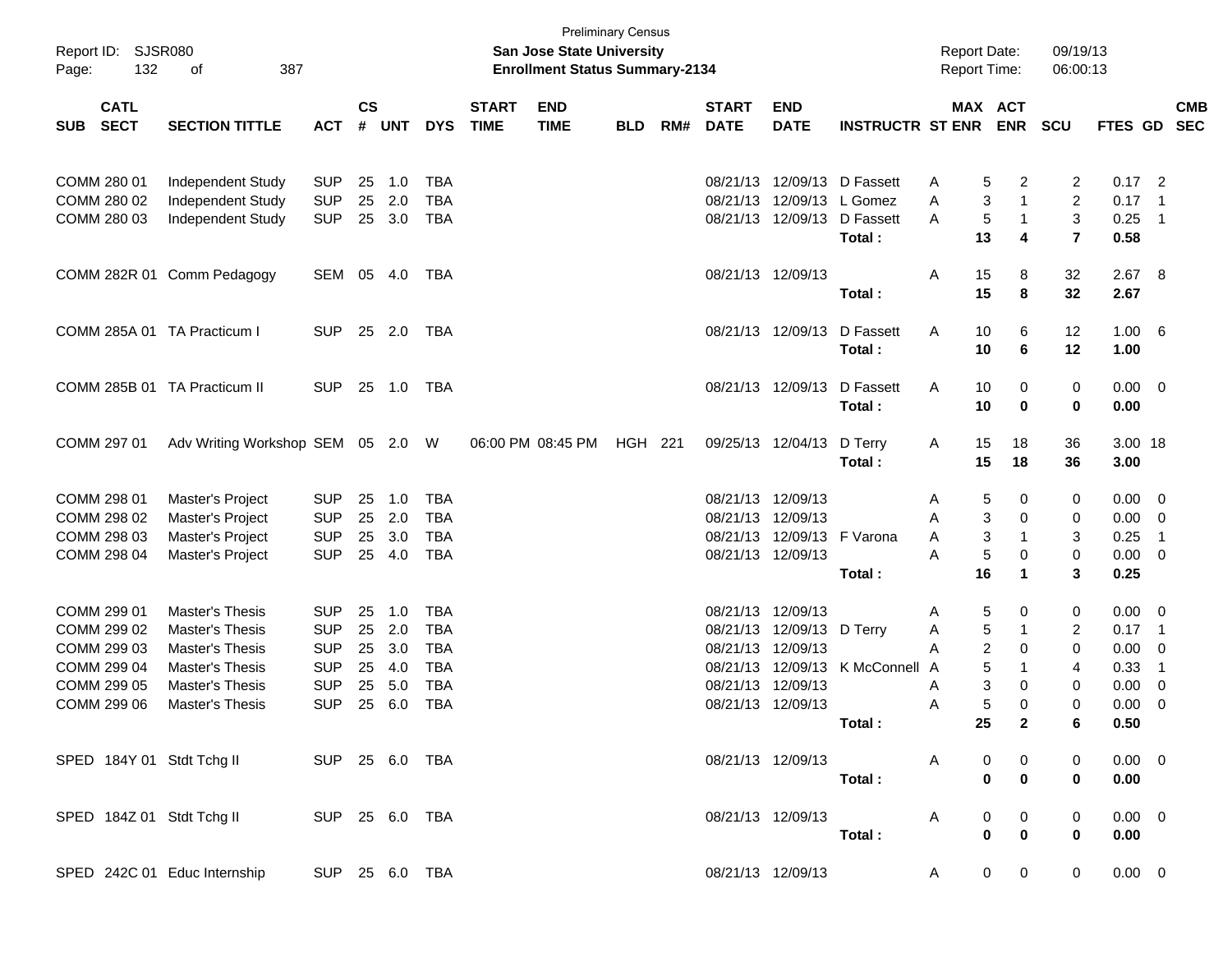| <b>Preliminary Census</b><br>SJSR080<br>09/19/13<br><b>San Jose State University</b><br>Report ID:<br><b>Report Date:</b><br>387<br><b>Enrollment Status Summary-2134</b><br>06:00:13<br>133<br><b>Report Time:</b><br>Page:<br>оf |                              |            |                              |            |                             |                    |            |     |                             |                           |                                                                                 |                     |                                       |                     |                                     |            |
|------------------------------------------------------------------------------------------------------------------------------------------------------------------------------------------------------------------------------------|------------------------------|------------|------------------------------|------------|-----------------------------|--------------------|------------|-----|-----------------------------|---------------------------|---------------------------------------------------------------------------------|---------------------|---------------------------------------|---------------------|-------------------------------------|------------|
| <b>CATL</b><br><b>SECT</b><br><b>SUB</b>                                                                                                                                                                                           | <b>SECTION TITTLE</b>        | <b>ACT</b> | <b>CS</b><br><b>UNT</b><br># | <b>DYS</b> | <b>START</b><br><b>TIME</b> | <b>END</b><br>TIME | <b>BLD</b> | RM# | <b>START</b><br><b>DATE</b> | <b>END</b><br><b>DATE</b> | <b>INSTRUCTR ST ENR</b>                                                         | MAX ACT             | <b>ENR</b>                            | <b>SCU</b>          | FTES GD SEC                         | <b>CMB</b> |
|                                                                                                                                                                                                                                    |                              |            |                              |            |                             |                    |            |     |                             |                           | Total:                                                                          |                     | 0<br>$\mathbf 0$                      | 0                   | 0.00                                |            |
| Department :                                                                                                                                                                                                                       | <b>Communication Studies</b> |            |                              |            |                             |                    |            |     |                             | <b>Upper Division:</b>    | <b>Department Total:</b><br><b>Lower Division:</b><br><b>Graduate Division:</b> | 4032<br>2450<br>134 | 6616 5783 14006<br>3543<br>2183<br>57 | 6590<br>7248<br>168 | 937.50<br>439.35<br>484.22<br>13.93 |            |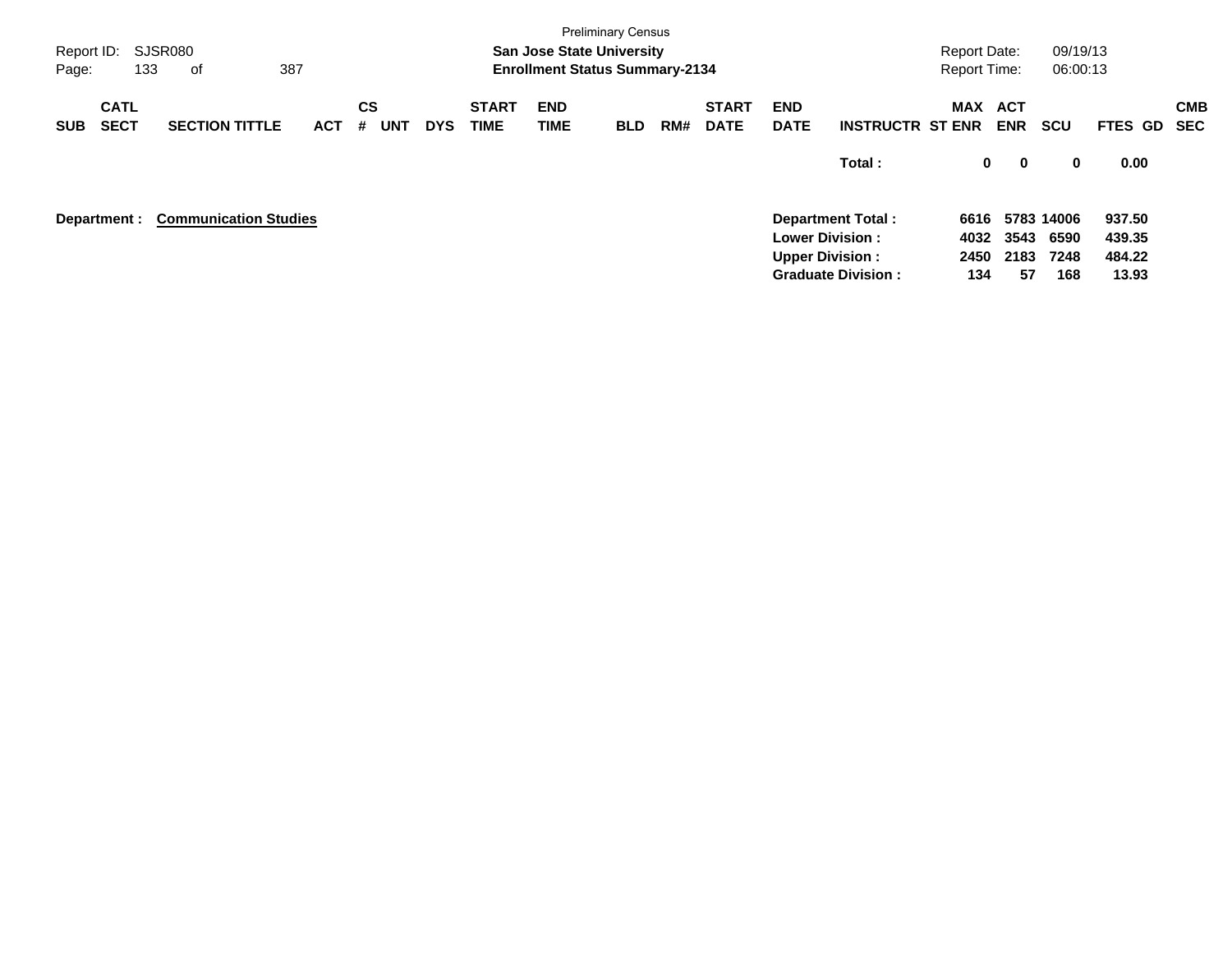| Page:      | Report ID: SJSR080<br>134<br>387<br>οf |                                                                |            | <b>Preliminary Census</b><br>San Jose State University<br><b>Enrollment Status Summary-2134</b> |            |            |                             |                           |            |     |                             | Report Date:<br>Report Time: |                             | 09/19/13<br>06:00:13 |                                |                |                |                |                          |
|------------|----------------------------------------|----------------------------------------------------------------|------------|-------------------------------------------------------------------------------------------------|------------|------------|-----------------------------|---------------------------|------------|-----|-----------------------------|------------------------------|-----------------------------|----------------------|--------------------------------|----------------|----------------|----------------|--------------------------|
| <b>SUB</b> | <b>CATL</b><br><b>SECT</b>             | <b>SECTION TITTLE</b>                                          | <b>ACT</b> | $\mathsf{cs}$<br>#                                                                              | <b>UNT</b> | <b>DYS</b> | <b>START</b><br><b>TIME</b> | <b>END</b><br><b>TIME</b> | <b>BLD</b> | RM# | <b>START</b><br><b>DATE</b> | <b>END</b><br><b>DATE</b>    | <b>INSTRUCTR ST ENR ENR</b> |                      | MAX ACT                        | <b>SCU</b>     | <b>FTES GD</b> |                | <b>CMB</b><br><b>SEC</b> |
| College    | Department :                           | <b>Social Sciences</b><br><b>Urban &amp; Regional Planning</b> |            |                                                                                                 |            |            |                             |                           |            |     |                             |                              |                             |                      |                                |                |                |                |                          |
|            | URBP 136 01                            | Int Land Use Plan                                              | <b>SEM</b> | 05                                                                                              | 4.0        | TBA        |                             |                           |            |     |                             | 08/21/13 12/09/13            |                             | Α                    | 5<br>4                         | 16             | 1.07           | 0 C            |                          |
|            | ENVS 136 01                            | Int Land Use Plan                                              | <b>SEM</b> | 05                                                                                              | 4.0        | <b>TBA</b> |                             |                           |            |     |                             | 08/21/13 12/09/13            |                             | Α                    | 0<br>0                         | 0              | 0.00           | 0 <sup>o</sup> |                          |
|            | URBP 136 02                            | Int Land Use Plan                                              | <b>SEM</b> | 05                                                                                              | 4.0        | <b>TBA</b> |                             |                           |            |     |                             | 08/21/13 12/09/13            |                             | Α                    | 5<br>3                         | 12             | 0.87           | 1 C            |                          |
|            | ENVS 136 02                            | Int Land Use Plan                                              | <b>SEM</b> | 05                                                                                              | 4.0        | <b>TBA</b> |                             |                           |            |     |                             | 08/21/13 12/09/13            |                             | Α                    | 0                              | $\overline{4}$ | 0.27           | 0 <sup>o</sup> |                          |
|            |                                        |                                                                |            |                                                                                                 |            |            |                             |                           |            |     |                             |                              | Total:                      | 10                   | 8                              | 32             | 2.20           |                |                          |
|            | URBP 142 01                            | Intro Envir Planning                                           | SEM        | 05                                                                                              | 4.0        | TBA        |                             |                           |            |     |                             | 08/21/13 12/09/13            |                             | Α                    | $\overline{c}$<br>5            | 8              | 0.53           | 0 <sup>o</sup> |                          |
|            | ENVS 142 01                            | Intro Envir Planning                                           | <b>SEM</b> |                                                                                                 | 05 4.0     | <b>TBA</b> |                             |                           |            |     |                             | 08/21/13 12/09/13            |                             | Α                    | 0<br>3                         | 12             | 0.80           | $0\,$ C        |                          |
|            |                                        |                                                                |            |                                                                                                 |            |            |                             |                           |            |     |                             |                              | Total:                      |                      | 5<br>5                         | 20             | 1.33           |                |                          |
|            | URBP 143 01                            | Int Priv Dev Plan                                              | <b>SEM</b> | 05                                                                                              | 4.0        | <b>TBA</b> |                             |                           |            |     |                             | 08/21/13 12/09/13            |                             | A                    | 5                              | 4              | 0.27           | $0\,C$         |                          |
|            | BUS3 143 01                            | Int Priv Dev Plan                                              | <b>SEM</b> | 05                                                                                              | 4.0        | <b>TBA</b> |                             |                           |            |     |                             | 08/21/13 12/09/13            |                             | Α                    | 0<br>0                         | 0              | $0.00 \t 0 C$  |                |                          |
|            |                                        |                                                                |            |                                                                                                 |            |            |                             |                           |            |     |                             |                              | Total:                      |                      | $5\phantom{.0}$<br>$\mathbf 1$ | 4              | 0.27           |                |                          |
|            | URBP 148 01                            | Comp Urban Design                                              | <b>SEM</b> |                                                                                                 | 4.0        |            |                             |                           |            |     |                             |                              |                             | X                    | 0<br>0                         | 0              | $0.00 \t 0$    |                |                          |
|            | DSGN 148 01                            | Comp Urban Design                                              | SEM        |                                                                                                 | 4.0        |            |                             |                           |            |     |                             |                              |                             | Χ                    | 0<br>0                         | 0              | $0.00 \t 0$    |                |                          |
|            |                                        |                                                                |            |                                                                                                 |            |            |                             |                           |            |     |                             |                              | Total:                      |                      | 0<br>0                         | 0              | 0.00           |                |                          |
|            | URBP 152 01                            | Int Urb Des Studio                                             | <b>SEM</b> | 05                                                                                              | 4.0        | <b>TBA</b> |                             |                           |            |     |                             | 08/21/13 12/09/13            |                             | A                    | 5<br>4                         | 16             | 1.13           | 1 C            |                          |
| DSIT       | 152 01                                 | Int Urb Des Studio                                             | SEM        | 05                                                                                              | 4.0        | <b>TBA</b> |                             |                           |            |     |                             | 08/21/13 12/09/13            |                             | Α                    | 0<br>0                         | 0              | $0.00 \t 0 C$  |                |                          |
|            |                                        |                                                                |            |                                                                                                 |            |            |                             |                           |            |     |                             |                              | Total:                      |                      | 5<br>4                         | 16             | 1.13           |                |                          |
|            | URBP 175 01                            | <b>Urb Studies Topics</b>                                      | <b>SEM</b> |                                                                                                 | 4.0        |            |                             |                           |            |     |                             |                              |                             | X                    | 0<br>0                         | 0              | $0.00 \t 0$    |                |                          |
|            | URBP 175 02                            | <b>Urb Studies Topics</b>                                      | <b>SEM</b> |                                                                                                 | 4.0        |            |                             |                           |            |     |                             |                              |                             | Χ                    | 0<br>0                         | 0              | $0.00 \t 0$    |                |                          |
|            |                                        |                                                                |            |                                                                                                 |            |            |                             |                           |            |     |                             |                              | Total:                      |                      | 0<br>0                         | 0              | 0.00           |                |                          |
|            | URBP 178 01                            | Intro to Reg Trans P                                           | SEM        | 05                                                                                              | 4.0        | <b>TBA</b> |                             |                           |            |     |                             | 08/21/13 12/09/13            |                             | A                    | 5                              | 4              | 0.27           | 0 <sup>o</sup> |                          |
|            | ENVS 178 01                            | Intro to Reg Trans P                                           | SEM        | 05 4.0                                                                                          |            | <b>TBA</b> |                             |                           |            |     | 08/21/13 12/09/13           |                              |                             | Α                    | 0                              | 4              | 0.27           | 0 <sup>o</sup> |                          |
|            |                                        |                                                                |            |                                                                                                 |            |            |                             |                           |            |     |                             |                              | Total:                      |                      | 5<br>$\mathbf{2}$              | 8              | 0.53           |                |                          |
|            |                                        | URBP 179A 01 Fund of GIS Urb Plng ACT                          |            |                                                                                                 | 4.0        |            |                             |                           |            |     |                             |                              |                             | X.                   | 0<br>0                         | 0              | $0.00 \t 0$    |                |                          |
|            |                                        | ENVS 179A 01 Fund of GIS Urb Plng ACT                          |            |                                                                                                 | 4.0        |            |                             |                           |            |     |                             |                              |                             | X                    | $\pmb{0}$<br>0                 | 0              | $0.00 \t 0$    |                |                          |
|            |                                        |                                                                |            |                                                                                                 |            |            |                             |                           |            |     |                             |                              | Total:                      |                      | 0<br>0                         | 0              | 0.00           |                |                          |
|            |                                        | URBP 179B 01 Adv GIS Planning                                  | <b>SEM</b> |                                                                                                 | 4.0        |            |                             |                           |            |     |                             |                              |                             | X                    | 0<br>0                         | 0              | $0.00 \t 0$    |                |                          |
|            |                                        |                                                                |            |                                                                                                 |            |            |                             |                           |            |     |                             |                              | Total:                      |                      | 0<br>$\bf{0}$                  | 0              | 0.00           |                |                          |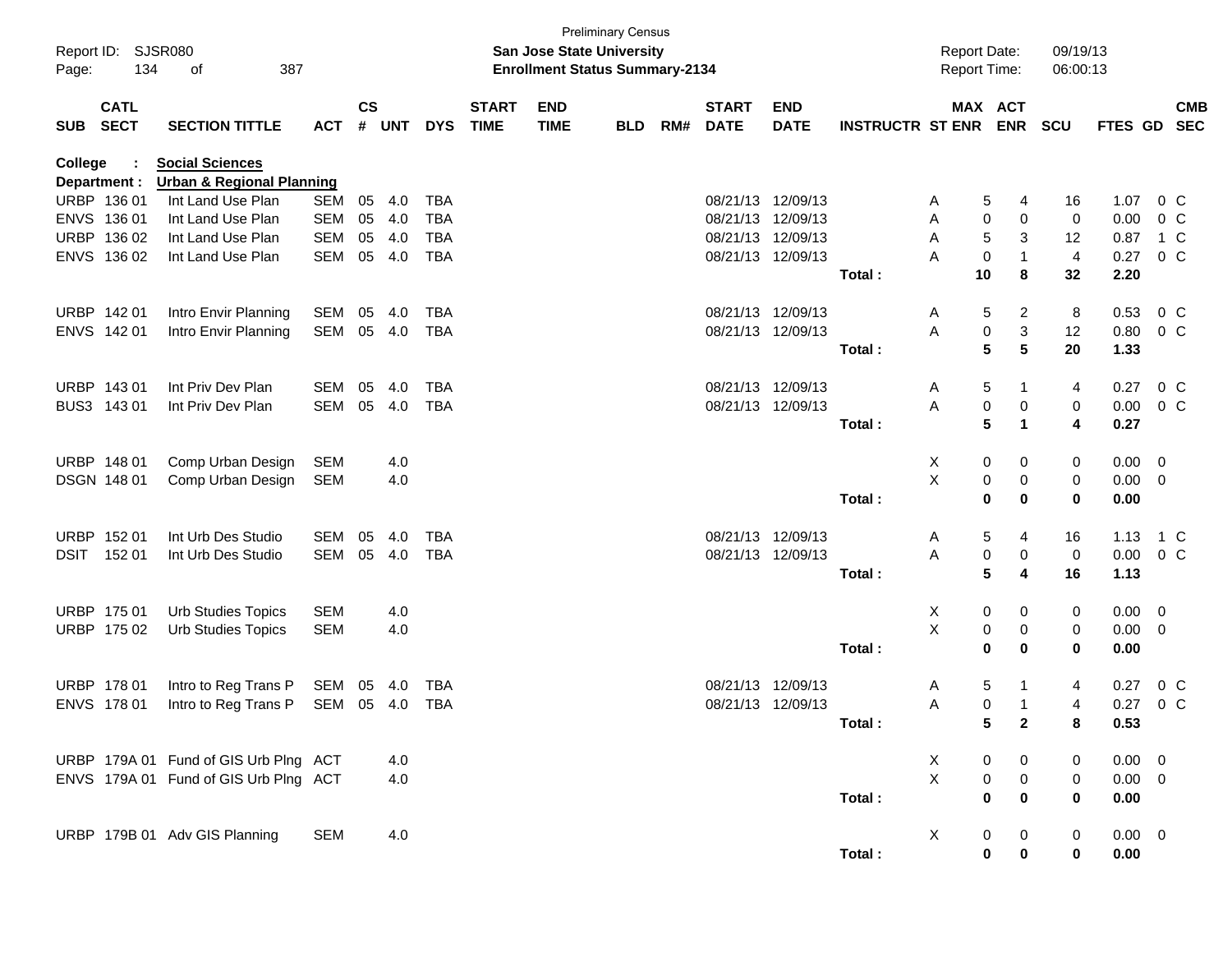| Page:      | Report ID: SJSR080<br>135                 | 387<br>of                                                |                          | <b>Preliminary Census</b><br>San Jose State University<br><b>Enrollment Status Summary-2134</b> |                   |                          |                             |                                                             |                         |                   |                                        |                                                             |                                       | <b>Report Date:</b><br><b>Report Time:</b> |                      | 09/19/13<br>06:00:13   |                                        |        |            |
|------------|-------------------------------------------|----------------------------------------------------------|--------------------------|-------------------------------------------------------------------------------------------------|-------------------|--------------------------|-----------------------------|-------------------------------------------------------------|-------------------------|-------------------|----------------------------------------|-------------------------------------------------------------|---------------------------------------|--------------------------------------------|----------------------|------------------------|----------------------------------------|--------|------------|
| <b>SUB</b> | <b>CATL</b><br><b>SECT</b>                | <b>SECTION TITTLE</b>                                    | <b>ACT</b>               | $\mathsf{cs}$<br>$\pmb{\#}$                                                                     | <b>UNT</b>        | <b>DYS</b>               | <b>START</b><br><b>TIME</b> | <b>END</b><br><b>TIME</b>                                   | <b>BLD</b>              | RM#               | <b>START</b><br><b>DATE</b>            | <b>END</b><br><b>DATE</b>                                   | INSTRUCTR ST ENR ENR                  |                                            | MAX ACT              | SCU                    | FTES GD SEC                            |        | <b>CMB</b> |
|            | URBP 180 01                               | <b>Individual Studies</b>                                | <b>SUP</b>               |                                                                                                 | 1.0               |                          |                             |                                                             |                         |                   |                                        |                                                             | Total:                                | X<br>0<br>0                                | 0<br>0               | 0<br>$\mathbf 0$       | $0.00 \t 0$<br>0.00                    |        |            |
|            | URBP 200 01                               | Urb Plan Seminar                                         | SEM 05 4.0               |                                                                                                 |                   | TBA                      |                             |                                                             |                         |                   | 08/21/13 12/09/13                      |                                                             | Total:                                | 25<br>Α<br>25                              | 22<br>22             | 88<br>88               | 7.33 22<br>7.33                        |        |            |
|            | URBP 201 01<br>URBP 201 02<br>URBP 201 03 | Comm. Assessment<br>Comm. Assessment<br>Comm. Assessment | SEM<br><b>SEM</b><br>SEM | 05<br>05<br>05                                                                                  | 6.0<br>6.0<br>6.0 | W<br>W<br>R              |                             | 01:30 PM 07:00 PM<br>04:30 PM 10:00 PM<br>01:30 PM 07:00 PM | CL.<br>CL.<br><b>CL</b> | 129<br>131<br>131 |                                        | 08/21/13 12/09/13<br>08/21/13 12/09/13<br>08/21/13 12/09/13 | H Nixon<br>H Burga<br>R Kos<br>Total: | 15<br>A<br>15<br>Α<br>15<br>A<br>45        | 15<br>11<br>11<br>37 | 90<br>66<br>66<br>222  | 7.50 15<br>5.50 11<br>5.50 11<br>18.50 |        |            |
|            | URBP 204 01<br>URBP 204 02                | Quan Meth I<br>Quan Meth I                               | SEM<br>SEM               | 05                                                                                              | 4.0<br>05 4.0     | <b>TBA</b><br><b>TBA</b> |                             |                                                             |                         |                   | 08/21/13 12/09/13                      | 08/21/13 12/09/13                                           | Total:                                | 18<br>A<br>18<br>A<br>36                   | 18<br>18<br>36       | 72<br>72<br>144        | 6.00 18<br>6.00 18<br>12.00            |        |            |
|            | URBP 205 01                               | Private Dev & Urbp                                       | SEM 05 3.0               |                                                                                                 |                   | $\top$                   |                             | 07:30 PM 10:00 PM                                           | SCI                     | 311               |                                        | 08/21/13 12/09/13                                           | R McLaughlin A<br>Total:              | 18<br>18                                   | 8<br>8               | 24<br>24               | 2.00 8<br>2.00                         |        |            |
|            | URBP 225 01<br>URBP 225 02                | Land Use & Urb Pl<br>Land Use & Urb Pl                   | SEM<br>SEM               | 05                                                                                              | 4.0<br>05 4.0     | <b>TBA</b><br><b>TBA</b> |                             |                                                             |                         |                   | 08/21/13 12/09/13<br>08/21/13 12/09/13 |                                                             | Total:                                | 18<br>A<br>18<br>A<br>36                   | 15<br>19<br>34       | 60<br>76<br>136        | 5.00 15<br>6.33 19<br>11.33            |        |            |
|            | URBP 226 01                               | Reg Transport Plan                                       | SEM 05 4.0               |                                                                                                 |                   | TBA                      |                             |                                                             |                         |                   | 08/21/13 12/09/13                      |                                                             | Total:                                | A<br>18<br>18                              | 12<br>12             | 48<br>48               | 4.00 12<br>4.00                        |        |            |
|            | URBP 228 01<br>PADM 228 01                | Urb Community Devt SEM<br>Urb Community Devt SEM 05 4.0  |                          |                                                                                                 | 05 4.0            | <b>TBA</b><br><b>TBA</b> |                             |                                                             |                         |                   | 08/21/13 12/09/13<br>08/21/13 12/09/13 |                                                             | Total:                                | 18<br>A<br>A<br>0<br>18                    | 11<br>3<br>14        | 44<br>12<br>56         | 3.67 11 C<br>1.00<br>4.67              | $3\,C$ |            |
|            | URBP 232 01                               | Urb Design Studio                                        | SEM 05 4.0               |                                                                                                 |                   | TBA                      |                             |                                                             |                         |                   | 08/21/13 12/09/13                      |                                                             | Total :                               | 18<br>A<br>18                              | 5<br>5               | 20<br>20               | $1.67$ 5<br>1.67                       |        |            |
|            | URBP 234 01                               | Field Study Sem                                          | <b>SEM</b>               |                                                                                                 | 1.0               |                          |                             |                                                             |                         |                   |                                        |                                                             | Total:                                | X<br>0<br>$\pmb{0}$                        | 0<br>$\pmb{0}$       | $\pmb{0}$<br>$\pmb{0}$ | $0.00 \t 0$<br>0.00                    |        |            |
|            | URBP 236 01                               | Urban & Regional Dev SEM                                 |                          |                                                                                                 | 4.0               |                          |                             |                                                             |                         |                   |                                        |                                                             | Total:                                | X<br>0<br>$\pmb{0}$                        | 0<br>$\pmb{0}$       | 0<br>$\pmb{0}$         | $0.00 \t 0$<br>0.00                    |        |            |
|            | URBP 240 01                               | Environmental Plan                                       | SEM 05 4.0 TBA           |                                                                                                 |                   |                          |                             |                                                             |                         |                   |                                        | 08/21/13 12/09/13                                           |                                       | 18<br>A                                    | $\overline{7}$       | 28                     | 2.33 7 C                               |        |            |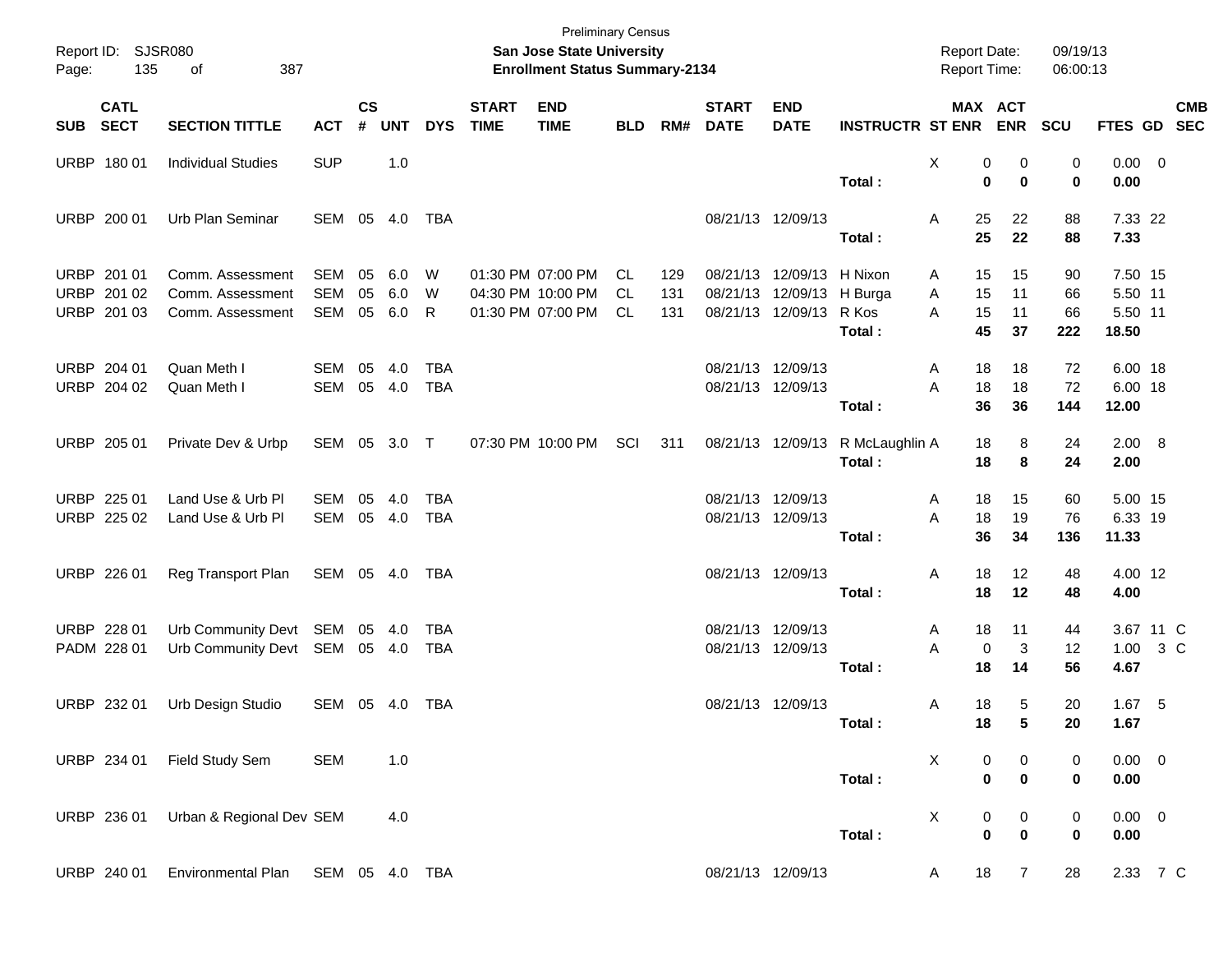| Page:      | Report ID: SJSR080<br>136                 | 387<br>of                                                                                                                                                                        |                                     | <b>Preliminary Census</b><br>San Jose State University<br><b>Enrollment Status Summary-2134</b> |                   |                                 |                             |                                                                |                 |            |                               |                                                        |                                                                      | <b>Report Date:</b><br><b>Report Time:</b>                |                                   |                                  | 09/19/13<br>06:00:13                                    |                          |            |
|------------|-------------------------------------------|----------------------------------------------------------------------------------------------------------------------------------------------------------------------------------|-------------------------------------|-------------------------------------------------------------------------------------------------|-------------------|---------------------------------|-----------------------------|----------------------------------------------------------------|-----------------|------------|-------------------------------|--------------------------------------------------------|----------------------------------------------------------------------|-----------------------------------------------------------|-----------------------------------|----------------------------------|---------------------------------------------------------|--------------------------|------------|
| <b>SUB</b> | <b>CATL</b><br><b>SECT</b>                | <b>SECTION TITTLE</b>                                                                                                                                                            | <b>ACT</b>                          | $\mathsf{cs}$<br>#                                                                              | <b>UNT</b>        | <b>DYS</b>                      | <b>START</b><br><b>TIME</b> | <b>END</b><br><b>TIME</b>                                      | <b>BLD</b>      | RM#        | <b>START</b><br><b>DATE</b>   | <b>END</b><br><b>DATE</b>                              | <b>INSTRUCTR ST ENR</b>                                              | MAX ACT                                                   | <b>ENR</b>                        | <b>SCU</b>                       | FTES GD SEC                                             |                          | <b>CMB</b> |
|            | PADM 240 01                               | Environmental Plan                                                                                                                                                               | SEM                                 |                                                                                                 | 05 4.0            | TBA                             |                             |                                                                |                 |            |                               | 08/21/13 12/09/13                                      | Total:                                                               | 0<br>Α<br>18                                              | 4<br>11                           | 16<br>44                         | 1.33<br>3.67                                            | 4 C                      |            |
|            | URBP 241 01<br>URBP 241 02                | Plan Sustain City<br>Plan Sustain City                                                                                                                                           | SEM<br><b>SEM</b>                   | 05<br>05                                                                                        | 2.0<br>2.0        | м<br>W                          |                             | 04:30 PM 07:00 PM<br>07:30 PM 10:00 PM                         | CL<br><b>CL</b> | 131<br>243 |                               | 08/21/13 12/09/13                                      | 08/21/13 12/09/13 R Eastwood<br>R Eastwood A<br>Total:               | 18<br>A<br>18<br>36                                       | 13<br>12<br>25                    | 26<br>24<br>50                   | 2.17 13<br>2.00 12<br>4.17                              |                          |            |
|            | URBP 248 01<br>DSGN 248 01                | Adv Computer Urb D<br>Adv Computer Urb D                                                                                                                                         | <b>SEM</b><br><b>SEM</b>            |                                                                                                 | 4.0<br>4.0        |                                 |                             |                                                                |                 |            |                               |                                                        | Total:                                                               | X<br>0<br>X<br>0<br>$\bf{0}$                              | 0<br>0<br>$\bf{0}$                | 0<br>0<br>0                      | $0.00 \t 0$<br>$0.00 \t 0$<br>0.00                      |                          |            |
|            | URBP 255 01                               | Urb Growth Mgmt                                                                                                                                                                  | SEM                                 | 05                                                                                              | 4.0               | TBA                             |                             |                                                                |                 |            | 08/21/13 12/09/13             |                                                        | Total:                                                               | Α<br>18<br>18                                             | $\overline{7}$<br>$\overline{7}$  | 28<br>28                         | 2.3377<br>2.33                                          |                          |            |
|            |                                           | URBP 275G 01 GIS Overview                                                                                                                                                        | SEM 05 1.0                          |                                                                                                 |                   | R                               |                             | 07:30 PM 10:00 PM                                              | <b>WSQ 208</b>  |            |                               | 08/21/13 12/09/13                                      | R McLaughlin A<br>Total:                                             | 18<br>18                                                  | 17<br>17                          | 17<br>17                         | 1.42 17<br>1.42                                         |                          |            |
|            | URBP 279 01                               | Advanced GIS Plannin SEM 05 4.0                                                                                                                                                  |                                     |                                                                                                 |                   | TBA                             |                             |                                                                |                 |            | 08/21/13 12/09/13             |                                                        | Total:                                                               | Α<br>18<br>18                                             | 10<br>10                          | 40<br>40                         | 3.33 10<br>3.33                                         |                          |            |
|            | URBP 280 01<br>URBP 280 02<br>URBP 280 03 | Plng Rsearch Topic<br>Plng Rsearch Topic<br>Plng Rsearch Topic                                                                                                                   | SEM<br>SEM<br><b>SEM</b>            | 05<br>05<br>05                                                                                  | 1.0<br>3.0<br>1.0 | TBA<br><b>TBA</b><br><b>TBA</b> |                             |                                                                |                 |            |                               | 08/21/13 12/09/13 H Nixon<br>08/21/13 12/09/13 H Nixon | 08/21/13 12/09/13 R McLaughlin A<br>Total:                           | 15<br>5<br>A<br>5<br>A<br>25                              | 8<br>2<br>$\mathbf{1}$<br>11      | 8<br>2<br>$\mathbf{1}$<br>11     | 0.67 8<br>$0.50$ 2<br>0.08<br>1.25                      | $\overline{\phantom{0}}$ |            |
|            |                                           | URBP 297P 01 Plan Rpt Prelim                                                                                                                                                     | SEM 05 1.0                          |                                                                                                 |                   | W                               |                             | 04:30 PM 07:00 PM                                              | CL              | 243        |                               | 08/21/13 12/09/13                                      | A Agrawal<br>Total:                                                  | Α<br>18<br>18                                             | 7<br>$\overline{7}$               | $\overline{7}$<br>$\overline{7}$ | $0.58$ 7<br>0.58                                        |                          |            |
|            |                                           | URBP 298A 01 Special Study-Rpt De SUP<br>URBP 298A 02 Special Study-Rpt De SUP 25 3.0<br>URBP 298A 03 Special Study-Rpt De SUP 25 3.0 M<br>URBP 298A 04 Special Study-Rpt De SUP |                                     |                                                                                                 | 25 3.0<br>3.0     | M<br>M                          |                             | 07:30 PM 10:00 PM<br>07:30 PM 10:00 PM<br>07:30 PM 10:00 PM CL | CL<br>CL        | 316<br>316 | 316 08/21/13 12/09/13 H Nixon |                                                        | 08/21/13 12/09/13 A Agrawal<br>08/21/13 12/09/13 A Agrawal<br>Total: | 10<br>Α<br>10<br>Α<br>10<br>Α<br>X<br>0<br>30             | 6<br>5<br>10<br>0<br>21           | 18<br>15<br>30<br>0<br>63        | $1.50\quad 6$<br>1.25<br>2.50 10<br>$0.00 \t 0$<br>5.25 | $-5$                     |            |
|            |                                           | URBP 298B 01 Special Study: Pln R<br>URBP 298B 02 Special Study: Pln R<br>URBP 298B 03 Special Study: Pln R<br>URBP 298B 04 Special Study: Pln R SUP 25 3.0 TBA                  | SUP 25 3.0 TBA<br>SUP<br><b>SUP</b> |                                                                                                 | 25 3.0 TBA<br>3.0 |                                 |                             |                                                                |                 |            |                               | 08/21/13 12/09/13 R Kos                                | 08/21/13 12/09/13 A Agrawal<br>08/21/13 12/09/13 A Agrawal<br>Total: | 10<br>A<br>$10$<br>Α<br>х<br>$\mathbf 0$<br>A<br>10<br>30 | 3<br>3<br>$\mathbf 0$<br>10<br>16 | 9<br>9<br>0<br>30<br>48          | $0.75$ 3<br>$0.75$ 3<br>$0.00 \t 0$<br>2.50 10<br>4.00  |                          |            |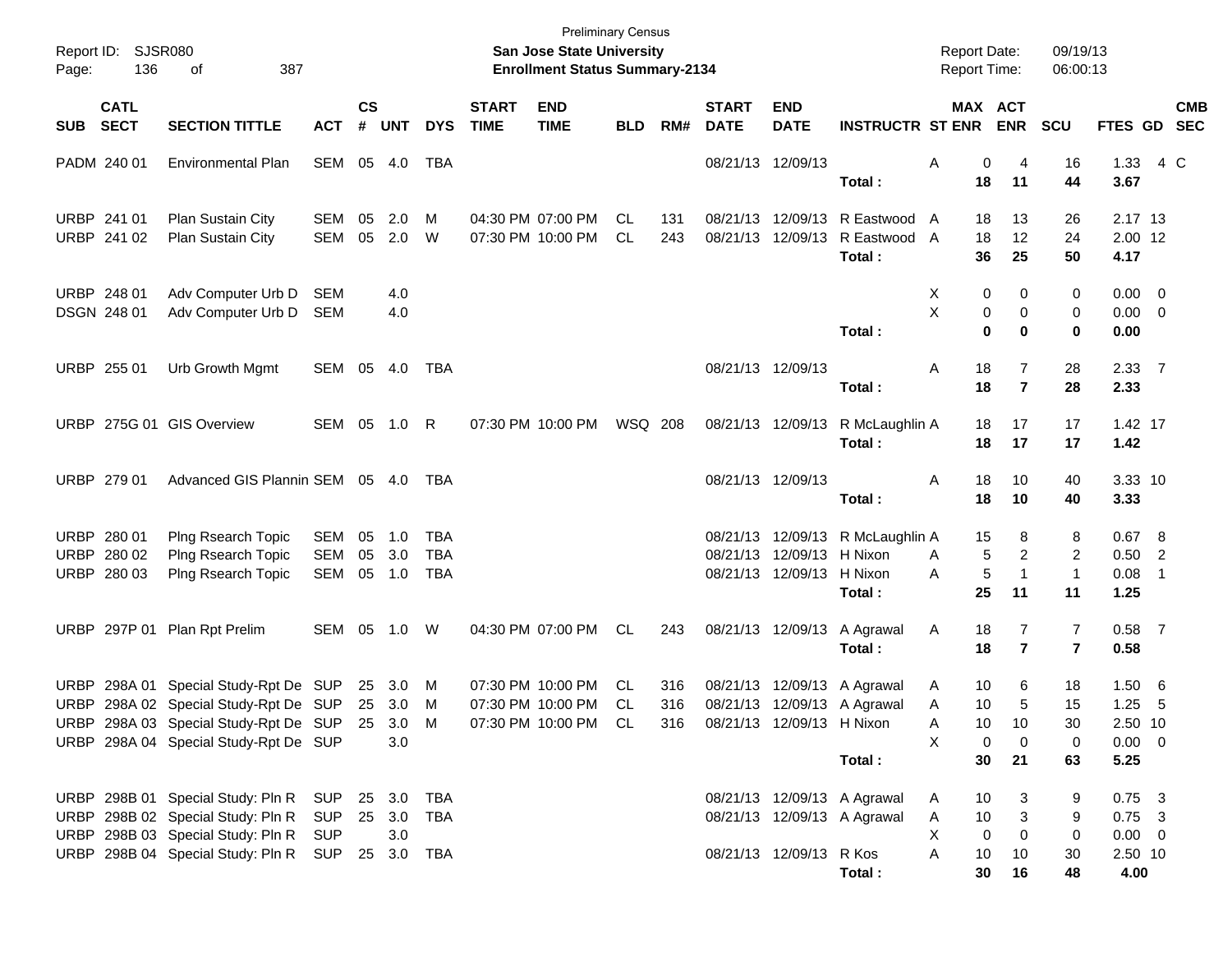| <b>Preliminary Census</b><br>Report ID: SJSR080<br><b>San Jose State University</b><br>387<br><b>Enrollment Status Summary-2134</b><br>137<br>Page:<br>of |                            |                       |         |           |            |                             |                    |            |     | <b>Report Date:</b><br><b>Report Time:</b> |                           | 09/19/13<br>06:00:13    |     |                   |            |             |            |
|-----------------------------------------------------------------------------------------------------------------------------------------------------------|----------------------------|-----------------------|---------|-----------|------------|-----------------------------|--------------------|------------|-----|--------------------------------------------|---------------------------|-------------------------|-----|-------------------|------------|-------------|------------|
| <b>SUB</b>                                                                                                                                                | <b>CATL</b><br><b>SECT</b> | <b>SECTION TITTLE</b> | $ACT$ # | СS<br>UNT | <b>DYS</b> | <b>START</b><br><b>TIME</b> | <b>END</b><br>TIME | <b>BLD</b> | RM# | <b>START</b><br><b>DATE</b>                | <b>END</b><br><b>DATE</b> | <b>INSTRUCTR ST ENR</b> | MAX | ACT<br><b>ENR</b> | <b>SCU</b> | FTES GD SEC | <b>CMB</b> |

| Department : | Urban & Regional Planning<br>Department Total: | 455 | 313 | 1126 | 92.97 |
|--------------|------------------------------------------------|-----|-----|------|-------|
|              | <b>Lower Division:</b>                         |     | n   |      | 0.00  |
|              | <b>Upper Division:</b>                         | 55  | 42  | 168  | 12.80 |
|              | <b>Graduate Division:</b>                      | 400 | 271 | 958  | 80.17 |